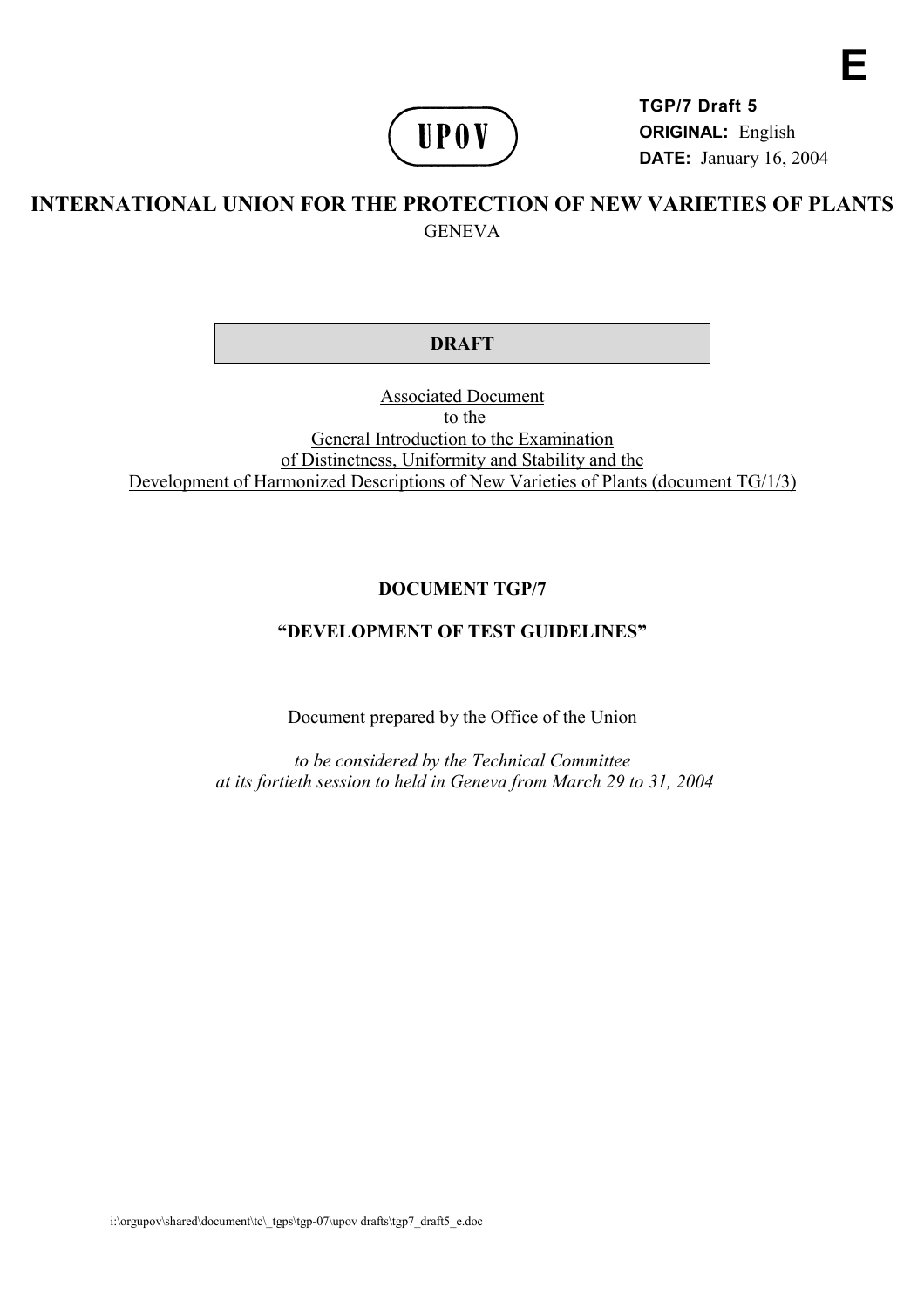# TGP/7 Draft 5<br>page 2

| 1.1            |                                                                                                            |  |
|----------------|------------------------------------------------------------------------------------------------------------|--|
| 1.2            |                                                                                                            |  |
| 1.3            |                                                                                                            |  |
|                | <b>SECTION 2: PROCEDURE FOR THE INTRODUCTION AND REVISION OF UPOV TEST</b>                                 |  |
|                |                                                                                                            |  |
| 2.1            |                                                                                                            |  |
| 2.2            |                                                                                                            |  |
|                | 2.2.1                                                                                                      |  |
|                | 2.2.2                                                                                                      |  |
|                | 2.2.3                                                                                                      |  |
|                | STEP 4 Preparation of Draft Test Guidelines for the Technical Working Party 10<br>2.2.4                    |  |
|                | 2.2.4.1                                                                                                    |  |
|                | 2.2.4.2                                                                                                    |  |
|                | 2.2.4.3<br>2.2.4.4                                                                                         |  |
|                | 2.2.4.5                                                                                                    |  |
|                |                                                                                                            |  |
|                | 2.2.5<br>STEP $\frac{1}{2}$ Consideration of the Draft Test Guidelines by the Technical Working Parties 11 |  |
|                | 2.2.5.1                                                                                                    |  |
|                | Draft Test Guidelines developed jointly by more than one Technical Working Party 11<br>2.2.5.2             |  |
|                | 2.2.5.3<br>STEP 6 Submission of Draft Test Guidelines by the Technical Working Party 12<br>2.2.6           |  |
|                | 2.2.7                                                                                                      |  |
|                | STEP 8 Adoption of Draft Test Guidelines by the Technical Committee 13<br>2.2.8                            |  |
| 2.3            |                                                                                                            |  |
|                | Need for revision of Test Guidelines <b>Mature 1968</b> Controller 13 13<br>2.3.1                          |  |
|                | 2.3.2                                                                                                      |  |
|                | 2, 3, 3                                                                                                    |  |
| 2.4            |                                                                                                            |  |
| 2.5            |                                                                                                            |  |
|                | 2.5.1                                                                                                      |  |
|                | 2, 5, 2                                                                                                    |  |
|                | 2.5.3                                                                                                      |  |
|                | 2.5.3.2                                                                                                    |  |
|                |                                                                                                            |  |
|                |                                                                                                            |  |
|                |                                                                                                            |  |
|                |                                                                                                            |  |
| 3.1            |                                                                                                            |  |
| 3.2            |                                                                                                            |  |
| 3.3            |                                                                                                            |  |
|                |                                                                                                            |  |
| 1.             |                                                                                                            |  |
| 2.             |                                                                                                            |  |
| 3 <sub>1</sub> |                                                                                                            |  |
|                | 3.1                                                                                                        |  |
|                | 3.2                                                                                                        |  |
|                | 3.3                                                                                                        |  |
|                | 3.4                                                                                                        |  |
|                | 3.5<br>3.6                                                                                                 |  |
| 4.             |                                                                                                            |  |
|                | 4. I                                                                                                       |  |
|                | 4.2                                                                                                        |  |
|                | 4.3                                                                                                        |  |
| 5.             |                                                                                                            |  |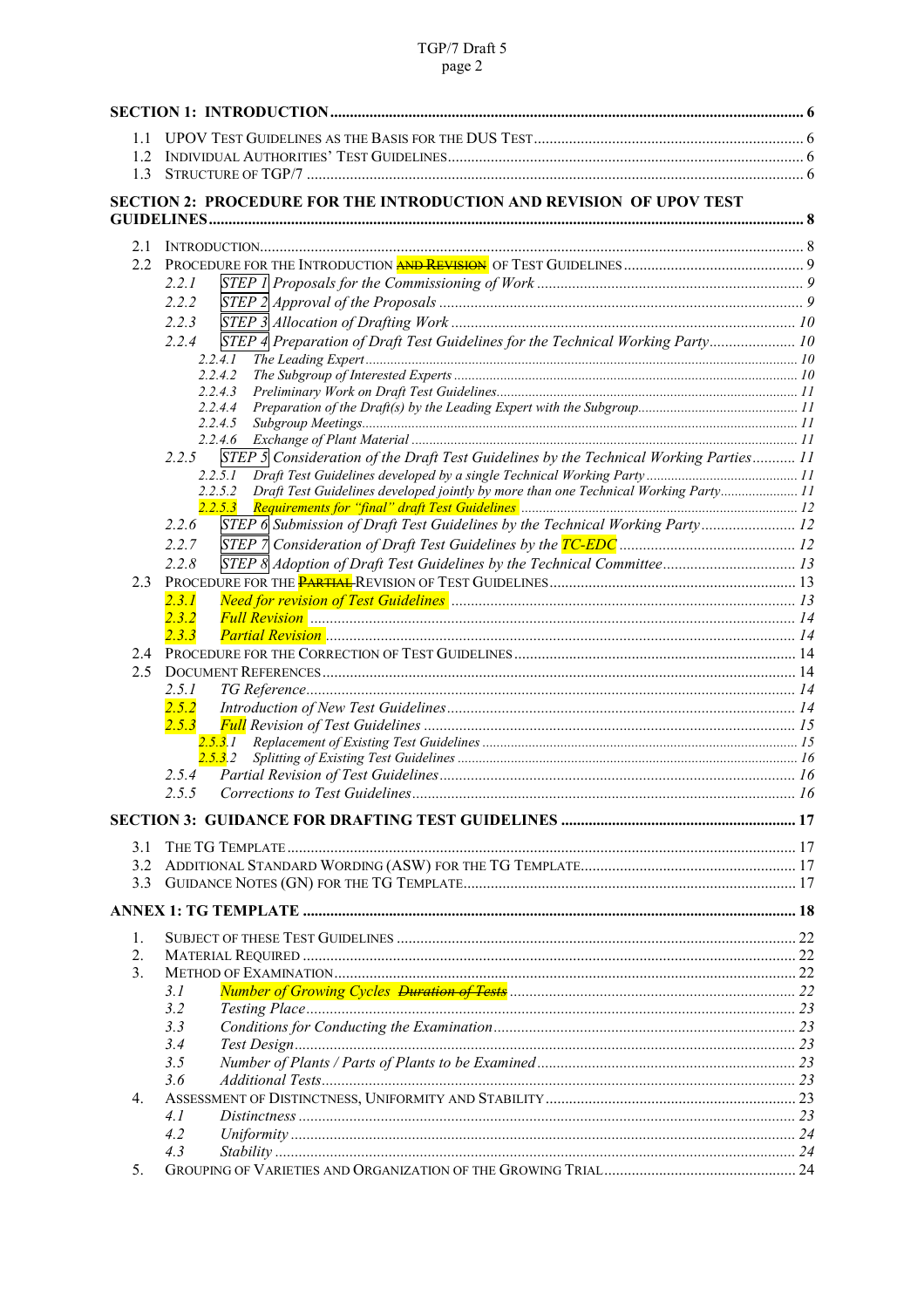#### TGP/7 Draft 5 page 3

| 6.  |                                                                                                            |  |
|-----|------------------------------------------------------------------------------------------------------------|--|
|     | 6.1                                                                                                        |  |
|     | 6.2                                                                                                        |  |
|     | 6.3                                                                                                        |  |
|     | 6.4                                                                                                        |  |
|     | 6.5                                                                                                        |  |
| 7.  | TABLE OF CHARACTERISTICS/TABLEAU DES CARACTÈRES/MERKMALSTABELLE/TABLA DE                                   |  |
|     |                                                                                                            |  |
| 8.  |                                                                                                            |  |
| 9.  |                                                                                                            |  |
| 10. |                                                                                                            |  |
|     | ANNEX 2: ADDITIONAL STANDARD WORDING (ASW) FOR THE TG TEMPLATE 33                                          |  |
|     |                                                                                                            |  |
|     |                                                                                                            |  |
|     |                                                                                                            |  |
|     |                                                                                                            |  |
|     |                                                                                                            |  |
|     |                                                                                                            |  |
|     | $ASW3$ (TG Template: Chapter 3.1.2) – Explanation of the growing cycle (fruit species)  35                 |  |
|     |                                                                                                            |  |
|     |                                                                                                            |  |
|     | ASW 4 (TG Template: Chapter 3.3) – Conditions for conducting the examination  36                           |  |
|     |                                                                                                            |  |
|     |                                                                                                            |  |
|     | (a)                                                                                                        |  |
|     | (b)                                                                                                        |  |
|     | (c)<br>(d)                                                                                                 |  |
|     |                                                                                                            |  |
|     |                                                                                                            |  |
|     |                                                                                                            |  |
|     |                                                                                                            |  |
|     |                                                                                                            |  |
|     |                                                                                                            |  |
|     |                                                                                                            |  |
|     | (b) Test Guidelines where the observation of certain characteristics is made on a sample of plants in the  |  |
|     |                                                                                                            |  |
|     |                                                                                                            |  |
|     |                                                                                                            |  |
|     |                                                                                                            |  |
|     |                                                                                                            |  |
|     | (ii) Test Guidelines covering cross-pollinated varieties and varieties with other forms of propagation  38 |  |
|     |                                                                                                            |  |
|     |                                                                                                            |  |
|     | (i) Test Guidelines covering varieties with uniformity assessed by off-types and other types of            |  |
|     |                                                                                                            |  |
|     |                                                                                                            |  |
|     |                                                                                                            |  |
|     |                                                                                                            |  |
|     |                                                                                                            |  |
|     |                                                                                                            |  |
|     |                                                                                                            |  |
|     |                                                                                                            |  |
|     | ASW 11 (TG Template: Chapter 6.5) - Legend: Explanations covering several characteristics 39               |  |
|     | ASW 12 (TG Template: Chapter 8) – Explanations covering several characteristics 39                         |  |
|     |                                                                                                            |  |
|     |                                                                                                            |  |
|     |                                                                                                            |  |
|     |                                                                                                            |  |
|     |                                                                                                            |  |
|     | ASW 16 (TG Template: Chapter 10: TQ 7.3) – Where a photograph of the variety is to be provided. 41         |  |
|     | ASW 17 (TG Template: Chapter 10: $TQ$ 9.3) – Tests for the presence of virus or other pathogens 41         |  |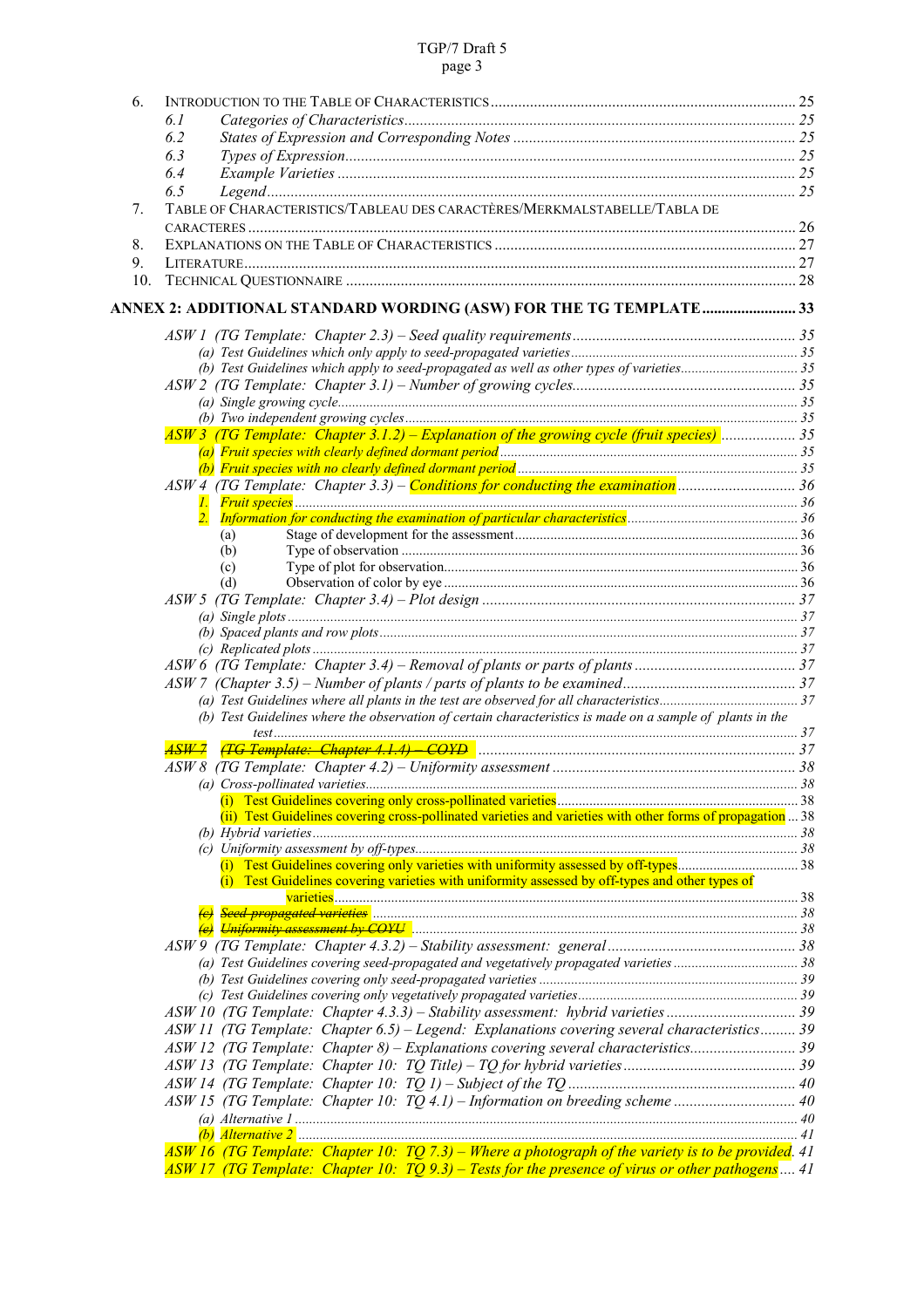# TGP/7 Draft 5<br>page 4

| GN 1            |                                                                                                    |  |
|-----------------|----------------------------------------------------------------------------------------------------|--|
| GN2             |                                                                                                    |  |
| GN3             | (TG Template: Chapter 1.1) - Subject of the Test Guidelines: More than one species  44             |  |
| GN4             | (TG Template: Chapter 1.1) – Subject of the Test Guidelines: Different types or groups             |  |
|                 |                                                                                                    |  |
| GN <sub>5</sub> | (TG Template: Chapter 1.1) – Subject of the Test Guidelines: Family name  45                       |  |
| GN6             |                                                                                                    |  |
| GN 7            |                                                                                                    |  |
| GN 8            |                                                                                                    |  |
| GN9             | (TG Template: Chapter 3.3) – Requirements for a satisfactory growing cycle 46                      |  |
| GN 10           |                                                                                                    |  |
| <i>GN 11</i>    |                                                                                                    |  |
| GN 12           | (TG Template: Chapter 7) – Selecting a characteristic for inclusion in the Table of                |  |
|                 |                                                                                                    |  |
| GN13            |                                                                                                    |  |
|                 |                                                                                                    |  |
|                 |                                                                                                    |  |
|                 | 2.1                                                                                                |  |
|                 | 2.2                                                                                                |  |
|                 |                                                                                                    |  |
|                 |                                                                                                    |  |
|                 | GN 14 (TG Template: Chapter 7) – Characteristics examined by patented methods                      |  |
|                 |                                                                                                    |  |
|                 |                                                                                                    |  |
|                 | GN 17 (TG Template: Chapter 7) – Presentation of Characteristics: Approved characteristics  51     |  |
|                 | GN 18 (TG Template: Chapter 7: column 3) – Presentation of Characteristics: Heading of a           |  |
|                 |                                                                                                    |  |
| 1.              |                                                                                                    |  |
|                 |                                                                                                    |  |
| 3.              |                                                                                                    |  |
|                 | GN 19 (TG Template: Chapter 7: column 3) – Presentation of characteristics: General                |  |
|                 |                                                                                                    |  |
|                 |                                                                                                    |  |
|                 | 1.1                                                                                                |  |
|                 |                                                                                                    |  |
|                 | 1.2                                                                                                |  |
|                 | 1.3                                                                                                |  |
|                 | 1.4                                                                                                |  |
|                 |                                                                                                    |  |
|                 |                                                                                                    |  |
|                 |                                                                                                    |  |
|                 | $GN$ 20 (TG Template: Chapter 7: column 3) – Presentation of characteristics: States of expression |  |
|                 |                                                                                                    |  |
| $\mathcal{I}$   | Introduction 33                                                                                    |  |
|                 |                                                                                                    |  |
|                 | 2.1                                                                                                |  |
|                 | 2.2                                                                                                |  |
|                 | 2.3                                                                                                |  |
|                 | 2.3.1                                                                                              |  |
|                 | 2.3.2                                                                                              |  |
| 3               | 3.1                                                                                                |  |
|                 | 3.2                                                                                                |  |
|                 | 3.3                                                                                                |  |
|                 | 3.3.1                                                                                              |  |
|                 | 3.3.2                                                                                              |  |
|                 | 3.4                                                                                                |  |
|                 | 3.5                                                                                                |  |
|                 | 3.5.1                                                                                              |  |
|                 | 3.5.2                                                                                              |  |
|                 | 3.5.3                                                                                              |  |
|                 | 3.5.4<br>3.6                                                                                       |  |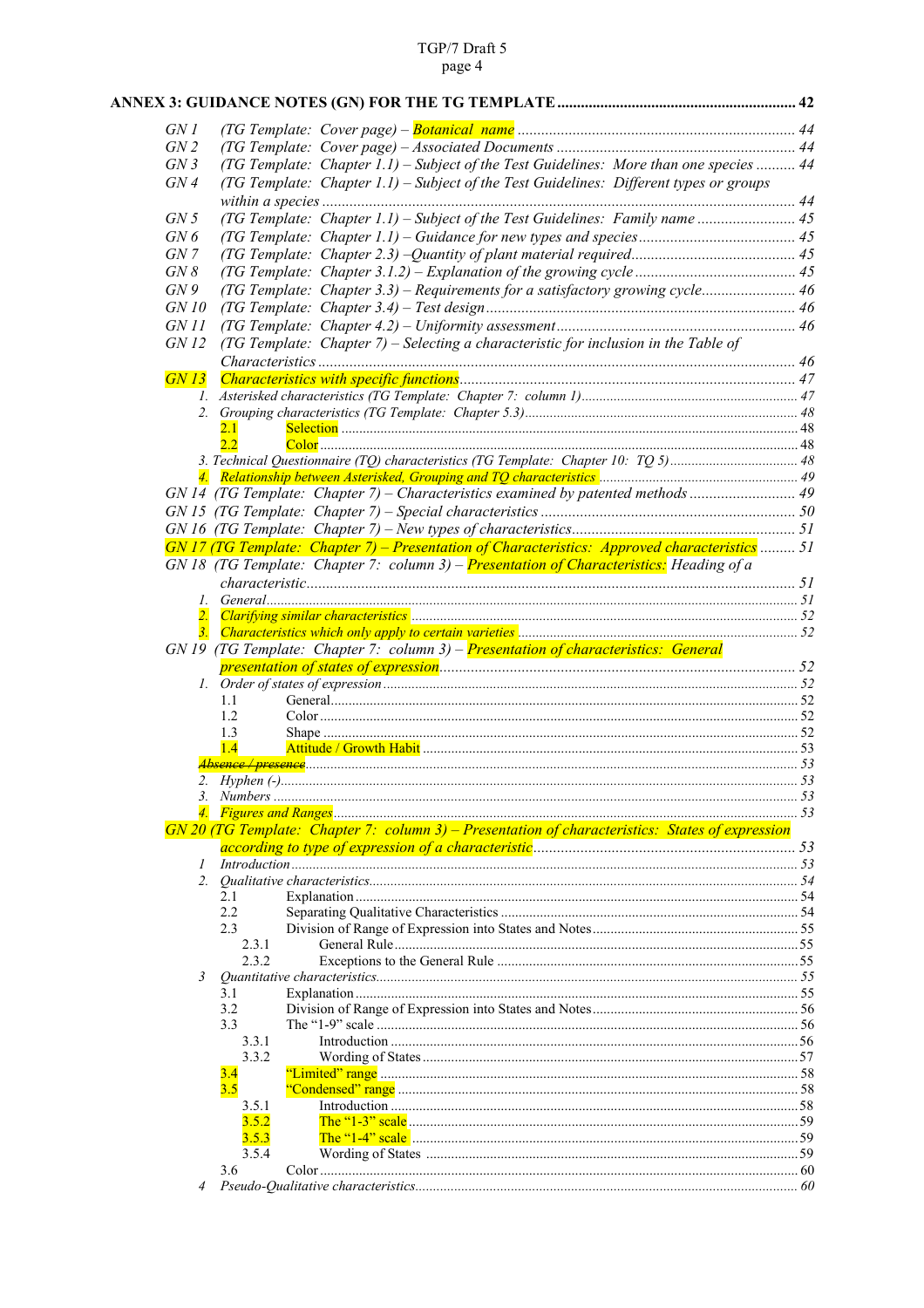#### TGP/7 Draft 5 page 5

| 4.1                                                                                             |  |
|-------------------------------------------------------------------------------------------------|--|
| 4.2                                                                                             |  |
| 4.3                                                                                             |  |
| 4.3.1                                                                                           |  |
| 4.3.2                                                                                           |  |
| $\overline{4.4}$                                                                                |  |
| 4.5                                                                                             |  |
| (TG Template: Chapter 7: column 1) – Type of expression of the characteristic  61<br>GN21       |  |
|                                                                                                 |  |
| $GN$ 23 (TG Template: Chapter 7: column 2) – Explanations covering several characteristics 62   |  |
|                                                                                                 |  |
| $GN$ 25 (TG Template: Chapter 7: column $2 - box$ 2) – Recommendations for conducting the       |  |
|                                                                                                 |  |
|                                                                                                 |  |
| (TG Template: Chapter 7: column $1$ ) – Order of characteristics in the Table of<br>GN 26       |  |
|                                                                                                 |  |
| $GN$ 27 (TG Template: Chapter 7) – Handling a long list of characteristics in the Table of      |  |
|                                                                                                 |  |
|                                                                                                 |  |
|                                                                                                 |  |
|                                                                                                 |  |
|                                                                                                 |  |
|                                                                                                 |  |
| 2.1                                                                                             |  |
| 2.2                                                                                             |  |
| 2.3                                                                                             |  |
| 2.4                                                                                             |  |
| 2.5                                                                                             |  |
| 3.                                                                                              |  |
| 4.                                                                                              |  |
| 4.1                                                                                             |  |
| 4.2                                                                                             |  |
| 4.2.1                                                                                           |  |
| 4.2.2                                                                                           |  |
| 4.2.3                                                                                           |  |
| 4.3                                                                                             |  |
|                                                                                                 |  |
|                                                                                                 |  |
|                                                                                                 |  |
|                                                                                                 |  |
|                                                                                                 |  |
| 2.                                                                                              |  |
|                                                                                                 |  |
| GN 31 (TG Template: Chapter 10: $TQ$ 4.2) – Information on method of propagating the variety 74 |  |
| $GN$ 32 (TG Template: Chapter 10: $TQ$ 4.2) – Information on method of propagation of hybrid    |  |
|                                                                                                 |  |
|                                                                                                 |  |
|                                                                                                 |  |
|                                                                                                 |  |
|                                                                                                 |  |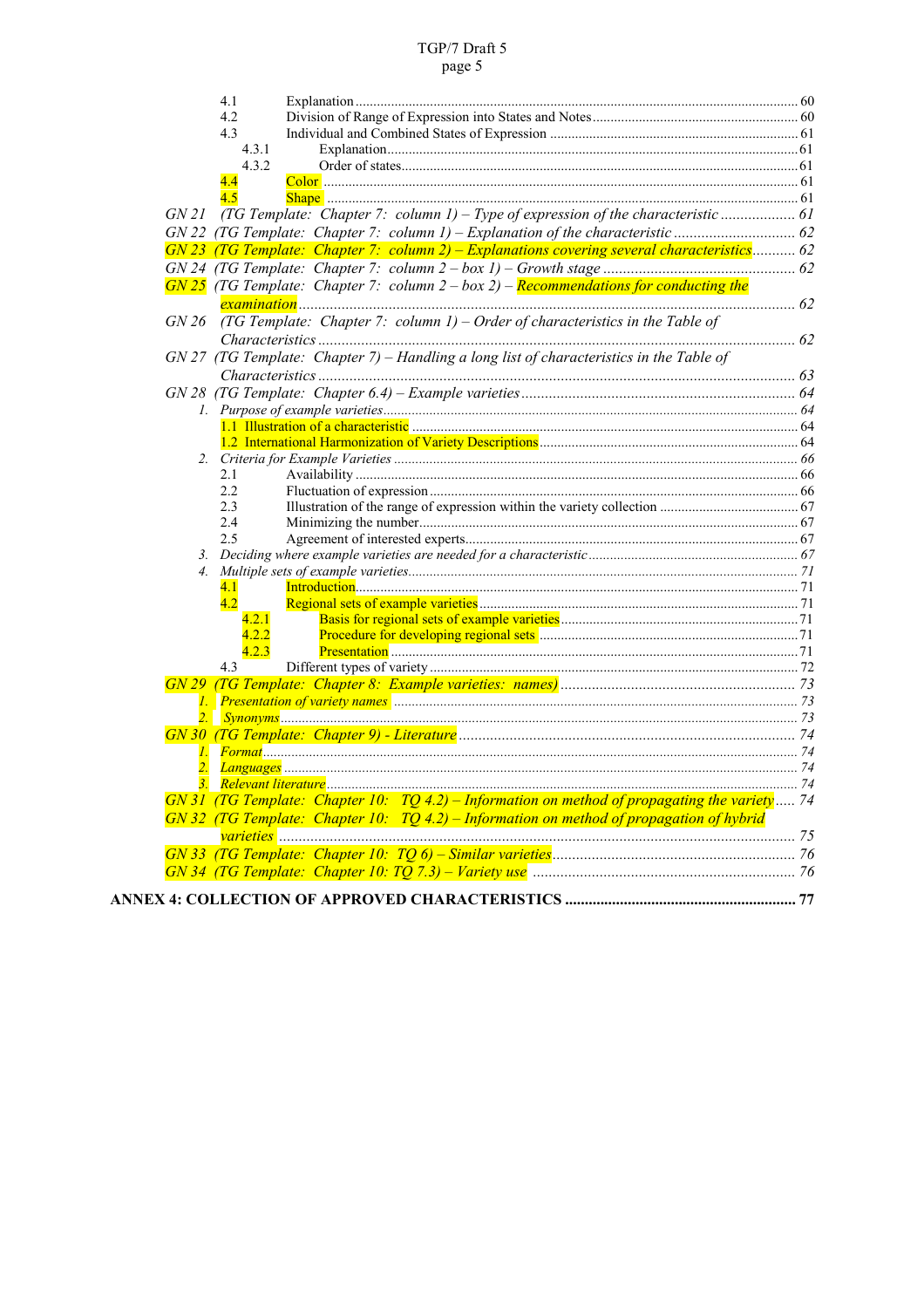#### <span id="page-5-0"></span>**SECTION 1: INTRODUCTION**

#### **1.1 UPOV Test Guidelines as the Basis for the DUS Test**

The General Introduction (Chapter 2, section 2.2.1) states that "Where UPOV has established specific Test Guidelines for a particular species, or other group(s) of varieties, these represent an agreed and harmonized approach for the examination of new varieties and, in conjunction with the basic principles contained in the General Introduction, should form the basis of the DUS test." It further states in Chapter 8, section 8.2.1, that "The individual Test Guidelines are prepared or, where appropriate, revised according to the procedures set out in document TGP/7, Development of Test Guidelines". Thus, the purpose of this document is to provide guidance on the development of these UPOV Test Guidelines ("Test Guidelines").

#### **1.2 Individual Authorities' Test Guidelines**

The General Introduction also states that "Where UPOV has not established individual Test Guidelines relevant to the variety to be examined, the examination should be carried out in accordance with the principles in this document and, in particular, the recommendations contained in Chapter 9, Conduct of DUS Testing in the Absence of Test Guidelines. In particular, the recommendations in Chapter 9 are based on the approach whereby, in the absence of Test Guidelines, the DUS examiner proceeds in the same general way as if developing new Test Guidelines." Thus, in the absence of Test Guidelines, this document is also aimed at the drafters of individual authorities' test guidelines.

#### **1.3 Structure of TGP/7**

This document is structured in the following way:

- Section 1: Introduction (this section)
- Section 2: Procedure for the Introduction and Revision of UPOV Test Guidelines
- Section 3: Guidance for Drafting Test Guidelines
	- 3.1 The TG Template

This section introduces the "TG Template" which provides the basic Test Guidelines structure and also the *universal* standard wording which is currently considered to be *appropriate for all Test Guidelines*. The TG Template itself is provided as Annex 1 of this document.

3.2 Additional Standard Wording (ASW) for the TG Template

The "TG Template" contains the *universal* standard wording which is currently considered to be appropriate for all Test Guidelines. However, this section explains that UPOV has developed *additional* standard wording (ASW) which should be used, where appropriate, for the Test Guidelines concerned. The additional standard wording is provided in Annex 2 of this document.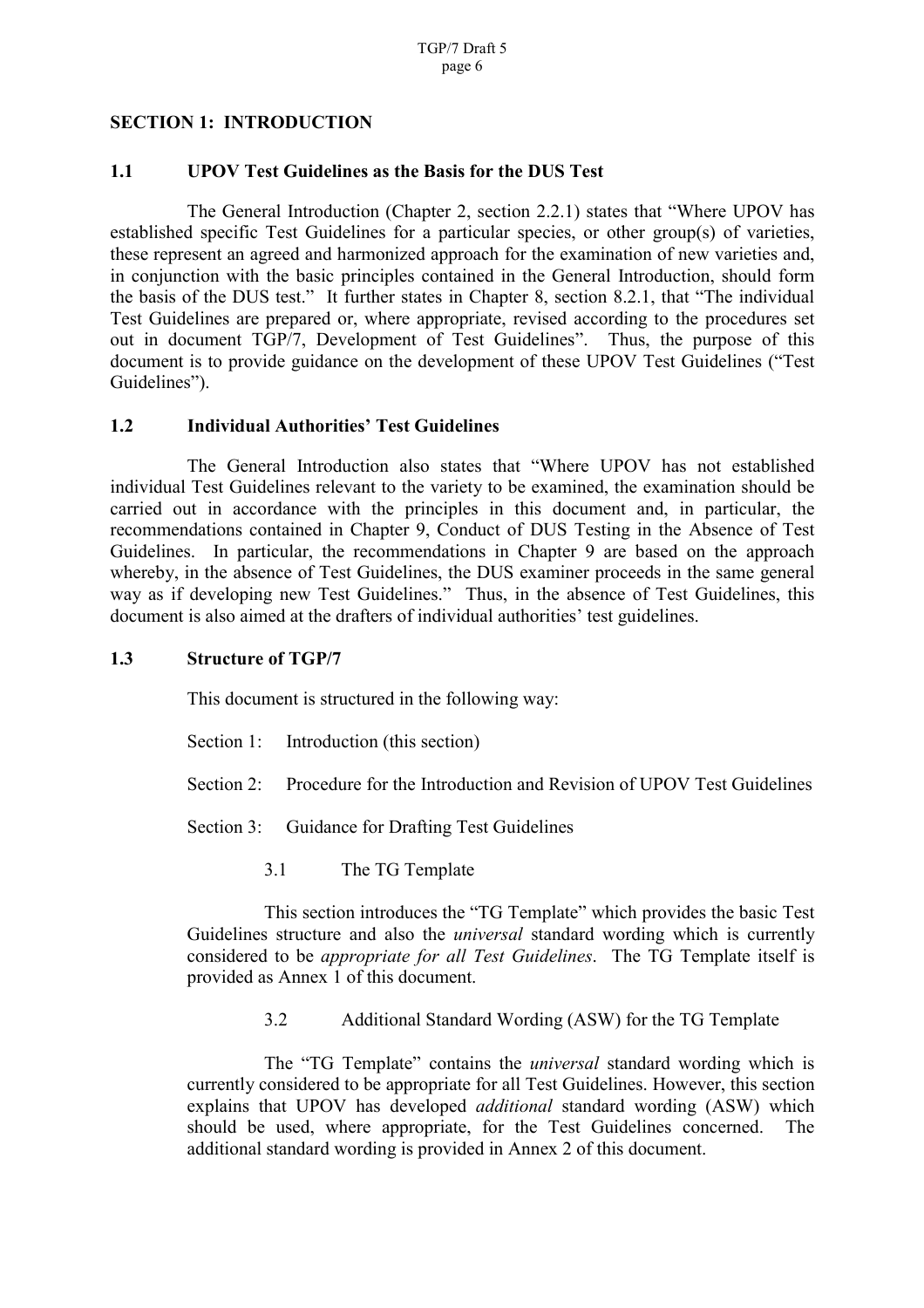#### TGP/7 Draft 5 – Section 1: Introduction page 7

#### 3.3 Guidance Notes (GN) for the TG Template

There are many aspects of the Test Guidelines where the individual drafter's experience and knowledge are needed for preparing the Test Guidelines. This includes, for example, the selection of appropriate ASW, trial design, the identification of characteristics and selection of example varieties. The purpose of this section is to provide guidance notes on how to proceed in a harmonized way for such aspects. These guidance notes are presented in Annex 3 of this document and include guidance on the use of the collection of approved characteristics presented in Annex 4 (see GN 17). <sup>a</sup>

Section 4: Presentation of Characte[ris](#page-81-0)tics According to Types of Expression  $<sup>b</sup>$ </sup>

Section 5: Development of individual authority Test Guidelines from UP[OV](#page-81-0) Test Guidelines<sup>c</sup>

- Annex 1: The TG Template
- Annex 2: Additional Standard Wording (ASW) for the TG Template
- Annex 3: Guidance Notes (GN) for the TG Template
- Annex 4: Collection of Approved Characteristics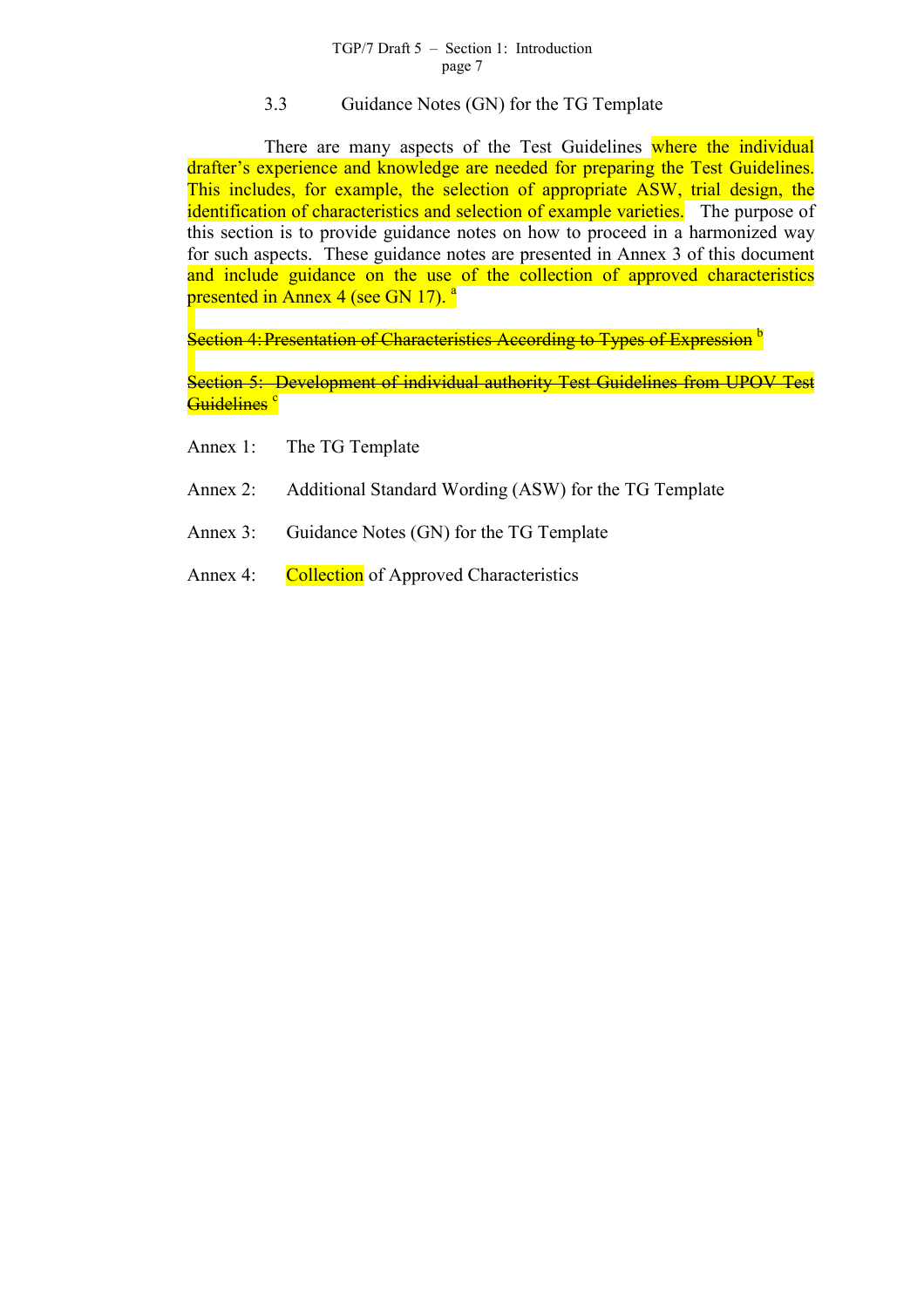### <span id="page-7-0"></span>**SECTION 2: PROCEDURE FOR THE INTRODUCTION AND REVISION OF UPOV TEST GUIDELINES**

#### **2.1 Introduction**

2.1.1 The General Introduction (Chapter 1, Section 1.4) explains that the individual Test Guidelines are prepared by the appropriate Technical Working Party, which is composed of government-appointed experts from each member of the Union with invited experts from other interested States and observer organizations. The involvement, as observer organizations, of the main international non-governmental organizations in the field of plant breeding and the seed and plant industries ensures that the knowledge and experience of breeders and the seed and plant industries are taken into account. Once developed, the Test Guidelines are submitted for approval by the Technical Committee.

 $2.1.2$ <sup>d</sup> To facilitate its work, the Technical Committee has established the Enlarged Editorial Committee (TC-EDC) which examines drafts of all Test Guidelines, produced by the Techn[ic](#page-81-0)al Working Parties, and makes recommendations before these are put forward for adoption by the Technical Committee.

#### 2.1.3 Transparency and Responsibility

This section has been developed in recognition of the need to ensure that the procedure for the introduction and revision of Test Guidelines is transparent and to clarify responsibility for each step in the procedure.

#### 2.1.4 Leading Expert

The procedure recognizes that the drafting of Test Guidelines is led by an expert or experts<sup>e</sup> (referred to as the "leading expert" in this document) from within one of the UPOV Techni[ca](#page-81-0)l Working Parties ("the TWPs").

#### 2.1.5 Interested Experts

The leading expert drafts the Test Guidelines in close cooperation with all those experts of the TWPs who have expressed an interest (the "interested experts"), to ensure that the full extent of knowledge and expertise is reflected in the draft.

#### 2.1.6 Consultation

2.1.6.1 The drafts of Test Guidelines, prepared by the leading expert in conjunction with the interested experts, are **considered** at the relevant TWP meetings before submission to the Technical Committee for approval. This **procedure involves** the main international nongovernmental organizations in the field of plant breeding and genetic resource management, by means of their invitation to participate in the meetings of the relevant TWPs and Technical Committee as observers.

2.1.6.2 In addition, the relevant TWP may enhance the consultation of interested experts for certain Test Guidelines by the arrangement of Test Guidelines Subgroup meetings, to be held, for example, at UPOV Regional Technical Meetings.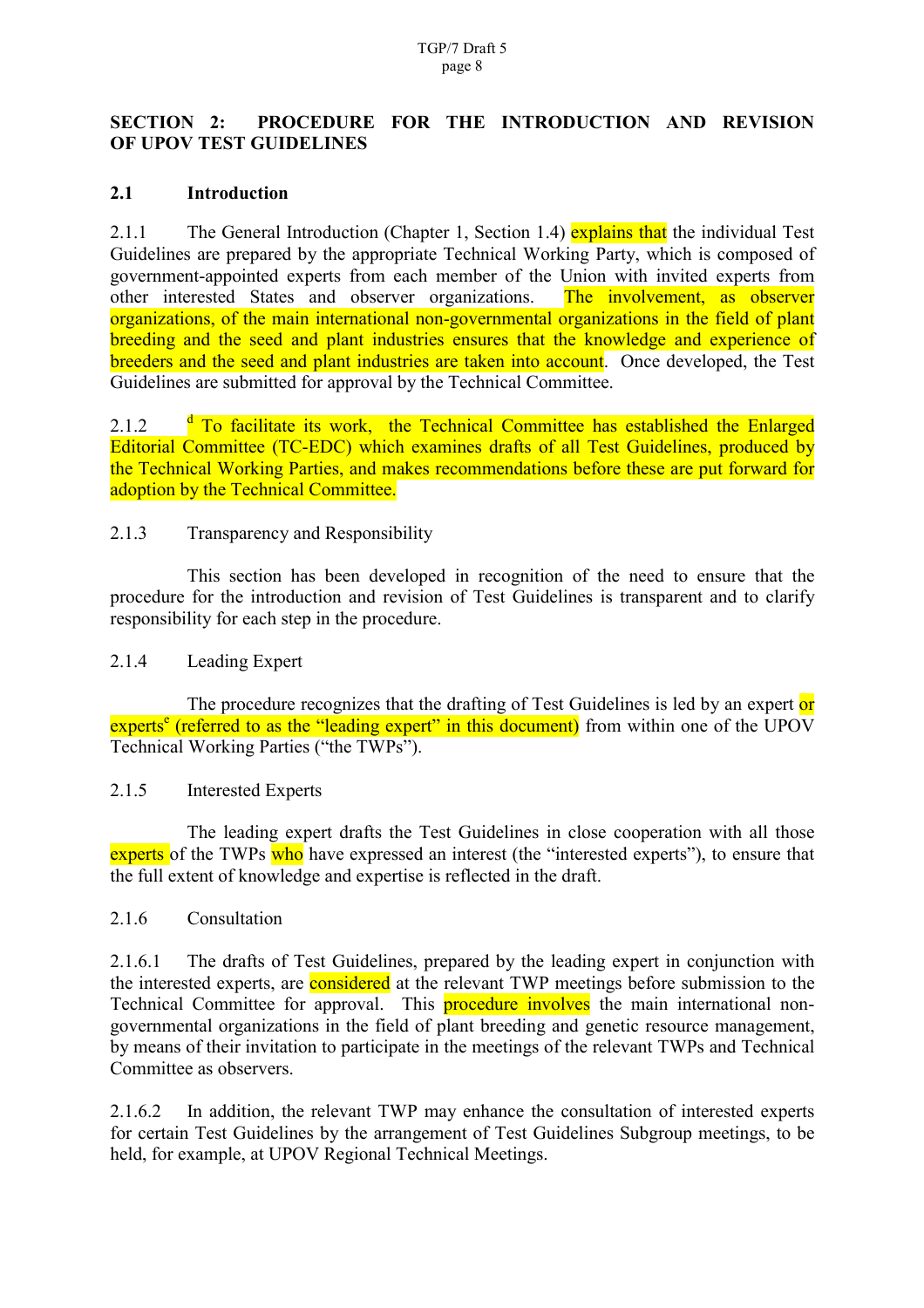## <span id="page-8-0"></span>**2.2 Procedure for the Introduction and Revision <sup>f</sup> of Test Guidelines**

#### 2.2.1 STEP 1 Proposals for the Commissioning of [Wo](#page-81-0)rk

The Technical Committee is responsible for the commissioning of any work concerning Test Guidelines. Proposals for the commissioning of work by the Technical Committee can be made:

(a) by a UPOV body

Most Test Guidelines are commissioned on the basis of proposals from a TWP, but may also be proposed by the Technical Committee itself, the Council, the Consultative Committee or the Administrative and Legal Committee (hereinafter referred to as "the CAJ").

(b) directly to the Technical Committee by a member of the Union;

(c) directly to the Technical Committee by an observer State or observer organization to the Technical Committee.

## 2.2.2 STEP 2 Approval of the Proposals

2.2.2.1 The purpose of Test Guidelines is to elaborate the principles contained in the General Introduction, and its associated TGP documents, into detailed practical guidance for the harmonized examination of DUS and, in particular, to identify appropriate characteristics for the examination of DUS and production of harmonized variety descriptions. In the case of species or crops which are only of interest at a national or local level and where international harmonization is not necessary, the development of Test Guidelines may be of low priority<sup>e</sup>. For such situations, UPOV still provides effective guidance for developing a robust DUS examination by means of the General Introduction and, in particular, documents TGP/[7,](#page-7-0) Development of Test Guidelines, which is aimed at drafters of both (UPOV) Test Guidelines and national test guidelines, and TGP/13, Guidance Notes for New Types and Species.

2.2.2.2 In recognition of the importance of international harmonization, the Technical Committee will take into account the following factors when considering and prioritizing the commissioning of Test Guidelines:

> (a) Total number of applications for plant breeders rights within the territories of the members of the Union.

> The Technical Committee is unlikely to prioritize Test Guidelines where there are very few applications, unless certain other factors make this appropriate e.g. it is known that there is an intensive breeding effort in progress at the international level (see (e)).

> (b) Number of authorities receiving applications for the varieties which would be covered by the Test Guidelines.

> In general, Test Guidelines where only one or two authorities are receiving applications would not **normally**<sup>e</sup> be given a high priority.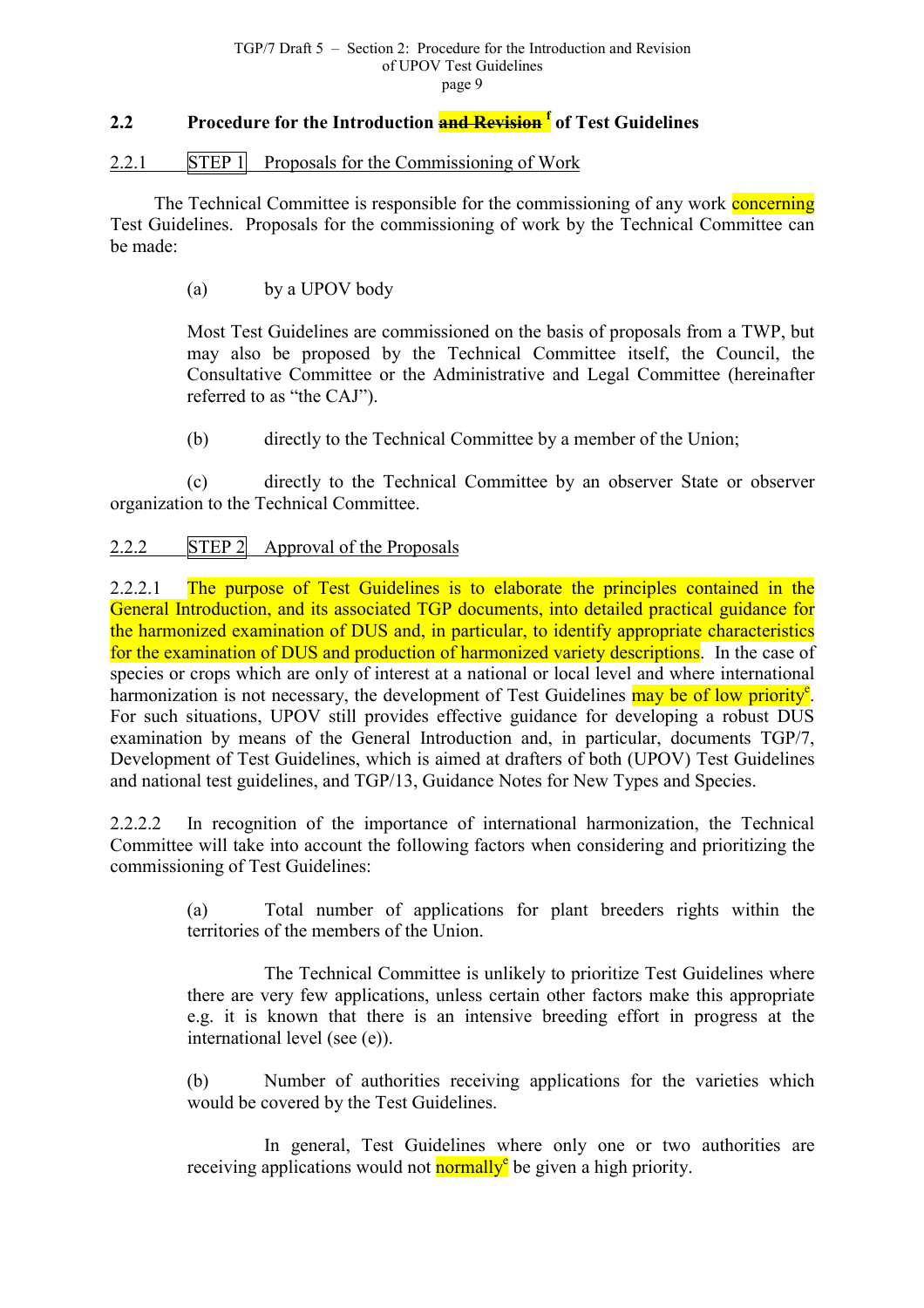#### TGP/7 Draft 5 – Section 2: Procedure for the Introduction and Revision of UPOV Test Guidelines page 10

<span id="page-9-0"></span>(c) Number of foreign applications received by members of the Union.

A high level of foreign applications indicates that international harmonization is important.

(d) Economic importance of the crop/species.

(e) The level of breeding activity.

It may be important to know if the number of new varieties is likely to increase, or decrease significantly

(f) Any other factors considered relevant by the Technical Committee.

2.2.2.3 The proposer should provide as much information as possible concerning these factors.

#### 2.2.3 STEP 3 Allocation of Drafting Work

2.2.3.1 The Technical Committee will decide which Technical Working Party or Parties should be responsible for the drafting of the Test Guidelines in question. In general, where the proposal is made by a TWP, the Technical Committee will commission the work from that same TWP, but it may decide to request the approval of another TWP before a draft is submitted for adoption.

2.2.3.2 In cases where more than one TWP has proposed the development of Test Guidelines with the same coverage, the Technical Committee will decide which TWP should be responsible for the drafting of the Test Guidelines. This will be decided on the basis of the level of expertise in the TWPs concerned. In such cases, the Technical Committee will request the approval of all other interested TWPs before a draft is submitted for adoption.

2.2.3.3 Information on proposals for the drafting of Test Guidelines by the TWPs is presented in document TC/[Session reference]/2.

#### 2.2.4 STEP 4 Preparation of Draft Test Guidelines for the Technical Working Party

#### *2.2.4.1 The Leading Expert*

The TWP will agree on a leading expert who will be responsible for preparing all drafts of the Test Guidelines until **a** document is agreed by the TWP.

#### *2.2.4.2 The Subgroup of Interested Experts*

The TWP will establish a subgroup consisting of the leading expert and the other interested experts wishing to participate in the drafting of the Test Guidelines in question. For the purpose of this document, the term "subgroup" also applies where the interested experts comprise all the experts in the TWP concerned. <sup>g</sup>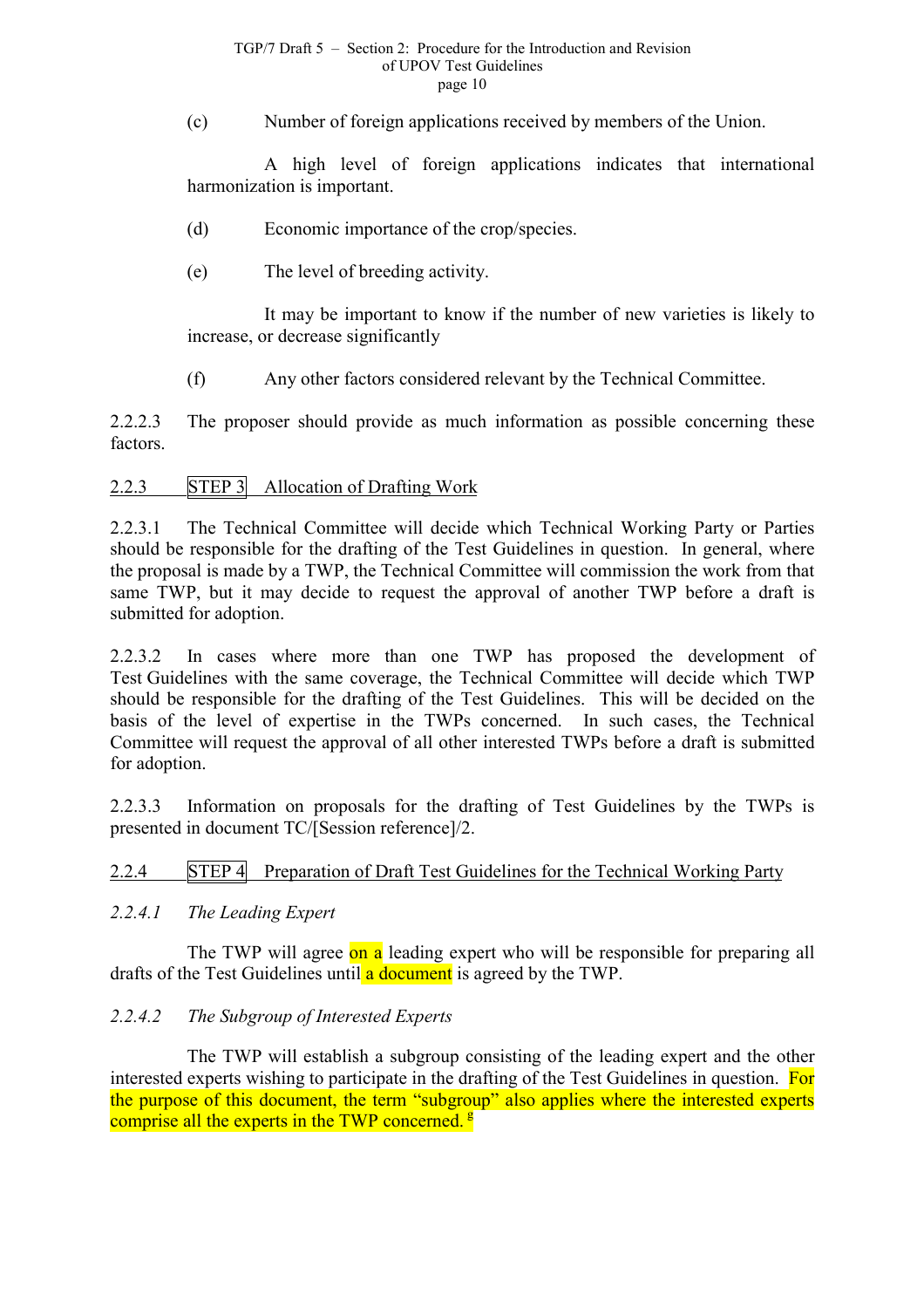### <span id="page-10-0"></span>*2.2.4.3 Preliminary Work on Draft Test Guidelines*

Pending the commissioning of the work by the Technical Committee, the TWP may establish the subgroup (see  $2.2.4.2$ ) and preliminary work on the preparation of the Test Guidelines may commence.

## *2.2.4.4 Preparation of the Draft(s) by the Leading Expert with the Subgroup*

The leading expert should, after consulting the members of the subgroup, establish a first draft. This draft is sent to the Office of the Union (Office) which will check, as far as possible, that the draft has been prepared according to document TGP/7 and, in particular, that it conforms with the TG/Template (Annex 1). Thereafter, it will produce a document for distribution to the members of the TWP(s) concerned for discussion at their session(s).<sup>h</sup> In the case of Test Guidelines which have been considered by the relevant TWP(s) (Step 5) and where the responsible TWP has requested **amendment** of the draft, the leading expert sh[ou](#page-81-0)ld, after consulting the members of the subgroup, establish a further draft for consideration at the following TWP meeting in the manner explained above.

#### *2.2.4.5 Subgroup Meetings*

The relevant TWP may enhance the consultation of interested experts for certain Test Guidelines by the arrangement of Test Guidelines Subgroup meetings. These Subgroup meetings may be held in conjunction with other UPOV meetings, for example at UPOV Regional Technical Meetings, or may be organized as a separate meeting, with or without the Office being present. The leading expert takes the results of the discussions in the Subgroup meeting into account when preparing a new draft of the Test Guidelines for consideration by the TWP.

#### *2.2.4.6 Exchange of Plant Material*

Where appropriate, the leading expert may arrange an exchange of plant material of representative varieties in order to develop suitable grouping and asterisked characteristics.

#### 2.2.5 STEP 5 Consideration of the Draft Test Guidelines by the Technical Working Parties

#### *2.2.5.1 Draft Test Guidelines developed by a single Technical Working Party*

The TWP decides if the draft is ready for submission to the Technical Committee (Step 6) for adoption, or whether it should be revised and re-presented at a subsequent session of the TWP (Step 4).

#### *2.2.5.2 Draft Test Guidelines developed jointly by more than one Technical Working Party*

Where more than one TWP is involved in drafting particular Test Guidelines, the leading TWP is the one from which the leading expert derives. The leading TWP will decide at what stage to send it to the other interested TWPs for comment. The comments from the other TWPs will be reported to the leading expert. The leading expert, in consultation with the other interested experts will then develop a revised draft for submission to all interested TWPs. Only when all interested TWPs have agreed will the draft be submitted to the Technical Committee.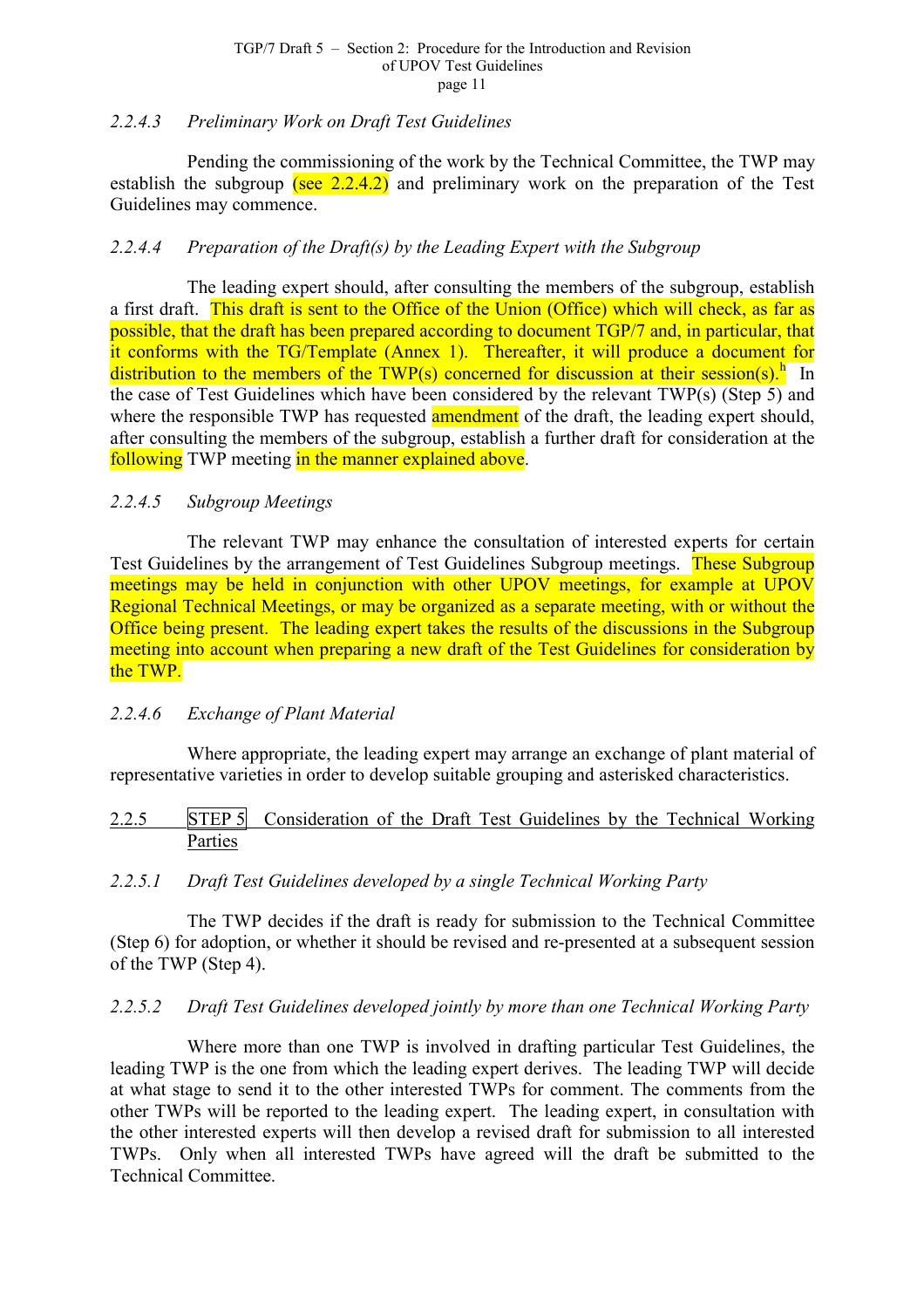### <span id="page-11-0"></span>*2.2.5.3 Requirements for "final" draft Test Guidelines i*

The elements set out in this section only apply [t](#page-81-0)o those Test Guidelines which the TWP may decide are ready to submit to the Technical Committee ("final" draft Test Guidelines) and do not apply to Test Guidelines where further drafts are to be developed for discussion in subsequent sessions of the TWP. In order for the TWP to be able to agree to submit draft Test Guidelines to the Technical Committee, there are certain elements in their preparation which should, in general, be met. Thus, the TWP will, in general, only consider the submission of Test Guidelines to the Technical Committee where a "complete" draft has been issued to the members of the TWP concerned, by the Office of the Union, four weeks prior to the TWP session. The deadline for receipt of "final" draft Test Guidelines from the leading expert, by the Office, in order to meet this deadline, is to be set by the Office in conjunction with the Chairperson of the TWP concerned. A draft would be considered to be "complete" if there was no missing information from any chapter of the Test Guidelines. Thus, it should include, for example, explanations of characteristics contained in the Table of Characteristics and an appropriate set of example varieties. Where the TWP amends the "complete" draft at its session, the amendments are to be specified and approved in a report of the meeting (i.e. the report on the [co](#page-7-0)nclusions or detailed report), and the Test Guidelines are submitted to the Technical Committee on this basis.<sup>j</sup>

## 2.2.6 STEP 6 Submission of Draft Test Guidelines by the Technical Working Party

2.2.6.1 Once the TWP has agreed to submit particular draft Test Guidelines to the Technical Committee, the Office will prepare the necessary documents in all the UPOV languages (see also 2.2.6.2). Where the TWP has specified amendments to be made to the draft prior to submission to the Technical Committee (which will be recorded in a report of the TWP session), the Office will, if necessary in consultation with the leading expert and Chairperson of the TWP, be responsible for incorporating these amendments. Where the amendments requested by the TWP require further information to be provided to the Office by the leading expert, this should be provided within six weeks of the TWP session, or according to a deadline agreed by the chairperson of the TWP in conjunction with the Office.<sup>k</sup> If specified by the TWP, this information must first be agreed by all interested experts. In general<sup>e</sup>, if the lea[d](#page-81-0)ing expert is unable to provide the agreed information within the specified deadline, the Test Guidelines would be re-presented to at the following TWP session (Step 4). After t[ra](#page-7-0)nslation into all the UPOV languages, the Test Guidelines are issued, by the Office, to members of, and observers to, the Technical Committee. In general<sup>e</sup>, the Test Guidelines are to be issued at least four weeks<sup>1</sup> prior to the relevant session of the Technical Committee.<sup>j</sup>

2.2.6.2 If, for a[n](#page-81-0)y reason, it is not possible for all draft Test Guidelines to be translated prior to the relevant session of the TC, the TC-EDC will recommend to the TC the order of priority on the basis of the factors identified in Section 2.2.2.2 and the amount of translation work required for each of the Test Guidelines. Draft Test Guidelines which are not translated will resume from Step 6 for the following session. <sup>m</sup>

## 2.2.7 STEP 7 Consideration of Draft Test G[uid](#page-81-0)elines by the TC-EDC

2.2.7.1 The TC-EDC has been established by the Technical Committee to examine drafts of all Test Guidelines, produced by the TWPs, before these are put forward for adoption by the Technical Committee. The role of the TC-EDC is to ensure consistency of the Test Guidelines with the requirements of document TGP/7 and to check the alignment of texts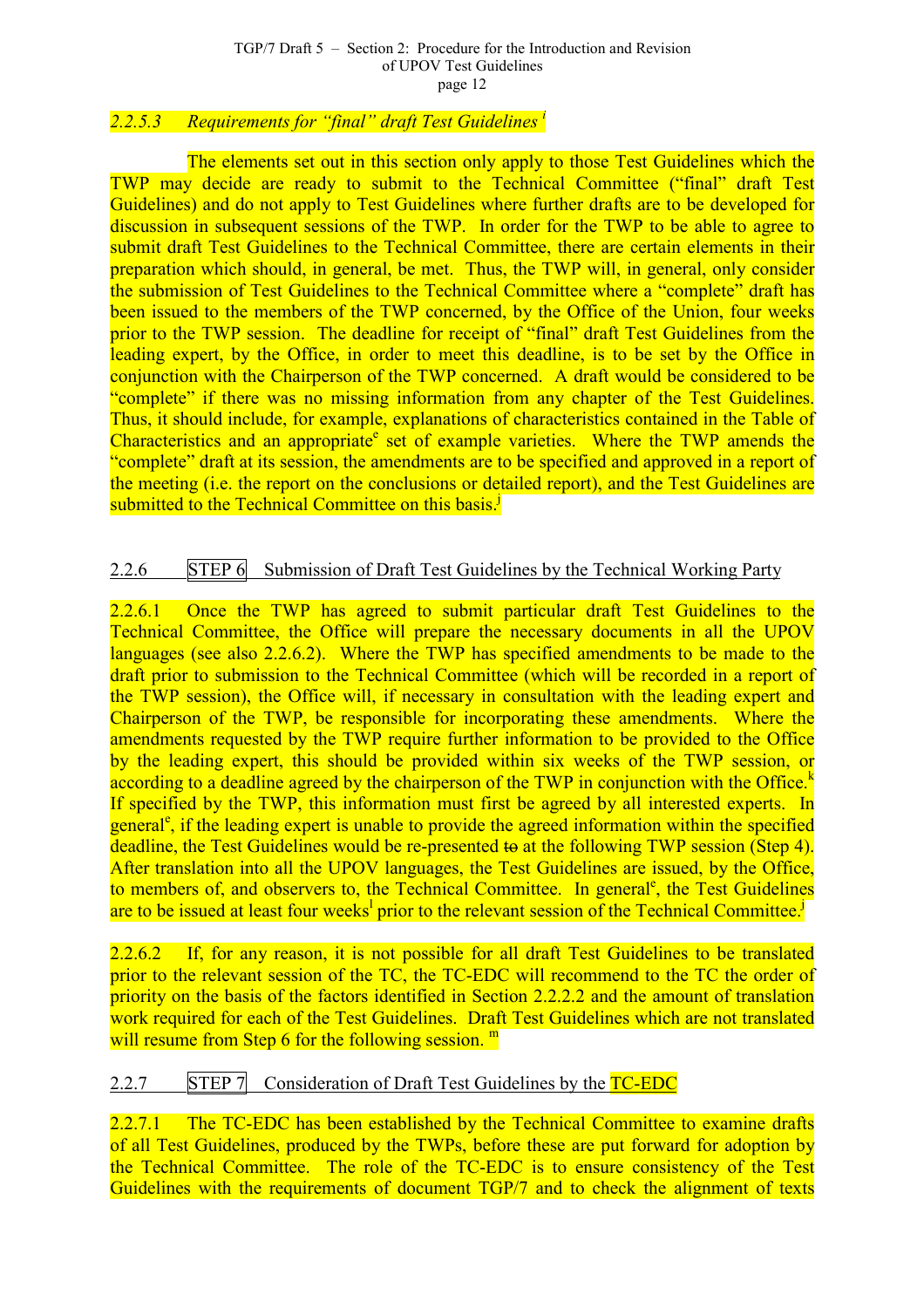<span id="page-12-0"></span>across all the official UPOV languages. It does not conduct a substantive technical review of the Test Guidelines.<sup>n</sup> The members of the TC-EDC are selected by the TC, both to provide broad experience of the UPOV system and also to represent the UPOV languages – English, French, German an[d](#page-81-0) Spanish. The chairperson of the TC-EDC is provided by the UPOV Secretariat.<sup>o</sup>

2.2.7.2 [Th](#page-81-0)e TC-EDC reviews the draft Test Guidelines, taking into account any specific instructions from the Technical Committee, and makes a recommendation on whether the Test Guidelines are suitable for adoption (Step 8). It may make a proposal to the Technical Committee for adoption subject to amendments of an editorial nature, which it specifies.<sup>o</sup>

2.2.7.3 If it considers that there are technical issues to be resolved, the TC-EDC may recommend that the Technical Committee:

(a) refer the Test Guidelines back to the TWP (Step 4) or,

(b) adopt the Test Guidelines subject to further information being provided by the leading expert with the agreement of all interested experts and the Chairman of the TWP concerned.

## 2.2.8 STEP 8 Adoption of Draft Test Guidelines by the Technical Committee

2.2.8.1 The Technical Committee will, on the basis of the recommendations of the TC-EDC, decide whether to adopt the Test Guidelines, or refer them back to the TWP concerned.

2.2.8.2 Where the Technical Committee adopts the Test Guidelines, the Office will make all amendments agreed by the Technical Committee, which will be recorded in a report of the relevant Technical Committee meeting. The Office will then publish the adopted Test Guidelines.

2.2.8.3 Where the Technical Committee adopts the Test Guidelines subject to further information being provided by the leading expert with the agreement of all interested experts and the Chairman of the TWP concerned (see 2.2.7.3(b)), the necessary information, agreed with all interested experts, should be provided to the Office of the Union within three months of the Technical Committee meeting, or before the subsequent session of the TWP concerned, whichever is the sooner. In those cases where the necessary information is not provided within this time, the Test Guidelines concerned will not be adopted and will be re-presented at the TWP concerned  $(Step 4)$ <sup> $\cdot$ </sup>

## **2.3 Procedure for th[e](#page-11-0) Partial Revision of Test Guidelines**

## 2.3.1 Need for revision of Test Guidelines  $f$

Developments in plant breeding and variety [pr](#page-8-0)oduction may result in a need to revise the existing Test Guidelines. For example, there may be a need to update the:

(a) Table of Characteristics; and/or

(b) Example varieties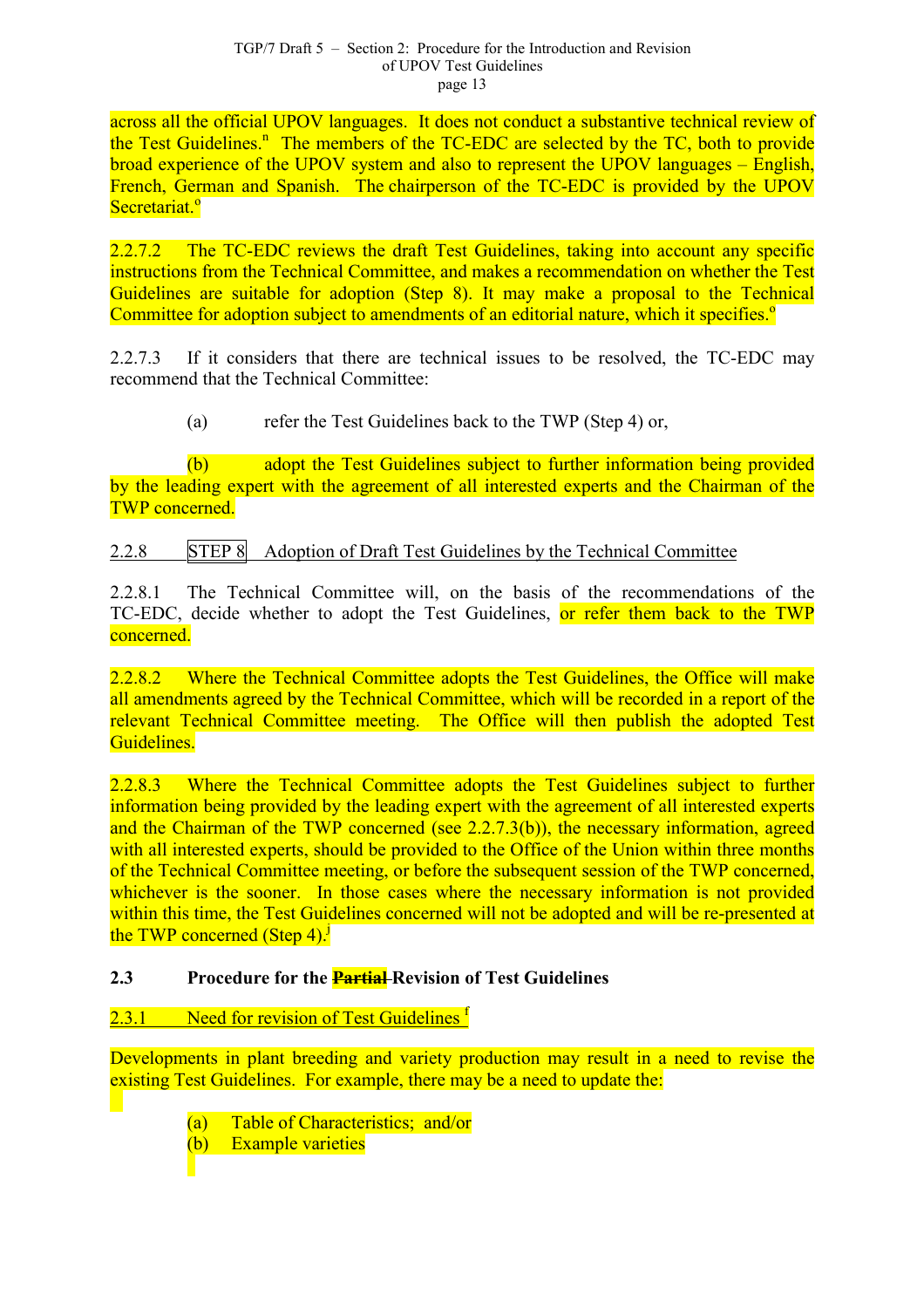### <span id="page-13-0"></span>2.3.2 Full Revision <sup>f</sup>

Where there is a need t[o](#page-8-0) update the Test Guidelines in a comprehensive way, for example to update the Table of Characteristics, a "full revision" is undertaken and the procedure is the same as for the introduction of new Test Guidelines as set out in Section 2.2.

## $2.3.3$  Partial Revision  $f$

Where it is appropriate [to](#page-8-0) update only a specific part of the Test Guidelines without undertaking a **comprehensive** review of the entire Test Guidelines, a "partial revision" is undertaken. The procedure for a partial revision is the same as that set out in Section 2.2, except that the considerations will be restricted to the elements of the Test Guidelines being revised. In particular, the other factors included as (f) in Section 2.2.2.2 would include that the work involved in this kind of revision would be considerably less than a full revision. The Technical Committee will decide on the specific aspects of the Test Guidelines which are to be revised when it commissions the work (Step 2).

## **2.4 Procedure for the Correction of Test Guidelines**

Where appropriate, the Technical Committee may approve factual corrections to adopted Test Guidelines. These corrected Test Guidelines will be shown with "Corr." after the TG reference.

#### **2.5 Document References**

2.5.1 TG Reference

All adopted Test Guidelines receive a reference constructed as follows:

TG / [sequential number allocated to the TG - fixed] / [version number – updated at adoption] e.g. TG/100/6

2.5.2 Introduction of New Test Guidelines

 $2.5.2.1$  This section explains how the document references are developed for draft Test Guidelines on the basis of the following example:

| Coverage of Test Guidelines:    | <i>Plantus magnifica</i> L. (Common name: <b>Alpha)</b> |  |
|---------------------------------|---------------------------------------------------------|--|
| <b>Technical Working Party:</b> | <b>TWX</b>                                              |  |

 $2.5.2.2$  At the point of proposing/commissioning of draft Test Guidelines they are given a simple short reference by the TWP/Technical Committee based on the **botanical** P or common name, according to which is considered the most appropriate reference. This reference is used only as a code and is based on the **botanical**  $\vec{p}$  or common name as a me[ans](#page-81-0) of aiding recognition.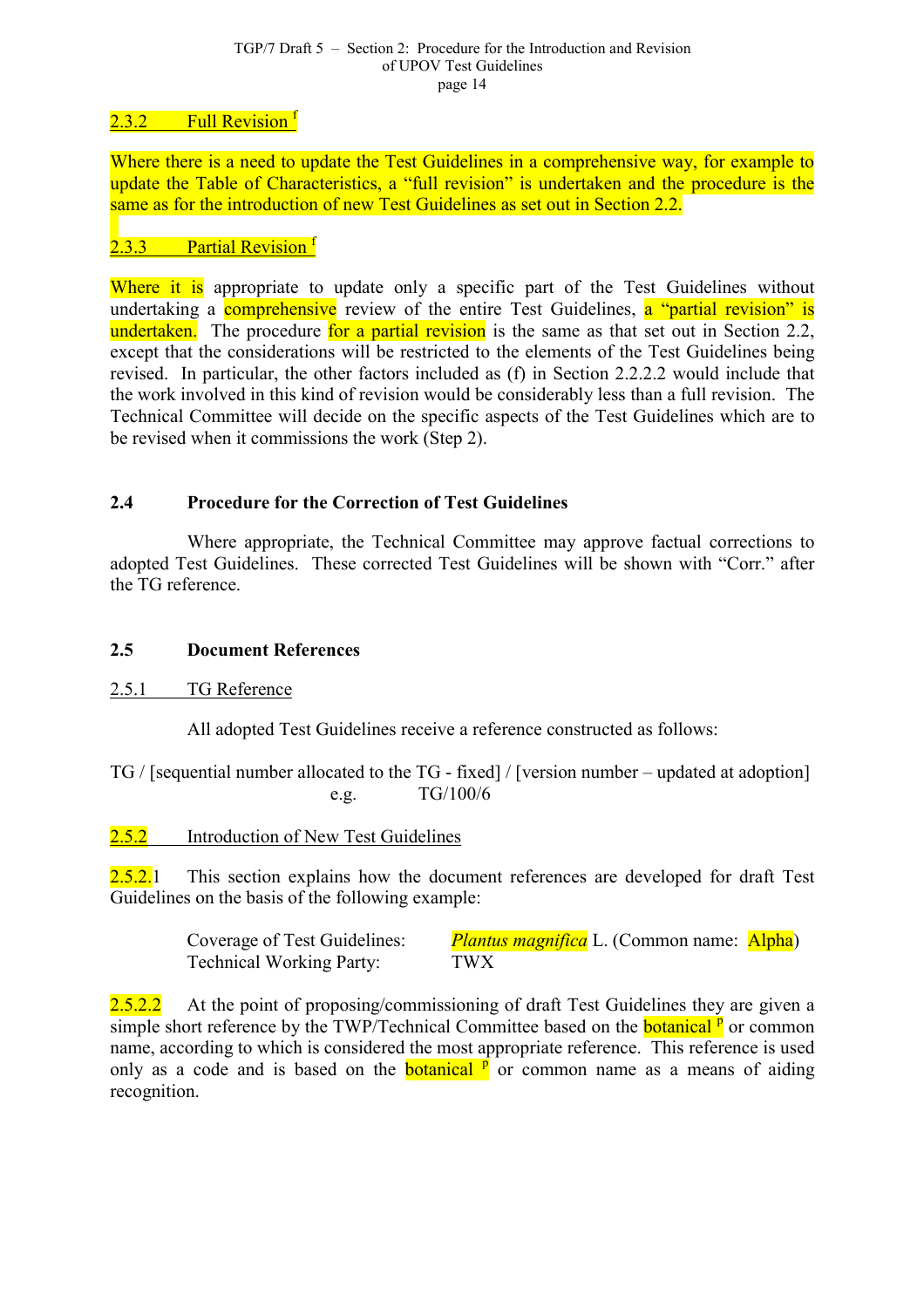#### TGP/7 Draft 5 – Section 2: Procedure for the Introduction and Revision of UPOV Test Guidelines page 15

#### <span id="page-14-0"></span>Example 1: <sup>q</sup>

| Draft to TWX $(2005)$ :                     | Alpha proj.1 |
|---------------------------------------------|--------------|
| <b>Draft to TWX (2006):</b>                 | Alpha proj.2 |
| <b>Draft to Technical Committee (2007):</b> | Alpha proj.3 |
| <b>Final adopted document:</b>              | TG/500/1     |
|                                             |              |

Example 2:

| Draft to TWX $(2005)$ :                    | Alpha proj.1 |
|--------------------------------------------|--------------|
| Draft to TWX $(2006)$ :                    | Alpha proj.2 |
|                                            |              |
| Draft to TWX Subgroup Meeting (2006)       |              |
| (e.g. at UPOV Regional Technical Meeting): | Alpha proj.3 |
| Draft to TWX $(2007)$ :                    | Alpha proj.4 |
| Draft to Technical Committee (2008):       | Alpha proj.5 |
| Final adopted document:                    | TG/500/1     |

2.5.2.3 Thus, the progress of the document can be easily followed and versions can be produced for other TWPs and UPOV meetings and if the Test Guidelines are not put forward for adoption, the sequence of TG references is not affected.

## 2.5.3 Full Revision of Test Guidelines

Where existing Test Guidelines are to be fully revised, different circumstances can arise. For example, the revised Test Guidelines may be a straightforward replacement of the existing Test Guidelines or the original Test Guidelines may need to be split into two or more Test Guidelines. The document references for these two particular situations are explained below using the following starting point:

| Coverage of Test Guidelines:    | <i>Plantus magnifica</i> L.  |
|---------------------------------|------------------------------|
|                                 | (Common name: <b>Alpha</b> ) |
| Test Guidelines Reference:      | TG/500/1                     |
| <b>Technical Working Party:</b> | TWX                          |

## *2.5.3.1 Replacement of Existing Test Guidelines*

In a case where TG/500/1 is being updated without any change to the coverage of the Test Guidelines, the document references would be, for example, as follows:

#### Example 1:<sup>q</sup>

| Draft to TWX $(2005)$ :                     | $T G/500/2$ proj.1 |
|---------------------------------------------|--------------------|
| Draft to $TWX(2006)$ :                      | $TG/500/2$ proj.2  |
| <b>Draft to Technical Committee (2007):</b> | $T G/500/2$ proj.3 |
| <b>Final adopted document:</b>              | TG/500/2           |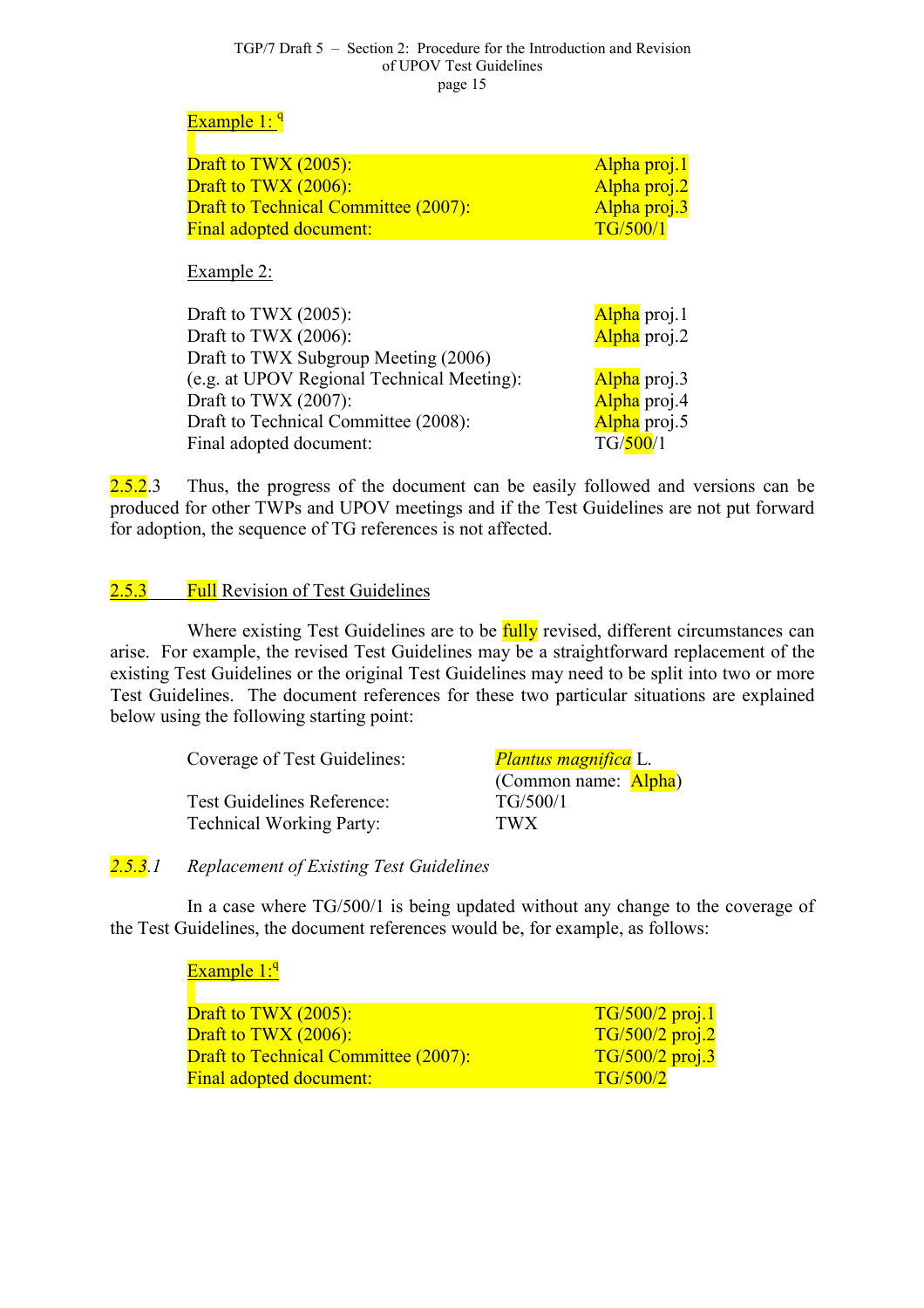#### TGP/7 Draft 5 – Section 2: Procedure for the Introduction and Revision of UPOV Test Guidelines page 16

#### <span id="page-15-0"></span>Example 2:

| $TG/500/2$ proj.1 |
|-------------------|
| TG/500/2 proj.2   |
|                   |
| TG/500/2 proj.3   |
| TG/500/2 proj.4   |
| TG/500/2 proj.5   |
| TG/500/2          |
|                   |

## *2.5.3.2 Splitting of Existing Test Guidelines*

In a case where the existing Test Guidelines are to be split – for example, into *Plantus magnifica* L. *major* and *Plantus magnifica* L. *minor -* the Technical Committee would decide on which type retains the TG/500 reference. If *Plantus magnifica* L. *major* retained the reference TG/500, it would be handled in exactly the same way as in  $2.5.3.1$ , i.e. it would become TG/500/2. *Plantus magnifica* L. *minor* would be handled as a new document of Test Guidelines according to 2.5.3 and would become TG/xxx/1.

#### 2.5.4 Partial Revision of Test Guidelines

In the case of Test Guidelines being only partly revised this would be indicated by the addition of "Rev."

## Example 1: 9

| <b>Draft to TWX (2005):</b>                 | $TG/500/1$ Rev. proj.1 |
|---------------------------------------------|------------------------|
| Draft to $TWX(2006)$ :                      | $TG/500/1$ Rev. proj.2 |
| <b>Draft to Technical Committee (2007):</b> | $TG/500/1$ Rev. proj.3 |
| <b>Final adopted document:</b>              | $TG/500/1$ Rev.        |

Example 2:

| Draft to TWX $(2005)$ :                    |                 | $TG/500/1$ Rev. proj.1 |
|--------------------------------------------|-----------------|------------------------|
| Draft to TWX $(2006)$ :                    |                 | $TG/500/1$ Rev. proj.2 |
| Draft to TWX Subgroup Meeting (2006)       |                 |                        |
| (e.g. at UPOV Regional Technical Meeting): |                 | $TG/500/1$ Rev. proj.3 |
| Draft to TWX $(2007)$ :                    |                 | $TG/500/1$ Rev. proj.4 |
| Draft to Technical Committee (2008):       |                 | $TG/500/1$ Rev. proj.5 |
| Final adopted document:                    | $TG/500/1$ Rev. |                        |

#### 2.5.5 Corrections to Test Guidelines

In the case of a correction to the Test Guidelines, this would be indicated by the addition of "Corr.", "Corr. 2", etc.

#### Example:

| Starting version  | TG/500/1         |
|-------------------|------------------|
| Corrected version | $TG/500/1$ Corr. |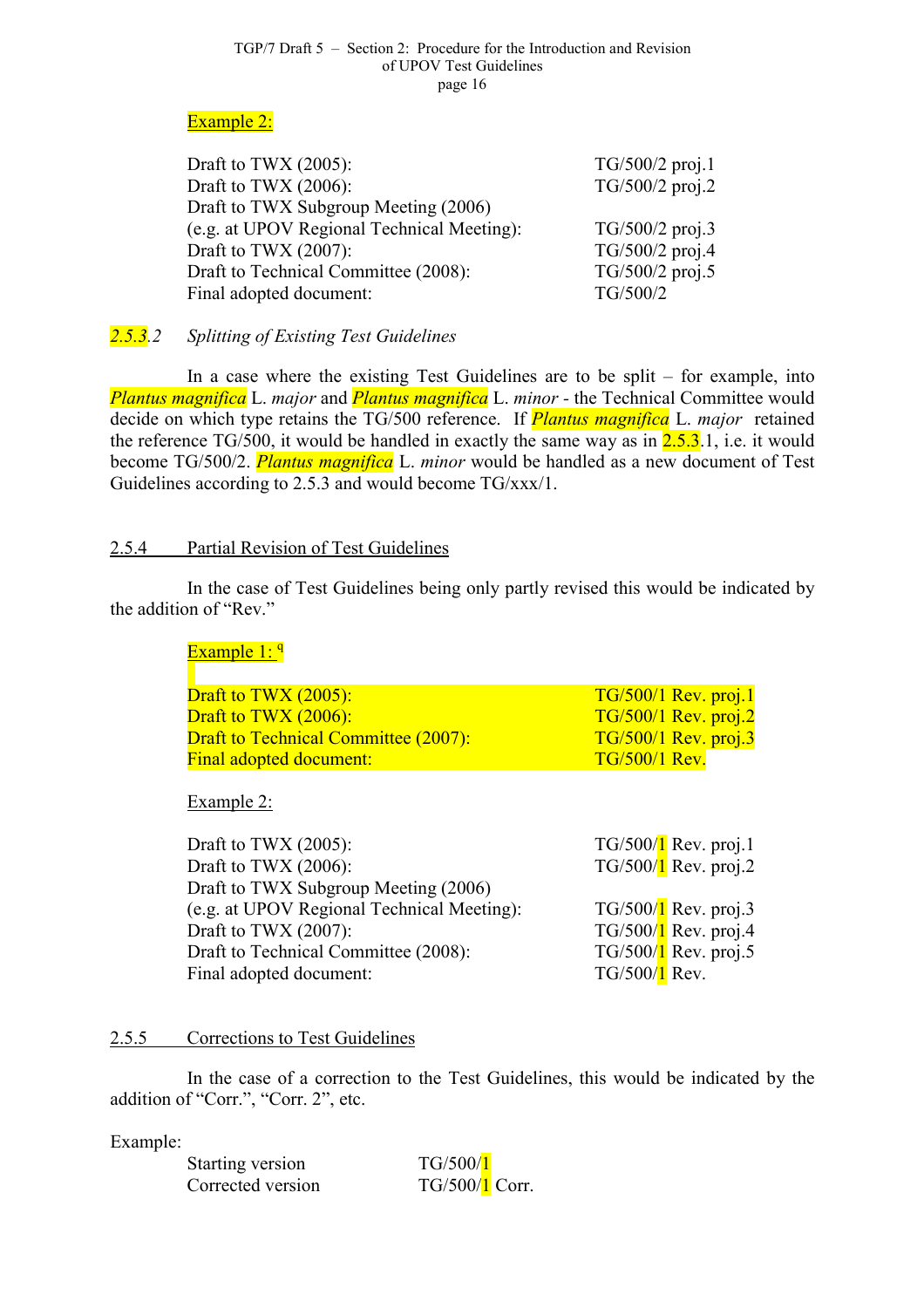### <span id="page-16-0"></span>**SECTION 3: GUIDANCE FOR DRAFTING TEST GUIDELINES**

### **3.1 The TG Template**

3.1.1 UPOV has developed a template (the "TG Template") containing the universal standard wording which is appropriate for all UPOV Test Guidelines ("Test Guidelines") and which is prepared in the appropriate format. The TG Template is presented in Annex 1 and should be used as the starting point for the development or revision of all Test Guidelines.

3.1.2 In addition to the TG Template, further guidance is provided for drafters of Test Guidelines on how to develop individual Test Guidelines from the TG Template. This is provided by means of additional standard wording (ASW) and guidance notes (GN) and indications are provided within the TG Template on where this further guidance is available (see Sections 3.2 and 3.3).

## **3.2 Additional Standard Wording (ASW) for the TG Template**

3.2.1 As explained above, the TG Template contains the universal standard wording which is appropriate for all Test Guidelines. However, UPOV has developed additional standard wording which should be used, where appropriate, for the Test Guidelines concerned. For example, for Test Guidelines where the material is supplied in the form of seed, there is standard wording concerning the quality of the seed to be supplied. Of course, this standard wording for seed should not be included in Test Guidelines where, for example, the material is to be provided as tubers and for this reason such additional standard wording is not included in the TG Template. The additional standard wording is presented in Annex 2, Additional Standard Wording (ASW) for the TG Template.

3.2.2 Where such additional standard wording is available, an insert is highlighted in the TG Template at the appropriate location, e.g.

 $\{$  **ASW 1** (TG Template: Chapter 2.3) – seed quality requirements)

## **3.3 Guidance Notes (GN) for the TG Template**

3.3.1 There are many aspects of the Test Guidelines where the individual drafter's experience and knowledge are needed for preparing the Test Guidelines. This includes, for example, the selection of appropriate ASW, trial design, the identification of characteristics and the selection of example varieties. In such situations general guidance on how to proceed in a harmonized way, in line with the experience accumulated by UPOV through the crop experts, is provided by a series of guidance notes presented in Annex 3, Guidance Notes (GN) for the TG Template.

3.3.2 Where such guidance is available for drafters, an insert is highlighted in the TG Template at the appropriate location, e.g.

 $\{\vert$  GN 5 (TG Template: Chapter 1.1) – Subject of the Test Guidelines: Family Name $\}$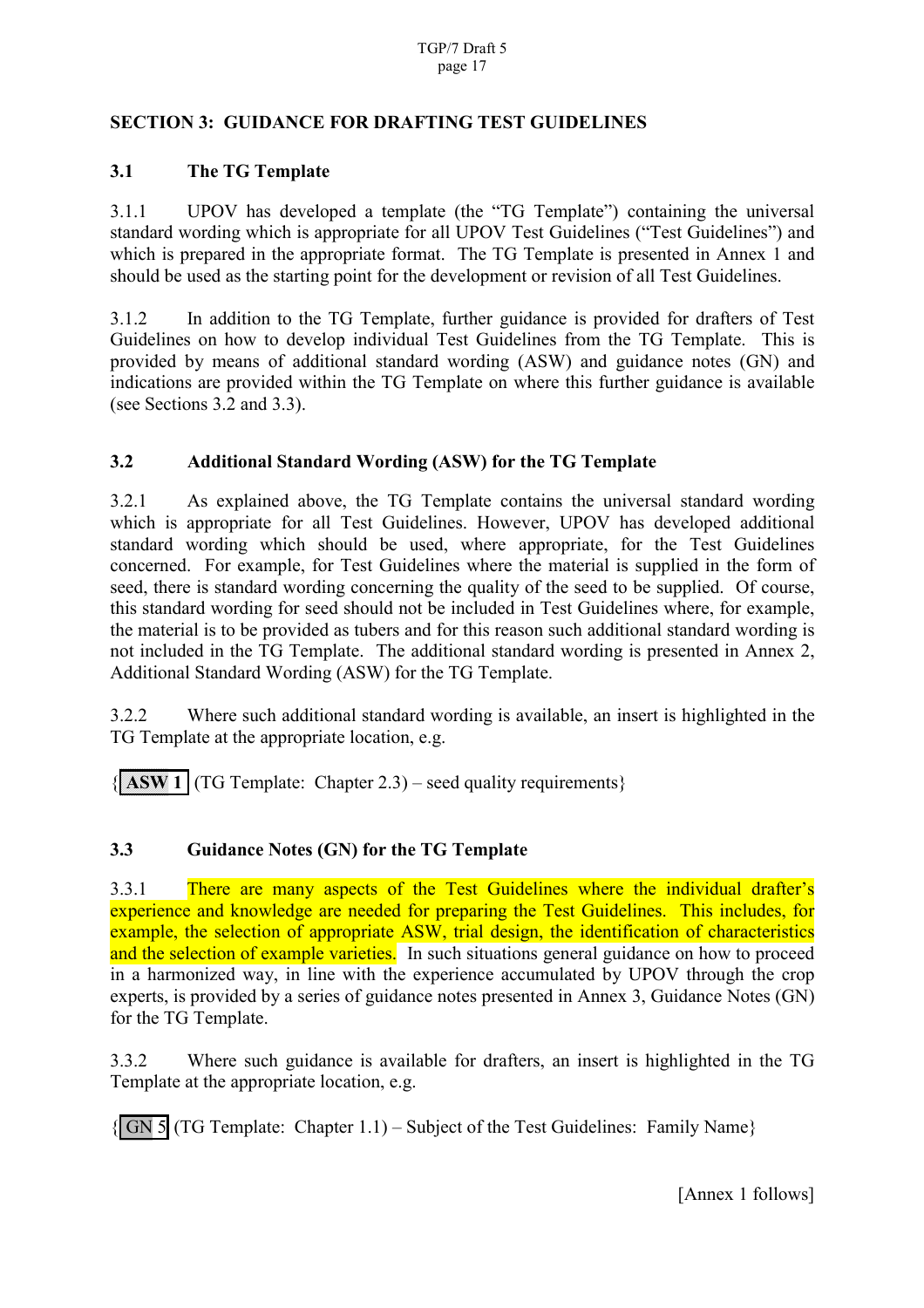<span id="page-17-0"></span>TGP/7 Draft 5 page 18

# **ANNEX 1:**

# **TG TEMPLATE**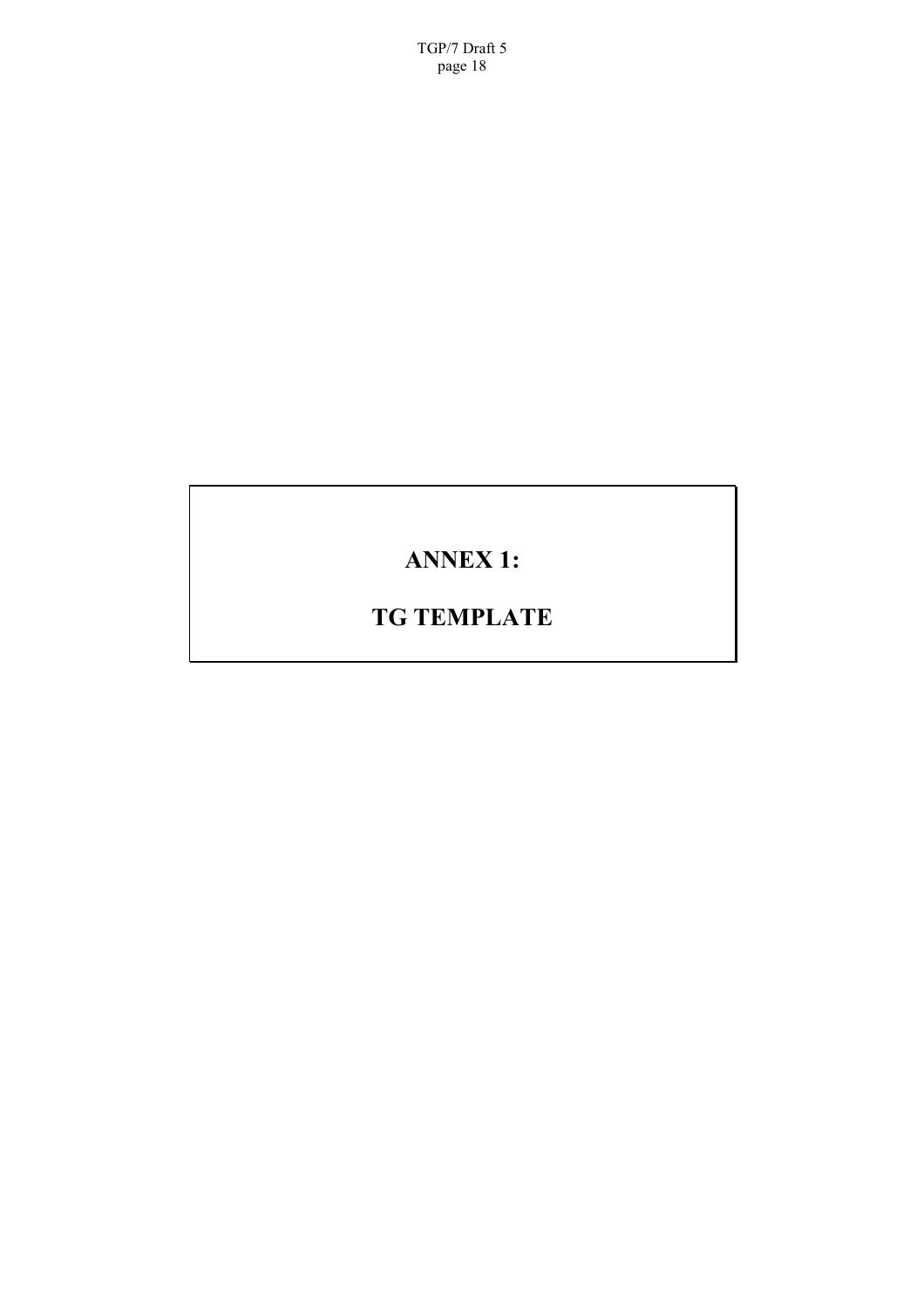



**TG/{**xx**} ORIGINAL: {**xx**} DATE: {**xx**}**

**INTERNATIONAL UNION FOR THE PROTECTION OF NEW VARIETIES OF PLANTS**

**GENEVA** 



## **GUIDELINES**

## **FOR THE CONDUCT OF TESTS**

## **FOR DISTINCTNESS, UNIFORMITY AND STABILITY**

*prepared by [an expert] / [experts] from [drafting country(ies) / organization(s)] s*

*to be considered by the Technical Working Party for [xxx] at its [xxx] session, to be held in [xxx] from [xxx}*

Alternative Names:\*

| $\mathbf{r}$<br>$\mathbf{r}$ .<br>English | h wan a h<br>,,,, | erman | <i>nanish</i> |
|-------------------------------------------|-------------------|-------|---------------|
|                                           |                   |       |               |

The purpose of these guidelines ("Test Guidelines") is to elaborate eertain of <sup>t</sup> the principles contained in the General Introduction (document TG/1/3), and its associated TGP documents, into detailed practical guidance for the harmonized examination of distinctness, uniformity [a](#page-81-0)nd stability (DUS) and, in particular, to identify appropriate characteristics for the examination of DUS and production of harmonized variety descriptions.<sup>u</sup>

 $\overline{a}$ \* These names were correct at the time of the introduction of these Test Guidelines but may be revised or updated. [Readers are advised to consult the UPOV Code, which can be found on the UPOV Website (www.upov.int), for the latest information.]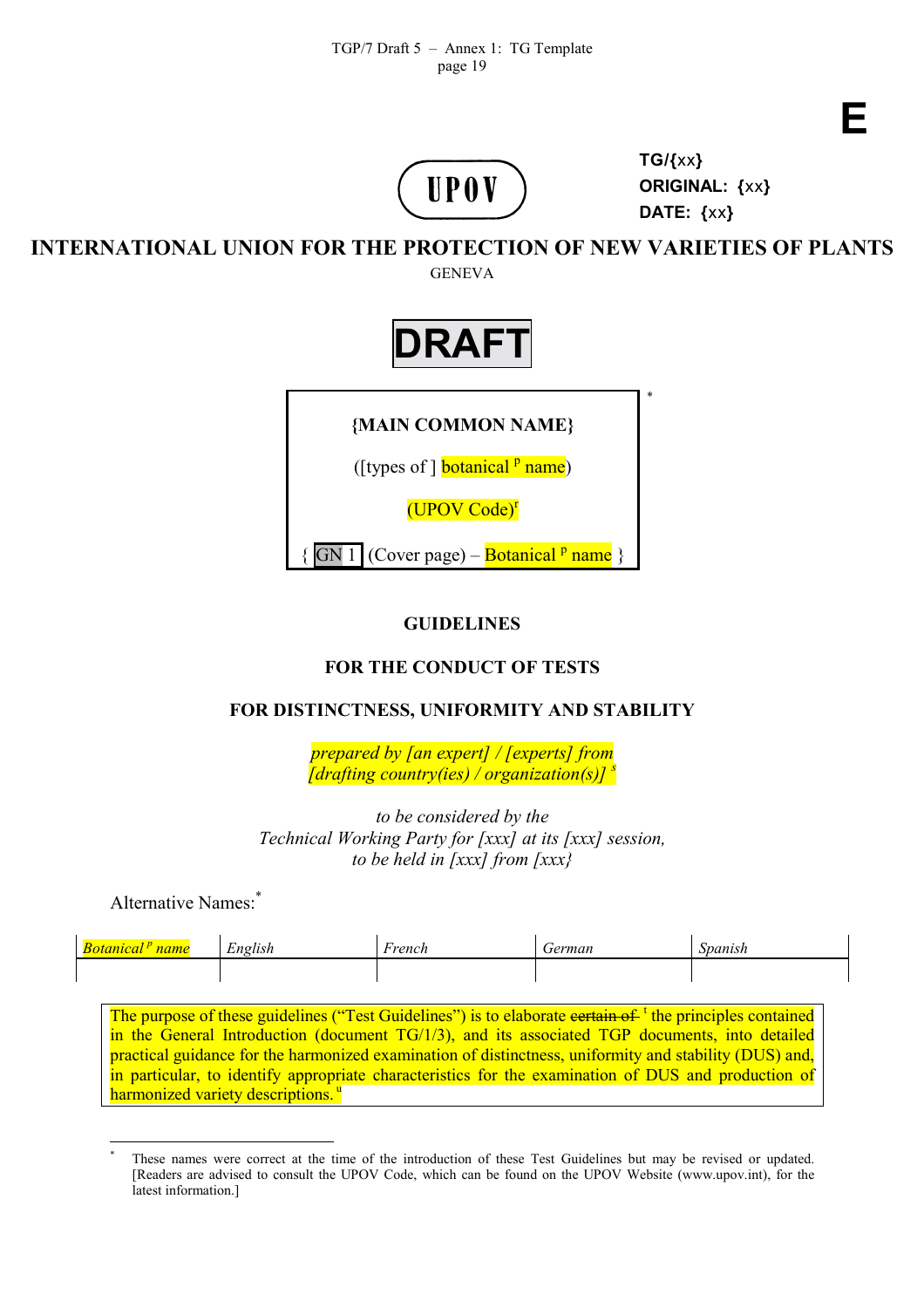#### **ASSOCIATED DOCUMENTS**

These guidelines ("Test Guidelines") should be read in conjunction with document TG/1/3, "General Introduction to the Examination of Distinctness, Uniformity and Stability and the Development of Harmonized Descriptions of New Varieties of Plants" (hereinafter referred to as the "General Introduction") and its associated "TGP" documents.

Other associated UPOV documents:  $\{ \overline{GN2} \}$  (Cover page) – Associated Documents }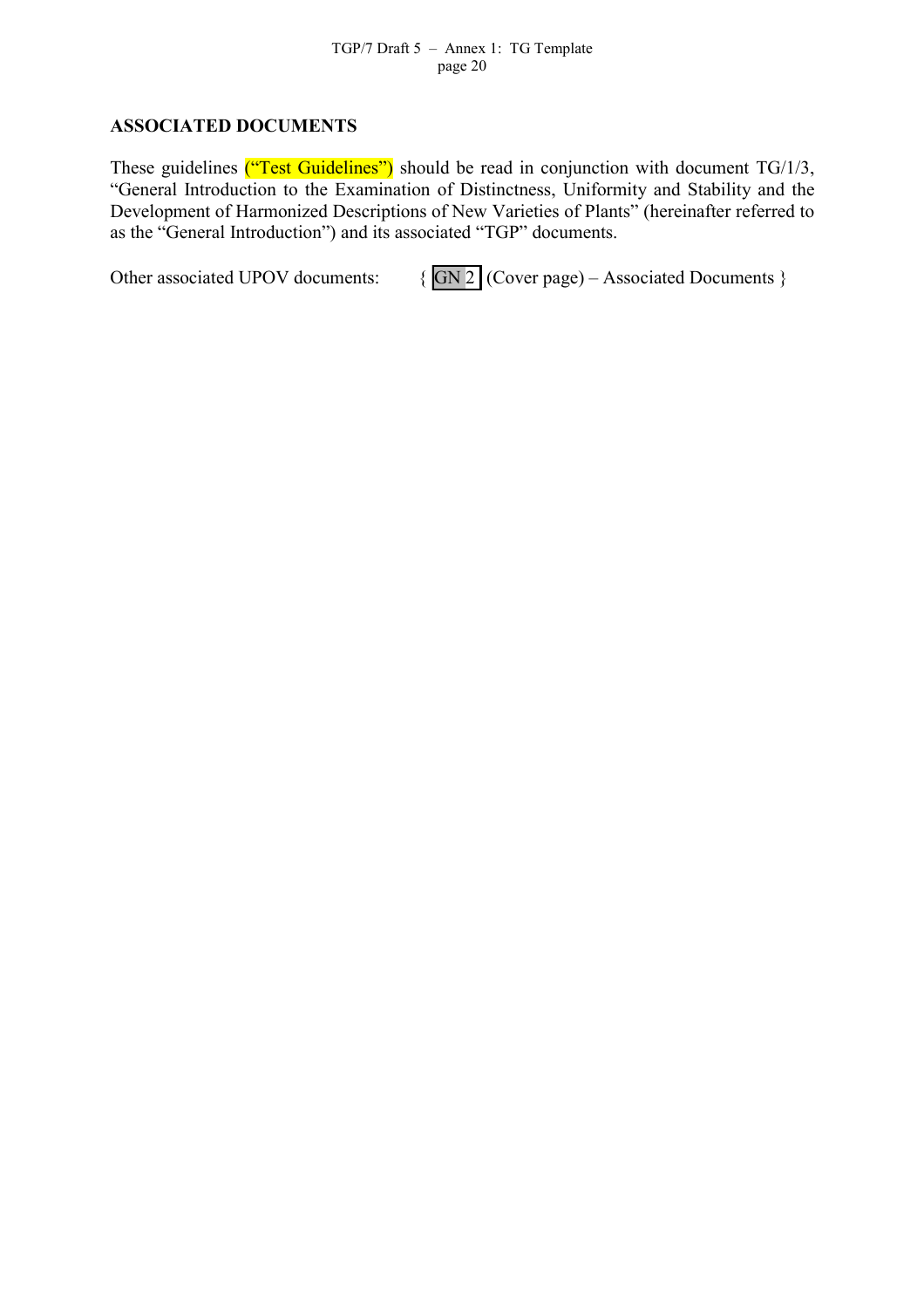## **TABLE OF CONTENTS**

## **PAGE**

| $\mathbf{1}$ .                   |     |                                                                 |  |  |  |  |  |
|----------------------------------|-----|-----------------------------------------------------------------|--|--|--|--|--|
| $\overline{2}$ .                 |     |                                                                 |  |  |  |  |  |
| 3 <sub>1</sub>                   |     |                                                                 |  |  |  |  |  |
|                                  | 3.1 |                                                                 |  |  |  |  |  |
|                                  | 3.2 |                                                                 |  |  |  |  |  |
|                                  | 3.3 |                                                                 |  |  |  |  |  |
|                                  | 3.4 |                                                                 |  |  |  |  |  |
|                                  | 3.5 |                                                                 |  |  |  |  |  |
|                                  | 3.6 |                                                                 |  |  |  |  |  |
| $\overline{4}$ .                 |     |                                                                 |  |  |  |  |  |
|                                  | 4.1 |                                                                 |  |  |  |  |  |
|                                  | 4.2 |                                                                 |  |  |  |  |  |
|                                  | 4.3 |                                                                 |  |  |  |  |  |
| 5 <sub>1</sub>                   |     | GROUPING OF VARIETIES AND ORGANIZATION OF THE GROWING TRIAL  24 |  |  |  |  |  |
| 6.                               |     |                                                                 |  |  |  |  |  |
|                                  | 6.1 |                                                                 |  |  |  |  |  |
|                                  | 6.2 |                                                                 |  |  |  |  |  |
|                                  | 6.3 |                                                                 |  |  |  |  |  |
|                                  | 6.4 |                                                                 |  |  |  |  |  |
|                                  | 6.5 |                                                                 |  |  |  |  |  |
| $7_{\scriptscriptstyle{\ddots}}$ |     | TABLE OF CHARACTERISTICS/TABLEAU DES                            |  |  |  |  |  |
|                                  |     |                                                                 |  |  |  |  |  |
| 8.                               |     |                                                                 |  |  |  |  |  |
| 9.                               |     |                                                                 |  |  |  |  |  |
| 10 <sub>l</sub>                  |     |                                                                 |  |  |  |  |  |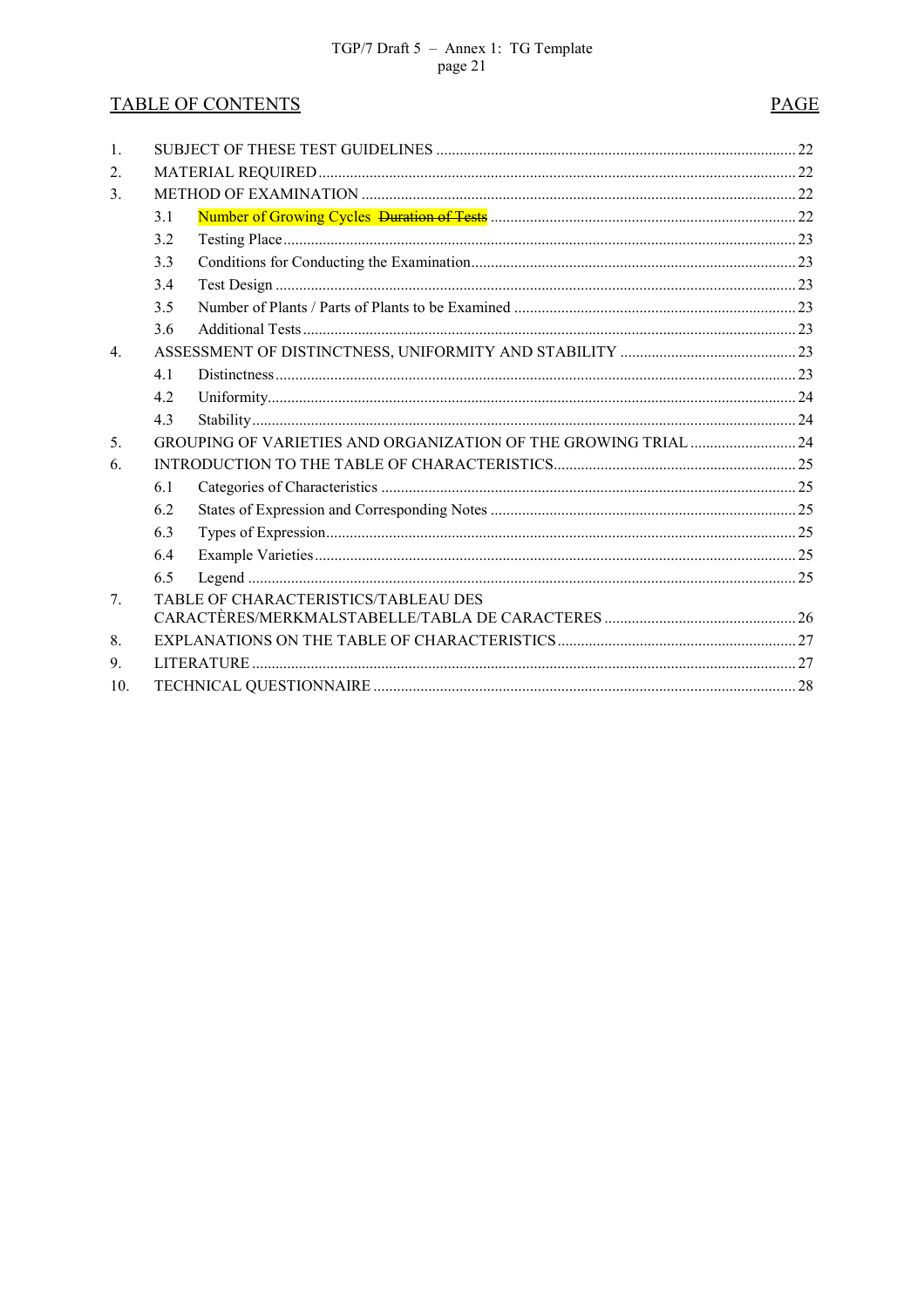#### <span id="page-21-0"></span>1. Subject of these Test Guidelines

These Test Guidelines apply to all varieties of

 $|GN 3|$  (Chapter 1.1) – Subject of the Test Guidelines: More than one species}  ${GN4}$  (Chapter 1.1) – Subject of the Test Guidelines: Different types or groups within a species }  $|$  GN 5 (Chapter 1.1) – Subject of the Test Guidelines: Family name  ${f}$  GN 6 (Chapter 1.1) – Guidance for New Types and Species)

#### 2. Material Required

2.1 The competent authorities decide on the quantity and quality of the plant material required for testing the variety and when and where it is to be delivered. Applicants submitting material from a State other than that in which the testing takes place must ensure that all customs formalities and phytosanitary requirements are complied with.

2.2 The material is to be supplied in the form of  $\{xx\}$ .

2.3 The minimum quantity of plant material, to be supplied by the applicant, should be:

 ${\binom{6}{\text{SN} 7}}$  (Chapter 2.3) – quantity of plant material required }  ${\overline{\{ASW\}}$  (Chapter 2.3) – seed quality requirements  $}$ 

2.4 The plant material supplied should be visibly healthy, not lacking in vigor, nor affected by any important pest or disease.

2.5 The plant material should not have undergone any treatment which would affect the expression of the characteristics of the variety, unless the competent authorities allow or request such treatment. If it has been treated, full details of the treatment must be given.

#### 3. Method of Examination

*3.1 Number of Growing Cycles <sup>v</sup> Duration of Tests*

The minimum duration of t[es](#page-81-0)ts should normally be:  $^{\mathbf{w}}$ 

- ${\bf \{ASW\ 2\}}$  (Chapter 3.1(.1)) –number of growing c[ycl](#page-81-0)es  $}$
- ${\overline{S}}$  (Chapter 3.1.2) explanation of the growing cycle }

 ${\sqrt{ASW3}}$  (Chapter 3.1.2) –explanation of the growing cycle (fruit species)<sup>x</sup>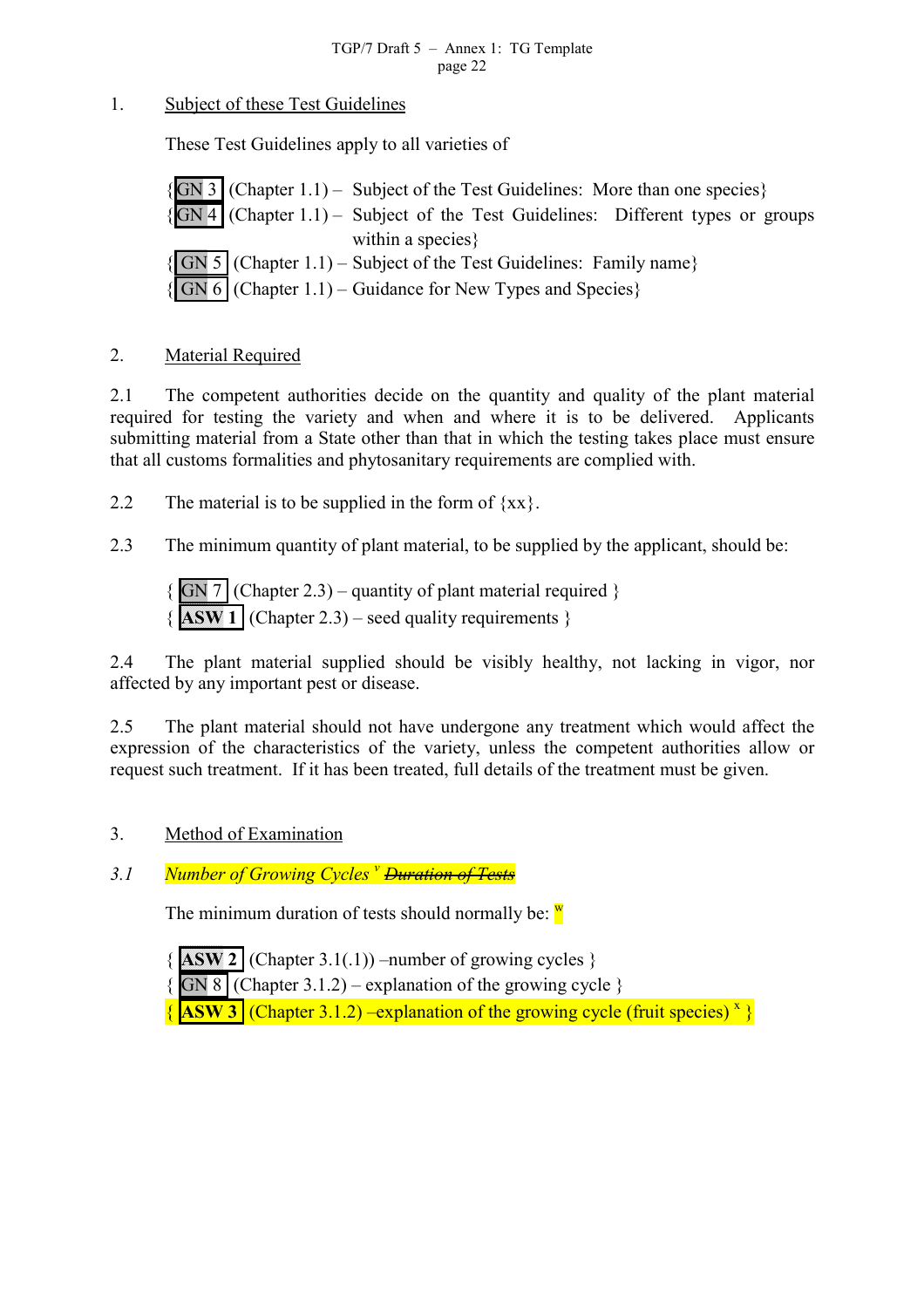#### <span id="page-22-0"></span>*3.2 Testing Place*

Tests are normally conducted at one place. In the case of tests conducted at more than one place, guidance is provided in TGP/9 "Examining Distinctness". y

#### *3.3 Conditions for Conducting the Examination*

The tests should be carried out under conditions ensuring satisfactory growth for the expression of the relevant characteristics of the variety and for the conduct of the examination.

 ${\{ ASW 4 \}}$  (Chapter 3.3) – conditions for conducting the examination  $\}$ 

 ${\overline{S}}$  (Chapter 3.3) – requirements for a satisfactory growing cycle  $\overline{S}$ 

#### *3.4 Test Design*

 ${\binom{6}{N}}$  10 (Chapter 3.4) – test design }

 $\{$  **ASW 5** (Chapter 3.4) – plot design  $\}$ 

 ${\bf \{ASW\ 6} \mid (Chapter 3.4) - removal of plants or parts of plants \}$ 

*3.5 Number of Plants / Parts of Plants to be Examined*

{ **ASW 7** (Chapter 3.5) – Number of Plants / Parts of Plants to be Examined }

*3.6 Additional Tests*

Additional tests, for examining relevant characteristics, may be established.

#### 4. Assessment of Distinctness, Uniformity and Stability

*4.1 Distinctness*

#### 4.1.1 General Recommendations

It is of particular importance for users of these Test Guidelines to consult the General Introduction prior to making decisions regarding distinctness. However, the following points are provided for elaboration or emphasis in these Test Guidelines.

#### 4.1.2 Consistent Differences<sup>z</sup>

The differences observed be[tw](#page-81-0)een varieties may be so clear that more than one growing cycle is not necessary. In addition, in some circumstances, the influence of the environment is not such that more than a single growing cycle is required to provide assurance that the differences observed between varieties are sufficiently consistent. One means of ensuring that a difference in a characteristic, observed in a growing trial, is sufficiently consistent is to examine the characteristic by at least two independent observations.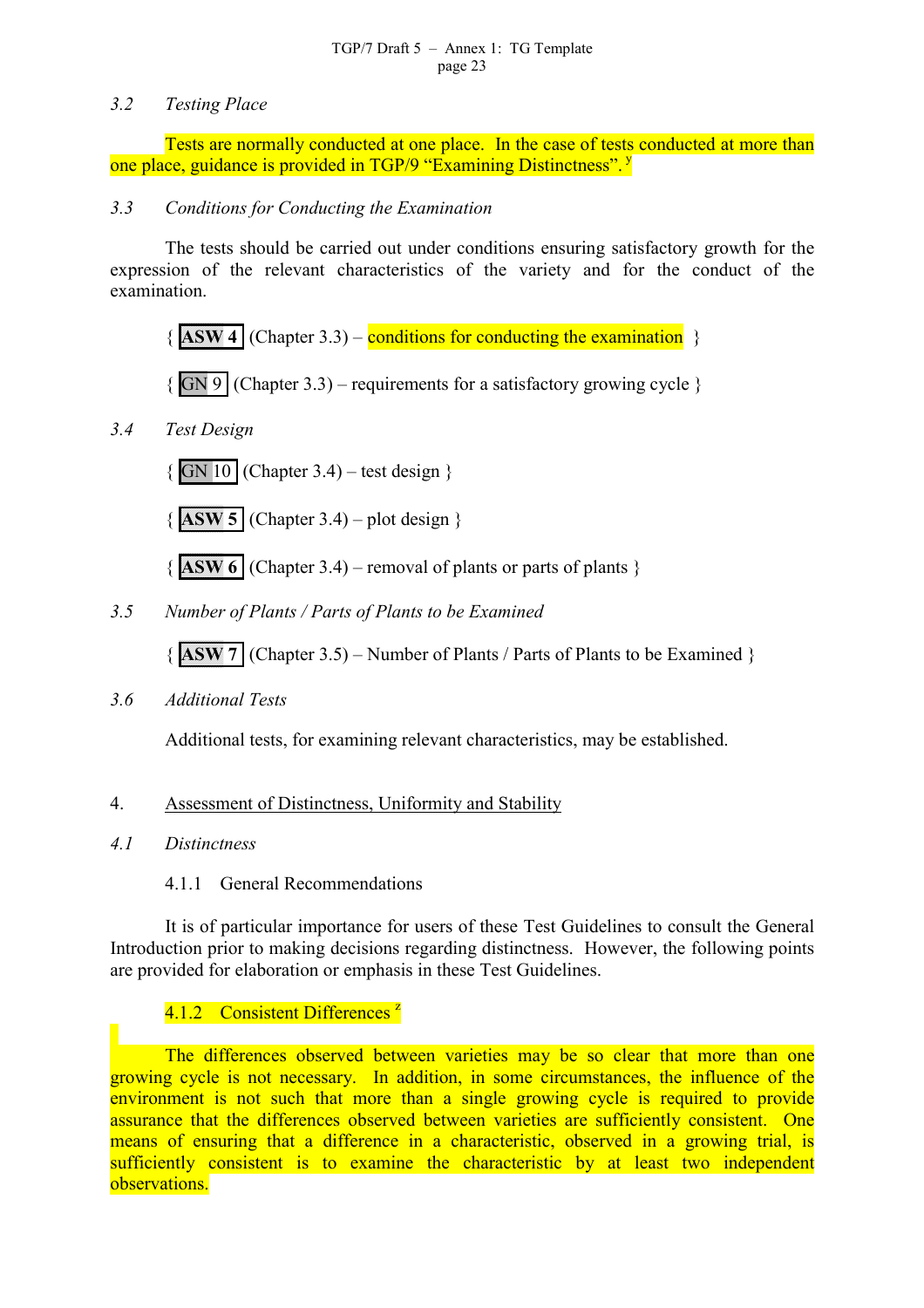#### 4.1.3 Clear Differences

<span id="page-23-0"></span>Determining whether a difference between two varieties is clear depends on many factors, and should consider, in particular, the type of expression of the characteristic being examined, i.e. whether it is expressed in a qualitative, quantitative, or pseudo-qualitative manner. Therefore, it is important that users of these Test Guidelines are familiar with the recommendations contained in the General Introduction prior to making decisions regarding distinctness.

{ **ASW 7** (Chapter 4.1.4) – COYD }] aa

## *4.2 Uniformity*

It is of particular importance for users of these Test Guidelines to consult the General Introduction prior to making decisions regarding uniformity. However, the following points are provided for elaboration or emphasis in these Test Guidelines:

 $\{$  GN 11 (Chapter 4.2) – uniformity assessment  $\}$ { **ASW 8** (Chapter 4.2) –uniformity assessment }

#### *4.3 Stability*

4.3.1 In practice, it is not usual to perform tests of stability that produce results as certain as those of the testing of distinctness and uniformity. However, experience has demonstrated that, for many types of variety, when a variety has been shown to be uniform, it can also be considered to be stable.

4.3.2 { **ASW 9** (Chapter 4.3.2) – stability assessment: general}

4.3.3 { **ASW 10** (Chapter 4.3.3) – stability assessment: hybrid varieties }

## 5. Grouping of Varieties and Organization of the Growing Trial

5.1 The selection of varieties of common knowledge to be grown in the trial with the candidate varieties and the way in which these varieties are divided into groups to facilitate the assessment of distinctness are aided by the use of grouping characteristics.

5.2 Grouping characteristics are those in which the documented states of expression, even where produced at different locations, can be used, either individually or in combination with other such characteristics: (a) to select varieties of common knowledge that can be excluded from the growing trial used for examination of distinctness; and (b) to organize the growing trial so that similar varieties are grouped together.

5.3 The following have been agreed as useful grouping characteristics:

 $\{$  GN 13.2, 13.4 (Chapter 5.3) – Grouping characteristics  $\}$ 

5.4 Guidance for the use of grouping characteristics, in the process of examining distinctness, is provided through the General Introduction.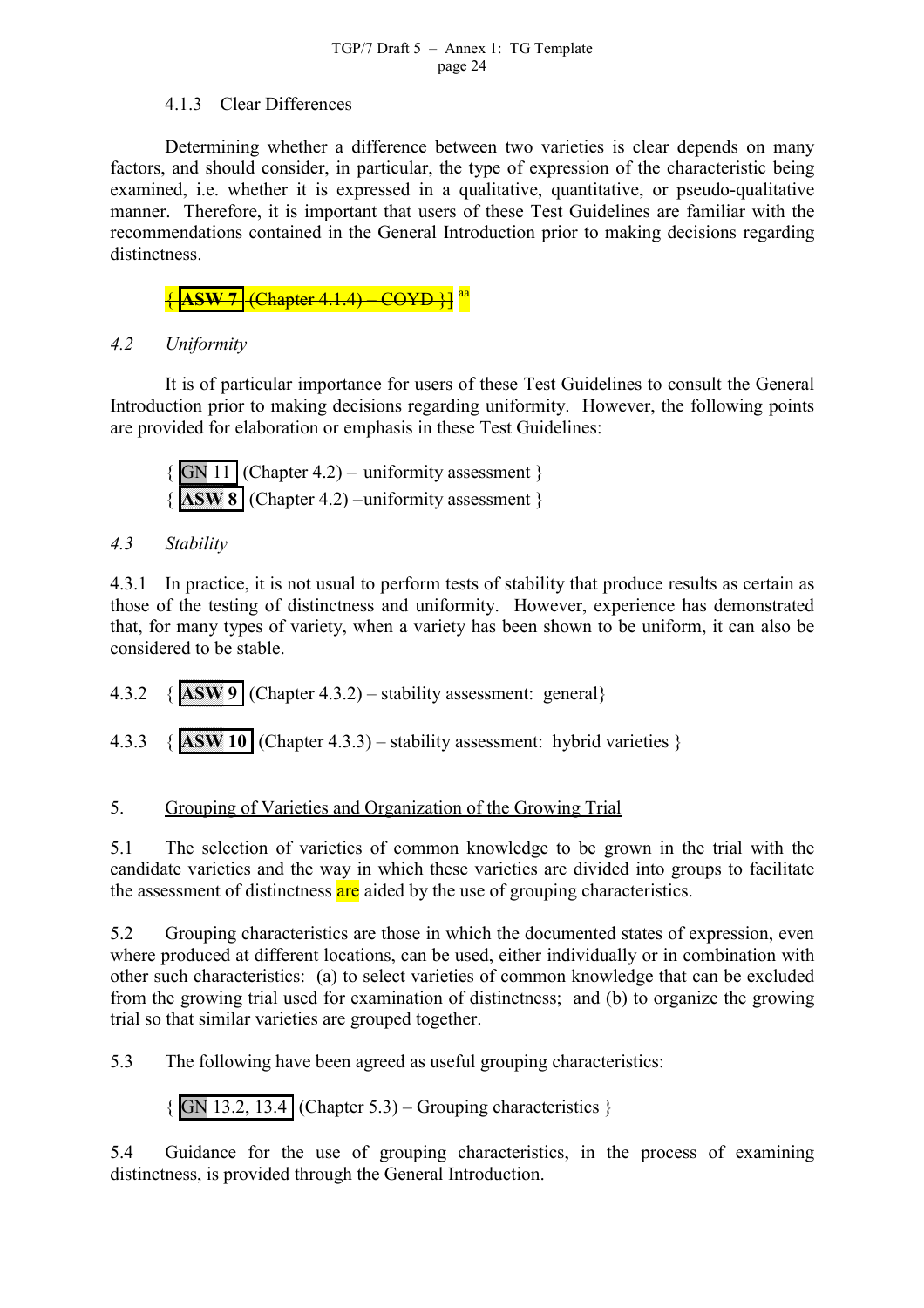#### <span id="page-24-0"></span>6. Introduction to the Table of Characteristics

#### *6.1 Categories of Characteristics*

#### 6.1.1 Standard Test Guidelines Characteristics

Standard Test Guidelines characteristics are those which are approved by UPOV for examination of DUS and from which members of the Union can select those suitable for their particular circumstances.

#### 6.1.2 Asterisked Characteristics

Asterisked characteristics (denoted by \*) are those included in the Test Guidelines which are important for the international harmonization of variety descriptions and should always be examined for DUS and included in the variety description by all members of the Union, except when the state of expression of a preceding characteristic or regional environmental conditions render this inappropriate.

#### *6.2 States of Expression and Corresponding Notes*

States of expression are given for each characteristic to define the characteristic and to harmonize descriptions. Each state of expression is allocated a corresponding numerical note for ease of recording of data and for the production and exchange of the description.

#### *6.3 Types of Expression*

An explanation of the types of expression of characteristics (qualitative, quantitative and pseudo-qualitative) is provided in the General Introduction.

#### *6.4 Example Varieties*

Where appropriate, example varieties are provided to clarify the states of expression of each characteristic.

#### *6.5 Legend*

| $(*)$        | Asterisked characteristic                                                                                                           | $-$ see Chapter 6 (Section 6.1.2)                                  |
|--------------|-------------------------------------------------------------------------------------------------------------------------------------|--------------------------------------------------------------------|
| (ON)<br>(PO) | (QL) Qualitative characteristic<br>Quantitative characteristic<br>Pseudo-qualitative characteristic $-$ see Chapter 6 (Section 6.3) | $-$ see Chapter 6 (Section 6.3)<br>$-$ see Chapter 6 (Section 6.3) |

{ **ASW 11** (Chapter 6.5) – Legend: Explanations covering several characteristics }

(+) See Explanations on the Table of Characteristics in Chapter 8.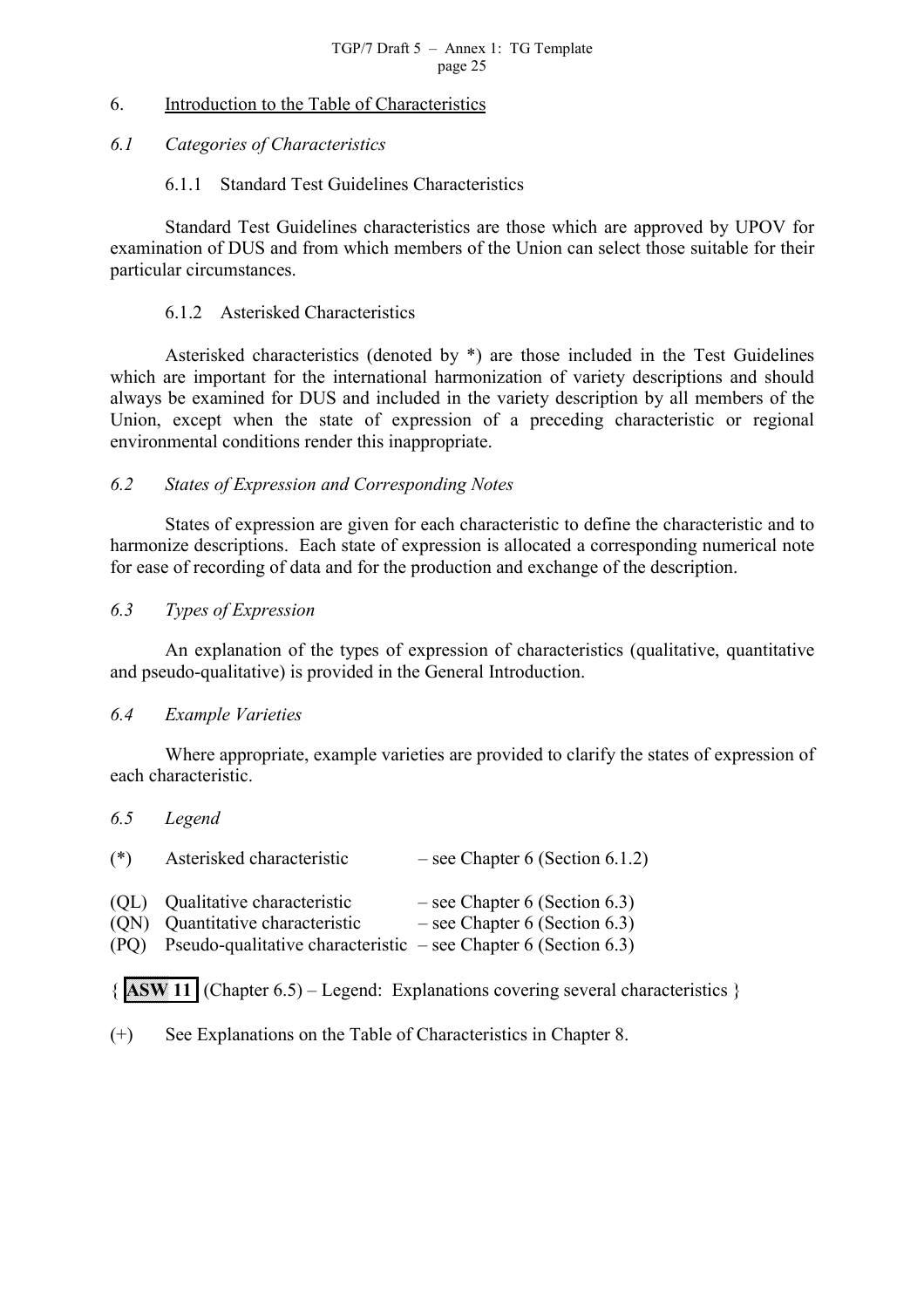- <span id="page-25-0"></span>7. Table of Characteristics/Tableau des caractères/Merkmalstabelle/Tabla de caracteres
- { GN 12 Selecting a characteristic for inclusion in the Table of Characteristics }
- { GN 14 Characteristics examined by patented methods }
	- GN 15 Special characteristics }
- { GN 16 New types of characteristics }

GN 17 Presentation of Characteristics: Approved characteristics}

|                                                                                                                                                                                                                                   |                                                                                                                                                                                                     | English                                                  | français                                                                                                                                                                                                            | deutsch                                                    | español                                                  | Example<br>Varieties/<br>Exemples/<br>Beispielssorten/<br>Variedades<br>ejemplo | Note/<br>Nota |
|-----------------------------------------------------------------------------------------------------------------------------------------------------------------------------------------------------------------------------------|-----------------------------------------------------------------------------------------------------------------------------------------------------------------------------------------------------|----------------------------------------------------------|---------------------------------------------------------------------------------------------------------------------------------------------------------------------------------------------------------------------|------------------------------------------------------------|----------------------------------------------------------|---------------------------------------------------------------------------------|---------------|
| Char. No.                                                                                                                                                                                                                         |                                                                                                                                                                                                     | $\sqrt{\text{GN }18}$<br>Heading of a<br>characteristic} | $\sqrt{\text{GN}}$ 18<br><b>Presentation of Presentation of Presentation of Presentation of</b><br><b>Characteristics Characteristics Characteristics Characteristics</b><br><b>Heading of a</b><br>characteristic} | $\sqrt{\textbf{GN}}$ 18<br>Heading of a<br>characteristic} | $\sqrt{\text{GN}}$ 18<br>Heading of a<br>characteristic} |                                                                                 |               |
| $\sqrt{\text{GN}}$ 13.1, 13.4<br>Asterisked<br>characteristics}<br>$\sqrt{\text{GN }22}$<br>Explanation of<br>the<br>characteristic}<br>$\sqrt{\text{GN}} 21$<br>Type of<br>expression of the covering several<br>characteristic} | $\sqrt{\text{GN }24}$<br>Growth stage }<br>$\sqrt{\text{GN }25}$<br>Recommendations<br>for conducting the<br>examination }<br><b>GN 23</b><br><b>Explanations</b><br>characteristics} <sup>bb</sup> | states of expression}<br><b>GN 20</b>                    | GN 19 Presentation of characteristics: General presentation of<br>Presentation of characteristics: States of expression<br>according to type of expression of a characteristic                                      |                                                            |                                                          | $\{$ GN 28<br>Example<br>varieties}                                             |               |

 ${GN}$  26 Order of characteristics in the Table of Characteristics}

{ GN 27 Handling a long list of characteristics in the Table of Characteristics }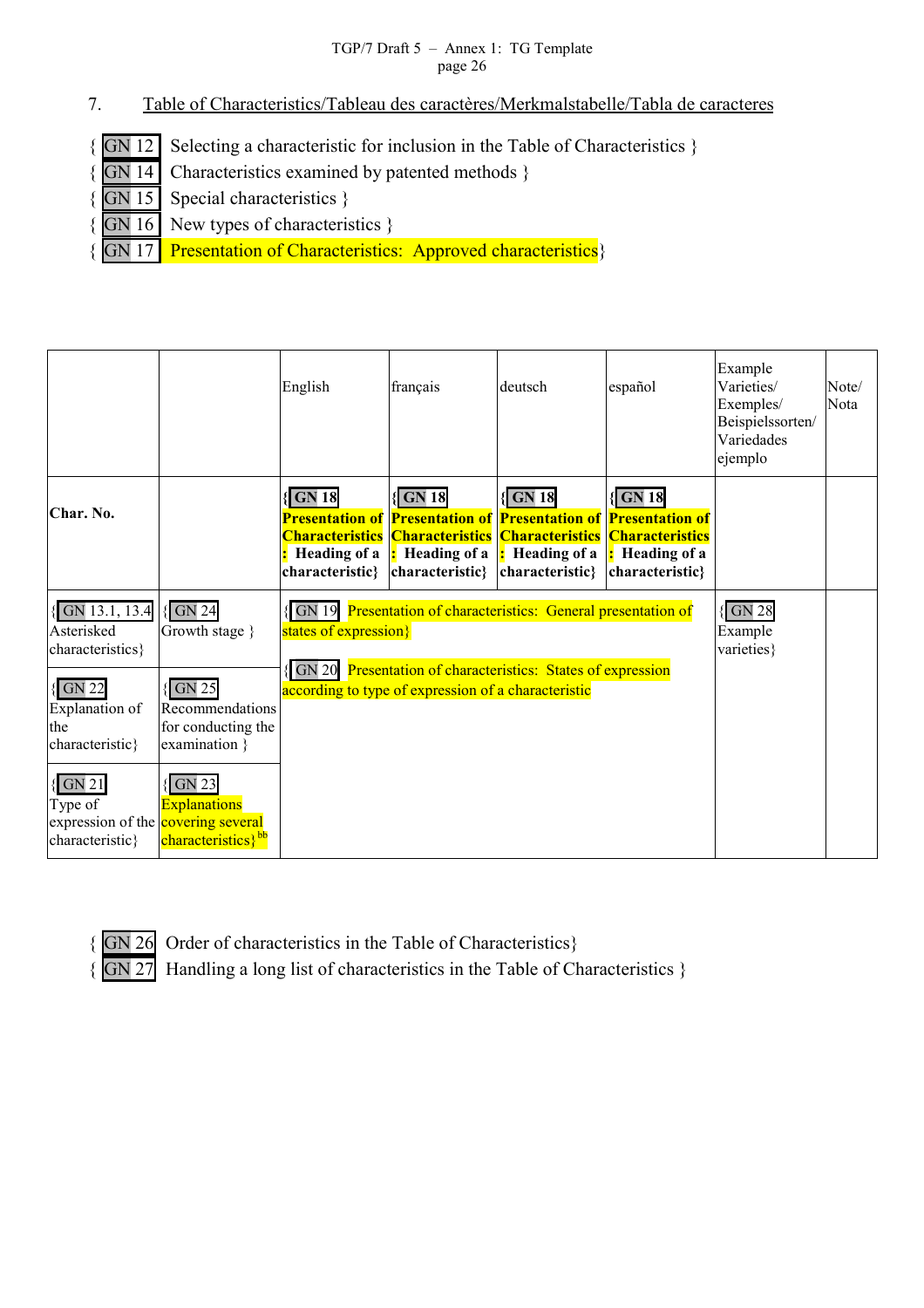<span id="page-26-0"></span>8. Explanations on the Table of Characteristics

{ **ASW 12** (Chapter 8) – Explanations covering several characteristics }  $\{$  GN 29 (Chapter 8) – Example varieties: Names  $\}$ 

9. Literature

 $\{$  GN 30 (Chapter 9) - Literature }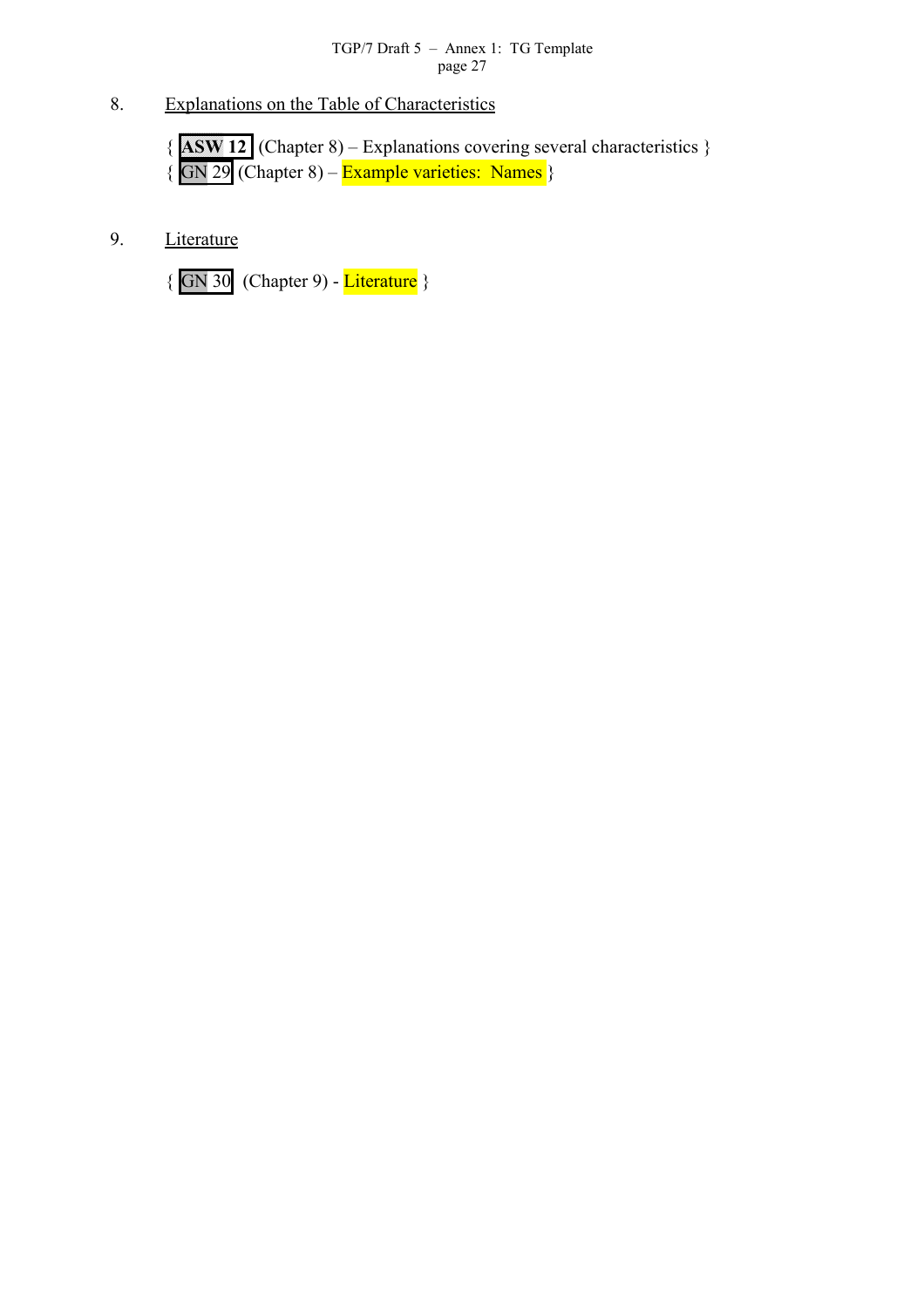## <span id="page-27-0"></span>10. Technical Questionnaire

|                                                                                                                                                                            | <b>TECHNICAL QUESTIONNAIRE</b>                | Page $\{x\}$ of $\{y\}$       | Reference Number:                                               |  |  |  |  |
|----------------------------------------------------------------------------------------------------------------------------------------------------------------------------|-----------------------------------------------|-------------------------------|-----------------------------------------------------------------|--|--|--|--|
|                                                                                                                                                                            |                                               |                               | Application date:<br>(not to be filled in by the applicant)     |  |  |  |  |
| TECHNICAL QUESTIONNAIRE<br>to be completed in connection with an application for plant breeders' rights<br><b>ASW 13</b> (Chapter 10: TQ title) – TQ for hybrid varieties) |                                               |                               |                                                                 |  |  |  |  |
| 1.                                                                                                                                                                         | Subject of the Technical Questionnaire        |                               |                                                                 |  |  |  |  |
|                                                                                                                                                                            | Botanical <sup>p</sup> name<br>1.1            | {Botanical <sup>p</sup> name} |                                                                 |  |  |  |  |
|                                                                                                                                                                            | 1.2<br>Common Name                            | { Common Name}                | $\left\{\right.$ ASW 14 (Chapter 10: TQ 1) – Subject of the TQ} |  |  |  |  |
| 2.                                                                                                                                                                         | Applicant                                     |                               |                                                                 |  |  |  |  |
|                                                                                                                                                                            | Name                                          |                               |                                                                 |  |  |  |  |
|                                                                                                                                                                            | Address                                       |                               |                                                                 |  |  |  |  |
|                                                                                                                                                                            |                                               |                               |                                                                 |  |  |  |  |
|                                                                                                                                                                            |                                               |                               |                                                                 |  |  |  |  |
|                                                                                                                                                                            | Telephone No.                                 |                               |                                                                 |  |  |  |  |
|                                                                                                                                                                            | Fax No.                                       |                               |                                                                 |  |  |  |  |
|                                                                                                                                                                            | E-mail address                                |                               |                                                                 |  |  |  |  |
|                                                                                                                                                                            | Breeder (if different from applicant)         |                               |                                                                 |  |  |  |  |
|                                                                                                                                                                            |                                               |                               |                                                                 |  |  |  |  |
| 3.                                                                                                                                                                         | Proposed denomination and breeder's reference |                               |                                                                 |  |  |  |  |
|                                                                                                                                                                            | Proposed denomination<br>(if available)       |                               |                                                                 |  |  |  |  |
|                                                                                                                                                                            | Breeder's reference                           |                               |                                                                 |  |  |  |  |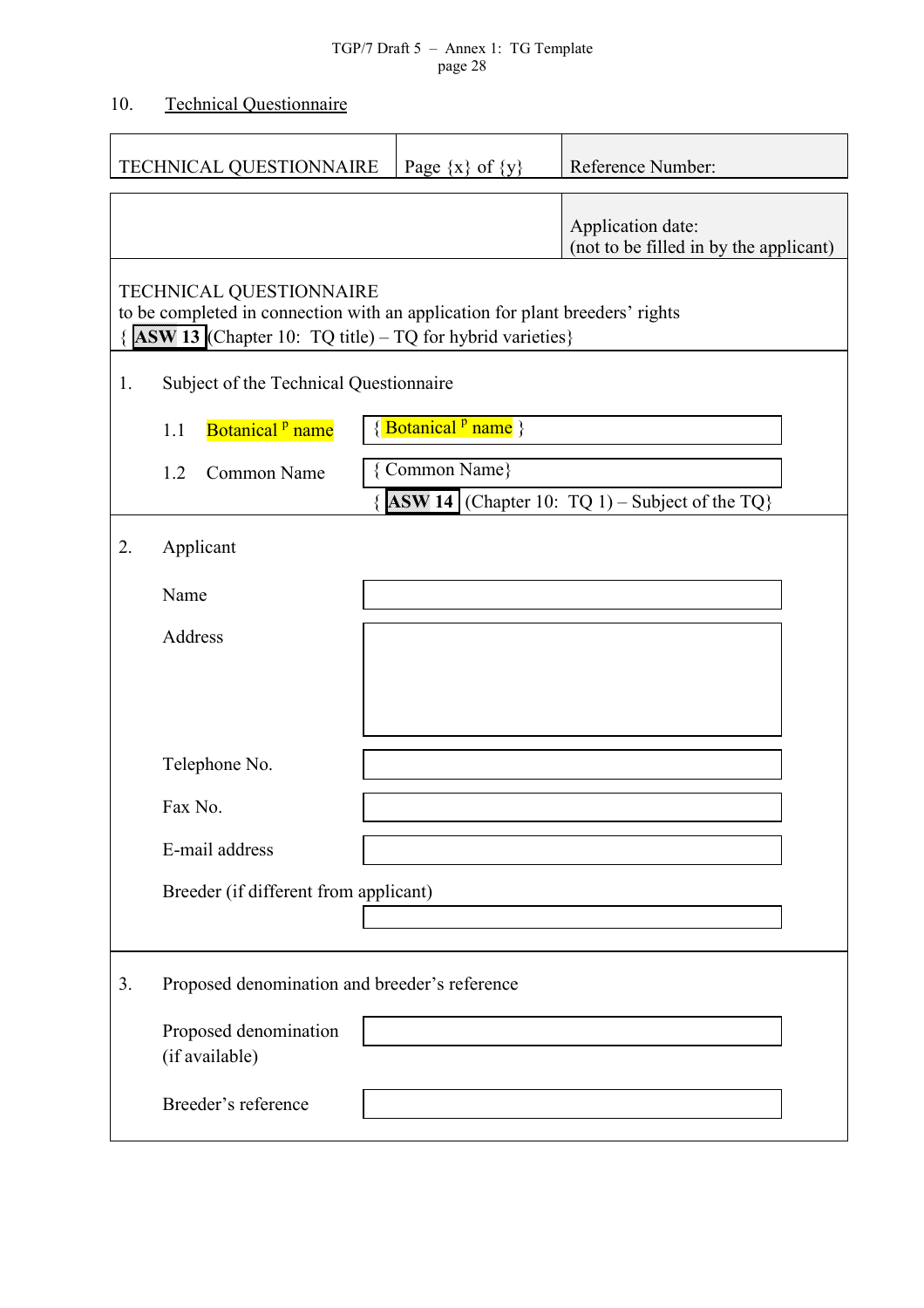<span id="page-28-0"></span>

| <b>TECHNICAL QUESTIONNAIRE</b>                                                                                                                                                               | Page $\{x\}$ of $\{y\}$ | Reference Number:        |      |  |  |  |  |  |  |
|----------------------------------------------------------------------------------------------------------------------------------------------------------------------------------------------|-------------------------|--------------------------|------|--|--|--|--|--|--|
| $\frac{\#}{4}$ .<br>Information on the breeding scheme and propagation of the variety <sup>ce</sup>                                                                                          |                         |                          |      |  |  |  |  |  |  |
| Breeding scheme<br>4.1                                                                                                                                                                       |                         |                          |      |  |  |  |  |  |  |
| $\{$ ASW 15 (Chapter 10: TQ 4.1) – information on breeding scheme }                                                                                                                          |                         |                          |      |  |  |  |  |  |  |
| Method of propagating the variety<br>4.2                                                                                                                                                     |                         |                          |      |  |  |  |  |  |  |
| GN 31 (Chapter 10: $TQ$ 4.2) – information on method of propagating the variety }<br>$\overline{GN}$ 32 (Chapter 10: TQ 4.2) – information on method of propagation of hybrid                | varieties }             |                          |      |  |  |  |  |  |  |
| Characteristics of the variety to be indicated (the number in brackets refers to the<br>5.<br>corresponding characteristic in Test Guidelines; please mark the note which best corresponds). |                         |                          |      |  |  |  |  |  |  |
| Characteristics                                                                                                                                                                              |                         | <b>Example Varieties</b> | Note |  |  |  |  |  |  |
| $\{GN13.3, 13.4\}$<br>$-TO$ characteristics $\}$                                                                                                                                             | (Chapter 10: $TQ_5$ )   |                          |      |  |  |  |  |  |  |
|                                                                                                                                                                                              |                         |                          |      |  |  |  |  |  |  |

 $\overline{a}$ 

<sup># [</sup>Option 1: Authorities may allow certain of this information to be provided in a confidential section of the Technical Questionnaire] [Option 2:<sup>cc</sup> Unless explicitly contrary to national laws or international treaties, the following information should be considered by the authority as confidential. If the authorities do not agree with the request of the applicant, they should inform him and give him an opportunity for consultation and for an internal review of the decision prior to possible disclosure.]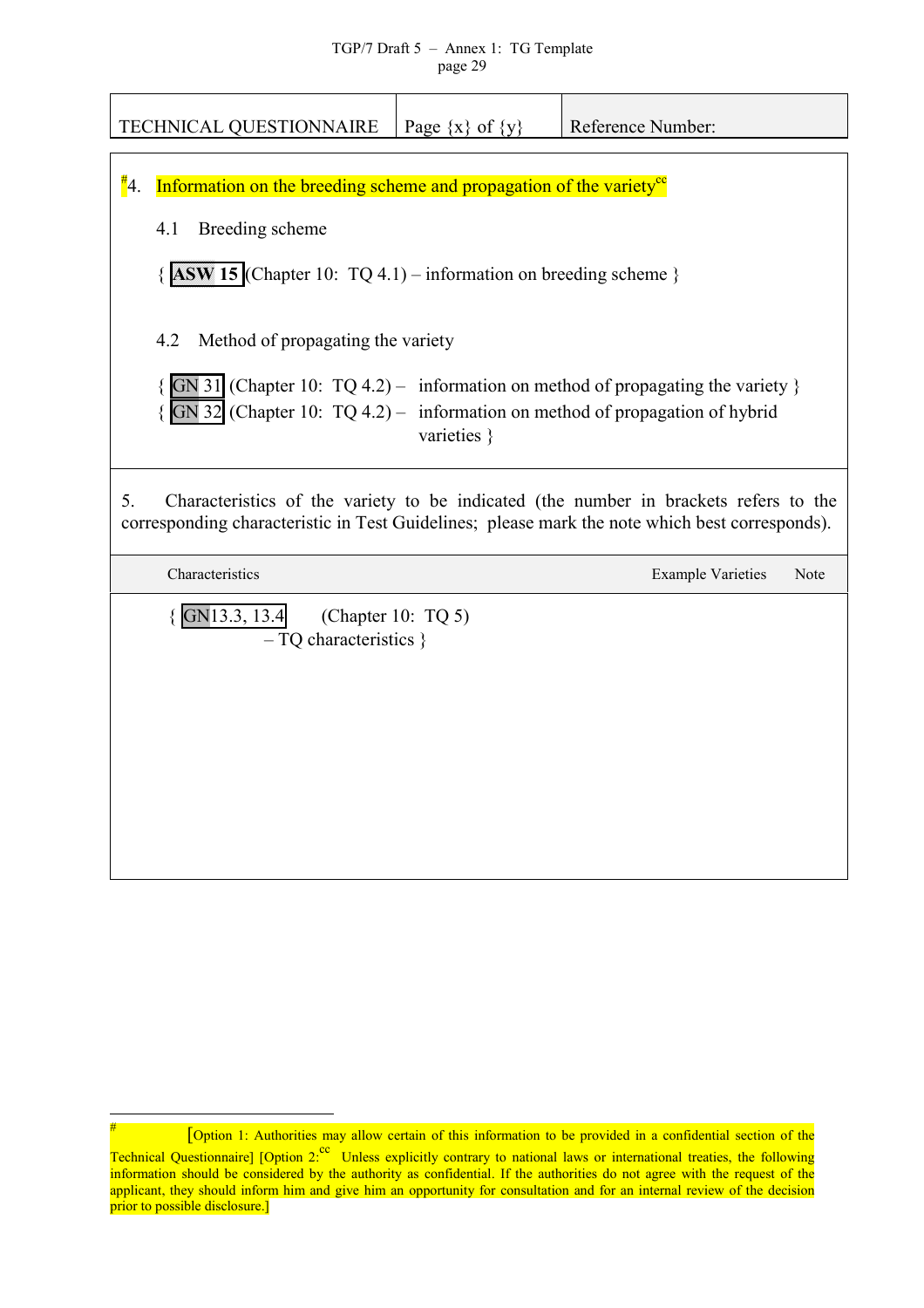| <b>TECHNICAL QUESTIONNAIRE</b>                                                                                       |                                                                                                                                                                       | Page $\{x\}$ of $\{y\}$ |                                 | Reference Number:                                                |                                                                                                                                                                                                                                                                                                         |
|----------------------------------------------------------------------------------------------------------------------|-----------------------------------------------------------------------------------------------------------------------------------------------------------------------|-------------------------|---------------------------------|------------------------------------------------------------------|---------------------------------------------------------------------------------------------------------------------------------------------------------------------------------------------------------------------------------------------------------------------------------------------------------|
| Similar varieties and differences from these varieties<br>6.<br>examination of distinctness in a more efficient way. |                                                                                                                                                                       |                         |                                 |                                                                  | Please use the <b>following</b> table and <b>box</b> for comments to provide information on how your<br>candidate variety differs from the variety (or varieties) which, to the best of your knowledge, is<br>(or are) most similar. This information may help the examination authority to conduct its |
| Denomination(s) of<br>variety(ies) similar to<br>your candidate variety<br>Example                                   | Characteristic $(s)$ in<br>which your candidate<br>variety differs from the<br>similar variety(ies)<br>$\{$ GN 33 }<br>(Chapter 10: $TQ_6$ ) –<br>similar varieties } |                         | for the similar<br>variety(ies) | Describe the expression Describe the<br>of the characteristic(s) | expression of the<br>characteristic( $s$ ) for<br>your candidate variety                                                                                                                                                                                                                                |
| Comments:                                                                                                            |                                                                                                                                                                       |                         |                                 |                                                                  |                                                                                                                                                                                                                                                                                                         |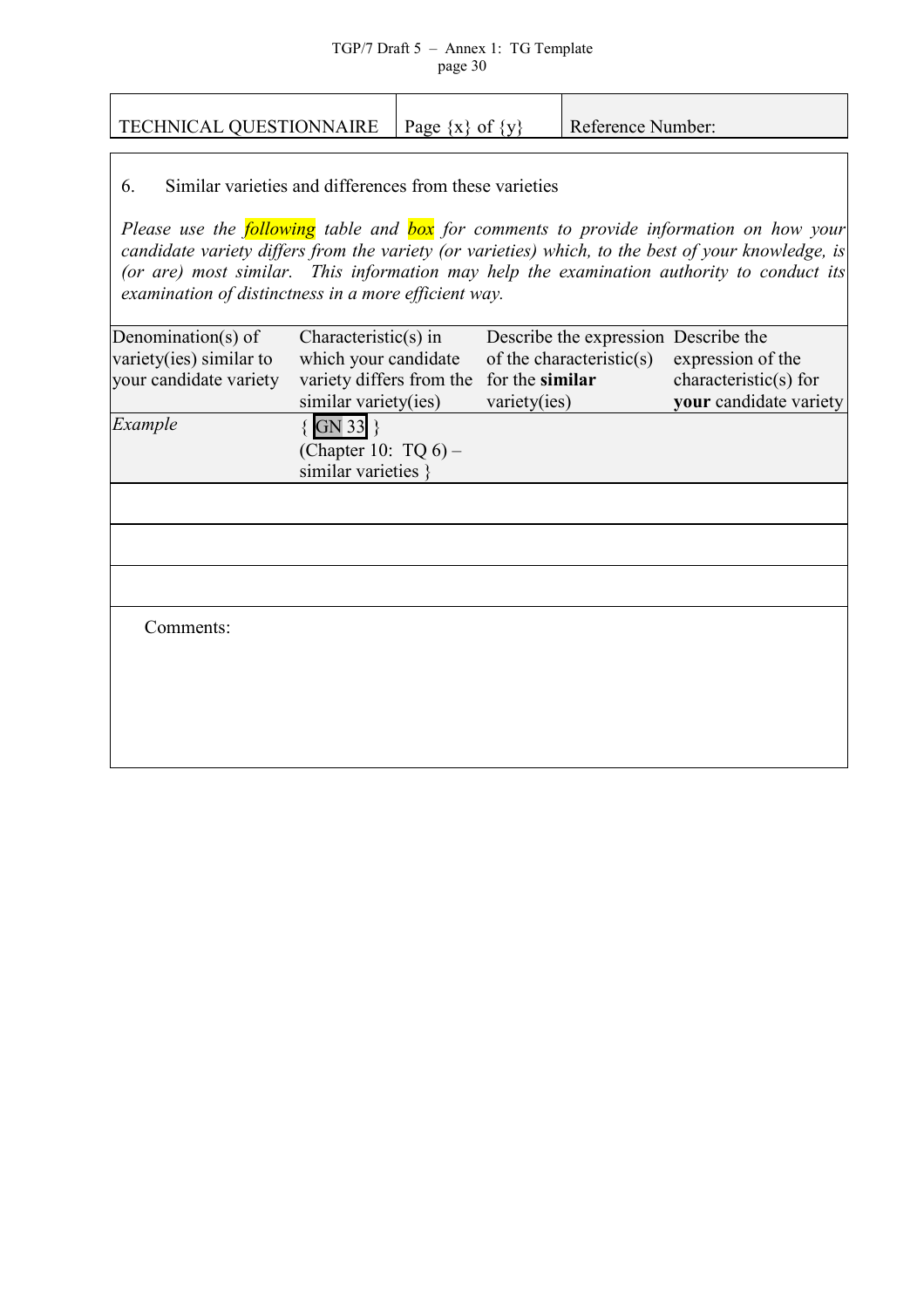|                  |                                                                                                                                                             |                   | TECHNICAL QUESTIONNAIRE                                                 | Page $\{x\}$ of $\{y\}$ |                                   | Reference Number:                                                                          |  |  |
|------------------|-------------------------------------------------------------------------------------------------------------------------------------------------------------|-------------------|-------------------------------------------------------------------------|-------------------------|-----------------------------------|--------------------------------------------------------------------------------------------|--|--|
| $\frac{\#}{7}$ . | Additional information which may help in the examination of the variety <sup>ce</sup>                                                                       |                   |                                                                         |                         |                                   |                                                                                            |  |  |
| 7.1              |                                                                                                                                                             |                   | characteristics which may help to distinguish the variety?              |                         |                                   | In addition to the information provided in sections 5 and 6, are there any additional      |  |  |
|                  | Yes $\lceil \; \rceil$                                                                                                                                      |                   |                                                                         | N <sub>0</sub>          | $\lceil \rceil$                   |                                                                                            |  |  |
|                  |                                                                                                                                                             |                   | (If yes, please provide details)                                        |                         |                                   |                                                                                            |  |  |
|                  |                                                                                                                                                             |                   |                                                                         |                         |                                   |                                                                                            |  |  |
| 7.2              |                                                                                                                                                             |                   |                                                                         |                         |                                   | Are there any special conditions for growing the variety or conducting the examination?    |  |  |
|                  | $Yes \lceil \rceil$                                                                                                                                         |                   |                                                                         | N <sub>o</sub>          |                                   |                                                                                            |  |  |
|                  |                                                                                                                                                             |                   | (If yes, please provide details) dd                                     |                         |                                   |                                                                                            |  |  |
| 7.3              |                                                                                                                                                             | Other information |                                                                         |                         |                                   |                                                                                            |  |  |
|                  |                                                                                                                                                             |                   | GN 34 (Chapter 10: TQ 7.3) – variety use $e^{ee}$                       |                         |                                   |                                                                                            |  |  |
|                  |                                                                                                                                                             |                   |                                                                         |                         |                                   | <b>ASW 16</b> (Chapter 10: TQ 7.3) – where a photograph of the variety is to be provided } |  |  |
| 8.               |                                                                                                                                                             |                   | Authorization for release                                               |                         |                                   |                                                                                            |  |  |
|                  | Does the variety require prior authorization for release under legislation concerning<br>(a)<br>the protection of the environment, human and animal health? |                   |                                                                         |                         |                                   |                                                                                            |  |  |
|                  |                                                                                                                                                             | Yes               |                                                                         | N <sub>o</sub>          |                                   |                                                                                            |  |  |
|                  | (b)                                                                                                                                                         |                   | Has such authorization been obtained?                                   |                         |                                   |                                                                                            |  |  |
|                  |                                                                                                                                                             | Yes               | $\lceil \ \rceil$                                                       | N <sub>0</sub>          | $\begin{bmatrix} 1 \end{bmatrix}$ |                                                                                            |  |  |
|                  |                                                                                                                                                             |                   | If the answer to (b) is yes, please attach a copy of the authorization. |                         |                                   |                                                                                            |  |  |

 $\overline{a}$ 

<sup>&</sup>lt;sup>#</sup> [Option 1: Authorities may allow certain of this information to be provided in a confidential section of the Technical Questionnaire] [Option 2: $c^c$  Unless explicitly contrary to national laws or international treaties, the following information should be considered by the authority as confidential. If the authorities do not agree with the request of the applicant, they should inform him and give him an opportunity for consultation and for an internal review of the decision prior to possible disclosure]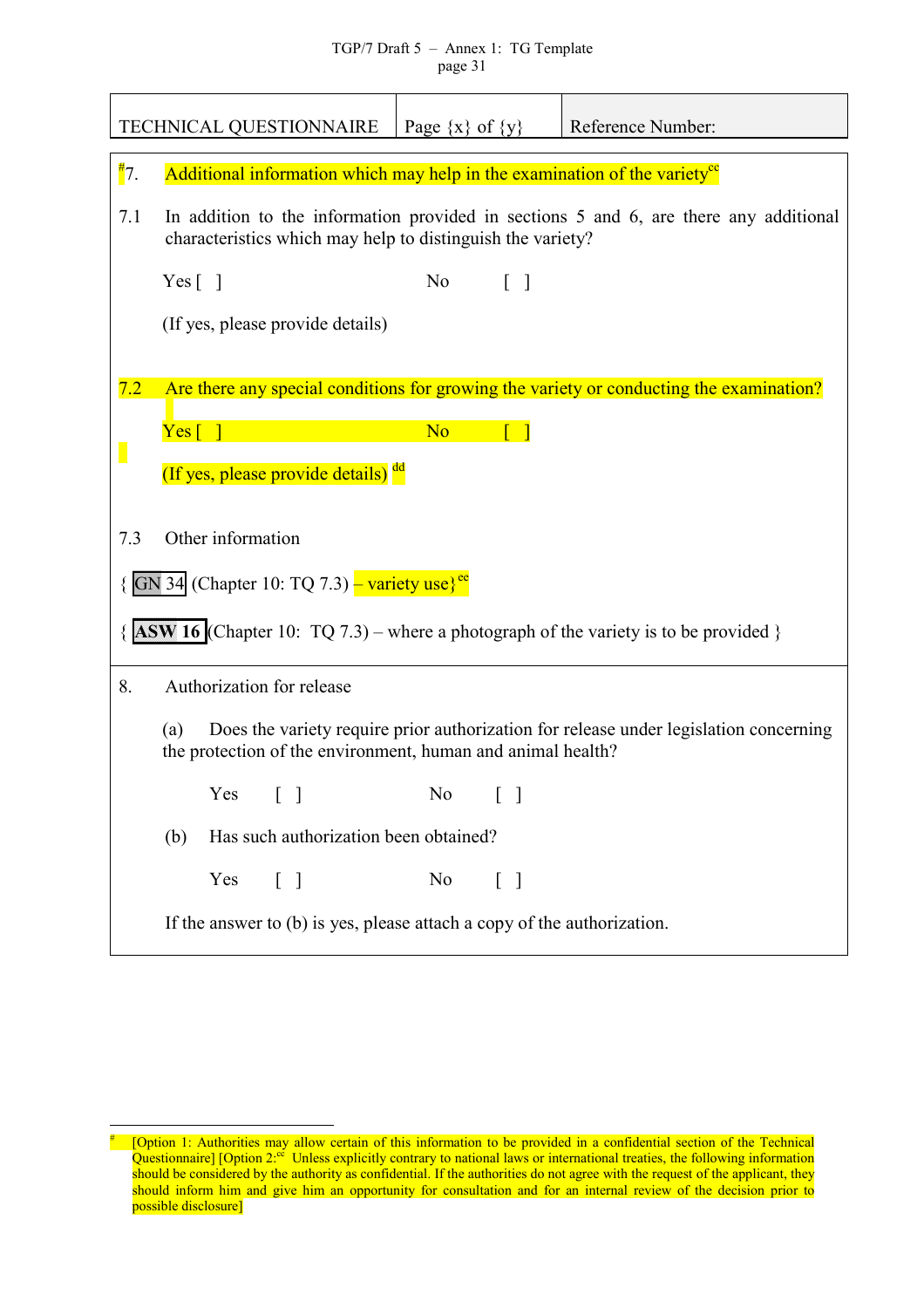| TECHNICAL QUESTIONNAIRE                                                    | Page $\{x\}$ of $\{y\}$ | Reference Number: |
|----------------------------------------------------------------------------|-------------------------|-------------------|
| Information on plant material to be examined or submitted for examination. |                         |                   |

9.1 The expression of a characteristic or several characteristics of a variety may be affected by factors, such as pests and disease, chemical treatment (e.g. growth retardants or pesticides), effects of tissue culture, different rootstocks, scions taken from different growth phases of a tree, etc.

9.2 The plant material should not have undergone any treatment which would affect the expression of the characteristics of the variety, unless the competent authorities allow or request such treatment. If the plant material has undergone such treatment, full details of the treatment must be given. In this respect, please indicate below, to the best of your knowledge, if the plant material to be examined has been subjected to:

|                    | (a)                                                                                        | Microorganisms (e.g. virus, bacteria, phytoplasma)                                        | Yes $\lceil \; \rceil$ | $\mathrm{No}$ $\lceil \; \rceil$  |  |  |  |  |  |
|--------------------|--------------------------------------------------------------------------------------------|-------------------------------------------------------------------------------------------|------------------------|-----------------------------------|--|--|--|--|--|
|                    | (b)                                                                                        | Chemical treatment (e.g. growth retardant, $\frac{H}{I}$ pesticide)                       | Yes $\lceil \; \rceil$ | $\overline{N_0}$                  |  |  |  |  |  |
|                    | (c)                                                                                        | Tissue culture                                                                            | Yes $\lceil \; \rceil$ | $\overline{N_0}$   $\overline{)}$ |  |  |  |  |  |
|                    | (d)                                                                                        | Other factors                                                                             | Yes $\lceil \rceil$    | $\overline{N_0}$                  |  |  |  |  |  |
|                    |                                                                                            | Please provide details of where you have indicated "yes".                                 |                        |                                   |  |  |  |  |  |
|                    |                                                                                            |                                                                                           |                        |                                   |  |  |  |  |  |
|                    | $\{$ ASW 17 (Chapter 10: TQ 9.3) – tests for the presence of virus or other pathogens $\}$ |                                                                                           |                        |                                   |  |  |  |  |  |
| 10.<br>is correct: |                                                                                            | I hereby declare that, to the best of my knowledge, the information provided in this form |                        |                                   |  |  |  |  |  |
|                    |                                                                                            | Applicant's name                                                                          |                        |                                   |  |  |  |  |  |
|                    | Signature                                                                                  | Date                                                                                      |                        |                                   |  |  |  |  |  |

[Annex 2 follows]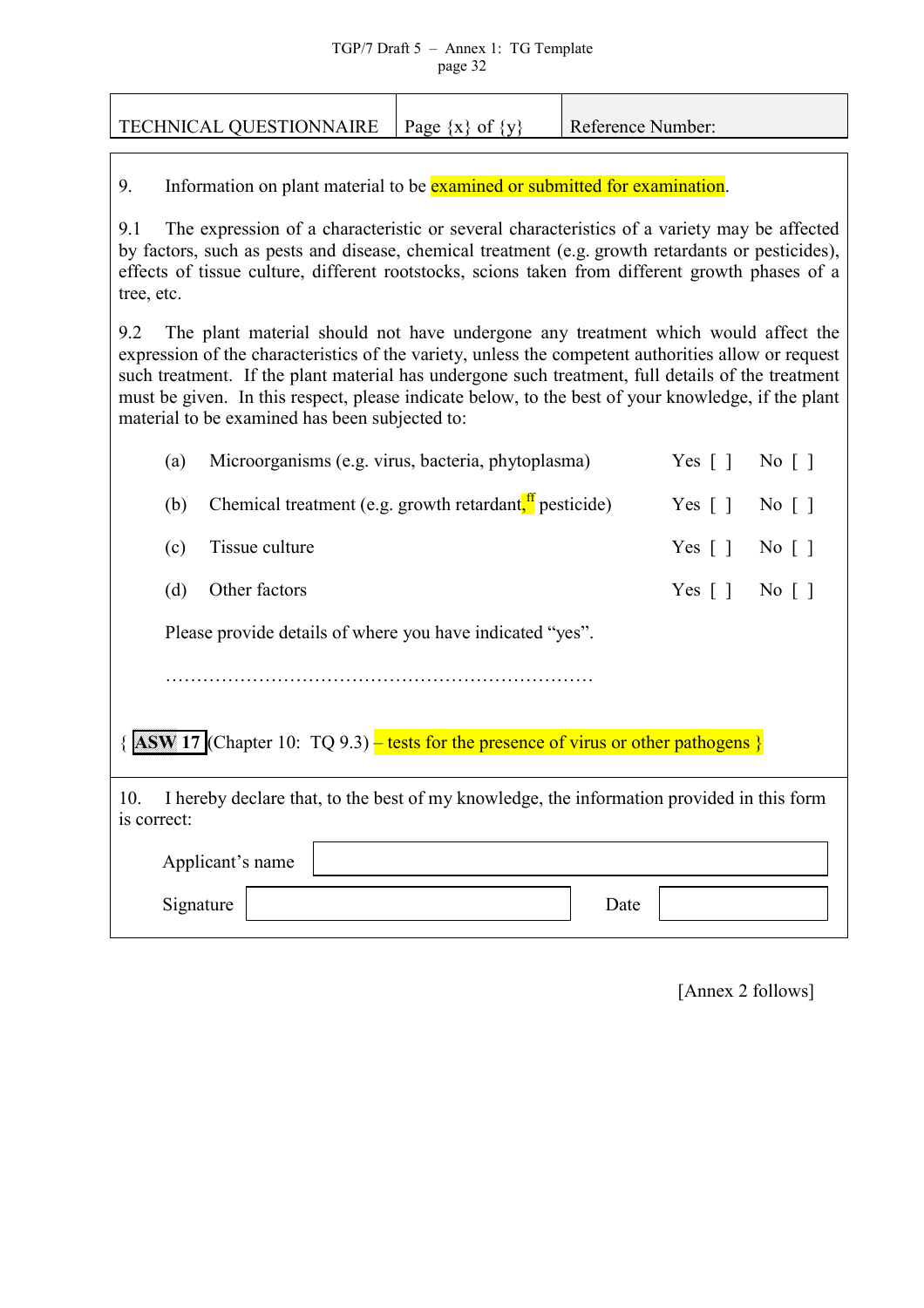<span id="page-32-0"></span>TGP/7 Draft 5 page 33

# **ANNEX 2:**

# **ADDITIONAL STANDARD WORDING (ASW)**

## **FOR THE TG TEMPLATE**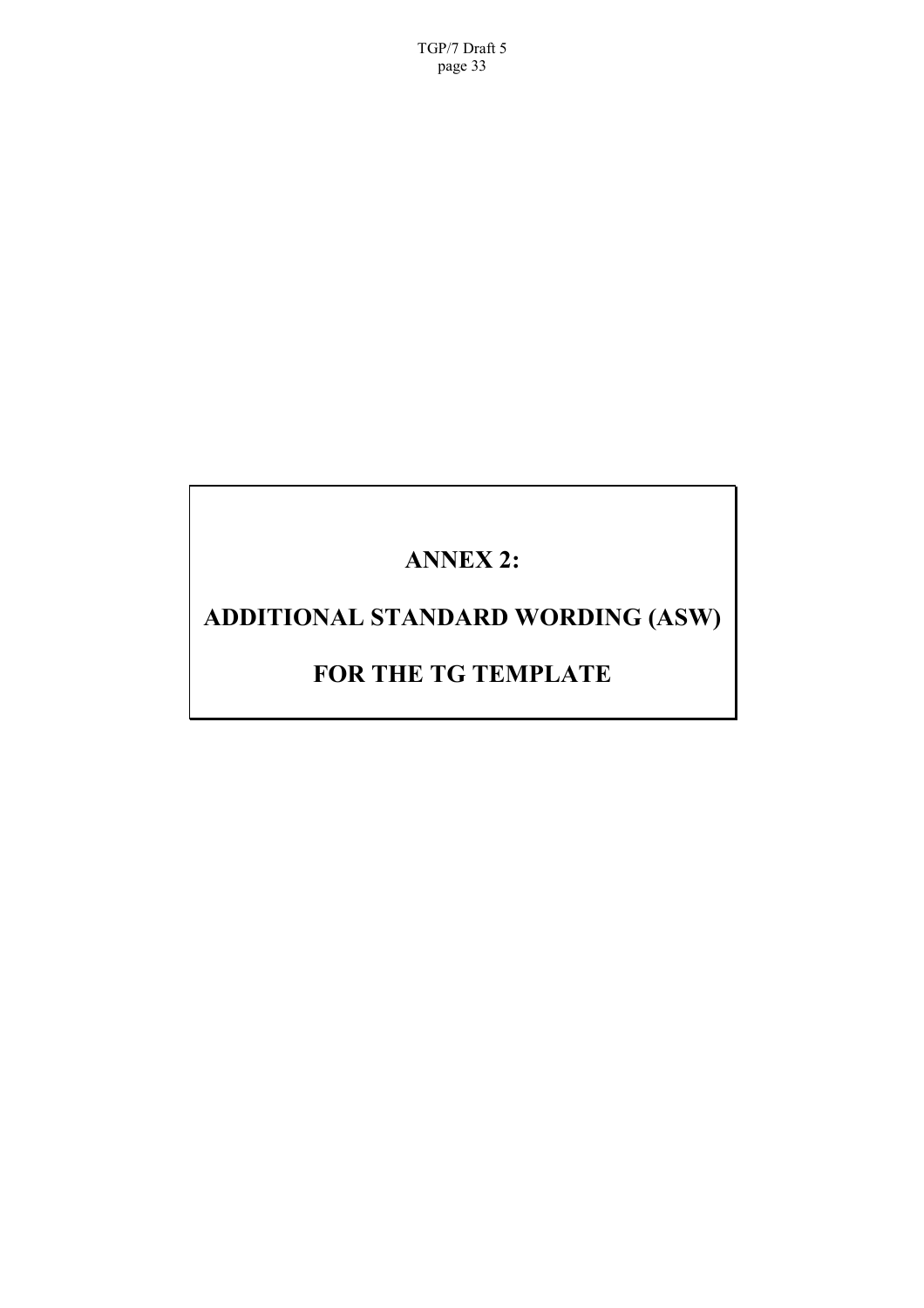This section presents the additional standard wording (ASW) which can be added to the standard wording within the TG Template (Annex 1). The numbering refers to the numbering in the TG Template.

*Key*

{…} Blank for the relevant information to be inserted by the drafter of the Test Guidelines.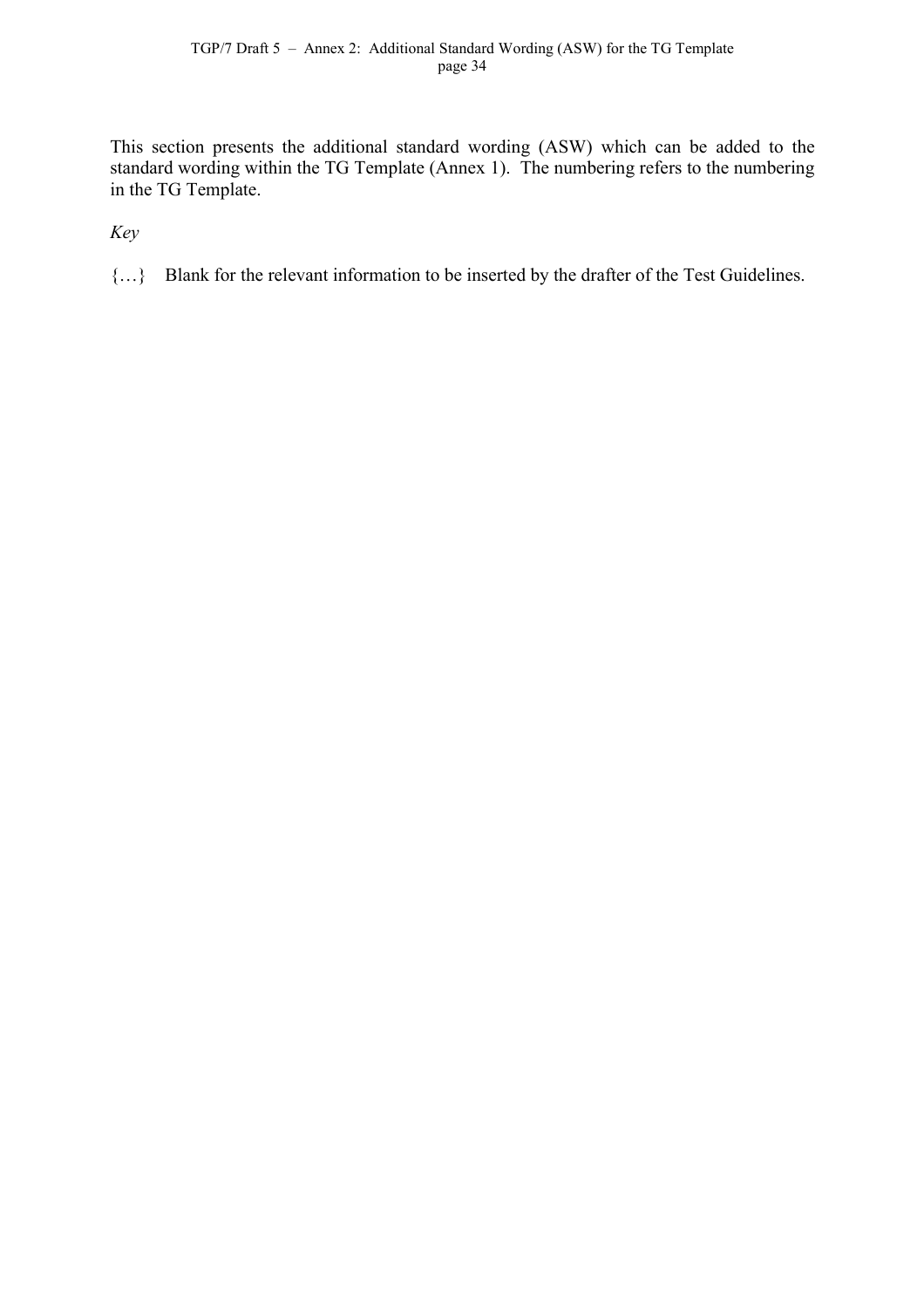### <span id="page-34-0"></span>ASW 1 (TG Template: Chapter 2.3) – Seed quality requirements

#### *(a) Test Guidelines which only apply to seed-propagated varieties*

Alternative 1: "The seed should meet the minimum requirements for germination, species and analytical purity, health and moisture content, specified by the competent authority. In cases where the seed is to be stored, the germination capacity should be as high as possible and should, be stated by the applicant."

Alternative 2: "The seed should meet the minimum requirements for germination, species and analytical purity, health and moisture content, specified by the competent authority."

## *(b) Test Guidelines which apply to seed-propagated as well as other types of varieties*

Alternative 1: "In the case of seed, the seed should meet the minimum requirements for germination, species and analytical purity, health and moisture content, specified by the competent authority. In cases where the seed is to be stored, the germination capacity should be as high as possible and should, be stated by the applicant."

Alternative 2: "In the case of seed, the seed should meet the minimum requirements for germination, species and analytical purity, health and moisture content, specified by the competent authority."

## ASW 2 (TG Template: Chapter 3.1) – Number of growing cycles

*(a) Single growing cycle*

"The minimum duration of tests should normally be a single growing cycle."

*(b) Two independent growing cycles*

"The minimum duration of tests should normally be two independent growing cycles."

ASW 3 (TG Template: Chapter 3.1.2) – Explanation of the growing cycle (fruit species)<sup>x</sup>

#### *(a) Fruit species with clearly defined dormant period*

"3.1.2 The growing cycle is considered to be the duration of a single growing season, beginning with bud burst (flowering and/or vegetative), flowering and fruit harvest and concluding when the following dormant period ends with the swelling of new season buds."

## *(b) Fruit species with no clearly defined dormant period*

 $\frac{1}{2}$  The growing cycle is considered to be the period ranging from the beginning of active vegetative growth or flowering, continuing through active vegetative growth or flowering and fruit development and concluding with the harvesting of fruit."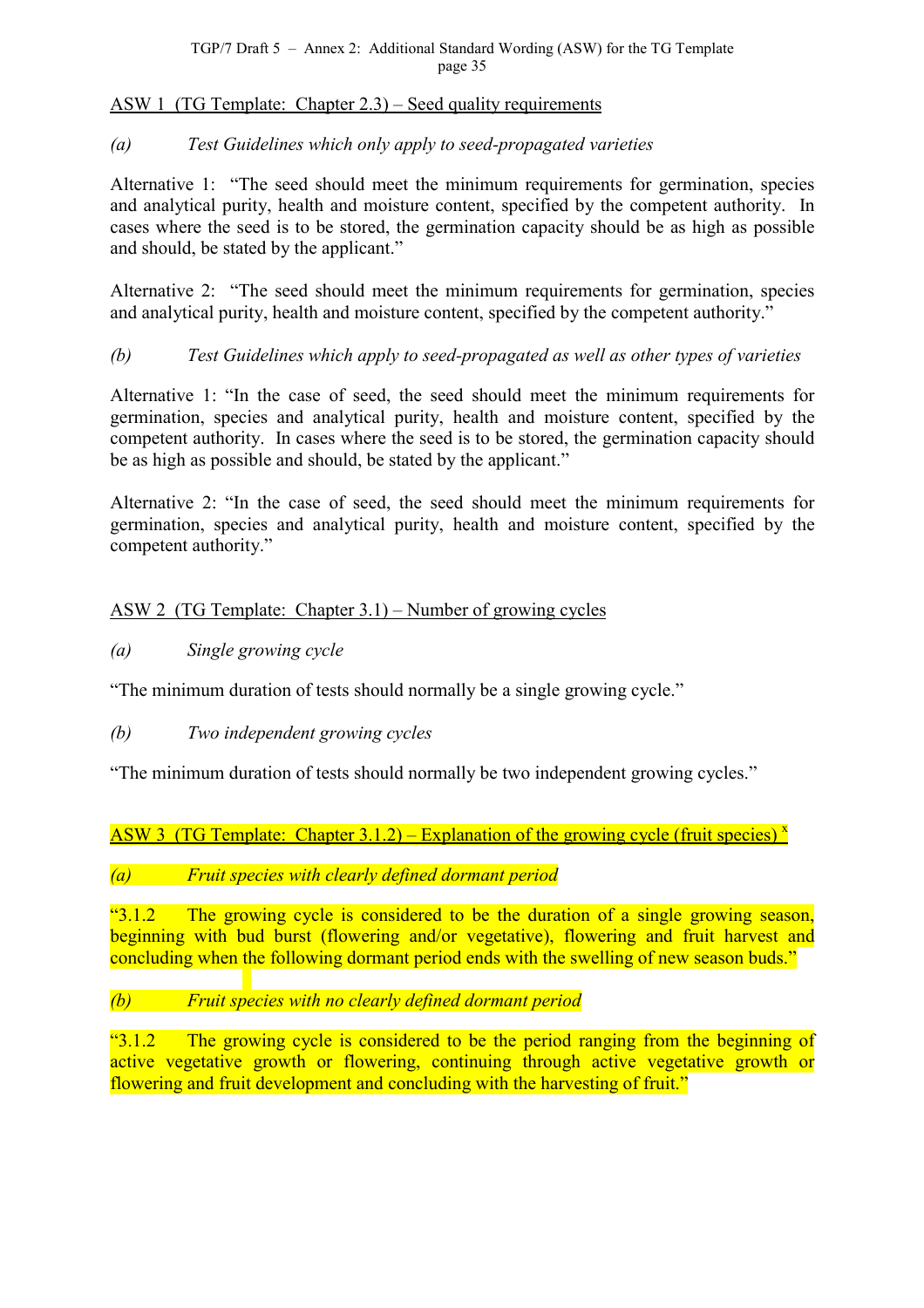#### TGP/7 Draft 5 – Annex 2: Additional Standard Wording (ASW) for the TG Template page 36

### <span id="page-35-0"></span>ASW 4 (TG Template: Chapter  $3.3$ ) – Conditions for conducting the examination

### *1. Fruit species*

In the case of Test Guidelines covering fruit species, the following sentence may be added after the first sentence of section 3.3:

"In particular, it is essential that the [trees] / [plants] produce a satisfactory crop of fruit in each of the two growing cycles."

*2. Information for conducting the examination of particular characteristics*

#### (a) Stage of development for the assessment

"The optimum stage of development for the assessment of each characteristic is indicated by a number in the second column of the Table of Characteristics. The stages of development denoted by each number are described at the end of Chapter 8."

#### (b) Type of observation

"The recommended method of observing the characteristic is indicated by the following key in the second column of the Table of Characteristics:

- MG: single measurement of a group of plants or parts of plants
- MS: measurement of a number of individual plants or parts of plants
- VG: visual assessment by a single observation of a group of plants or parts of plants
- VS: visual assessment by observation of individual plants or parts of plants"

#### (c) Type of plot for observation

"The recommended type of plot in which to observe the characteristic is indicated by the following key in the second column of the Table of Characteristics:

- A: spaced plants
- B: row plot
- C: special test"

#### (d) Observation of color by eye

"Because daylight varies, color determinations made against a color chart should be made either in a suitable cabinet providing artificial daylight or in the middle of the day in a room without direct sunlight. The spectral distribution of the illuminant for artificial daylight should conform with the CIE Standard of Preferred Daylight D 6500 and should fall within the tolerances set out in the British Standard 950, Part I. These determinations should be made with the plant part placed against a white background."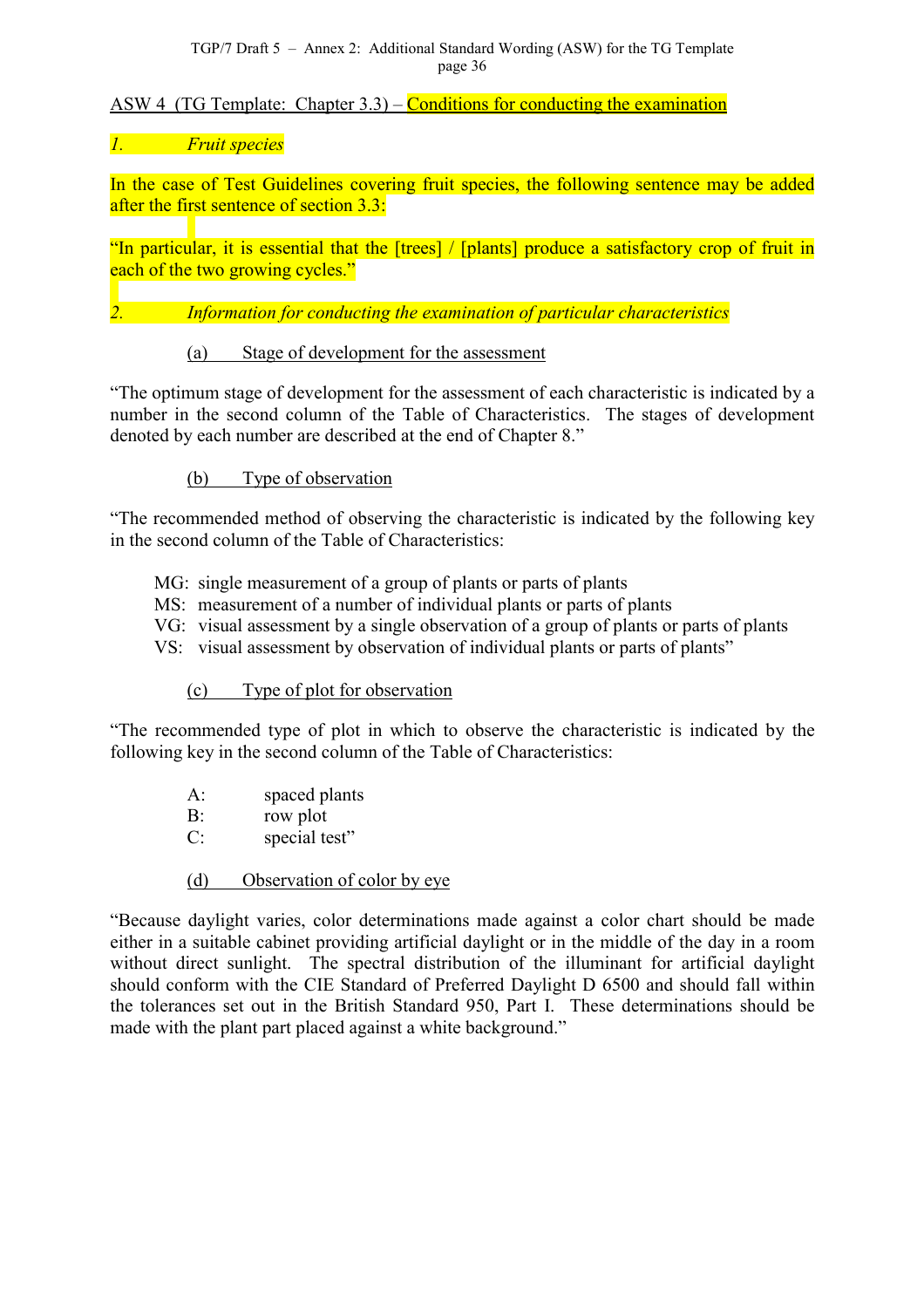TGP/7 Draft 5 – Annex 2: Additional Standard Wording (ASW) for the TG Template page 37

#### ASW 5 (TG Template: Chapter 3.4) – Plot design

#### *(a) Single plots*

"Each test should be designed to result in a total of at least  $\{...\}$  [plants] /[trees]"

## *(b) Spaced plants and row plots*

"Each test should be designed to result in a total of at least  $\{...\}$  spaced plants and  $\{...\}$ meters of row plot."

#### *(c) Replicated plots*

"Each test should be designed to result in a total of at least {…} plants, which should be divided between {…} replicates."

#### ASW 6 (TG Template: Chapter 3.4) – Removal of plants or parts of plants

"The design of the tests should be such that plants or parts of plants may be removed for measurement or counting without prejudice to the observations which must be made up to the end of the growing cycle.

#### ASW 7 (Chapter 3.5) – Number of plants / parts of plants to be examined

*(a) Test Guidelines where all plants in the test are observed for all characteristics*

Alternative 1: "Unless otherwise indicated, all observations should be made on  $\{x\}$  plants or parts taken from each of  $\{x \}$  plants."

Alternative 2: "Unless otherwise indicated, all observations should be made on  $\{x \}$  plants or parts taken from each of  $\{x \}$  plants. In the case of parts of plants, the number to be taken from each of the plants should be  $\{y\}$ ."

*(b) Test Guidelines where the observation of certain characteristics is made on a sample of plants in the test*

Alternative 1: "Unless otherwise indicated, all observations on single plants should be made on  $\{x\}$  plants or parts taken from each of  $\{x\}$  plants and any other observations made on all plants in the test."

Alternative 2: "Unless otherwise indicated, all observations on single plants should be made on  $\{x\}$  plants or parts taken from each of  $\{x\}$  plants and any other observations made on all plants in the test. In the case of observations of parts taken from single plants, the number of parts to be taken from each of the plants should be  $\{y\}$ ."

ASW 7 (TG Template: Chapter 4.1.4) – COYD aa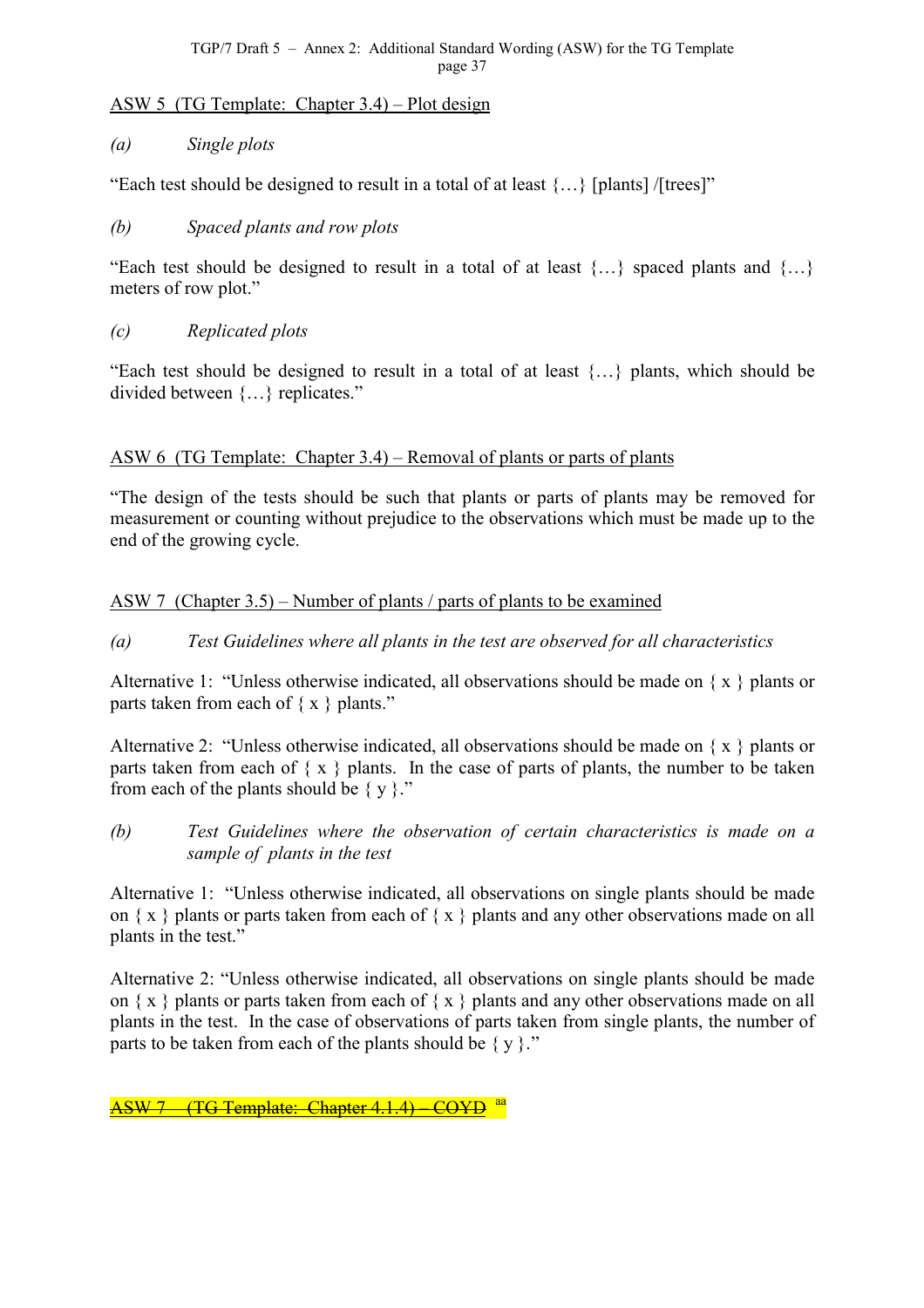## ASW 8 (TG Template: Chapter 4.2) – Uniformity assessment

*(a) Cross-pollinated varieties*

(i) Test Guidelines covering only cross-pollinated varieties

"The assessment of uniformity should be according to the recommendations for cross-pollinated varieties in the General Introduction."

> (ii) Test Guidelines covering cross-pollinated varieties and varieties with other forms of propagation

"The assessment of uniformity for **[cross-pollinated]** seed-propagated] varieties should be according to the recommendations for cross-pollinated varieties in the General Introduction."

*(b) Hybrid varieties*

"The assessment of uniformity for hybrid varieties depends on the type of hybrid and should be according to the recommendations for hybrid varieties in the General Introduction."

 *(c) Uniformity assessment by off-types*

(i) Test Guidelines covering only varieties with uniformity assessed by off-types

"For the assessment of uniformity, a population standard of  $\{x\}$ % and an acceptance probability of at least  $\{y\}$  % should be applied. In the case of a sample size of  $\{a\}$  plants,  $\lceil \{\mathbf{b}\}\rangle$  off-types are  $\lceil \mathbf{b}\rceil$  off-type is allowed."

# (i) Test Guidelines covering varieties with uniformity assessed by off-types and other types of varieties

"For the assessment of uniformity of [self-pollinated] [vegetatively propagated] [seed-propagated] varieties, a population standard of  $\{x\}$ % and an acceptance probability of at least  $\{y\}$  % should be applied. In the case of a sample size of  $\{a\}$  plants,  $\{\{b\}$  off-types are] / [1 off-type is] allowed."

*(c) Seed-propagated varieties gg*

*(e) Uniformity assessment by [CO](#page-81-0)YU aa*

# ASW 9 (TG Template: Chapter 4.3.2) – St[abil](#page-23-0)ity assessment: general

*(a) Test Guidelines covering seed-propagated and vegetatively propagated varieties*

"Where appropriate, or in cases of doubt, stability may be tested, either by growing a further generation, or by testing a new seed or plant stock to ensure that it exhibits the same characteristics as those shown by the previous material supplied."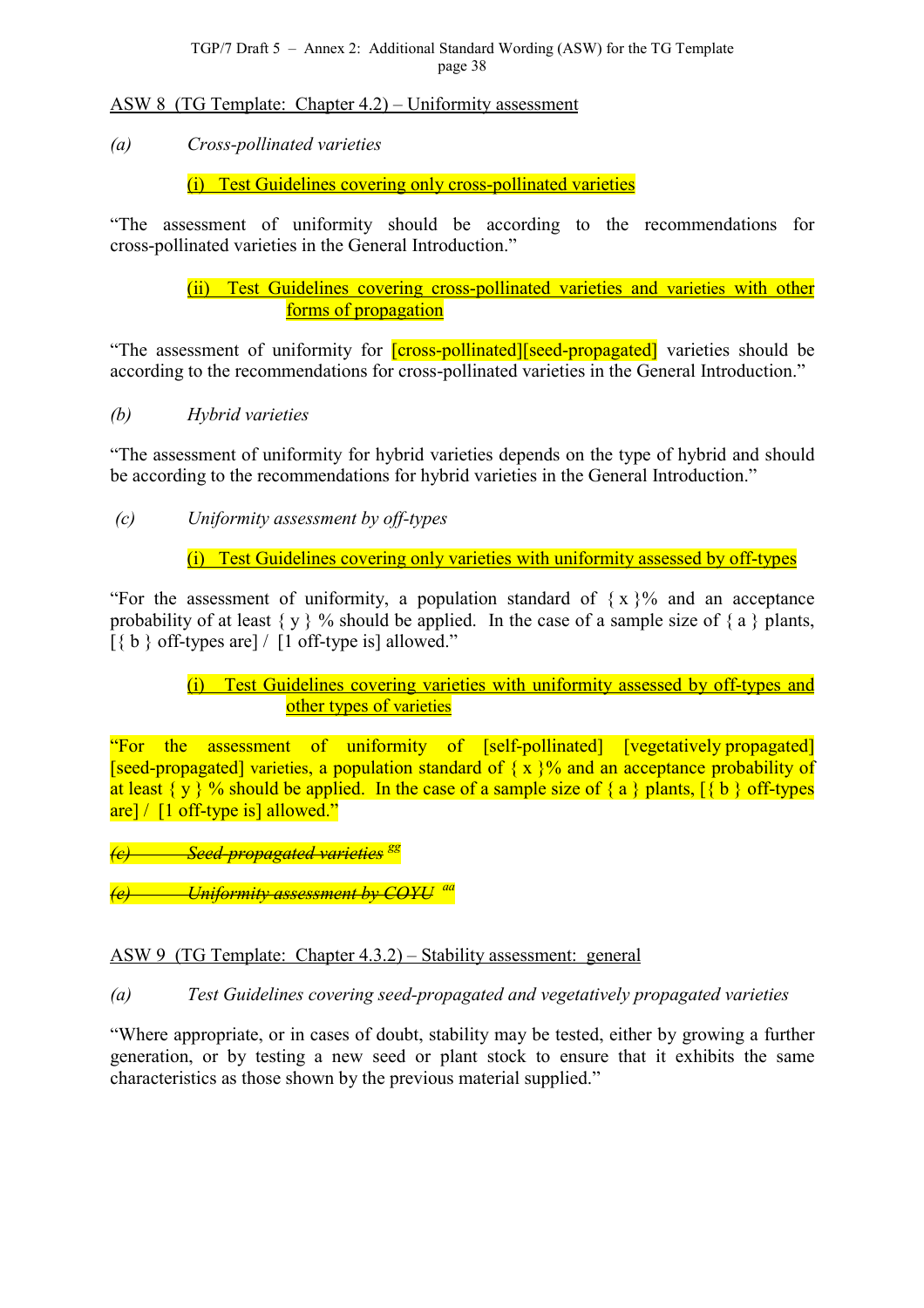TGP/7 Draft 5 – Annex 2: Additional Standard Wording (ASW) for the TG Template page 39

#### *(b) Test Guidelines covering only seed-propagated varieties*

"Where appropriate, or in cases of doubt, stability may be tested, either by growing a further generation, or by testing a new seed stock to ensure that it exhibits the same characteristics as those shown by the previous material supplied."

#### *(c) Test Guidelines covering only vegetatively propagated varieties*

"Where appropriate, or in cases of doubt, stability may be tested, either by growing a further generation, or by testing a new plant stock to ensure that it exhibits the same characteristics as those shown by the previous material supplied."

## ASW 10 (TG Template: Chapter 4.3.3) – Stability assessment: hybrid varieties

"Where appropriate, or in cases of doubt, <sup>hh</sup> the stability of a hybrid variety may, in addition to an examination of the hybrid variety itse[lf,](#page-81-0) also be assessed by examination of the uniformity and stability of its parent lines."

# ASW 11 (TG Template: Chapter 6.5) – Legend: Explanations covering several characteristics

"(a)- $\{x\}$  See Explanations on the Table of Characteristics in Chapter 8.1"

#### ASW 12 (TG Template: Chapter 8) – Explanations covering several characteristics

"8.1 Explanations covering several characteristics

"Characteristics containing the following key in the second column of the Table of Characteristics should be examined as indicated below:

- (a) (b) etc.
- 8.2 Explanations for individual characteristics
	- Ad 1 etc."

#### ASW 13 (TG Template: Chapter 10: TQ Title) – TQ for hybrid varieties

In the case of hybrid varieties where the parent lines are to be submitted as a part of the examination of the hybrid variety, the following wording can be added to the title of the document (after "TECHNICAL QUESTIONNAIRE: to be completed in connection with an application for plant breeders' rights"):

"In the case of hybrid varieties which are the subject of an application for plant breeders' rights, and where the parent lines are to be submitted as a part of the examination of the hybrid variety, this Technical Questionnaire should be completed for each of the parent lines, in addition to being completed for the hybrid variety."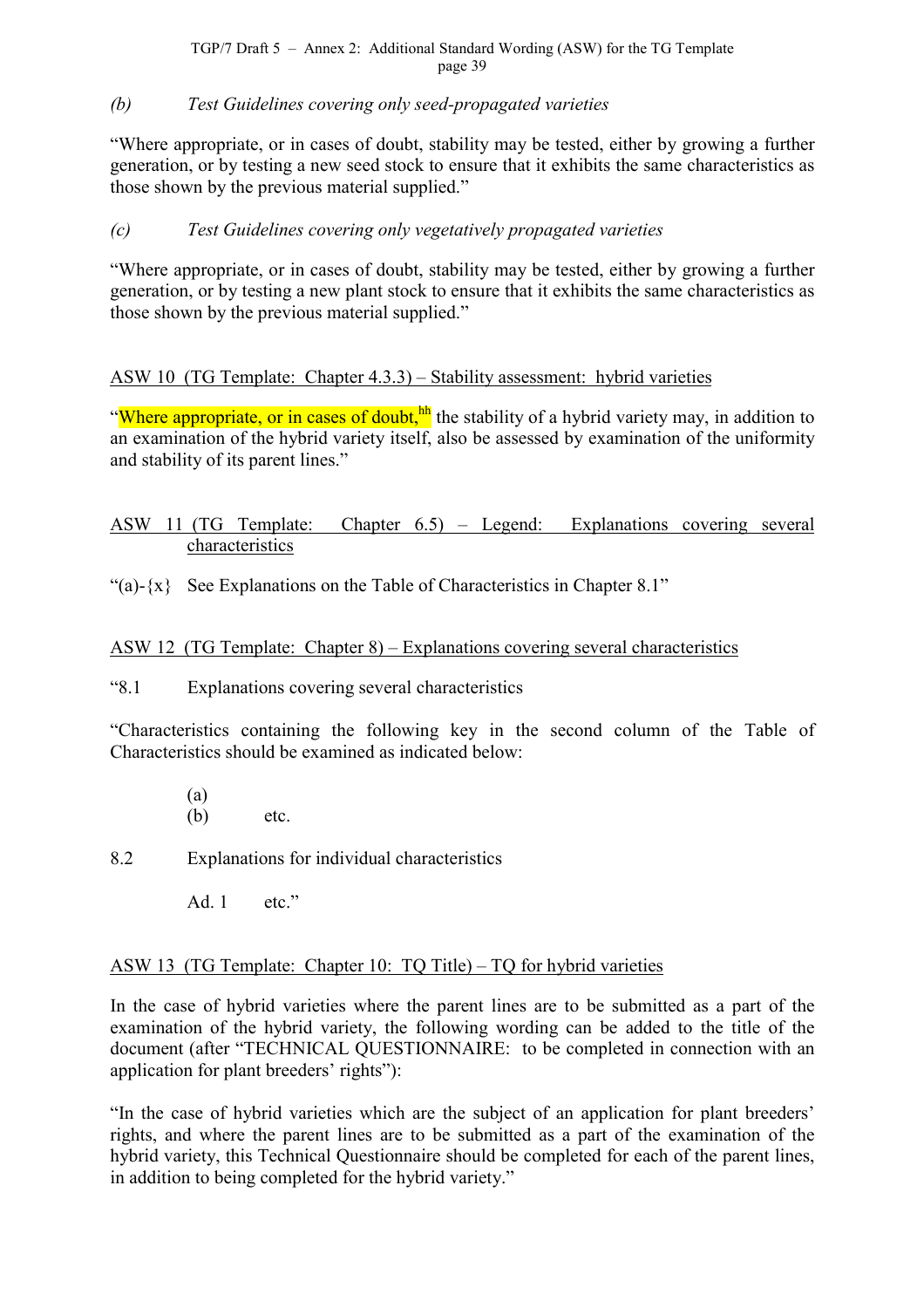ASW 14 (TG Template: Chapter 10: TQ 1) – Subject of the TQ

(a) In the case of Test Guidelines covering more than one species, additional boxes should be added in the following format:

"1. Subject of the Technical Questionnaire (please indicate the relevant species):

| 1.1.1 <b>Botanical</b> <sup>p</sup> name<br>1.1.2 Common Name | [species 1]<br>[species 1] | $\perp$ |
|---------------------------------------------------------------|----------------------------|---------|
| 1.2.1 Botanical <sup>P</sup> name<br>1.2.2 Common Name        | [species 2]<br>[species 2] |         |

etc.

(b) If the Test Guidelines cover a genus or a large number of species, question 1 should be presented as follows:

"1. Subject of the Technical Questionnaire (please complete):

- 1.1 Botanical<sup>p</sup> name
- 1.2 Common Name"

with the boxes left blank for compl[et](#page-13-0)ion by the applicant.

#### ASW 15 (TG Template: Chapter 10: TQ 4.1) – Information on breeding scheme

*(a) Alternative 1*

"Variety resulting from:

"4.1.1 Crossing

| "(a) controlled cross<br>(please state parent varieties)                                                      |  |
|---------------------------------------------------------------------------------------------------------------|--|
| "(b) partially known cross                                                                                    |  |
| (please state known parent variety(ies))<br>"(c) unknown cross $\frac{u}{x}$                                  |  |
| "4.1.2 Mutation<br>(please state parent variety)                                                              |  |
| "4.1.3 Discovery and development <sup> if</sup><br>(please state where and when discovered and how developed) |  |
| $4.1.4$ Other<br>(please provide details)"                                                                    |  |
|                                                                                                               |  |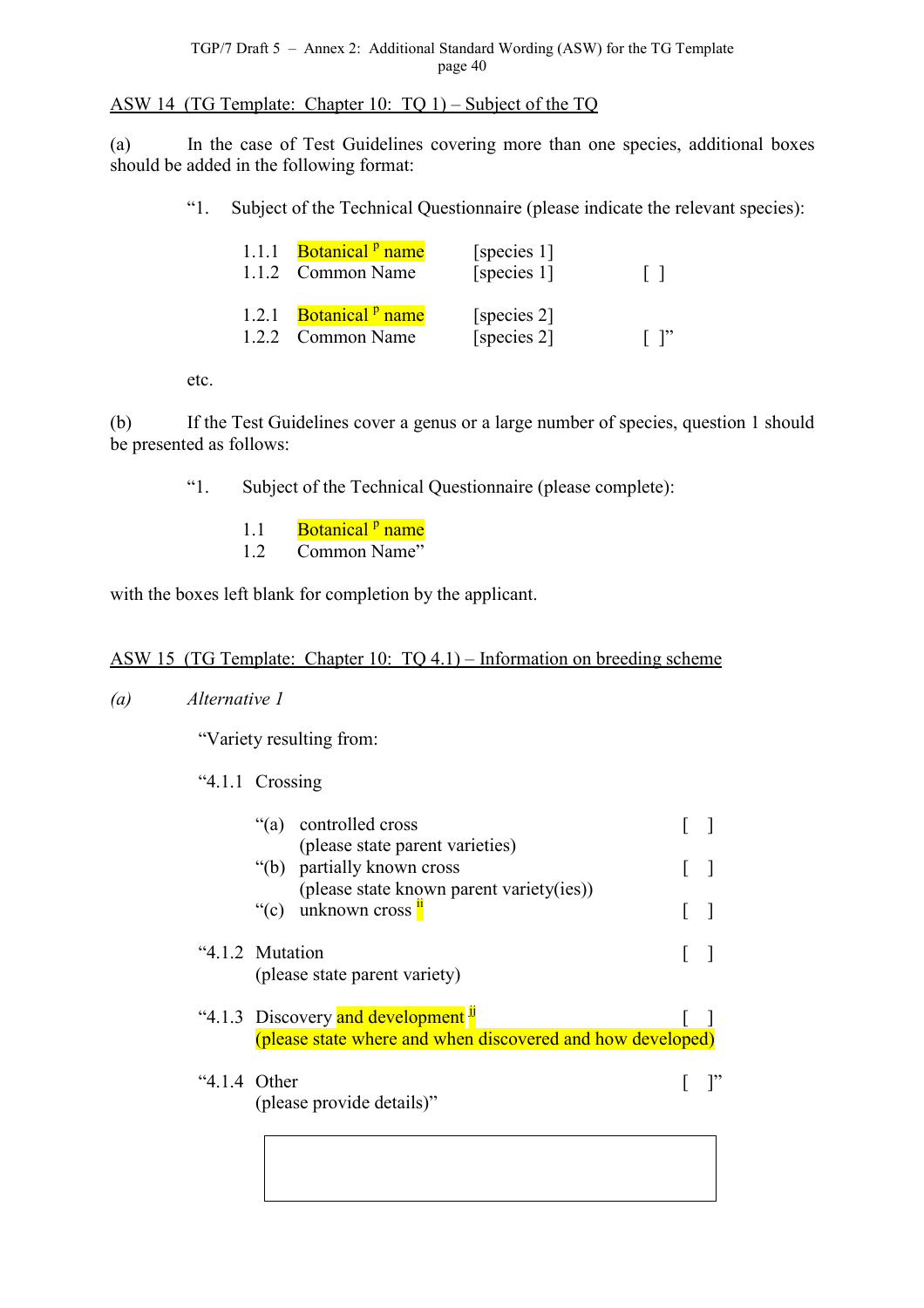



ASW 17 (TG Template: Chapter 10: TQ 9.3) – Tests for the presence of virus or other pathogens

"9.3 Has the plant material to be examined been tested for the presence of virus or other pathogens?<sup>mm</sup>



[Annex 3 follows]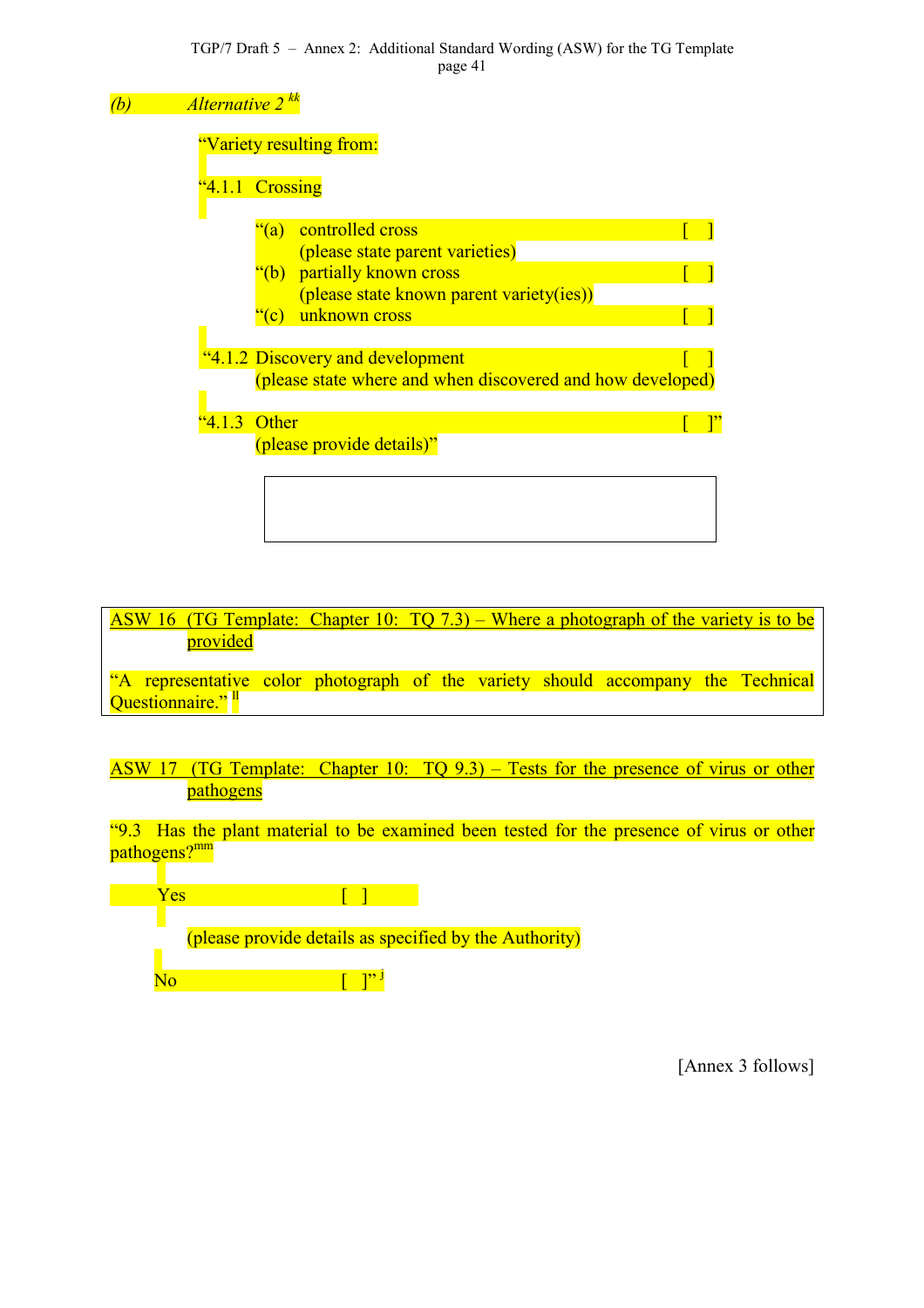TGP/7 Draft 5 page 42

# **ANNEX 3:**

# **GUIDANCE NOTES (GN)**

# **FOR THE TG TEMPLATE**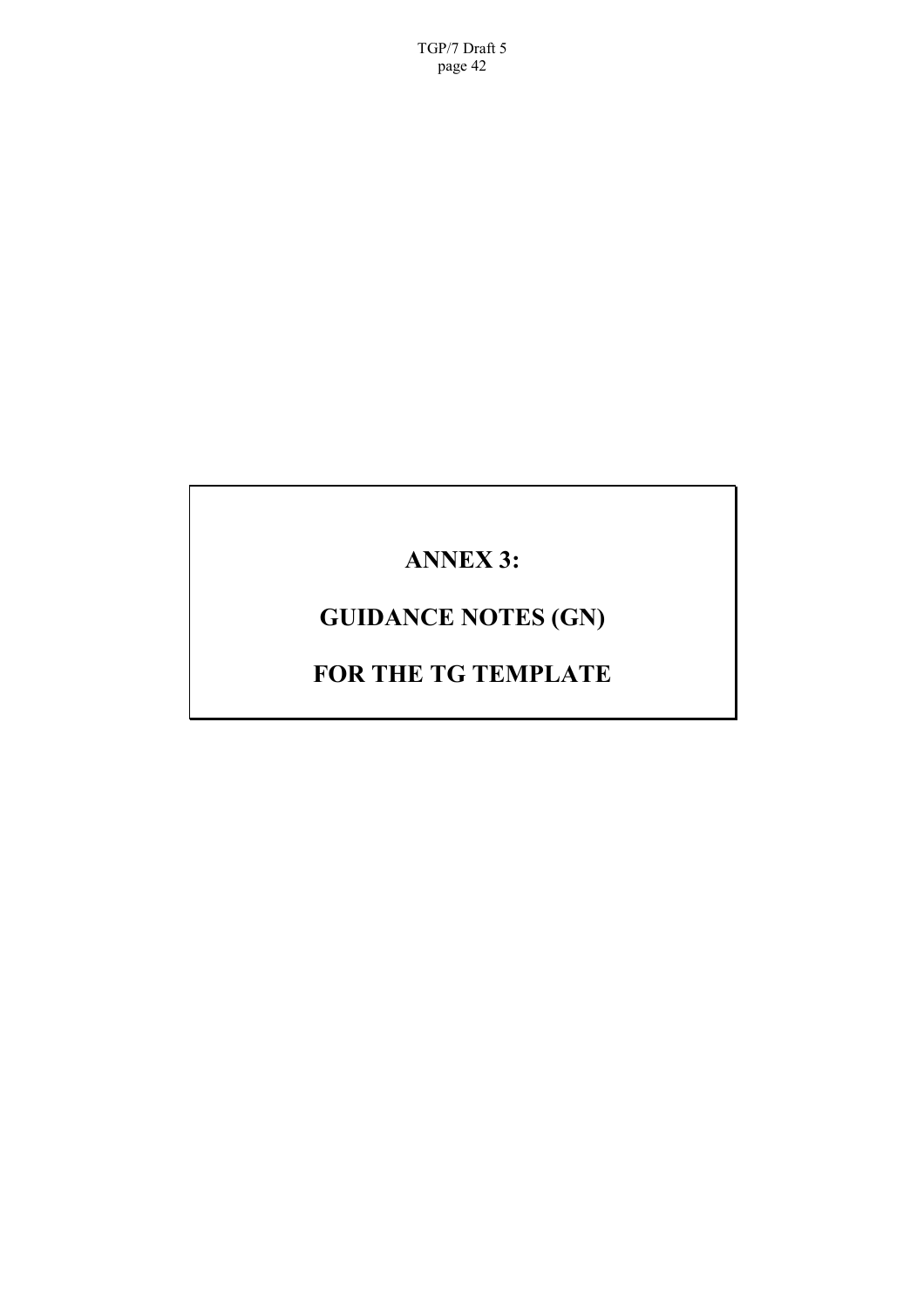This section presents guidance notes (GN) for drafters of Test Guidelines for use when developing the TG Template (Annex 1) into specific Test Guidelines. The numbering refers to the numbering in the TG Template.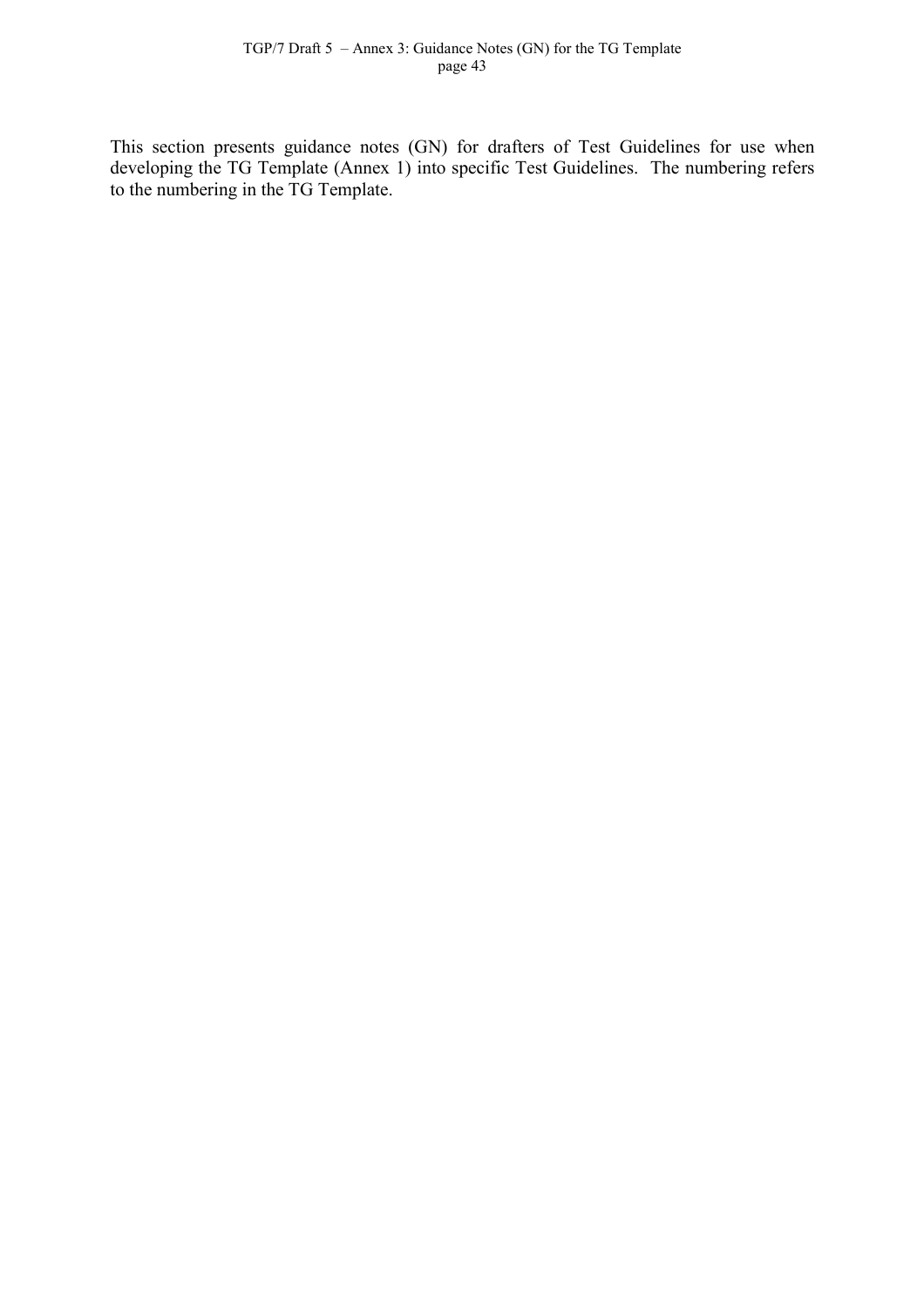# GN 1 (TG Template: Cover page) – **Botanical** <sup>p</sup> name

The family and all [e](#page-13-0)lements of the **botanical** <sup>p</sup> name, except for the elements denoting the author and classification, should be presented in italics, e.g.

| Poaceae                 | not Poaceae                                                                     |
|-------------------------|---------------------------------------------------------------------------------|
| Allium L.               | not Allium L.                                                                   |
| <i>Beta vulgaris L.</i> | not <i>Beta vulgaris L.</i>                                                     |
|                         | Beta vulgaris L. var. conditiva Alef. not Beta vulgaris L. var. conditiva Alef. |

#### GN 2 (TG Template: Cover page) – Associated Documents

"Other associated UPOV documents" seeks information on other UPOV documents which should be read in conjunction with the Test Guidelines concerned. In particular, it seeks information on other Test Guidelines which might be relevant, e.g. a user of the Field Bean Test Guidelines might wish to know that Test Guidelines also exist for Broad Bean and that, previously, these two crops were combined in a single set of Test Guidelines. Thus, the associated documents for the Field Bean Test Guidelines might be:

| $TG/08/4 + Corr$ . | Broad Bean, Field Bean (Replaced) |
|--------------------|-----------------------------------|
| TG/xx/1            | Broad Bean                        |

It is not necessary to make reference to the General Introduction or the TGP documents which are already referenced in the paragraph above.

## GN 3 (TG Template: Chapter 1.1) – Subject of the Test Guidelines: More than one species

Separate Test Guidelines are usually drawn up for each species. It may however be considered necessary to include two or more species, a whole genus or even a larger unit in one Test Guidelines document.

#### GN 4 (TG Template: Chapter 1.1) – Subject of the Test Guidelines: Different types or groups within a species

The General Introduction states that "Different groups of varieties within a species can be dealt with in separate or subdivided Test Guidelines if the categories can be reliably separated on the basis of characteristics suitable for distinctness, or where an appropriate procedure has been developed to ensure that all varieties of common knowledge will be adequately considered for distinctness".

This explanation is provided to ensure that groups or types of varieties are only created where it is possible to ensure that a variety will be clearly placed into the appropriate group, or if not, that other measures are taken to ensure that all varieties of common knowledge are considered for distinctness. Thus, if the Test Guidelines cover only a group, or type, within a species, this section should explain which characteristics, or what other basis, ensure distinctness of all the varieties covered by the Test Guidelines from all other varieties.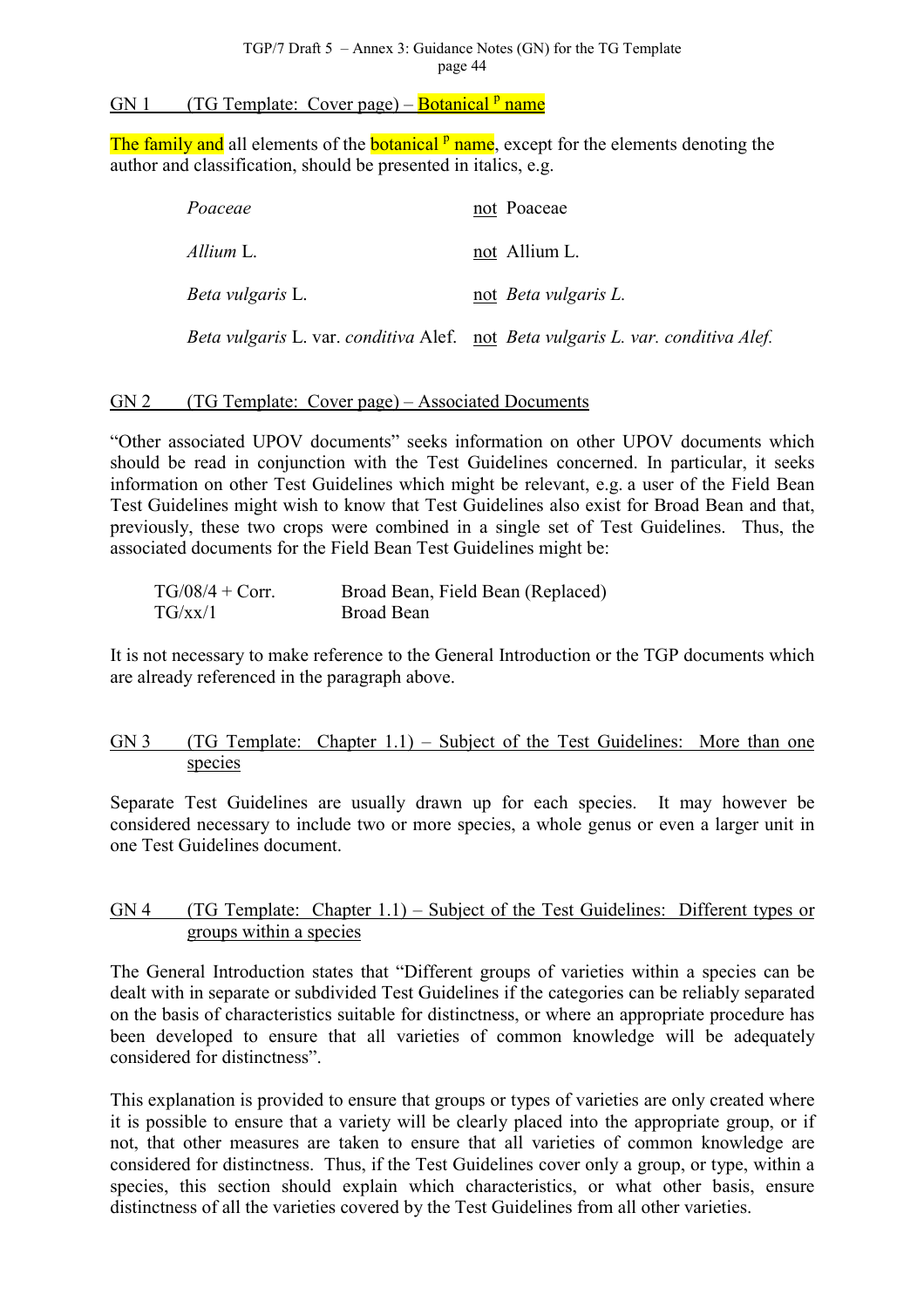<span id="page-44-0"></span>The Test Guidelines should also explain the characteristics, or other basis, which allow distinctness for types or groups of varieties covered by different sets of example varieties (e.g. Winter/Spring) or should explain what other basis ensures distinctness of all the varieties covered by one type or group, from all the varieties of another.

## GN 5 (TG Template: Chapter 1.1) – Subject of the Test Guidelines: Family name

In some cases, it is also considered helpful to identify the family  $(ies)$ , as indicated by the Germplasm Resources Information Network (GRIN) database (http://www.ars-grin.gov/). nn

# GN 6 (TG Template: Chapter 1.1) – Guidance for new types and species

Document TGP/13, Guidance Notes for New Types and Species may provide useful information for drafters of Test Guidelines covering new types (e.g. multi- or interspecific hybrids) or species.

#### GN 7 (TG Template: Chapter 2.3) –Quantity of plant material required

The drafter of the Test Guidelines should consider the following factors when determining the quantity of material required:

- (a) Anticipated level of plant establishment, from submitted plant material, for field trials or other growing tests;<sup>00</sup>
- (b) **Quantity of submitted plant materi[al t](#page-81-0)o be used for non-growing tests** (e.g. erucic acid test for Rape seed);  $\frac{00}{2}$
- (c) Quantity of submitted plant material to be used for quality checks on the submitted plant material (e.g. germination tests for seed); <sup>oo</sup>
- (d) Quantity of submitted plant material to be used for reference samples;
- (e) Rate of deterioration during storage in store.

To help provide guidance to drafters of Test Guidelines on the quantity of plant material to be supplied, a review of the quantity of plant material requested in existing Test Guidelines, on the basis of crop type, is provided in document TC/[meeting session number]/2 (e.g.  $TC/41/2$ ). Pp

## GN 8 (TG Template: Chapter  $3.1.2$ ) – Explanation of the growing cycle

The "Number of Growing Cycles<sup>"</sup>" (Chapter 3.1) makes reference to the number of growing cycles. In some cases it may be necessary to clarify what is meant by a "growing cycle". In the case of fruit species, additiona[l s](#page-21-0)tandard wording has been developed (see ASW 3)<sup>x</sup>.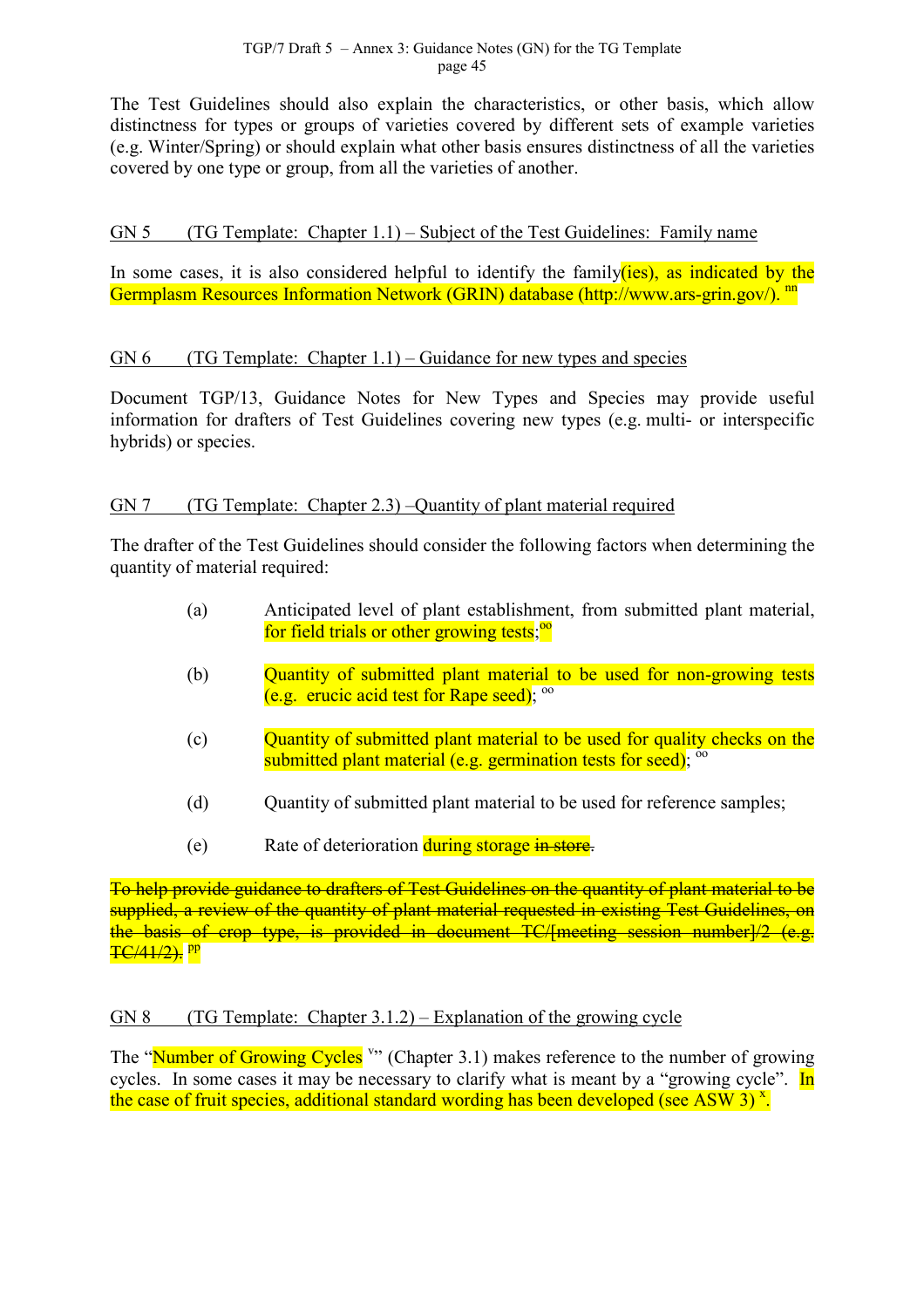#### $GN 9$  (TG Template: Chapter 3.3) – Requirements for a satisfactory growing cycle

It may be necessary to specify in this section that there must be, for example, a satisfactory crop of fruit in each of the growing cycles and that the first fruiting cycle should not be considered to produce a satisfactory crop. In the case of fruit species, additional standard wording has been developed (see ASW 4.1)

#### GN 10 (TG Template: Chapter 3.4) – Test design

Document TGP/8, Use of Statistical Procedures in DUS Testing contains guidance on experimental design.

#### GN 11 (TG Template: Chapter 4.2) – Uniformity assessment

In the case of Test Guidelines which cover different types of variety, combinations of the individual wordings in ASW 8 can be used.

Document TGP/10, Examining Uniformity, contains guidance on the development of appropriate uniformity standards—In addition, a review of the uniformity standards in existing Test Guidelines, on the basis of crop type, is provided in document TC/[meeting session number]/2 (e.g. TC/41/2). <sup>qq</sup>

#### GN 12 (TG Template: Chapter 7) – Selecting a characteristic for inclusion in the Table of **Characteristics**

1. The characteristics included in the Table of Characteristics are called "Standard Test Guidelines Characteristics." The General Introduction (Chapter 4.8 Table) explains that such characteristics are those "characteristics that are accepted by UPOV for examination of DUS and from which members of the Union can select those suitable for their particular circumstances."

2. To be included in the Table of Characteristics, the characteristic must satisfy the criteria for a Standard Test Guidelines Characteristic, namely:

(a) it must satisfy the criteria for use of any characteristic for DUS as set out in the General Introduction (Chapter 4.2) which are that it:

(i) results from a given genotype or combination of genotypes;

 (ii) is sufficiently consistent and repeatable in a particular environment;

(iii) exhibits sufficient variation between varieties to be able to establish distinctness;

- (iv) is capable of precise definition and recognition;
- (v) allows uniformity requirements to be fulfilled;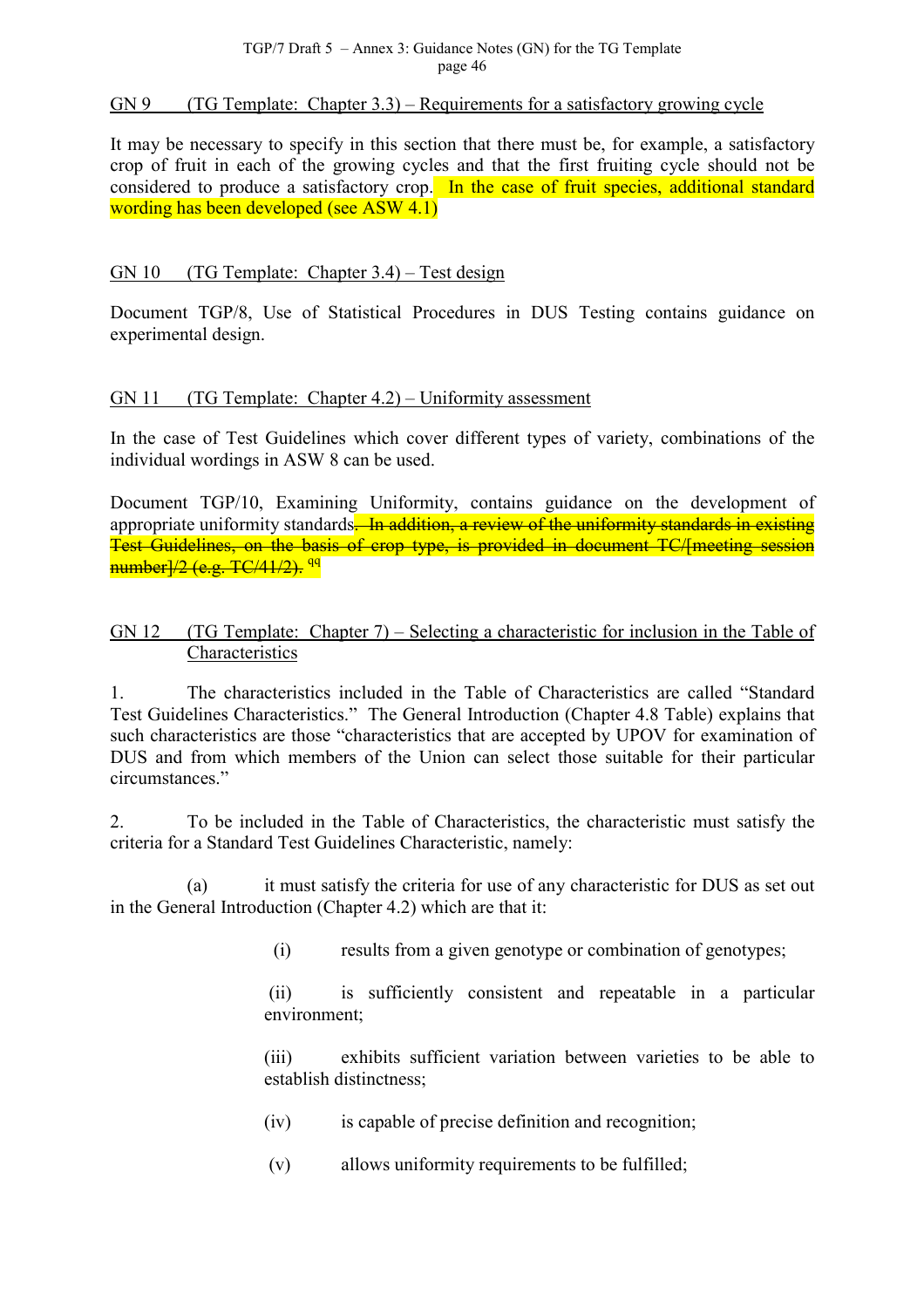(vi) allows stability requirements to be fulfilled, meaning that it produces consistent and repeatable results after repeated propagation or, where appropriate, at the end of each cycle of propagation;

<span id="page-46-0"></span>(b) it must have been used to develop a variety description by at least one member of the Union and

(c) where there is a long list of such characteristics and, where considered appropriate, there may be an indication of the extent of use of each characteristic.

3. One of the most important functions of the TWPs, with respect to the development of Test Guidelines, is to ensure that these criteria are fulfilled before acceptance of a characteristic in the Test Guidelines.

4. Independent characteristics should be presented as separate characteristics where this improves clarity and always<del>, because of the clarity <sup>c</sup> of the guidelines on distinctness,</del> <sup>rr</sup> where it is possible to identify a separate qualitative characteristic (see GN 20.2). It is important that independent characteristics are split to a[vo](#page-7-0)id confusion. For example, in pe[a,](#page-81-0) marbling and anthocyanin spotting of the testa should be separated.<sup>SS</sup>

GN 13 Characteristics with specific functions

*1. Asterisked characteristics (TG Template: Chapter 7: column 1)*

1.1 The General Introduction (Chapter 4.8: Table: Functional Categories of Characteristics) states that asterisked characteristics are "characteristics that are important for the international harmonization of variety descriptions." The criteria for selecting a characteristic as an asterisked characteristic are that:

(a) it must be a characteristic included in the Test Guidelines;

(b) it should always be examined for DUS and included in the variety description by all members of the Union except when the state of expression of a preceding characteristic or regional environmental conditions render this inappropriate;

(c) it must be useful for the international harmonization of variety descriptions;

(d) particular care should be taken before selection of disease resistance characteristics.

1.2 It should be clarified that criterion (b) is worded to ensure that members of the Union which are not able to examine the characteristic do not use this as a reason to object to the characteristic being agreed as an asterisked characteristic. Thus, any characteristic which satisfies the criteria and, in particular, is useful for the international harmonization of variety descriptions should be selected as an asterisked characteristic, even if it cannot be examined for all varieties or by all members of the Union. The upper limit on the number of asterisked characteristics should, therefore, be determined by the number which are required to provide useful internationally harmonized variety descriptions.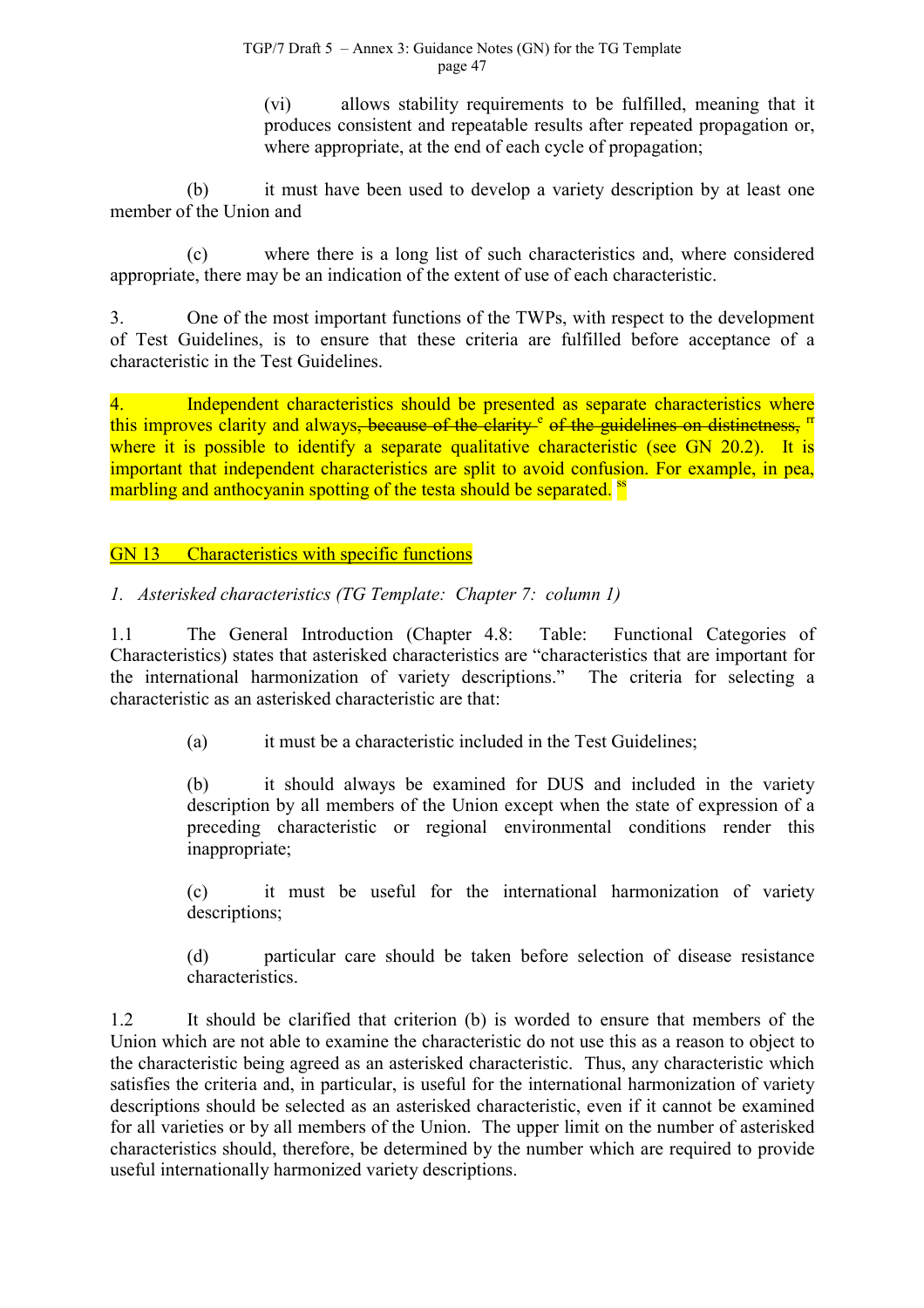*2. Grouping characteristics (TG Template: Chapter 5.3)*

#### 2.1 Selection

The General Introduction (Chapter 4.8: Table: Functional Categories of Characteristics) explains that grouping characteristics are characteristics in which the documented states of expression, even where recorded at different locations, can be used either individually or in combination with other such characteristics: to select varieties of common knowledge that can be excluded from the growing trial used for examination of distinctness, and/or to organize the growing trial so that similar varieties are grouped together.

Thus, the General Introduction specifies that grouping characteristics:

- 1. Must be:
	- (a) qualitative characteristics or,
	- (b) quantitative or pseudo-qualitative characteristics which provide useful discrimination between the varieties of common knowledge from documented states of expression recorded at different locations.
- 2. Must be useful for:
	- (a) selecting varieties of common knowledge that can be excluded from the growing trial used for examination of distinctness and/or,
	- (b) organizing the growing trial so that similar varieties are grouped together.
- 3. Should be:
	- (a) an asterisked characteristic and/or, (see also GN 13.4)  $^{\text{tt}}$ (b) included in the Technical Questionnaire or application [fo](#page-81-0)rm.

The number of grouping characteristics is not fixed. If there are only a few characteristics which satisfy the criteria these are all likely to be selected as grouping characteristics. However, if there are many characteristics which fulfill the criteria these might not all be selected as grouping characteristics in the Test Guidelines. In the latter case, a selection of the most efficient characteristics for the uses set out in 2(a) and 2(b) might be made.

## 2.2 Color

In the case of color characteristics, where the states of expression in the Table of Characteristics are represented by the RHS Colour Chart number, color groups should be created for use of these characteristics as grouping characteristics. If the characteristic is included in the Technical Questionnaire, the color groups created for the characteristic for grouping purposes and for presenting the characteristic in the Technical Questionnaire should be the same.<sup>uu</sup>

## *3. Technical [Q](#page-81-0)uestionnaire (TQ) characteristics (TG Template: Chapter 10: TQ 5)*

3.1 The model Technical Questionnaire included in the Test Guidelines seeks information on specific characteristics of importance for distinguishing varieties.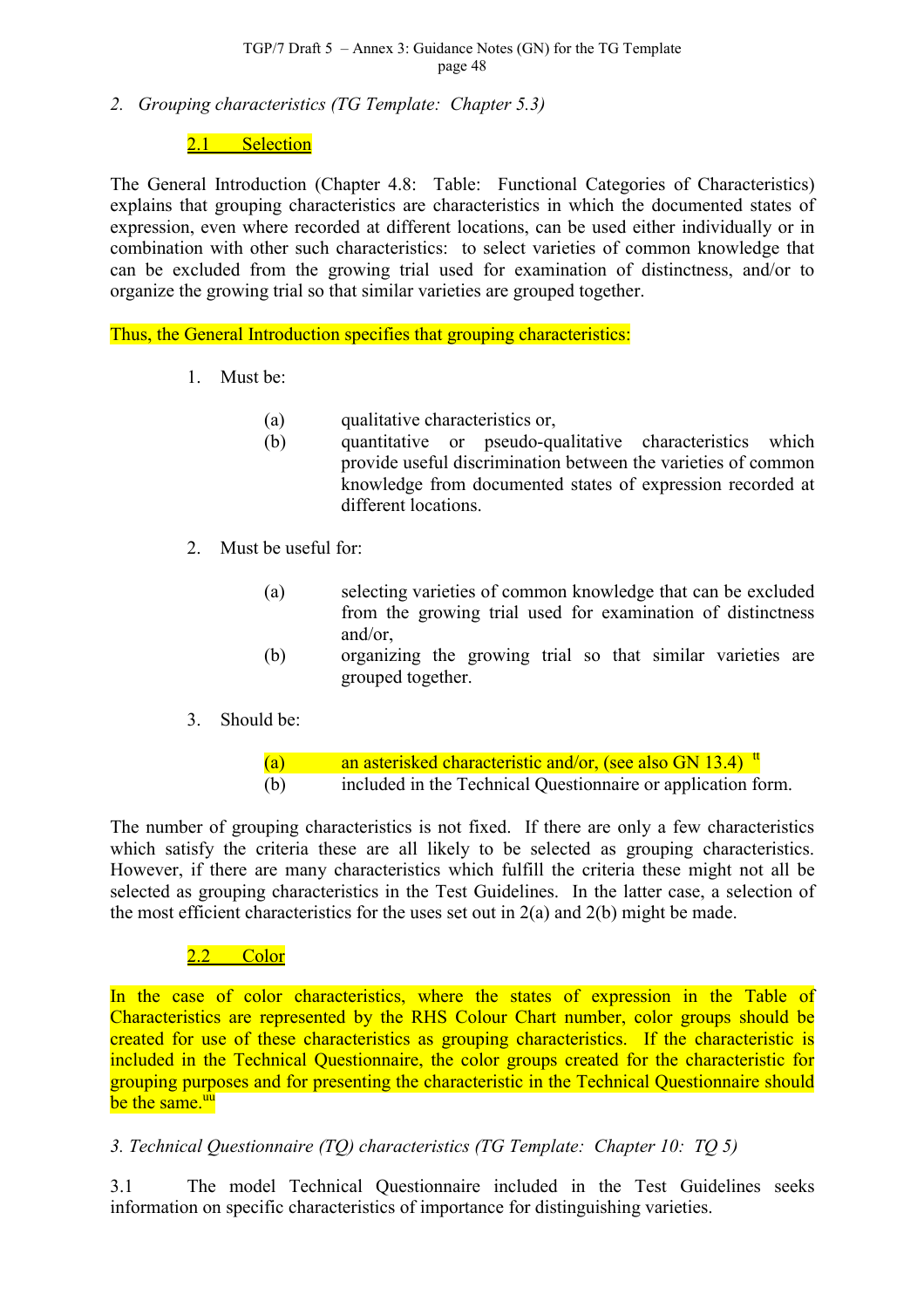- 3.2 Characteristics to be included in the Technical Questionnaire should comprise:
	- (a) the grouping characteristics and
	- (b) the most discriminating characteristics,

#### unless it is considered unrealistic to expect breeders to describe these characteristics.

3.3 Where necessary, characteristics in the Test Guidelines can be simplified (e.g. color groups can be created rather than requesting an RHS Colour Chart reference) for inclusion in the Technical Questionnaire (TQ), if this would be of assistance for the breeder completing the TQ. Furthermore, the characteristics contained in the Test Guidelines can be formulated in a different way, if breeders would then be able to describe them more precisely and the information would be useful for performing the test  $W$ . For example, the  $\overline{IQ}$  for peach may request information on whether the variety is a "melting" or "non-melting" type, which although not a characteristic in the Table of Charact[eris](#page-81-0)tics would provide information on the states of expression of certain characteristics included in the Table of Characteristics.<sup>j</sup>

#### *4. Relationship between Asterisked, Grouping and TQ characteristics ww*

The relationship between grouping, asterisked and TQ characteristics can b[e su](#page-81-0)mmarized as follows:

> (a) Grouping characteristics selected from the Table of Characteristics should, in general, receive an asterisk in the Table of Characteristics and be included in the Technical Questionnaire. A particular exception to this general rule is for disease resistance characteristics, where particular care should be given before allocating an asterisk: <sup>xx</sup>

> (b) TQ characteristics [se](#page-81-0)lected from the Table of Characteristics should, in general, receive an asterisk in the Table of Characteristics and be used as grouping characteristics. TQ characteristics are not restricted to those characteristics used as grouping characteristics;

> (c) Asterisked characteristics are not restricted to those characteristics selected as grouping or TQ characteristics.

#### GN 14 (TG Template: Chapter 7) – Characteristics examined by patented methods

(a) In the case of a characteristic which can be examined by a patented method, the leading expert should disclose any known information on the patent, or patent applications pending, that may relate to the assessment of the expression of the characteristic concerned. The information on known patents should include the name and contact details of the patent holder, patent registration number, and countries where the patent has been granted (or patent applications pending, if applicable).

(b) The leading expert should assess the importance of the patented method concerning the assessment of the expression of a characteristic and the suitability of alternative, non-patented methods, if available. The leading expert and relevant TWP should then decide whether it would be better to revisit the issue at a later stage or if it would be appropriate to contact the patent holder to find a suitable arrangement for utilization of the patented method. The TWP may decide to seek the advice of the Technical Committee and, if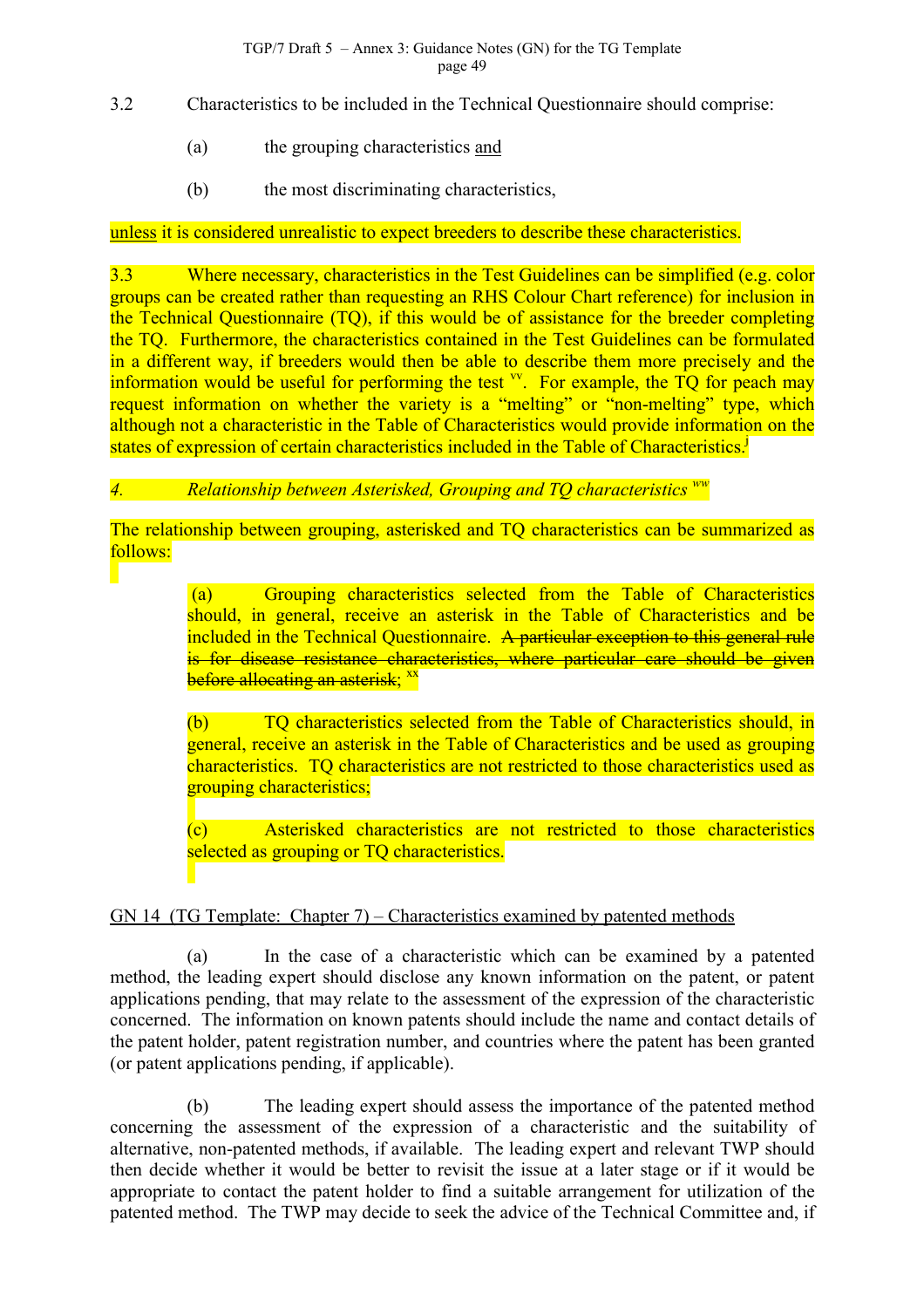appropriate, the Technical Committee may also seek the advice of the Administrative and Legal Committee.

(c) If a decision to contact the patent holder is taken, three situations may arise:

> (i) the patent holder waives his/her rights for the particular use of the patented method concerning the assessment of the expression of a characteristic for DUS testing and development of variety descriptions;

> (ii) the patent holder is willing to negotiate licenses with other parties on a non-discriminatory basis and on reasonable terms and conditions;

> (iii) the patent holder is not willing to cooperate with the solutions in  $(i)$  or  $(ii)$ .

(d) If (c) (i) is applicable, a footnote in the corresponding characteristic(s) of the Test Guidelines should indicate that the method for assessing the expression of this characteristic is protected by patent, but that the patent holder has waived his/her rights for the purpose of DUS testing and development of variety descriptions. The members of the TWP may decide, considering the importance of the characteristic, if it will be appropriate to select it as an asterisked characteristic.

(e) If (c) (ii) is applicable, it is recommended that the characteristic(s) concerned will not be selected as an asterisked characteristic as it will not satisfy the requirement for accessibility that enables harmonization of variety description using asterisked characteristics. The members of the TWP may decide whether interested parties would like to retain the characteristic related to the method protected by patent as a standard Test Guidelines characteristic. Interested parties may decide to start negotiations with the patent holder for licenses on a non-discriminatory basis and on reasonable terms and conditions. Such negotiations are left to the interested parties and would take place outside UPOV. An appropriate note indicating that the method concerning the assessment of the expression of the characteristic is protected by patent and that the patent holder provides for licenses on a non-discriminatory basis and on reasonable terms and conditions should be provided.

(f) If (c) (iii) is applicable, it is recommended that the characteristic(s) concerned with the method protected by patent will not be selected as an asterisked characteristic. The experts of the relevant TWP may decide, in light of the information available, e.g. experience of a member of the Union that has used the characteristic to develop a variety description, whether the characteristic should or should not be selected as a standard Test Guidelines characteristic. An appropriate note indicating that the method concerning the assessment of the expression of the characteristic is protected by patent should be provided.

## GN 15 (TG Template: Chapter 7) – Special characteristics

Document TGP/12, Special Characteristics, provides guidance on the use of special characteristics, e.g. resistance to diseases, insects and chemicals and chemical constituents examined by protein electrophoresis.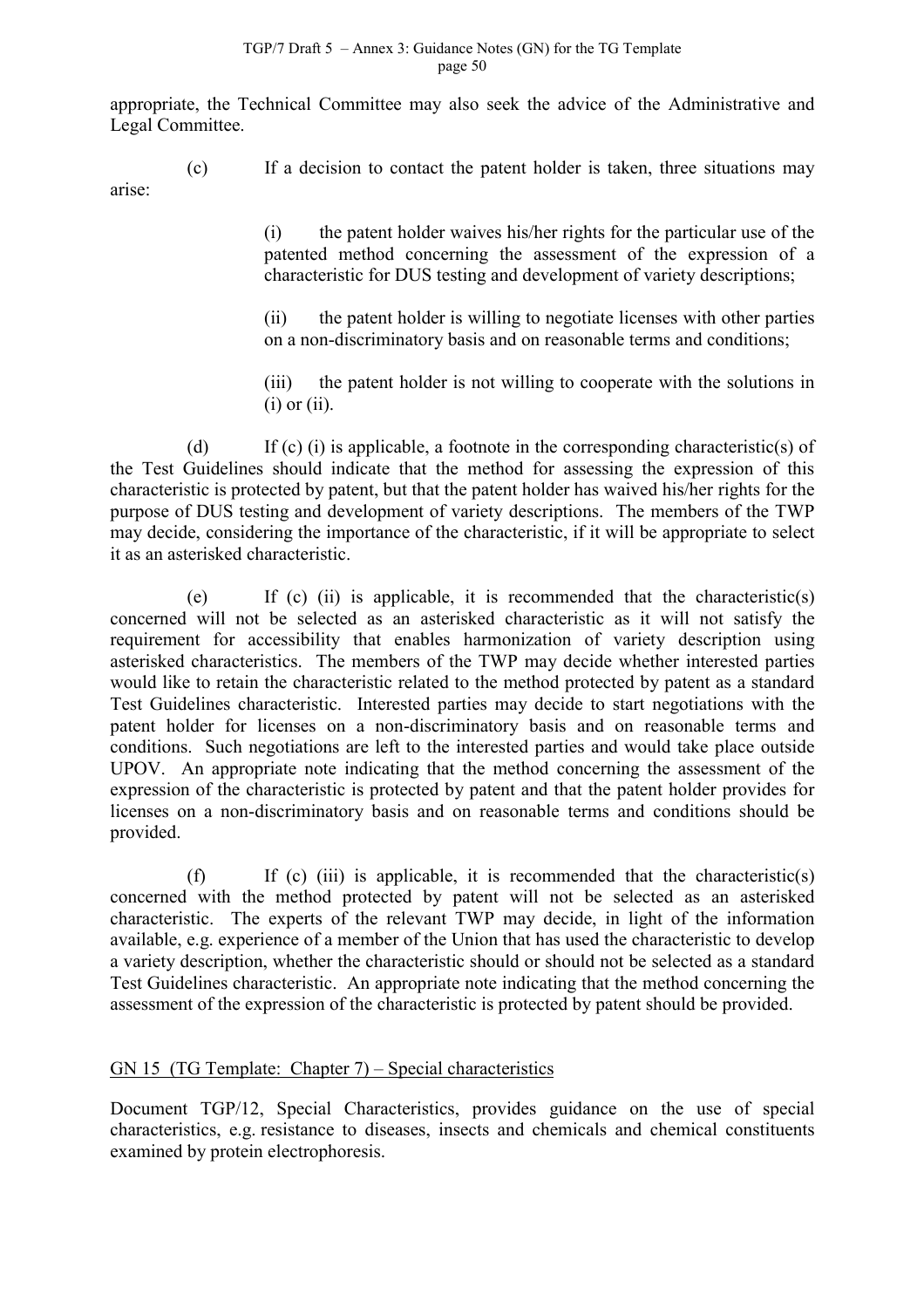#### GN 16 (TG Template: Chapter  $\overline{7}$ ) – New types of characteristics

Document TGP/15, New Types of Characteristics, provides guidance on the possible use of new types of characteristics.

#### GN 17 (TG Template: Chapter 7) – Presentation of Characteristics: Approved characteristics

A collection of characteristics, with their corresponding states of expression, which have already been approved for inclusion in existing Test Guidelines, is presented in Annex 4: "Collection of Approved Characteristics". There are two main purposes for developing this collection: Firstly, it helps to ensure that the states of expression used for the same or similar characteristics included in Test Guidelines, are harmonized as far as possible; Secondly, the characteristics presented in the collection have already been translated into the UPOV languages. Thus, Test Guidelines utilizing characteristics from Annex 4 will cost UPOV less and are less likely to experience delays in presentation for adoption. <sup>yy</sup>

Drafters of Test Guidelines are invited to search the collection for [th](#page-81-0)e characteristic which they wish to use. If the appropriate characteristic, and its corresponding states of expression, are found this can be copied directly into the new Test Guidelines. However, it should be remembered that what may appear to be very similar characteristics in different types of plant, or different organs of the same plant, may in fact be under different types of genetic control. Thus, for example, in one type of plant, or one organ, the characteristic "shape" might be a qualitative characteristic e.g. straight (1), curved (2) but in another type of plant, or organ, it might be a quantitative characteristic e.g. straight or slightly curved (1), moderately curved (2), strongly curved (3).

In cases where the required characteristic is not present in the collection, guidance is provided in GN 18, GN 19 and GN 20.

## GN 18 (TG Template: Chapter 7: column 3) – Presentation of Characteristics: Heading of a characteristic

*1. General*

A characteristic normally starts by identifying the:

• plant or, alternatively, the plant part (organ) concerned,

followed, after a colon, by the

• organ or, alternatively, the sub-organ or the specialty to be observed

e.g. "Plant: number of flowers" or "Flower: width of petal" or "Petal: color of margin".

The heading of a characteristic should be worded precisely and, if possible, be self-contained to be understood and clear without the knowledge of the states. The states should also be easily understood without the full text of the characteristic, irrespective of whether the overall text of the characteristic may appear repetitive. For example, the word "presence of" or "intensity of" could be added, even if the first state would read "absent" or "absent or very weak." This applies particularly to cases where not only the absence/presence is to be listed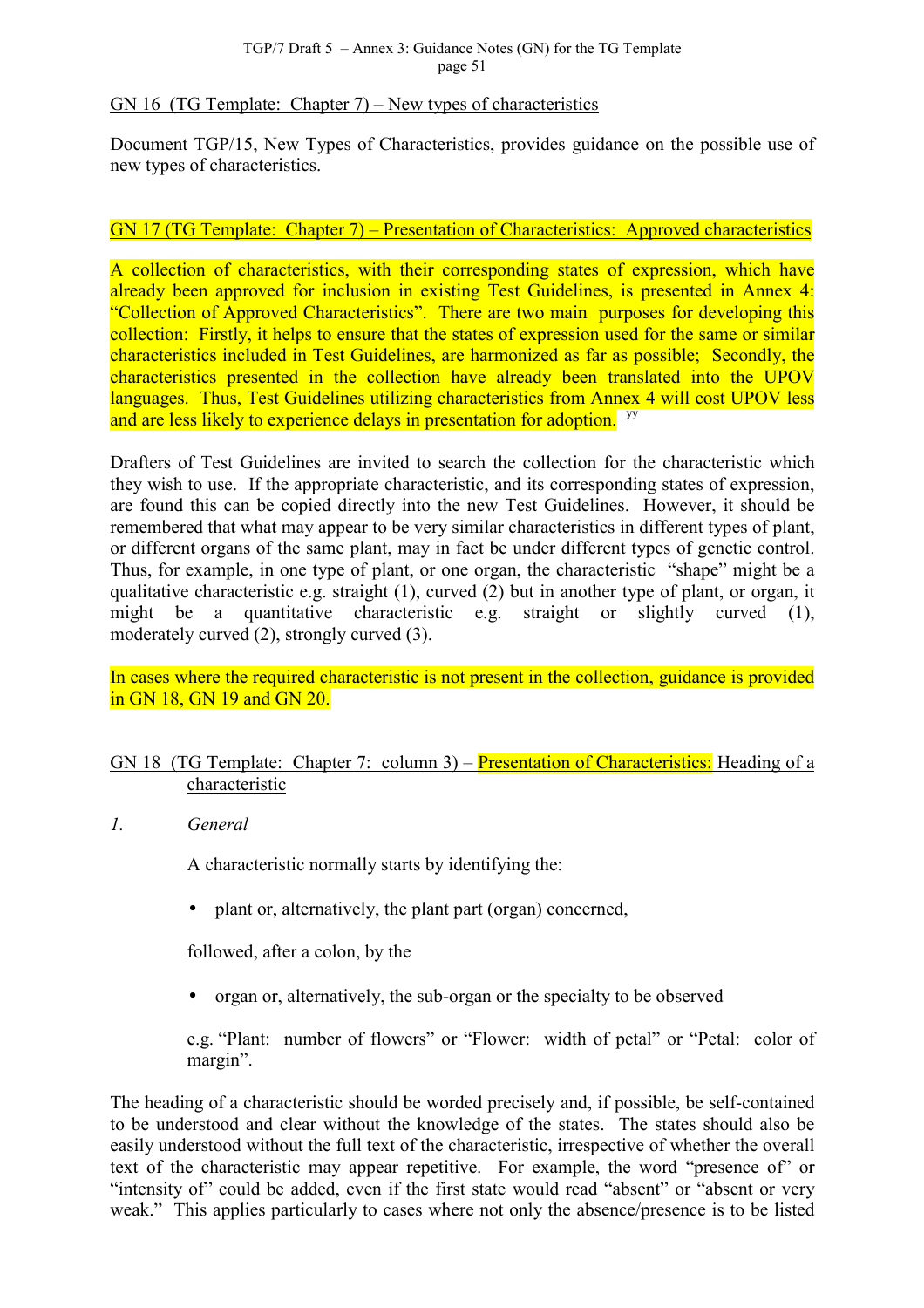as a characteristic but where a number of criteria are of importance with regard to a single organ, such as number, size, length, width, density, color, etc..

*2. Clarifying similar characteristics j*

In the case of two or more characteristics [w](#page-11-0)here there is only one difference between the characteristics (e.g. lower or upper side of blade) to be observed, the part that differs should be underlined e.g.

• "lower side", or "upper side"

# *3. Characteristics which only apply to certain varieties j*

In some cases, the state of expression of a preceding qualitati[v](#page-11-0)e  $\degree$  characteristic determines that a subsequent characteristic is not applicable e.g. it would not be possible to describe the shape of leaf lobes for a variety which did not have leaf lobes. [In](#page-44-0) cases where this is not obvious, or where the characteristics are separated in the Table of Characteristics, $^{zz}$  the heading of the subsequent characteristic is preceded by an underlined reference to the ty[pe](#page-81-0)s of varieties to which it applies, on the basis of the preceding characteristic, e.g.:

> "Only varieties with more than one seed color: Seed: distribution of secondary color"

GN 19 (TG Template: Chapter 7: column 3) – Presentation of characteristics: General presentation of states of expression

## *1. Order of states of expression*

## 1.1 General

Insofar as it is possible to impose an order on the expressions inside a characteristic, the smaller, lesser or lower expressions should be assigned the lower Note. The order of states should as far as possible be:

- from weak to strong,
- from light to dark,
- from low to high,
- from narrow to broad.

## 1.2 Color

In the case of colors, in addition to the spectral order, the chronological appearance of the color (e.g. as the fruit ripens) may also be used (see also document  $TGP/14.2$ , Glossary of Botanical, Statistical and Terms Used in UPOV Documents: Botanical Terms). The same sequence should be used for organs with similar states within a single document (e.g. color of leaf and color of stem).

## 1.3 Shape

Shapes of **base and** apex should go from pointed to rounded or from raised to depressed (see also document TGP/14.2, Glossary of Botanical, Statistical and Terms Used in UPOV Documents: Botanical Terms).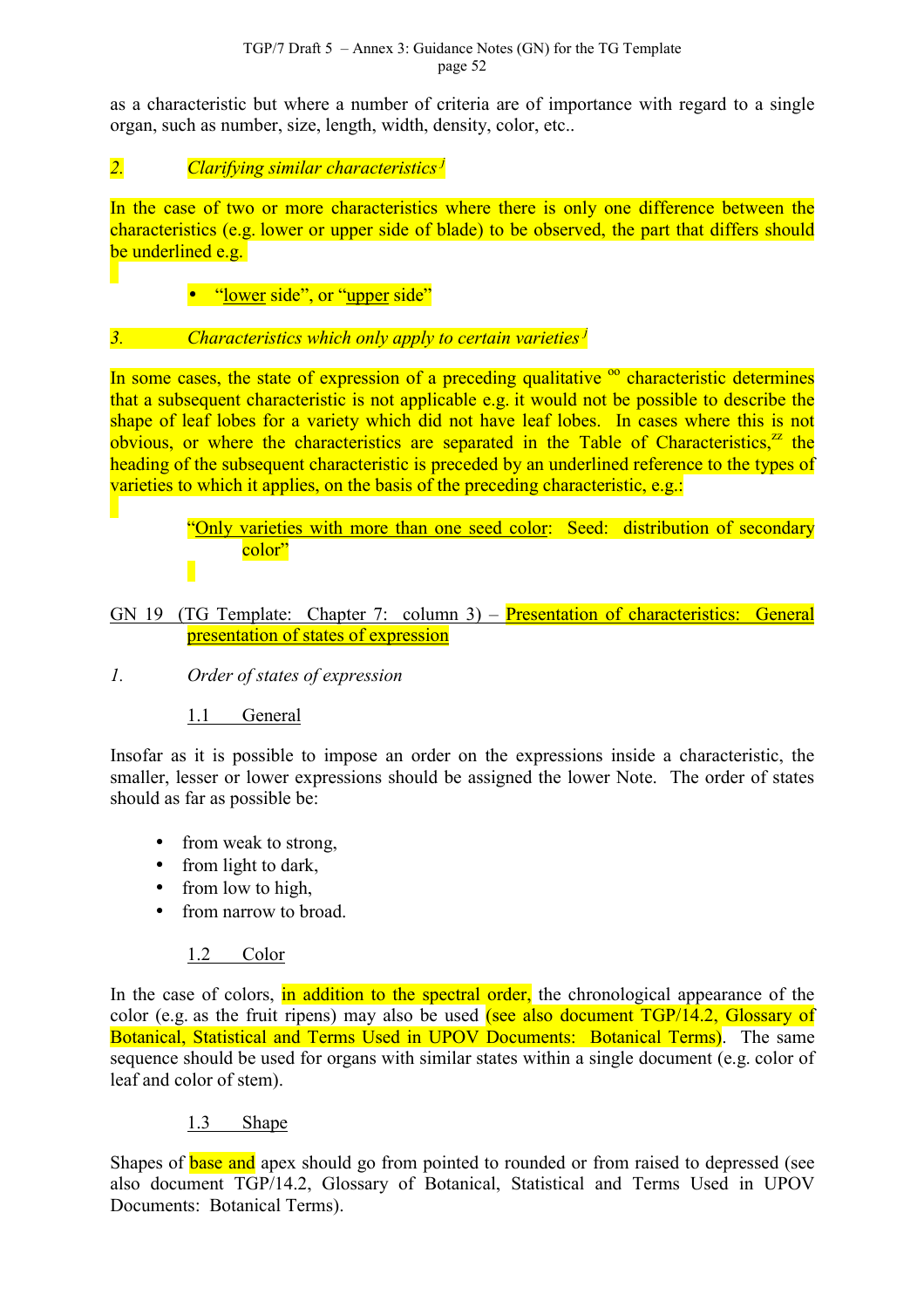# 1.4 aaa Attitude / Growth Habit

When presenting [att](#page-81-0)itude / growth habit using the: erect to horizontal; upright to prostrate; or erect to reflexed range, the state "erect / upright" is always presented as state 1. This is because the "erect / upright" state is the only fixed state for all versions of this characteristic. whilst the other end of the scale might end with "prostrate", "reflexed," etc. according to the individual circumstances.

When presenting attitude / growth habit using, for example, the erect to horizontal / upright to prostrate, or the erect to reflexed / upright to pendulous, weeping, etc. range, the most upright state (e.g. erect, upright, fastigiate) is always presented as state 1. This is because the most upright state is the only fixed state for all versions of this characteristic, whilst the other end of the scale might end with "prostrate", "reflexed," etc. according to the individual circumstances bbb

#### *Abse[nce](#page-81-0) / presence*

In characteristics with the states "absent" and "present", "absent" means total absence on all plants, e.g. of asymmetric leaves, "present" means some leaves on a plant are affected (see also GN 20, Presentation of Characteristics According to Their Type of Expression, for presentation of absent/present characteristics.<sup>ccc</sup>

## *2. Hyphen (-)*

In the English wording, there should be no hyphen for the connection of the words (narrow acute, yellow green, green yellow, etc.). In English, yellow - green with a space before and after the hyphen would mean yellow to green while yellow-green without spaces would mean yellowish green. This differentiation cannot be made in other languages and, to avoid confusion for translation into other languages, hyphens should not be used.

#### *3. Numbers*

Numbers lower than 10 should be written. Higher numbers should be indicated numerically.

## *4. Figures and Ranges*

The wording of states should take account of how the wording of the variety description would appear. Thus, it is not appropriate to use states such as "10 to  $15\%$ ", or "20 to  $25 g$ ", but rather, for example, low/medium/high. Where such figures are useful for illustrating the states, they should be provided in Chapter 8 of the Test Guidelines (Explanations).<sup>ddd</sup>

#### GN 20 (TG Template: Chapter 7: column 3) – Presentation of characteristics: States of expression according to type of expression of a characteristic

## *1 Introduction*

1.1 The General Introduction (Chapter 4, Section 4.3) states that "To enable varieties to be tested and a variety description to be established, the range of expression of each characteristic in the Test Guidelines is divided into a number of states for the purpose of description, and the wording of each state is attributed a numerical 'Note.' The division into states of expression is influenced by the type of expression of the characteristic …" The General Introduction establishes that there are three basic types of expression of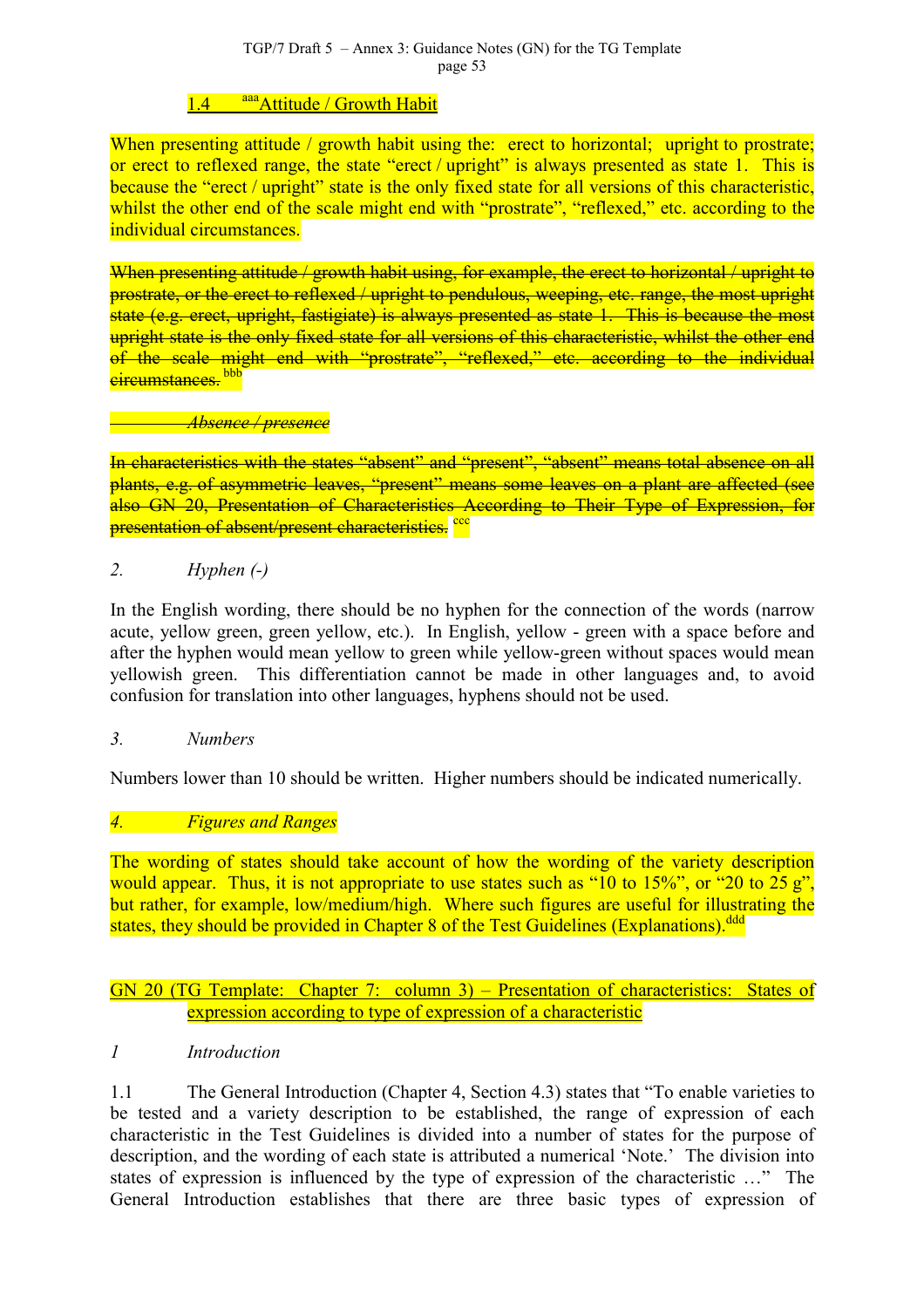characteristic, namely, qualitative, quantitative and pseudo-qualitative. Whether the expression of a characteristic is qualitative, quantitative or pseudo-qualitative will depend on the genetic control of the characteristic.

1.2 When deciding on characteristics and their states of expression to be used for plant variety testing, it is important always to first observe the range of expression exhibited across varieties, note down the most appropriate wording, compare the wording with examples under the different types of expression<sup>ee</sup>, and to then decide whether the wording is suitable, or whether a different wording should be chosen. Throughout the process, the applicability of the wording to the particular situ[atio](#page-81-0)n in the given plant group should be ensured. However, it is useful to have some harmonized principles to ensure that similar characteristics are treated in a similar fashion.

1.3 In this section the different types of expression of characteristics, and ways of presenting these in the Table of Characteristics, are explained.

# *2. Qualitative characteristics*

# 2.1 Explanation

The General Introduction states that "Qualitative characteristics are those that are expressed in discontinuous states (e.g. sex of plant: dioecious female (1), dioecious male (2), monoecious unisexual (3), monoecious hermaphrodite (4)). These states are self-explanatory and independently meaningful. All states are necessary to describe the full range of the characteristic, and every form of expression can be described by a single state. The order of states is not important. As a rule, the characteristics are not influenced by environment."

# 2.2 Separating Qualitative Characteristics

2.2.1 The General Introduction states (Chapter 5, Section 5.3.3.2.1) that "In qualitative characteristics, the difference between two varieties may be considered clear if one or more characteristics have expressions that fall into two different states in the Test Guidelines. Varieties should not be considered distinct for a qualitative characteristic if they have the same state of expression". These guidelines for distinctness are different from the approach for quantitative characteristics and pseudo-qualitative characteristics and, therefore, it is very important that qualitative characteristics are correctly identified for the examination of distinctness.

2.2.2 As explained in section 1.1, whether the expression of a characteristic is qualitative, quantitative or pseudo-qualitative will depend on the genetic control of the characteristic.

2.2.3 The relative clarity of the guidelines on distinctness for qualitative characteristics means that it can be useful to seek to identify all qualitative characteristics, even where these might be contained within a wider range of expression. For example, in cases where there is discontinuous separation between complete absence and different degrees of presence the characteristic should be split into a qualitative characteristic with the states "absent (1)" and "present (9)" and a quantitative characteristic with the appropriate notes for degrees of presence (see Section 3). In such cases, it is very important that the "absent" state has a discontinuous separation from the "weak", or "very weak" state, and that this is unlikely to be masked by environmental effects, to avoid incorrect decisions on distinctness.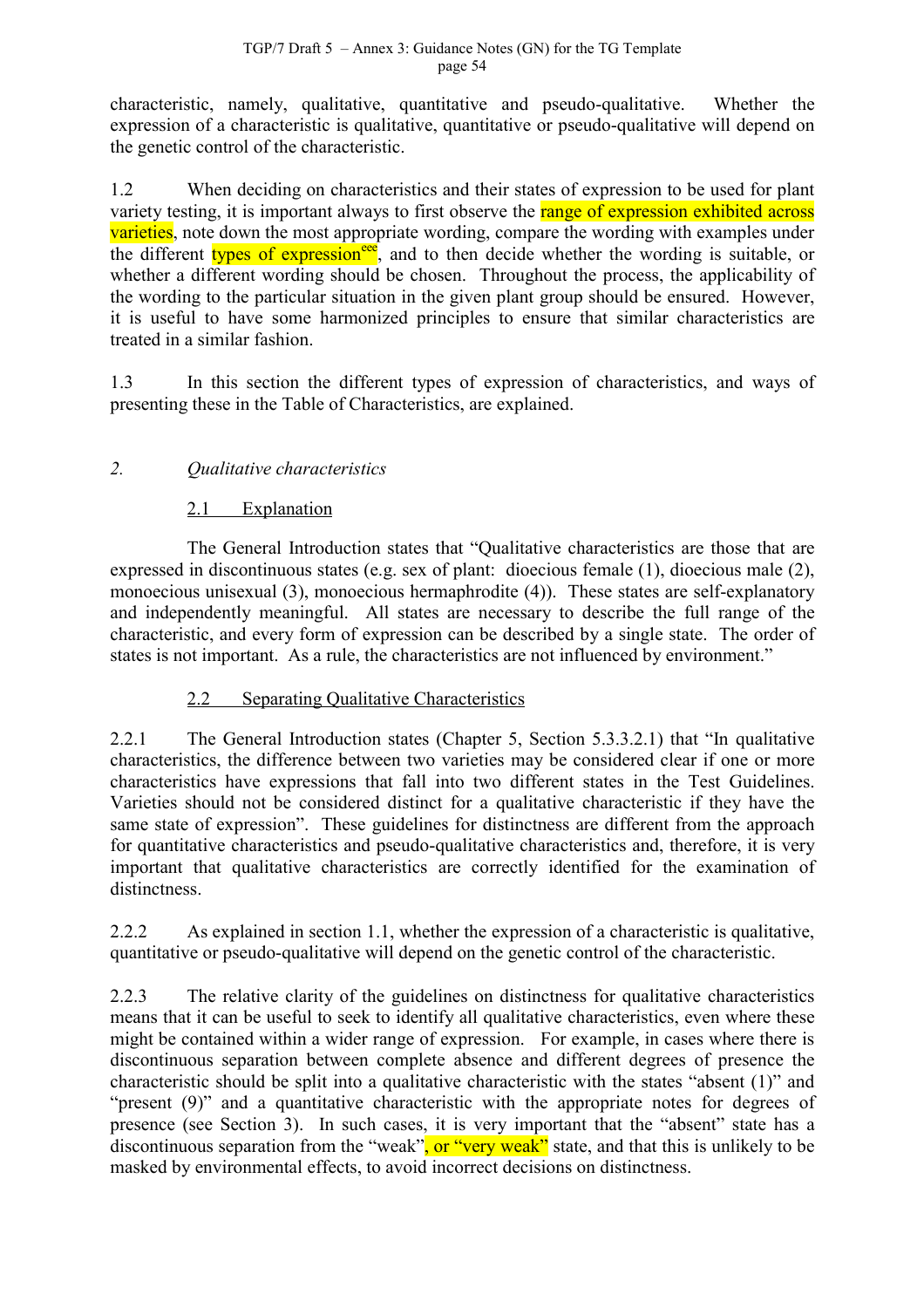2.2.4 In the case of pseudo-qualitative characteristics it may also be possible to split the characteristic into a qualitative characteristic and a quantitative or another pseudo-qualitative characteristic. For example, the pseudo-qualitative characteristic "color: light yellow (1); medium yellow (2); dark yellow (3);  $\frac{\text{green}^{90}}{\text{green}^{90}}$  (4); light pink (5); medium pink (6); dark pink (7);" might be split into the following characteristics:

*Qualitative characteristic*

1. Color: yellow (1);  $\frac{\text{green}^{oo}}{2}$  (2); pink (3)

*Quantitative characteris[tic](#page-44-0)*

2. Only yellow and pink varieties<sup> $\frac{1}{2}$ </sup>. Intensity of color: weak (3); medium (5); strong  $(7)$ 

2.2.5 However, as explained above, it is very important that there is a discontinuous separation between, for example,  $\frac{dark}{dt}$  vellow and green<sup>oo</sup>. It would also be necessary to consider the likelihood of breeding techniques producing new types of varieties which would bridge the discontinuous separation.

# 2.3 Division of Range of Expression into States and Notes

*2.3.1 General Rule*

In general, the states of expression of qualitative characteristics are given consecutive numbers starting with Note 1 and often have no upper limit.

*2.3.2 Exceptions to the General Rule*

2.3.2.1 Ploidy

In the case of ploidy, to avoid confusion, the number of chromosome sets is accepted as the Note (e.g. diploid (2), tetraploid (4)).

2.3.2.2 Absence/Presence

Where there is discontinuous separation between absence and presence, the characteristic should have the states:

> absent (note 1) and  $\frac{1}{2}$  present (note 9)<sup>fff</sup>

## *3 Quantitative characteristics*

3.1 Explanation

The General Introduction states that "Quantitative characteristics are those where the expression covers the full range of variation from one extreme to the other. The expression can be recorded on a one-dimensional, continuous or discrete, linear scale. The range of expression is divided into a number of states for the purpose of description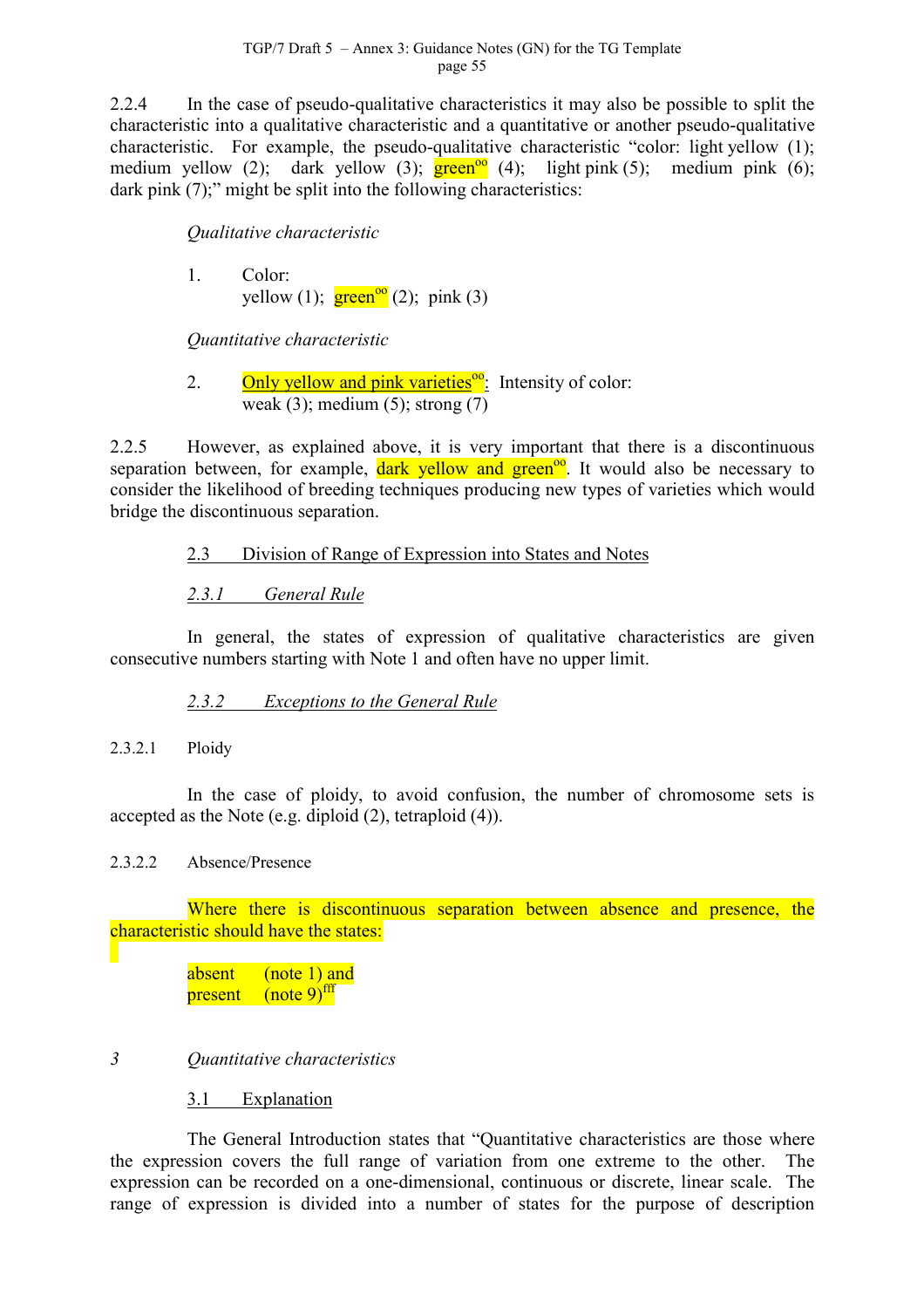(e.g. length of stem: very short  $(1)$ , short  $(3)$ , medium  $(5)$ , long  $(7)$ , very long  $(9)$ ). The division seeks to provide, as far as is practical, an even distribution across the scale. The Test Guidelines do not specify the difference needed for distinctness. The states of expression should, however, be meaningful for DUS assessment."

#### 3.2 Division of Range of Expression into States and Notes

3.2.1 In the case of quantitative characteristics, it is first necessary to determine the appropriate range to describe the characteristic. In general, a standard "1-9" scale (see Section 3.3) is used for quantitative characteristics, but a "limited" range (see Section 3.4) and a "condensed" range have also been accepted (see Section 3.5).

3.2.2 The various ranges are explained in the following sections:

3.3 The "1-9" scale

 *3.3.1 Introduction*

3.3.1.1 As a general rule, states are formed in such a way that for the weak and strong expressions a reasonable word pair is chosen, for example:

> weak/strong short/long small/large

 3.3.1.2 These word pairs are given Notes 3 and 7 and the intermediate state Note 5. The remaining states of the scale using Notes 1 to 9 are formed according to the following examples:

| Note | <b>State</b>              | Note           | <b>State</b>        |
|------|---------------------------|----------------|---------------------|
|      |                           |                |                     |
|      | very weak                 |                | very small          |
|      | (or: absent or very weak) |                | (or: absent or very |
|      | very weak to weak         | $\overline{2}$ | very small to small |
| 3    | weak                      | 3              | small               |
|      | weak to medium            | $\overline{4}$ | small to medium     |
| 5    | medium                    | 5              | medium              |
| 6    | medium to strong          | 6              | medium to large     |
|      | strong                    |                | large               |
| 8    | strong to very strong     | 8              | large to very large |
| 9    | very strong               | q              | very large          |

| Note           | <b>State</b>               |
|----------------|----------------------------|
|                |                            |
|                | very small                 |
|                | (or: absent or very small) |
| $\overline{2}$ | very small to small        |
| $\overline{3}$ | small                      |
| 4              | small to medium            |
| 5              | medium                     |
| 6              | medium to large            |
| 7              | large                      |
| 8              | large to very large        |
| q              | very large                 |

3.3.1.3 However, it is not necessary to present all the 9 states in the Table of Characteristics and the following abbreviated versions are, in general, more appropriate: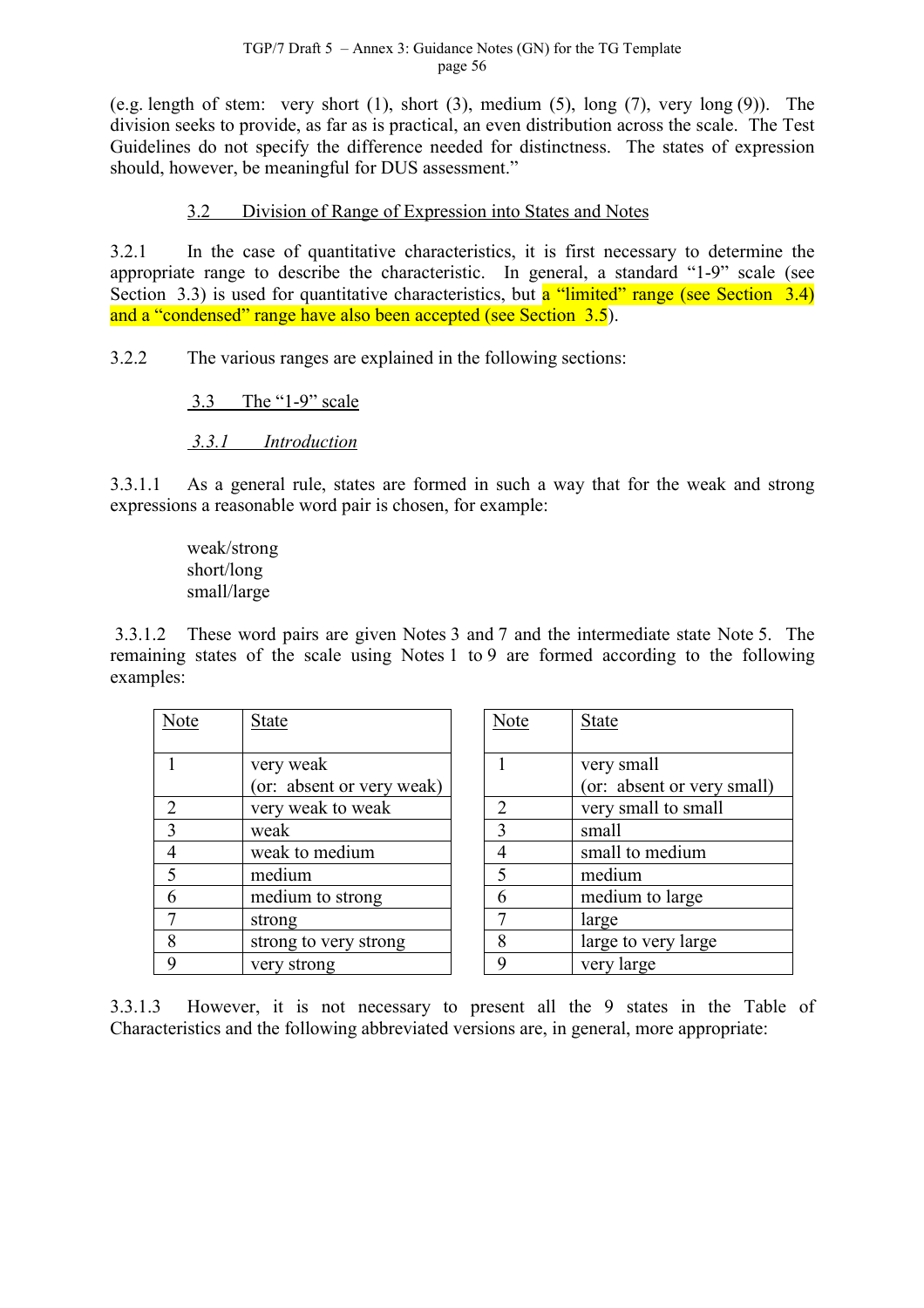TGP/7 Draft 5 – Annex 3: Guidance Notes (GN) for the TG Template page 57

| <b>Standard Range</b><br><b>Version 1</b> | <b>Standard Range</b><br><b>Version 2</b> | <b>Standard Range</b><br><b>Version 3</b> | <b>Standard Range</b><br><b>Version 4</b> |
|-------------------------------------------|-------------------------------------------|-------------------------------------------|-------------------------------------------|
| very weak                                 | very weak                                 |                                           |                                           |
| (or: absent or very weak)                 | (or: absent or very weak)                 |                                           |                                           |
| weak                                      | weak                                      | weak                                      | weak                                      |
| medium                                    | medium                                    | medium                                    | medium                                    |
| strong                                    | strong                                    | strong                                    | strong                                    |
| very strong                               |                                           | very strong                               |                                           |

3.3.1.4 The full range of states is equally spaced along the total scale, with the "mid-point" ("medium") state in the middle. The states 3, 5, 7 should, as a minimum, be indicated in the Test Guidelines, but if it is necessary to list example varieties for one or both extremes, then states 1 and/or 9 should also indicated, as appropriate. In the case of the "absence/degrees of presence" range where the state 1 is, for example, "absent or very weak" (rather than "very weak") or "absent or very small" (rather than very small), state 1 should be indicated even if example varieties cannot be provided. <sup>ggg</sup> Experts very seldom decide to list example varieties for even states, but in this case the full [ran](#page-81-0)ge of states, 1, 2, 3, 4, 5, 6, 7, 8, 9, is listed.

3.3.1.5 Where the range of expression of a quantitative characteristic, for all varieties of common knowledge, is not sufficiently large to justify the use of the full "1-9" scale, it is possible to use the "limited" range (see Section 3.4), or "condensed" range, as appropriate (see Section 3.5). hhh

## *3.3.2 [W](#page-81-0)ording of States*

#### 3.3.2.1 The "Typical Example" (e.g. weak/strong; short/long)

#### *3.3.2.1.1 Wording of uneven states*

In the typical example of a quantitative characteristic with a "1-9" scale (see Section 3.3.1.2), states 3 and 7 are worded by using only the basic weak and strong expressions, e.g. "weak  $(3)$ ," "strong  $(7)$ ," or "weakly curved  $(3)$ ," "strongly curved  $(7)$ ." States 1 and 9 are worded by adding "very" to the wording of states 3 and 7 respectively, ("very weak (1)", "very strong (9)" or "very weakly curved (1)", "very strongly curved (9)").

#### *3.3.2.1.2 Wording of even states*

Even states are seldom indicated in the Test Guidelines. However, when establishing the states of expression, the wording of the even states should always be considered in case it should be required. Where an appropriate single word does not exist, the even states should be <sup>iii</sup> worded by combining the wording of the preceding and following states, in that order, [by](#page-81-0) using the word "to", e.g. "very weak to weak (2)" (see Section 3.3.1.2).

#### 3.3.2.2 Other examples

3.3.2.2.1 Quantitative characteristics do not always relate to the typical weak / strong scale. However, the same approach of describing the intensifying degrees, either side of the "mid-point" state 5, should be followed. It should be noted that state 5 is always the "mid-point" in the range of a "1-9" scale and normally worded "medium" or "intermediate," but may also be, for example, "moderately curved" or "moderately shorter" (see example 4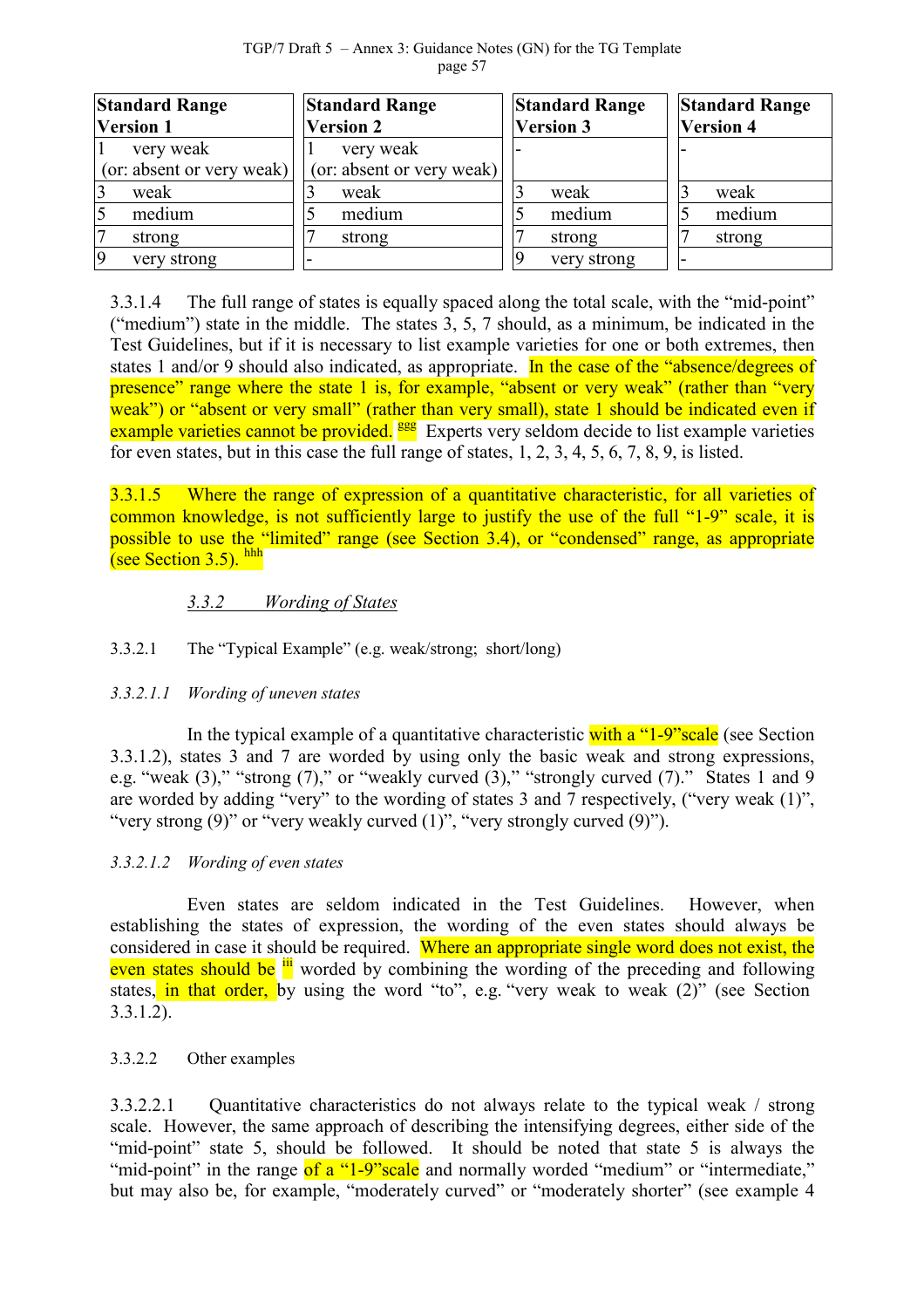below) if this is the "mid-point" of the full range of expression. The following examples are provided to indicate the type of ranges for some quantitative characteristics.

| <b>State</b>   | Example 1          | Example 2                                     | Example 3                    | Example 4                                   | <b>Example 5</b>                |
|----------------|--------------------|-----------------------------------------------|------------------------------|---------------------------------------------|---------------------------------|
|                | Size relative to:  | Angle:                                        | <b>Position:</b>             | Length in relation to:                      | <b>Profile:</b>                 |
| 1              | very much smaller  | very acute                                    | at base                      | equal                                       | <b>very strongly</b><br>concave |
| (2)            | (much smaller)     | (very to moderately<br><i>acute</i> )         | (one eighth from base)       | (equal to<br>slightly shorter)              | <i>(strongly concave)</i>       |
| $\mathfrak{Z}$ | moderately smaller | moderately acute                              | one quarter from base        | slightly shorter                            | moderately concave              |
| (4)            | (slightly smaller) | <i>(moderately acute to</i> )<br>right angle) | (three eighths from<br>base) | (slightly shorter to<br>moderately shorter) | (slightly concave)              |
| 5              | same size          | right angle                                   | in middle                    | moderately shorter                          | flat                            |
| (6)            | (slightly larger)  | (right angle to<br>moderately obtuse)         | (three eighths from<br>apex) | (moderately shorter to<br>much shorter)     | (slightly convex)               |
| $\overline{7}$ | moderately larger  | moderately obtuse                             | one quarter from apex<br>end | much shorter                                | moderately convex               |
| (8)            | (much larger)      | (moderately obtuse to<br>very obtuse)         | (one eighth from apex)       | (much shorter to<br>very much shorter)      | <i>(strongly convex)</i>        |
| $\overline{9}$ | very much larger   | very obtuse                                   | at apex                      | very much shorter                           | <b>very strongly convex</b>     |

3.3.2.2.2 The wording of the states should be mutually exclusive, to avoid confusion. Thus, in Example 1 above, state 3 should not read "smaller" because this term would apply to all states from 1 to 4. Similarly, in Example 2 it is necessary to word state 7 as "moderately obtuse" and not just "obtuse"—since all states 6 to 9 are obtuse..

# 3.4 "Limited" range<sup>ijj</sup>

The "limited" range, comprisin[g a](#page-81-0) 1-5 scale, is used where the range of expression of a characteristic is physically limited at both ends and it is not appropriate to divide the expression into more than three intermediate states. For example:

| <b>State</b> | Example 1                        |
|--------------|----------------------------------|
|              | <b>Stem: attitude</b>            |
|              | erect                            |
|              | <i>(erect to semi-erect)</i>     |
|              | semi-erect                       |
|              | <i>(semi-erect to prostrate)</i> |
|              | prostrate                        |

# 3.5 "Condensed" range

# *3.5.1 Introduction*

A condensed range has been accepted for some quantitative characteristics. The condensed range has been introduced for visually observed characteristics<sup>tr</sup> to address situations where it is not appropriate to divide the expression into nine states and where at least one point on the scale is fixed. <sup>kkk</sup> Such characteristics are normally assessed v[isu](#page-46-0)ally<sup>oo</sup>. The condensed range exists in a "1-[3", o](#page-81-0)r "1-4" scale as follows: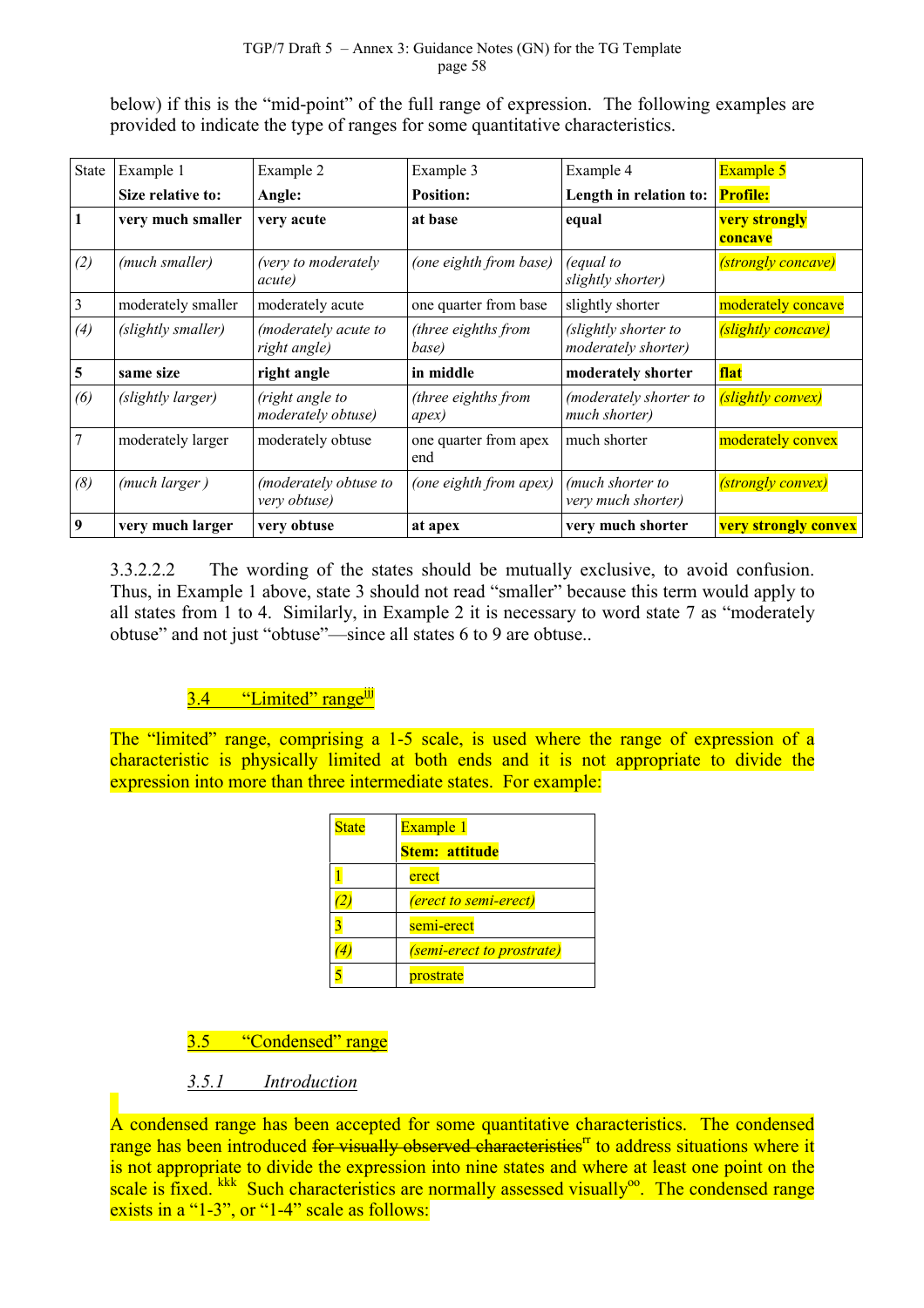#### TGP/7 Draft 5 – Annex 3: Guidance Notes (GN) for the TG Template page 59

## *3.5.2 The "1-3" scale*

3.5.2.1 Two versions of the "1-3" scale, for absence / degrees of presence (fixed state 1),  $\frac{1}{10}$ have been accepted as follows:

| <b>Example 1</b> |                                   |  |  |
|------------------|-----------------------------------|--|--|
|                  | e.g. absent or very weak          |  |  |
|                  | (absent or very weakly expressed) |  |  |
|                  | weak                              |  |  |
|                  | (weakly expressed)                |  |  |
|                  | strong                            |  |  |
|                  | (strongly expressed)              |  |  |

**Example 2** 1 e.g. absent or weak *(absent or weakly expressed)* 2 moderate (or medium)<sup>j</sup> *(moderately expressed)* 3 strong *(strongly expressed)*

# 3.5.2.2 Other examples of possible use of the "1-3" scale, are as follows:  $\frac{10}{10}$

| <b>State</b> | Example 1         | Example 2   | Example 3        | Example 4              |
|--------------|-------------------|-------------|------------------|------------------------|
|              | Size relative to: | Angle:      | <b>Position:</b> | Length in relation to: |
|              | smaller           | acute       | at base          | equal                  |
|              | same size         | right angle | in middle        | slightly shorter       |
|              | larger            | obtuse      | at apex          | moderately shorter     |

## *3.5.3 The "1-4" scale mmm*

The "1-4" scale can be used when th[ere is](#page-81-0) a fixed state at one point in the scale and an asymmetric distribution of states around this state. For example:

| <b>State</b> | Example 1         | Example 2          | <b>Example</b> 3         |
|--------------|-------------------|--------------------|--------------------------|
|              | <b>Angle</b>      | <b>Profile</b>     | <b>Relative position</b> |
|              | acute             | convex             | below                    |
|              | right-angle       | plane              | same level               |
|              | moderately obtuse | moderately concave | moderately above         |
|              | strongly obtuse   | strongly concave   | greatly above            |

# *3.5.4 Wording of States lll*

Whereas, in the wording of a state in the "1-9 scale" (see Section 3.3.2.2) the use of simple terms such as "smaller" or "acute" is often inappropriate, such simple terms are often appropriate in the "1-3" scale (see section 3.5.2.2: Examples 1 and 2: states 1 and 3) and the "1-4" scale (see section 3.5.3: Examples 1 to 3: state 1), since they are mutually exclusive. However, it is also possible that different degrees of intensity (e.g. slightly, moderately etc.) can also be identified, in which case the use of simple terms, such as "shorter", is inappropriate because they are not mutually exclusive (see section  $3.5.2.2$ ) Example 4: states 2 and 3; and section 3.5.3: Examples 1 to 3: states 3 and 4).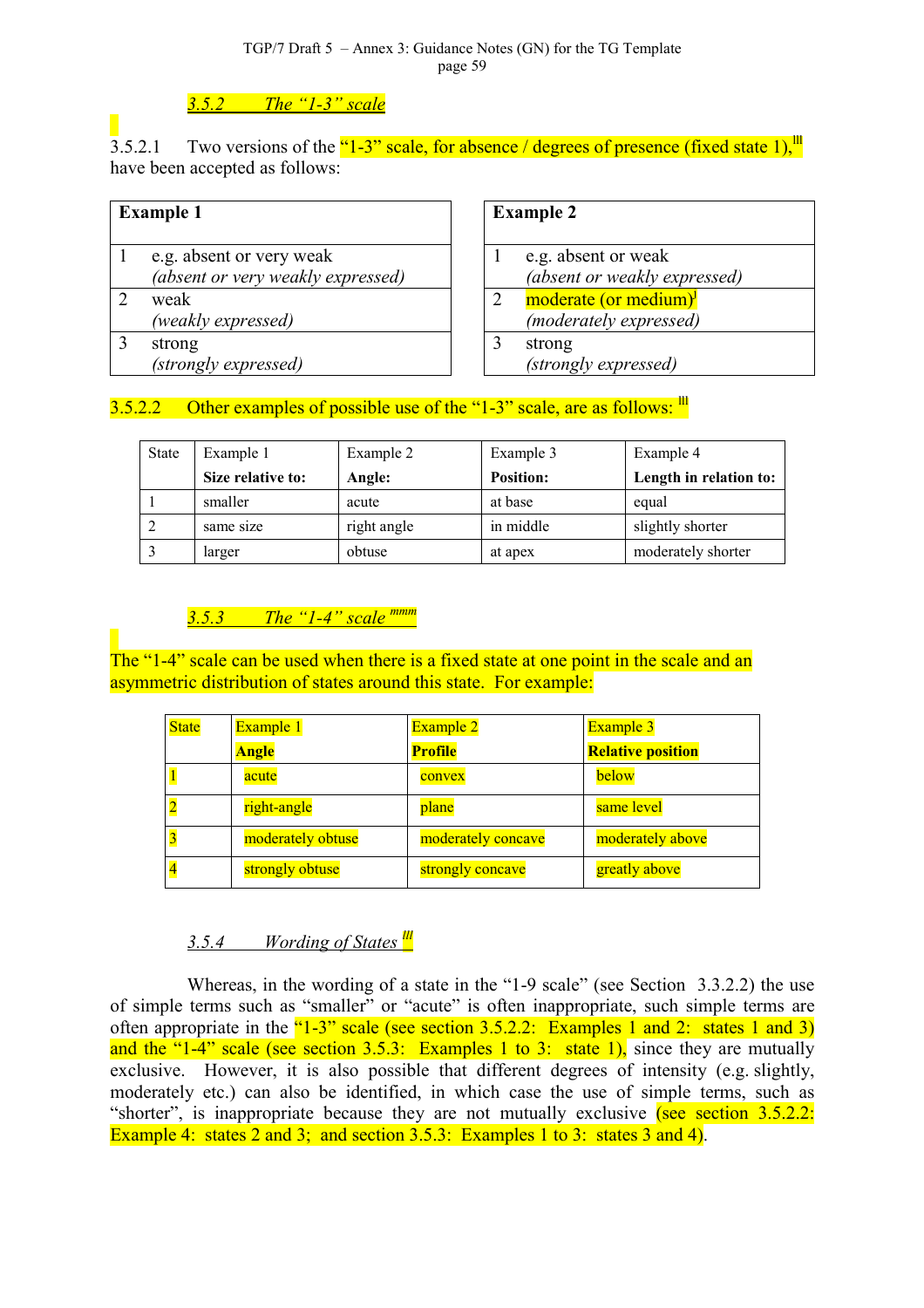#### TGP/7 Draft 5 – Annex 3: Guidance Notes (GN) for the TG Template page 60

#### 3.6 Color

Different hues of color should never be presented as quantitative characteristics, even though they may *appear* to form a linear range with continuous variation, as in the following example:

**Color: green (1), yellow green (2), green yellow (3), yellow (4)**  $\text{r}$ 

3.6.1 Different intensities [o](#page-46-0)f the same color hue may, as other quantitative characteristics,<sup>oo</sup> be presented as quantitative characteristics, if they fulfil the requirements for a quantitative characteristic. For example:

- (a) Intensity of green color: light  $(3)$ , medium  $(5)$ , dark  $(7)$
- (b) Intensity of anthocyanin coloration: weak (3), medium (5), strong (7)

3.6.2 The typical wording of the "1-9 scale", the "limited scale" or the "condensed scale" should not be used to present characteristics with different hues of color, even if they appear to form a linear range with continuous variation (see Section 4.4).  $^{\circ\circ}$ 

*4 Pseudo-Qualitative characteristics*

## 4.1 Explanation

The General Introduction states that "In the case of 'pseudo-qualitative characteristics,' the range of expression is at least partly continuous, but varies in more than one dimension (e.g. shape: ovate (1), elliptic (2), circular (3), obovate (4)) and cannot be adequately described by just defining two ends of a linear range. In a similar way to qualitative (discontinuous) characteristics – hence the term 'pseudo-qualitative' – each individual state of expression needs to be identified to adequately describe the range of the characteristic<sup>"</sup>

## 4.2 Division of Range of Expression into States and Notes

4.2.1 Unless it is clear that no intermediates exist between states (i.e. they are qualitative characteristics—see Section 2.2), suitably worded intermediate states should be included. For example:

## *Qualitative characteristic*

Color: green  $(1)$ , yellow  $(2)$ , red  $(3)$ 

*Pseudo-qualitative characteristic:*

Color: green (1), yellow green (2), green yellow (3), yellow (4), orange (5), red (6)

4.2.2 Words such as "intermediate" should preferably not be used, and should definitely not be used more than once in a single characteristic:

Shape: round (1), broad elliptic (2), elliptic (3), elliptic to ovate (4), ovate (5) *Not:* Shape: round (1), intermediate (2), elliptic (3), intermediate (4), ovate (5)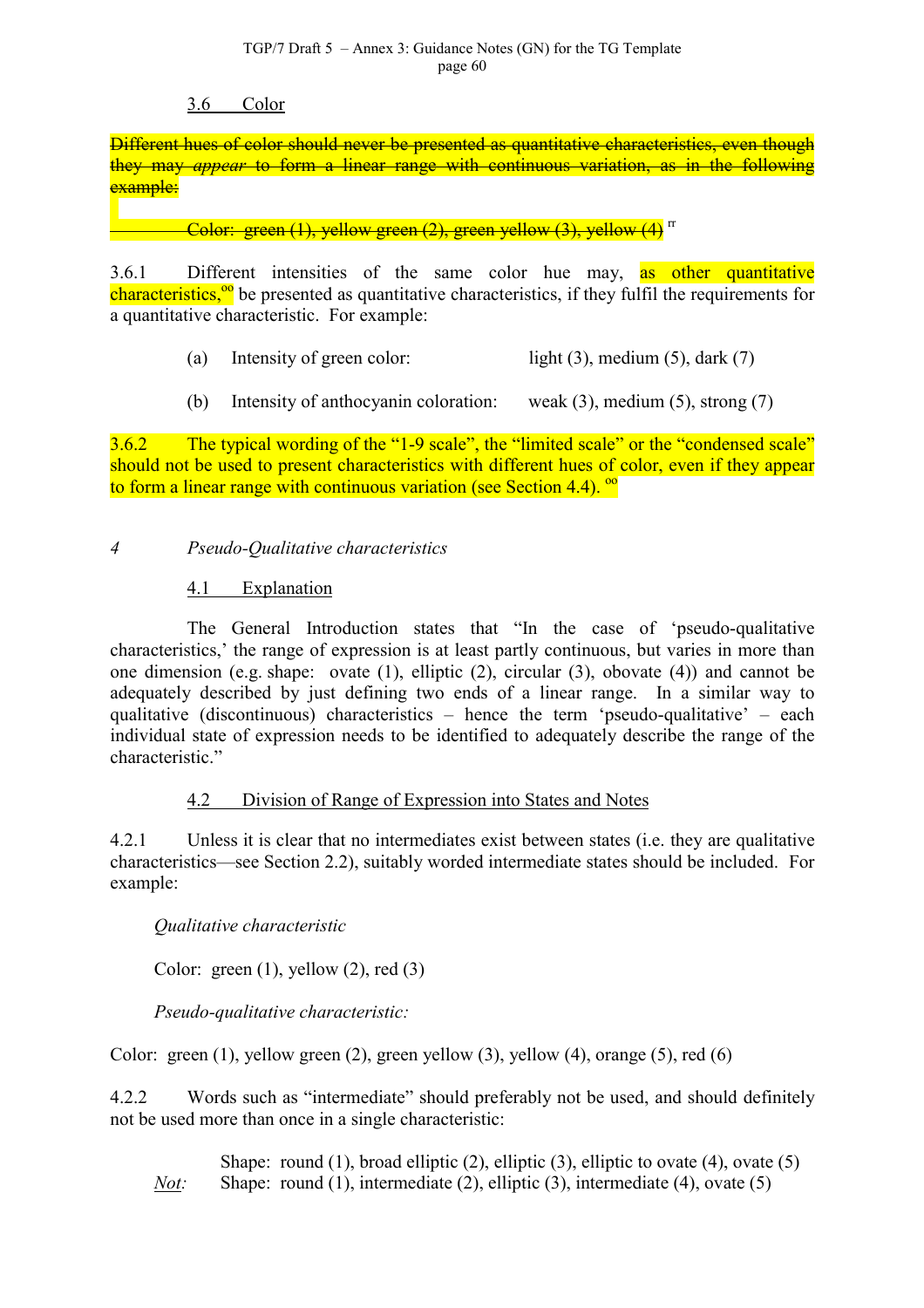4.2.3 Where there are intermediate states, each degree of expression should have a qualifying adjective in order to make all states mutually exclusive<sup>nnn</sup>. For example:

|      | Color: light green $(1)$ , <i>medium green</i> $(2)$ , dark green $(3)$ , purple green $(4)$     |
|------|--------------------------------------------------------------------------------------------------|
| Not: | Color: light green (1), green (2), dark green (3), purple green (4)                              |
|      |                                                                                                  |
|      | Shape: broad elliptic $(1)$ , <i>medium elliptic</i> $(2)$ , narrow elliptic $(3)$ , ovate $(4)$ |

*Not:* Shape: broad elliptic (1), *elliptic* (2), narrow elliptic (3), ovate (4)

4.3 Individual and Combined States of Expression

*4.3.1 Explanation*

Some pseudo-qualitative characteristics contain two or more individual expressions and one or more combinations.

# *4.3.2 Order of states*

The order of the states is such that the combinations are listed between the alternatives. For example:

> Color of spots: only green (1); green and purple (2); only purple (3) Type of mottling: only diffuse (1); diffuse and in patches (2); diffuse, in patches and linear bands (3); diffuse and in linear bands (4).

 $4.4$  Color  $\frac{000}{2}$ 

Characteristi[cs c](#page-81-0)ombining different color hues (e.g. red, green, blue etc.) with brightness (e.g. light, medium, dark) or saturation (e.g. whitish, grayish) are normally pseudo-qualitative characteristics. More guidance on color terms can be found in TGP/14.2: Botanical Terms.

4.5 Shape <sup>ppp</sup>

4.5.1 Characteristic[s co](#page-81-0)ntaining different shapes (e.g. ovate, obovate, triangular etc.) are often pseudo-qualitative characteristics. However, characteristics concerning different sizes of the same shape should not refer to the shape in the states of expression and should be presented as quantitative characteristics. For example:

Width: narrow  $(3)$ , medium  $(5)$ , broad  $(7)$ *Not:* Shape: narrow ovate (1), ovate (2), broad ovate (3)

4.5.2 More guidance on shape terms can be found in TGP/14.2: Botanical Terms.

# GN 21 (TG Template: Chapter 7: column 1) – Type of expression of the characteristic

In cases where the required characteristic, with a suitable scale, is not present in the collection of approved characteristics (see GN 17), GN 20: Presentation of Characteristics According to Their Type of Expression, provides guidance on developing an appropriate scale according to the type of expression i.e. qualitative, quantitative and pseudo-qualitative.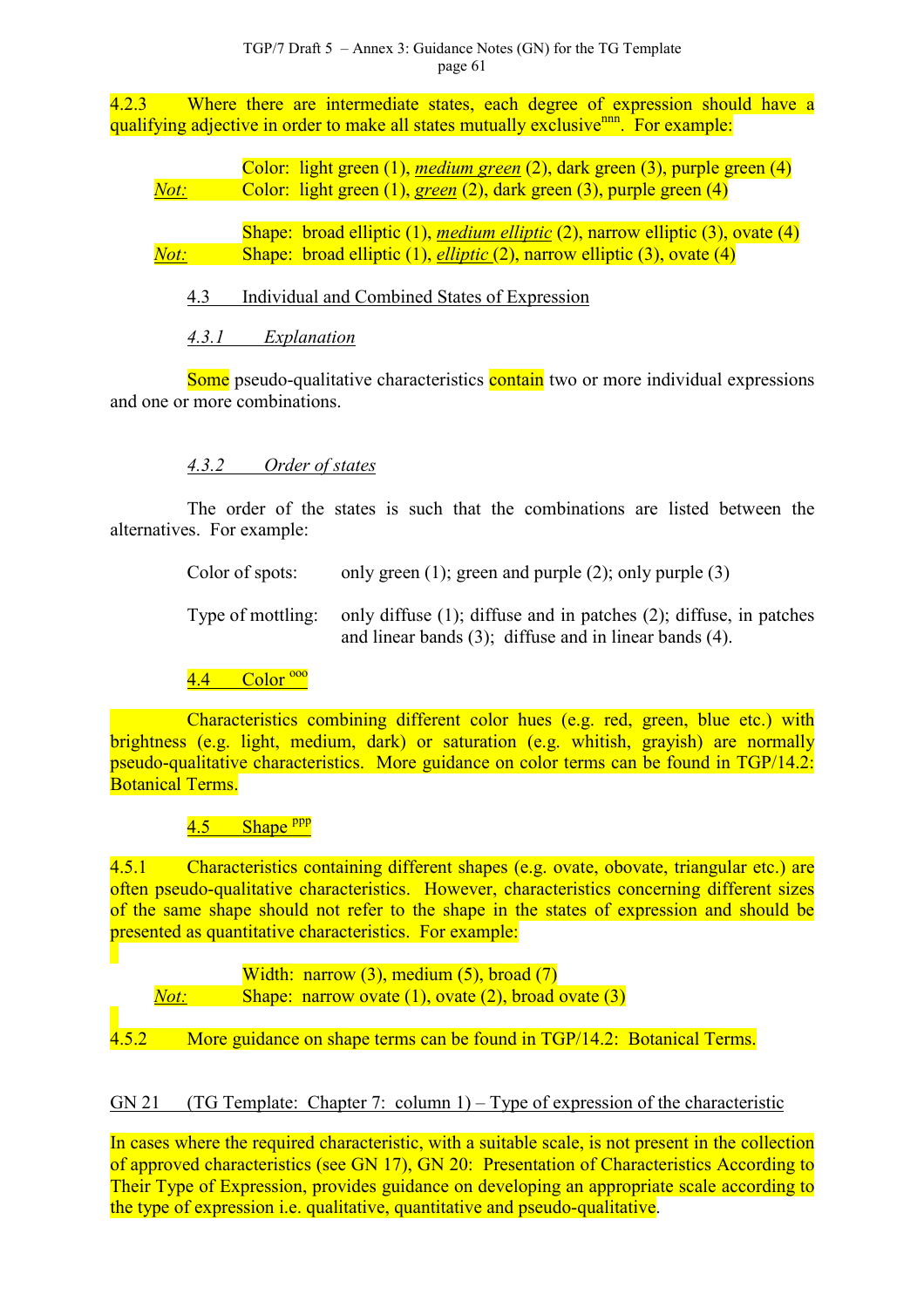GN 22 (TG Template: Chapter 7: column  $1$ ) – Explanation of the characteristic

A plus " $(+)$ " is indicated in the Table of Characteristics where an explanation concerning the characteristic is provided in Chapter 8, Explanations on the Table of Characteristics. In particular, such explanations include, where necessary, an illustration of the characteristic and/or its states of expression.<sup>e</sup>

GN 23 (TG Template: Chap[ter](#page-7-0) 7: column 2) – Explanations covering several characteristics

In cases where an explanation applies to several characteristics (e.g. part of the plant on which to observe particular characteristics, timing of observations etc.) a note is placed in column 2 and the explanation provided in Chapter 8.1, according to ASW 11.

## GN 24 (TG Template: Chapter 7: column  $2 - box 1$ ) – Growth stage

In some Test Guidelines, the growth stage at which the examination of the characteristic should be done is provided here. In such cases, the stages of development denoted by each number are described in a section within Chapter  $8$ , according to ASW 4.2.

GN 25 (TG Template: Chapter 7: column  $2 - box 2$ ) – Recommendations<sup>qqq</sup> for conducting the examination

This box provides the key for guidance on conducting the examination. For example, recommendations on the method of observation (e.g: visual assessment or measurement; observation of single plants or a group of plants) or type of plot (e.g: spaced plants; row plot; special test) may be provided. ASW 4.2 provides standard wording for particular cases.

# GN 26 (TG Template: Chapter 7: column 1) – Order of characteristics in the Table of Characteristics

- 1. The order of characteristics should, in general, follow:
	- (a) Botanical order
		- (i) The botanical order is as follows:
		- seed (for characteristics examined on seed submitted)
		- seedling
		- plant (e.g. growth habit)
		- root
		- root system or other subterranean organs.
		- stem
		- leaf (blade, petiole, stipule)
		- inflorescence
		- flower (calyx, sepal, corolla, petal, stamen, pistil)
		- fruit
		- seed (for characteristics examined on seed harvested from the growing trial).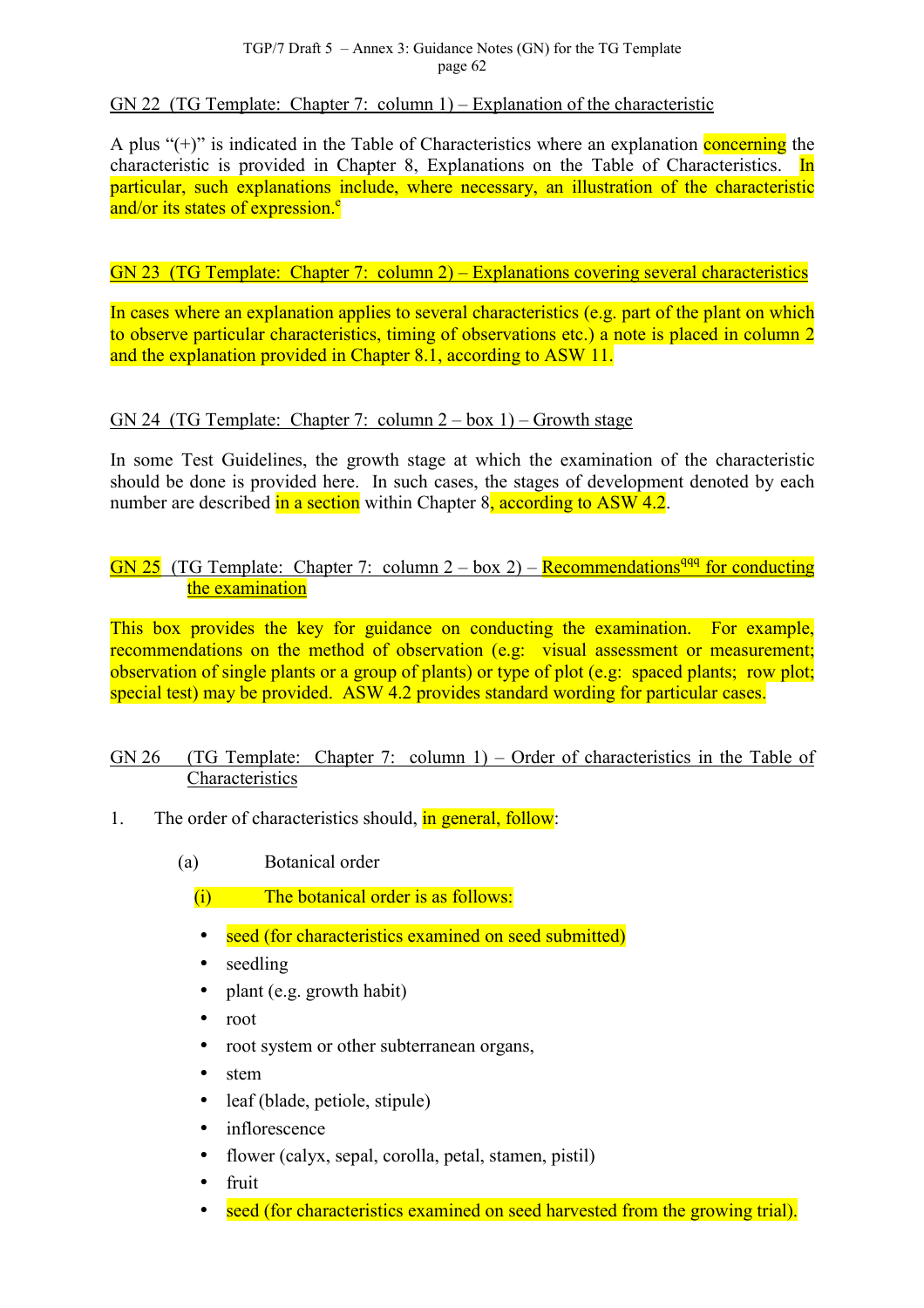(ii) with the characteristics of the whole organ followed by those of its parts, from large to small, outer/lower parts to inner/higher parts f

#### (iii) subject to the following exceptions:

In cases where the characteristics of a sub-organ are units of the higher organ (e.g.: Flower: arrangement of petals; flower: number of styles), these would normally be placed with the characteristics of the higher organ. However, where more practical, these can be kept together with the characteristics of the sub-organ concerned (e.g.: "Flower: arrangement of petals" could remain together with the other characteristics on the petal and "Flower: number of styles" could remain together with the other characteristics on the styles).

In general, the shape of base and apex are grouped together with the shape of the whole organ since, for practical reasons, these shapes are recorded at the same time.

#### or:

(b) Chronological order;

## followed by:

(c) Characteristic order

with the following ranking:

- attitude
- height
- length
- width
- size
- shape
- color
- other details (such as surface, etc., and individual parts of the organ such as base, apex and margin).

## GN 27 (TG Template: Chapter 7) – Handling a long list of characteristics in the Table of **Characteristics**

1. The General Introduction (Chapter 4.8, Functional Categorization of Characteristics) clarifies that the function of characteristics included in the Test Guidelines is to provide a list of UPOV accepted characteristics from which users can select those suitable for their particular circumstances. The criteria for inclusion in the Test Guidelines are that they must satisfy the basic requirements for a characteristic set out in the General Introduction (Chapter 4.2, Selection of Characteristics) and must have been used to develop a variety description by at least one member of the Union. Through the work of its TWPs, UPOV provides a system of "quality control" by ensuring that any characteristics included in the Test Guidelines meet these criteria.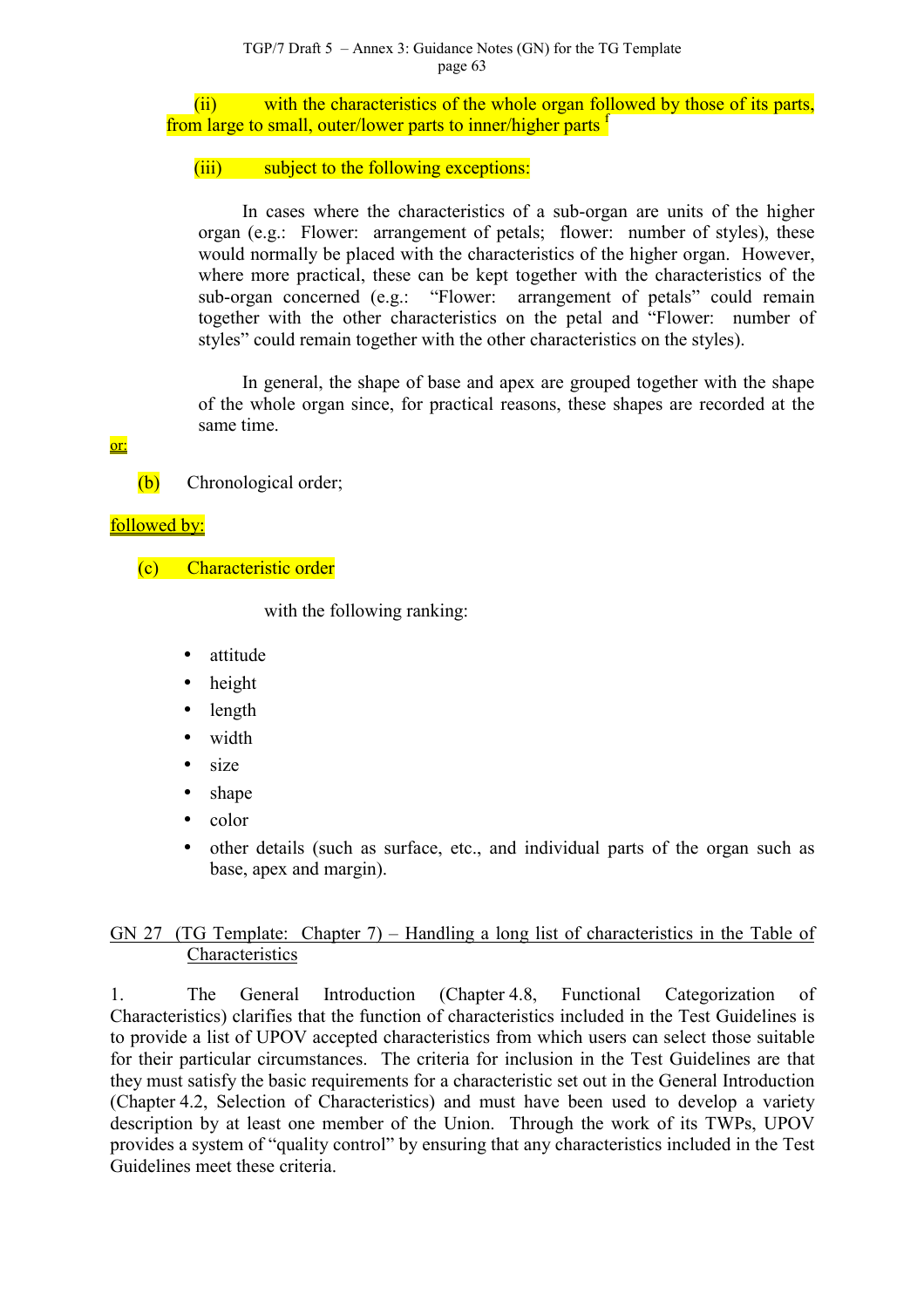2. The purpose and criteria set out above demonstrate the intention that the Test Guidelines should contain all characteristics which are suitable for examination of DUS and that there should be no restriction, on the inclusion of characteristics in Test Guidelines, on the basis of the degree of use. This intention is confirmed by recognition that, in the case of a long list of characteristics, an indication of the extent of use of each characteristic might be considered.

3. In cases where certain characteristics are most useful in certain environments (e.g. cooler climates), the TWP may decide to indicate this in the Table of Characteristics to help users to select the most suitable characteristics for their circumstances. Furthermore, in some circumstances the TWP may consider that it is unhelpful to include all those characteristics which fulfill the criteria for inclusion and, if there is a full consensus amongst all interested experts, may agree to omit certain characteristics. Such omitted characteristics would then be included in document TGP/5, Experience and Cooperation in DUS Testing, in the section on "Notification of Additional Characteristics".<sup>j</sup>

# GN 28 (TG Template: Chapter 6.4) – Example varieties

# *1. Purpose of example varieties*

The General Introduction (Chapter 4.3) states that "example varieties are provided in the Test Guidelines to clarify the states of expression of a characteristic." This clarification of the states of expression is required with respect to two aspects:

(a) to illustrate the characteristic and/or

(b) to provide the basis for ascribing the appropriate state of expression to each variety and, thereby, to develop internationally harmonized variety descriptions.

## 1.1 Illustration of a characteristic

Although example varieties have the benefit of enabling examiners to see a characteristic in "real life", in many cases, the illustration of a characteristic by photographs or drawings (to be provided in chapter 8 of the Test Guidelines) may provide a clearer illustration of the characteristic. Furthermore, the difficulty in selecting suitable example varieties, which satisfy all the requirements in Section 2 below, means that photographs or drawings are an important alternative<sup>rr</sup> or addition<sup>sss</sup> to example varieties as a means of illustrating characteristics.<sup>j</sup>

## 1.2 I[n](#page-11-0)ternational Harmonization of Variety Descriptions

1.2.1 The main reason why example varieties are used in place of, for example, actual measurements is that measurements can be influenced by the environment. The following hypothetical and simplistic example has been created to demonstrate why example varieties are superior to absolute measurements in this respect.<sup>j</sup>

## *Example: Characteristic to be examined: [L](#page-11-0)eaf length*

1.2.2 Figure 1 compares the results for a candidate variety "X" from DUS growing trials in country A and country B: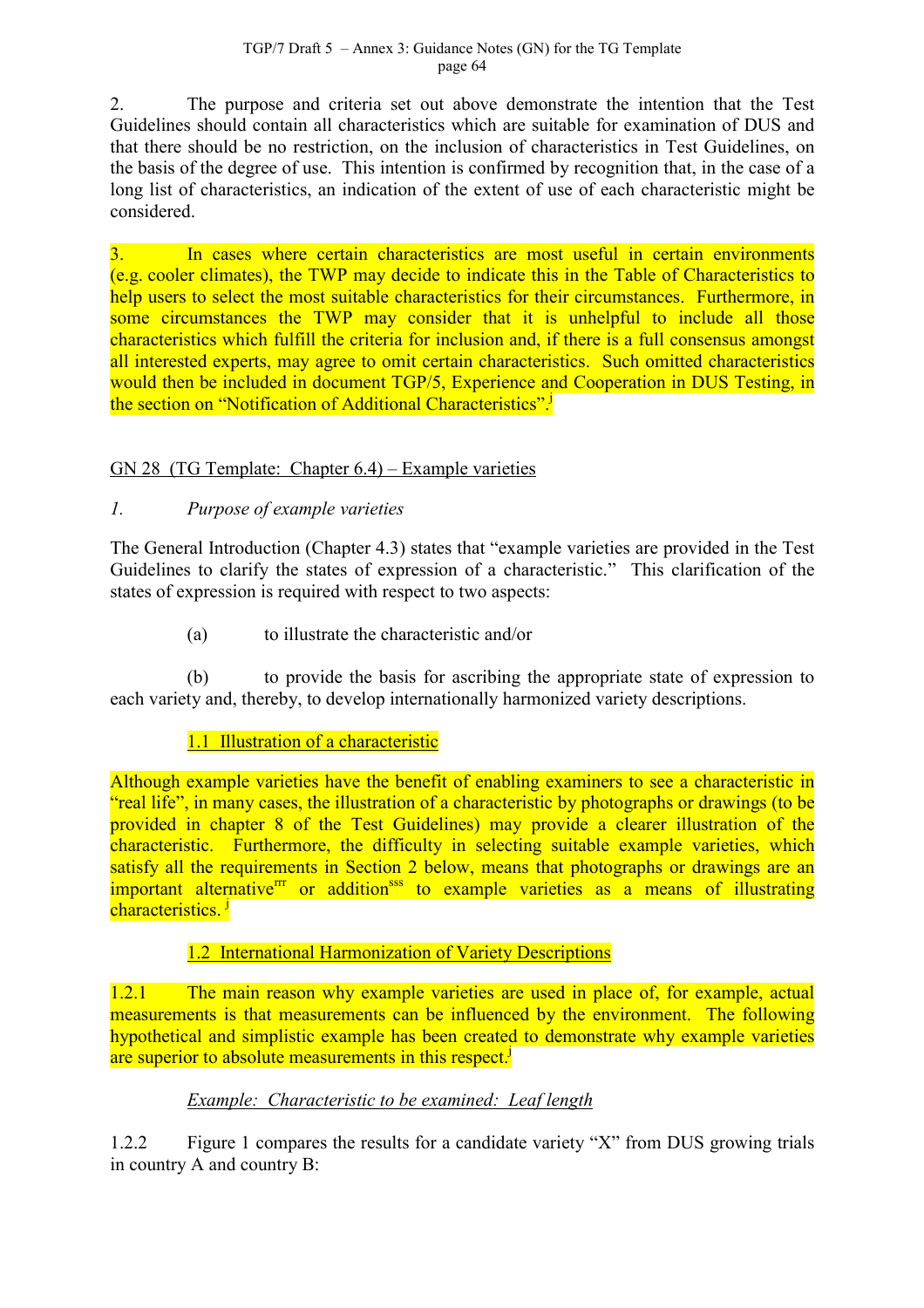<span id="page-64-0"></span>

*Figure 1*

# (a) Example varieties in the Test Guidelines

1.2.3 Example varieties are important to adjust the description of the characteristics for the year and location effects,<sup>ttl</sup> as far as possible. Thus, using the relative scale provided by the example varieties, it can be seen that the example variety Beta measured 10 cm in Country A and 15 cm in Country [B,](#page-81-0) but in both locations demonstrates the state of expression "medium". On this basis, candidate variety X would be considered to have a medium length leaf in both Countries A and B.

|                       | Example Varieties Note |  |
|-----------------------|------------------------|--|
| Leaf: length of blade |                        |  |
| short                 | Alpha                  |  |
| medium                | Beta                   |  |
| long                  | Gamma                  |  |

(b) Fixed measurements in the Test Guidelines

1.2.4 If absolute measurements were to be indicated in the Test Guidelines and the Test Guidelines were drafted in Country A on the basis of the data from Figure 1, the Table of Characteristics would show the following: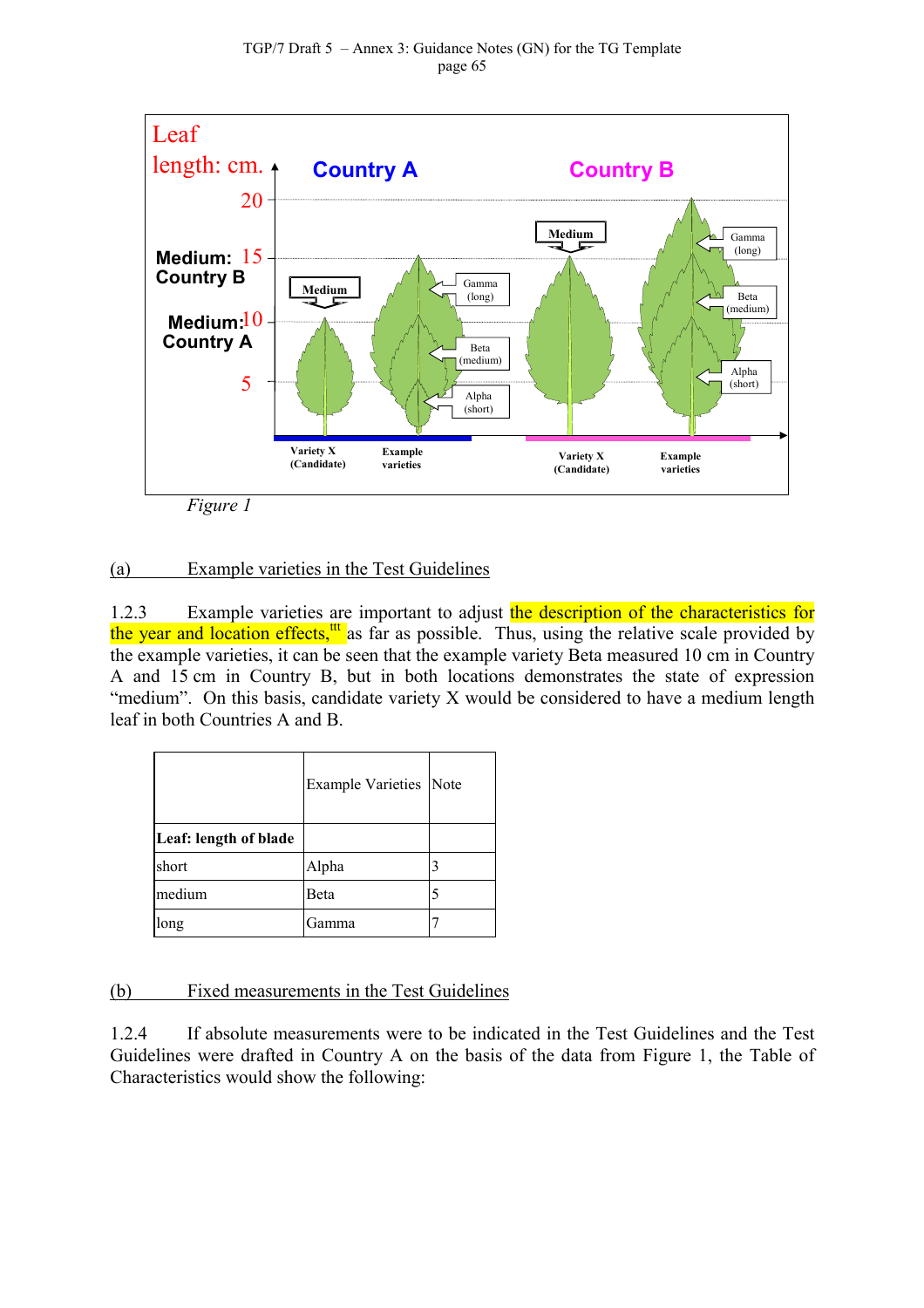|                       | Length          | Note |
|-----------------------|-----------------|------|
| Leaf: length of blade |                 |      |
| short                 | 5 cm            |      |
| medium                | $10 \text{ cm}$ | 5    |
| long                  | $15 \text{ cm}$ |      |

1.2.5 Because there is no "relative scale" provided by the example varieties, the same data as for Figure 1 would lead to the following descriptions:

|           | Country A                           | Country B                         |  |
|-----------|-------------------------------------|-----------------------------------|--|
| Variety X | $10 \text{ cm}$<br>(medium: note 5) | $15 \text{ cm}$<br>(long: note 7) |  |

1.2.6 Thus, if absolute measurements were used in the Test Guidelines, variety X, when grown in Country A, would be described as "medium (note 5)", but if grown in Country B, would be described as "long (note 7)". This demonstrates that it could be very misleading to compare descriptions from different locations on the basis of absolute measurements, without the adjustment for year or **location**  $\mathbf{u}$  effects provided by example varieties.

1.2.7 Nevertheless, because [of](#page-64-0) the possibility of particular interactions between the variety genotype and location (e.g. influence of photoperiod), it should not be assumed that descriptions developed in different countries or locations using the same set of example varieties will be the same  $\frac{du}{dx}$  (see also section 2.2). Guidance on the scope for comparison of varieties on the basis of descriptions produced in different locations is provided in document TGP/9, Examining Distin[ctn](#page-64-0)ess.

# *2. Criteria for Example Varieties*

# 2.1 Availability

Authorities responsible for DUS testing and breeders need to be able to obtain plant material of example varieties and therefore, in general, example varieties should be widely and readily<sup>e</sup> available for the coverage of the Test Guidelines (see also **Section 4** "Multiple sets of example vari[e](#page-7-0)ties"). For this reason, at the point of starting to draft Test Guidelines, drafters are encouraged to seek lists of varieties from interested parties in order to identify example varieties with the widest availability.<sup>uuu</sup> If an example variety it is not widely available, it should only be recommended if there are specific reasons for this, for example, if it is the only variety with a particular state of expre[ssio](#page-81-0)n for a given characteristic.

# 2.2 Fluctuation of expression

The example variety should provide a clear example of the state of expression. Any fluctuation in the expression of the example variety for the given state for which it has been selected, in relation to other varieties in the collection, would lead to problems for harmonization of variety descriptions. If varieties are prone to such fluctuations, it is an indication of a specific variety genotype / location interaction which would make it difficult to harmonize variety descriptions on an international basis. In such cases, a single set of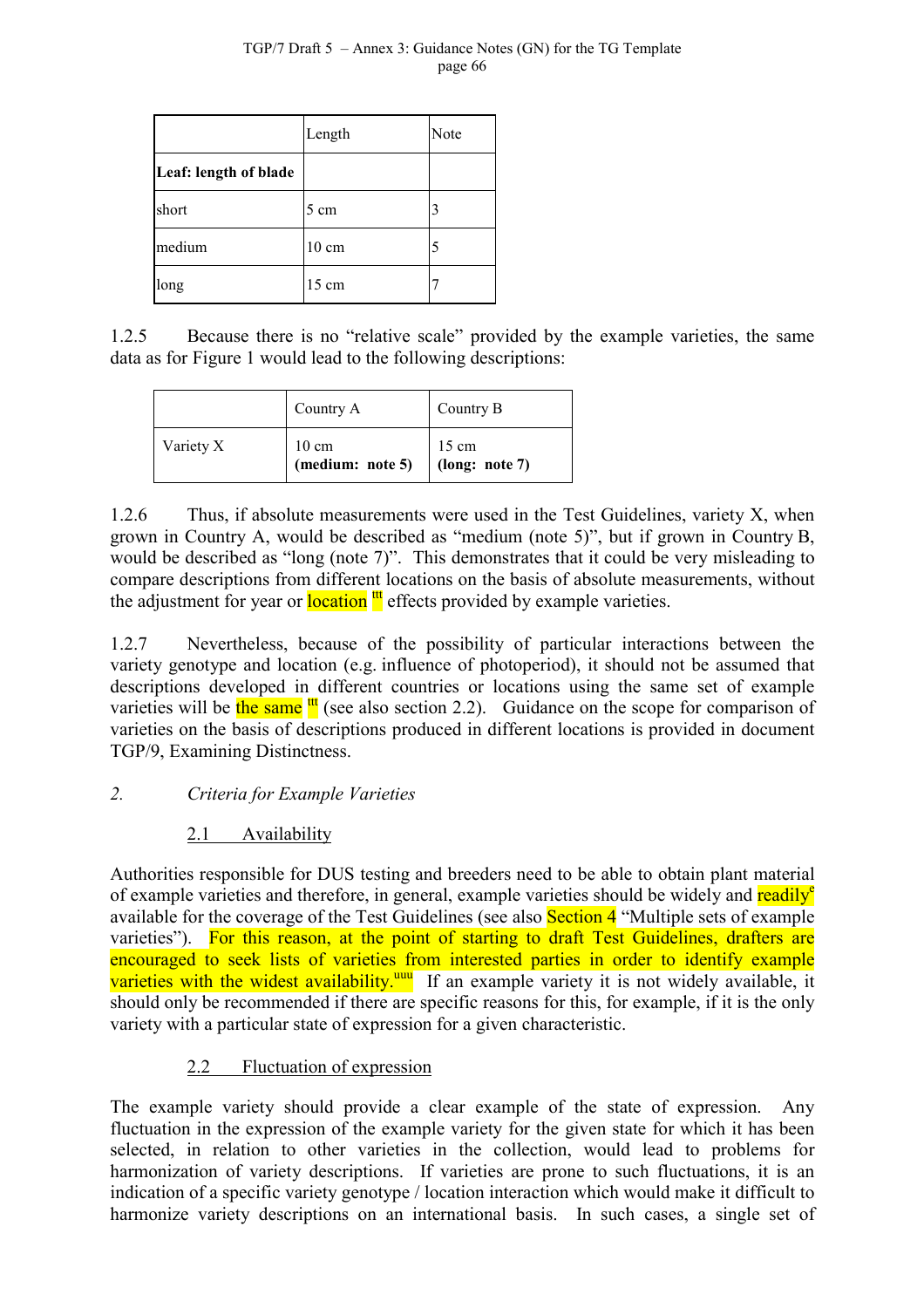example varieties should not be provided in the Test Guidelines because it would be misleading and may even lead to an incorrect interpretation of the characteristic (see also section 1.2.7).

# 2.3 Illustration of the range of expression within the variety collection

The set of example varieties for a given characteristic should provide information on the range of expression of the characteristic in the collection of varieties covered by the Test Guidelines. Thus, in general, it is necessary to provide example varieties for more than one state of expression and in the case of:

#### Quantitative characteristics<sup>-vvv</sup>

# (i) "1-9" scale: to provid[e ex](#page-81-0)ample varieties for at least three states of expression (e.g. (3), (5) and (7)), although, in exceptional cases, example varieties for only two states of expression may be accepted;

# (ii) " $1-5$ " / " $1-4$ " / " $1-3$ " scales: to provide example varieties for at least two states of expression.

Pseudo-qualitative characteristics: to provide a set of example varieties to cover the different types of variation<sup>www</sup> within the range of expression of the characteristics.

# 2.4 Minimizing [the n](#page-81-0)umber

For practical reasons it is recommended to choose the overall set of example varieties for the Test Guidelines in a way that all the desired characteristics and states of expression are covered by the minimum total number of example varieties. This means that, if possible, each example variety should be used for as many characteristics as possible and example varieties should not be used only for one or very few characteristics.

# 2.5 Agreement of interested experts

2.5.1 The set of example varieties proposed by the leading expert in the preparation of the Test Guidelines should be prepared in cooperation with all the interested experts. If one or more expert(s) consider(s) that certain example varieties are not suitable for their conditions, a new example variety should, if possible, be found (see also Section 4 "Multiple sets of example varieties").

2.5.2 It is important that the set of example varieties for a particular characteristic is developed by one expert in order to ensure that the set of example varieties for that characteristic represents the same scale. Example varieties proposed by other experts, for the same characteristic, should be known to represent the same scale before they are accepted in Test Guidelines. In cases where it is necessary to develop a separate scale for different types of variety, or different regions, multiple sets of example varieties may need to be developed (see Section 4 "Multiple sets of example varieties").

## *3. Deciding where example varieties are needed for a characteristic*

3.1 The General Introduction (Chapter 4.3) states that "example varieties are provided in the Test Guidelines to clarify the states of expression of a characteristic." As explained in Section 1, this clarification of the states of expression is required with respect to two aspects: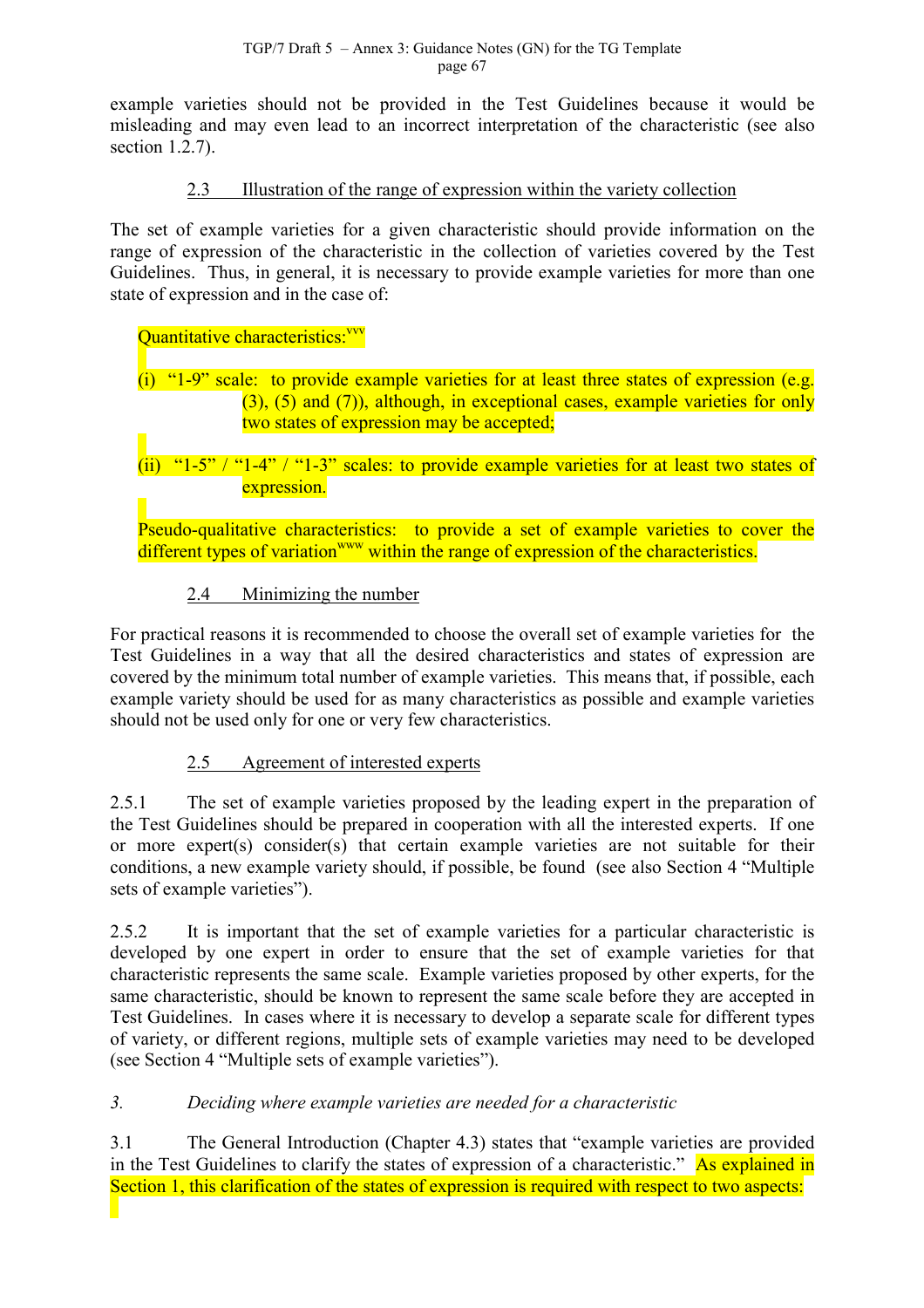TGP/7 Draft 5 – Annex 3: Guidance Notes (GN) for the TG Template page 68

(a) to illustrate the characteristic and/or

(b) to provide the basis for ascribing the appropriate state of expression to each variety and, thereby, to develop internationally harmonized variety descriptions.

3.2 UPOV has, in particular, identified "Asterisked Characteristics" as those which are important for the international harmonization of variety descriptions.

3.3 The decision on whether example varieties are required for a characteristic can be summarized as follows:

 (i) If the characteristic is not important for the international harmonization of variety descriptions (non-asterisked characteristic) and example varieties are not necessary for illustration of the characteristic (see Section 1.1, there is no requirement for example varieties to be provided.

 (ii) If the characteristic is important for the international harmonization of variety descriptions *(asterisked characteristic)* but is not influenced by the year or environment (e.g. qualitative characteristics) and example varieties are not necessary for illustration of the characteristic (see Section 1.1) it may not be necessary to provide example varieties.

(iii) If the characteristic is important for the international harmonization of variety descriptions (asterisked characteristics) and is influenced by the environment (most quantitative and pseudo-qualitative characteristics) or example varieties are necessary for illustration of the characteristic (see Section 1.1) it is necessary to provide example varieties.

3.4 The process for deciding if example varieties need to be provided for a characteristic is illustrated in the following Flow Diagram  $1<sup>j</sup>$ . The second part of the Flow Diagram 2 indicates where example varieties should be provided in the case of regional sets of example varieties (see Section 4).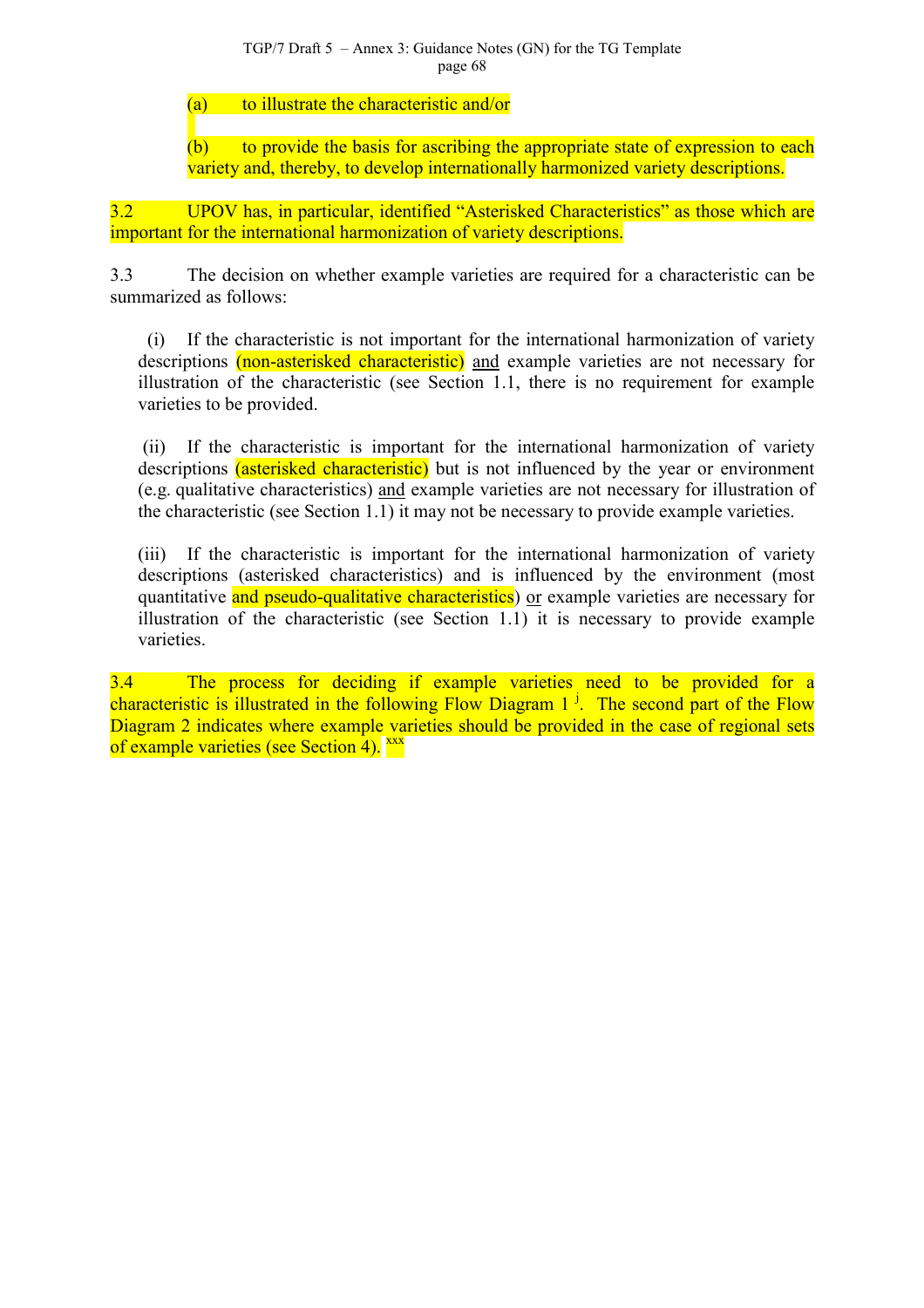Deciding if Example Varieties are needed for a characteristic

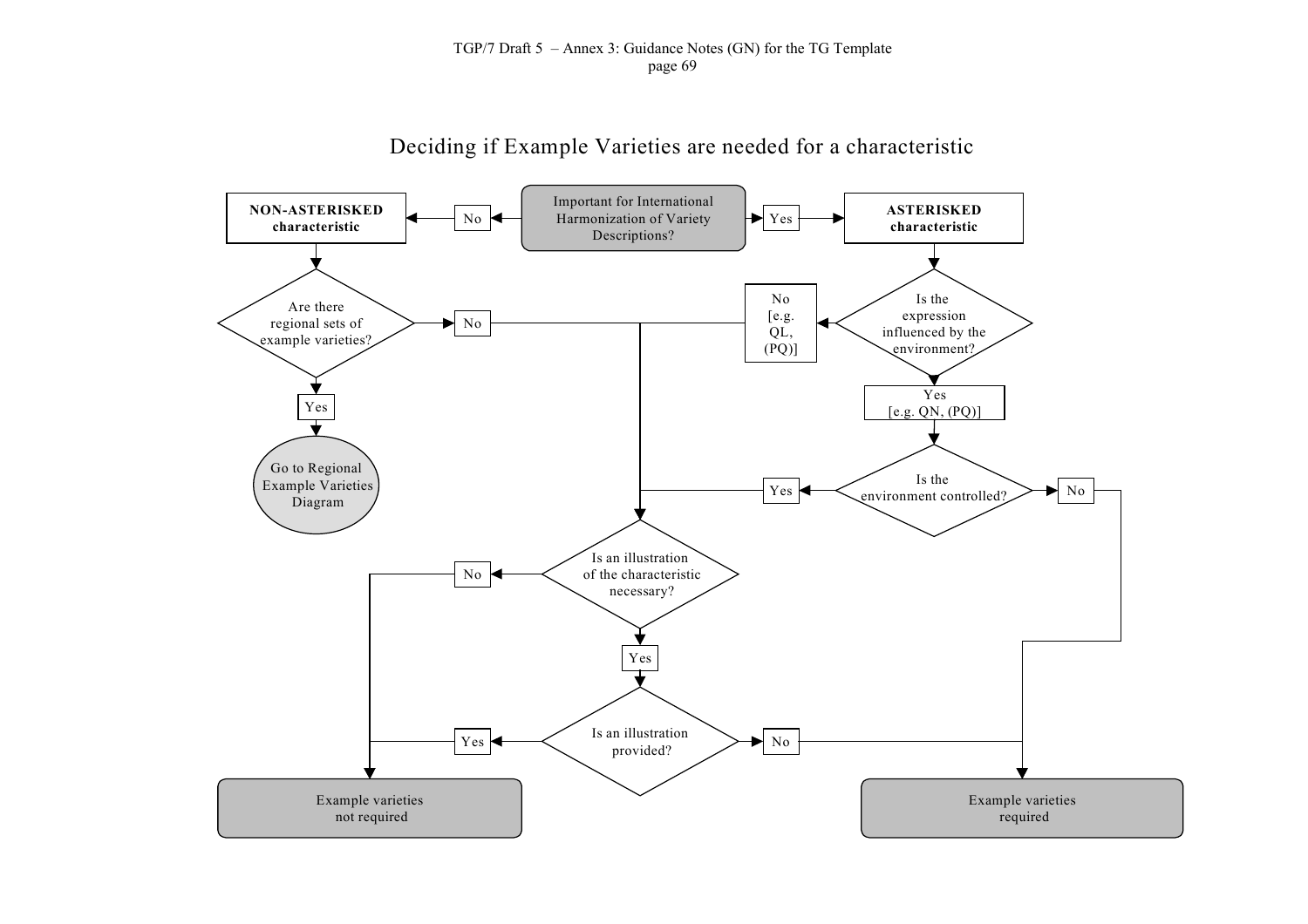Deciding if Example Varieties are needed for a characteristic: Regional Sets of Example Varieties

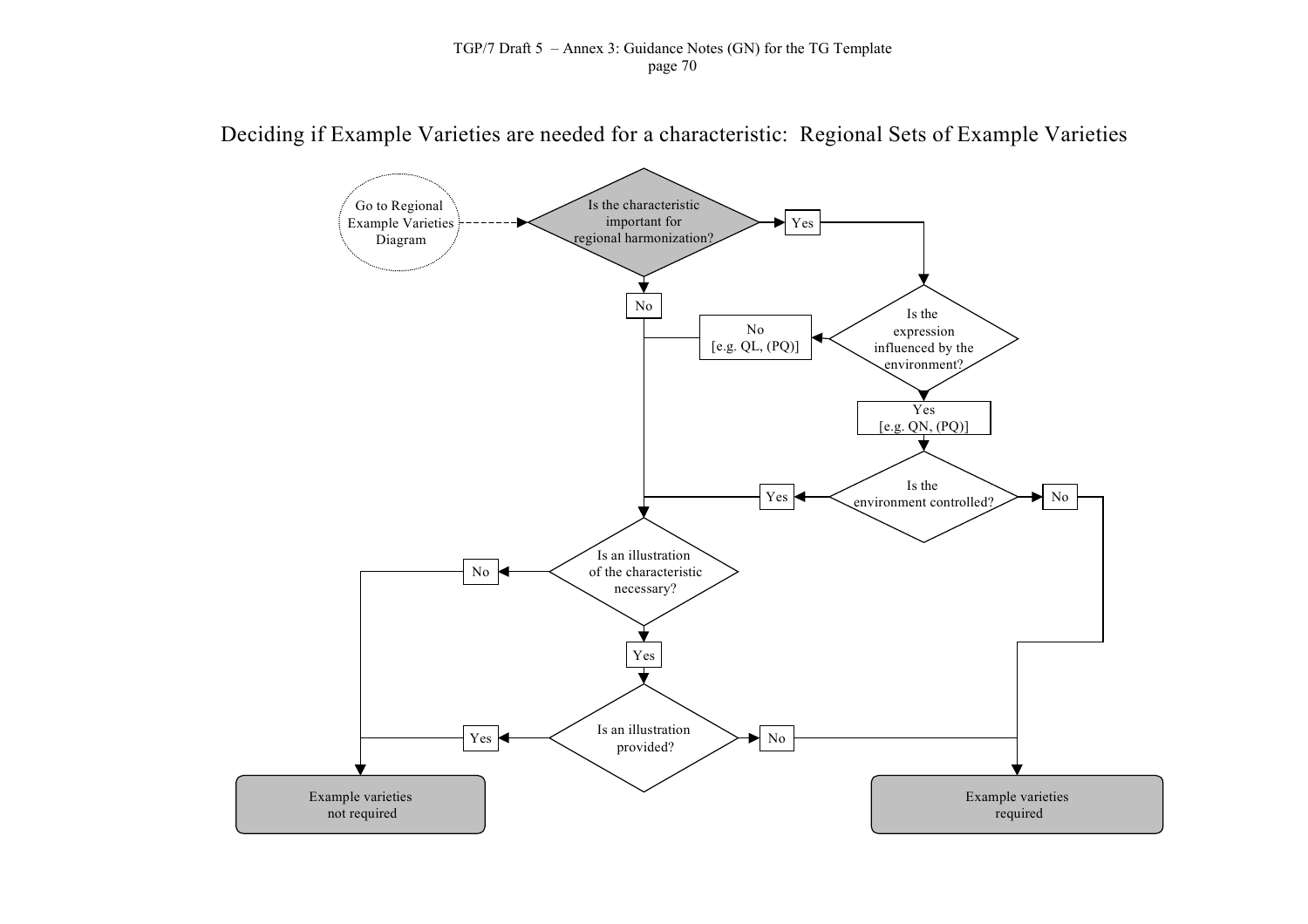#### *4. Multiple sets of example varieties*

## 4.1 Introduction

4.1.1 The General Introduction states that "Different groups of varieties within a species can be dealt with in separate or subdivided Test Guidelines if the categories can be reliably separated on the basis of characteristics suitable for distinctness, or where an appropriate procedure has been developed to ensure that all varieties of common knowledge will be adequately considered for distinctness."

4.1.2 This explanation is provided to ensure that groups or types of varieties are only created where it is possible to ensure that a variety will be clearly placed into the appropriate group or, if not, that other measures are taken to ensure that all varieties of common knowledge are considered for distinctness. Thus, if the example varieties in the Test Guidelines cover only a group, or type, within a species, the Test Guidelines should explain which characteristics, or what other basis, ensure distinctness of all the varieties of one type of variety from all the varieties of the other types.

# 4.2 Regional sets of example varieties

# *4.2.1 Basis for regional sets of example varieties*

UPOV Test Guidelines need to cover all the different countries, regions and environments where the DUS examinations are conducted<sup>e</sup> and, as far as possible, they provide universal sets of example varieties in order maximize harmonization of variety descriptions. However, the regional adaptation of varieties in s[om](#page-7-0)e genera and species may mean that it is inappropriate to seek to harmonize variety descriptions on a global basis and, therefore, inappropriate to seek to develop a universal set of example varieties. Nevertheless, in such cases, regional harmonization is important and is facilitated by providing regional sets of example varieties as summarized in the flow diagram in section 3.4. The rationale for identifying regional types will be explained in the Test Guidelines and, where appropriate, correlation between the different regional sets of example varieties may be established.<sup>yyy</sup>

# *4.2.2 Procedure for developing regional sets zzz*

4.2.2.1 In cases where the relevant TWP agrees to the [de](#page-81-0)velopment of regional sets of example varieties, the TWP concerned will determine the regions and the contributors of regional lists of varieties.

4.2.2.2 In cases where it is known by the relevant TWP that regional sets of example varieties are to be developed, this will be stated in the Test Guidelines.

# *4.2.3 Presentation*

4.2.3.1 The existence of multiple sets of example varieties means that, for some or all characteristics, no example varieties are presented in the Table of Characteristics and the multiple sets of example varieties are presented in an annex available on the UPOV Website which is presented as follows: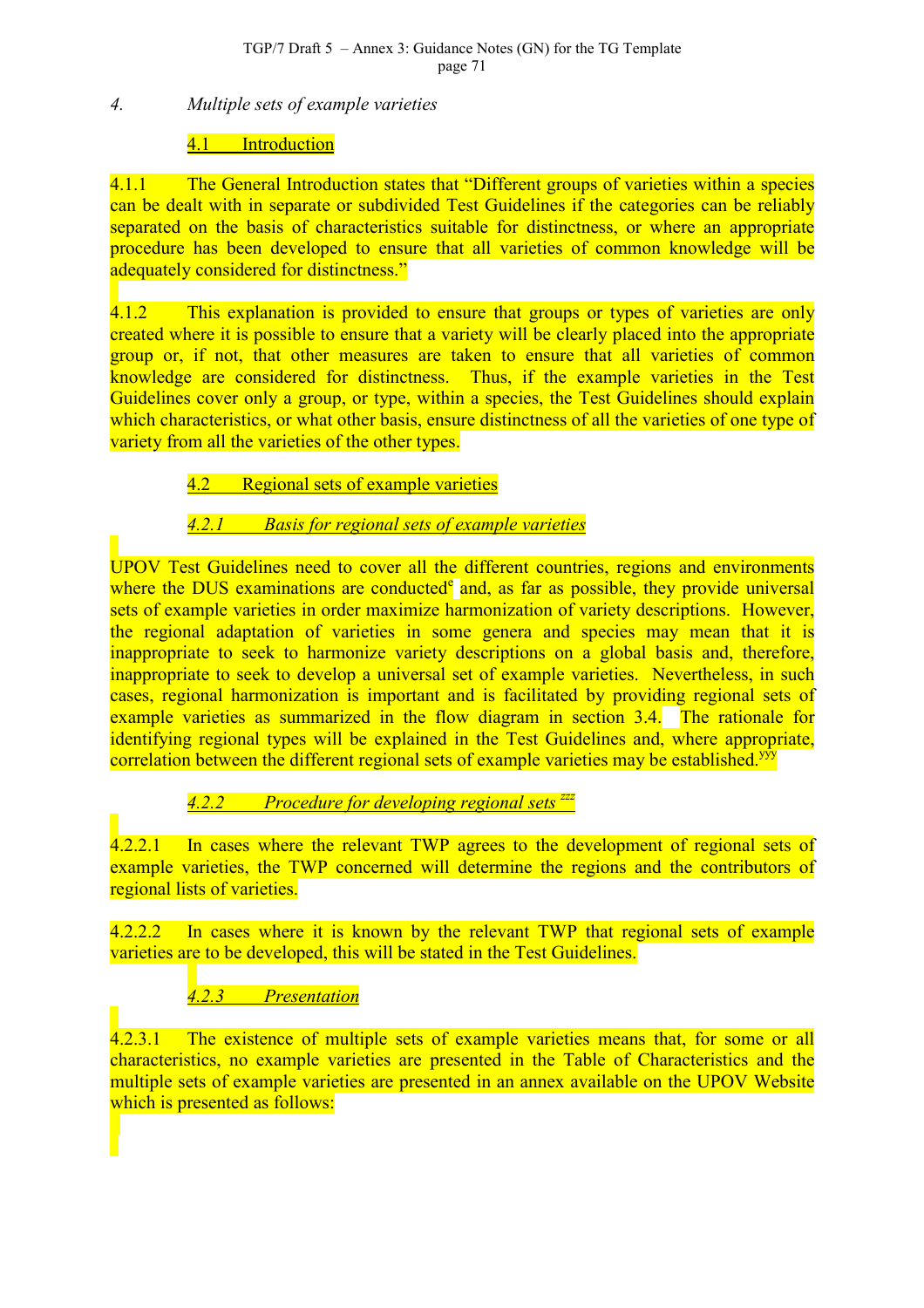#### TGP/7 Draft 5 – Annex 3: Guidance Notes (GN) for the TG Template page 72

|                             | <b>Region A</b>           |                |                           |                           |                           |      |
|-----------------------------|---------------------------|----------------|---------------------------|---------------------------|---------------------------|------|
| <b>Example</b><br>varieties | $\overline{\text{Ch. 1}}$ | Ch. 2          | $\overline{\text{Ch. 3}}$ | $\overline{\text{Ch. 4}}$ | $\overline{\text{Ch. 5}}$ | etc. |
| <b>Variety A</b>            | $\overline{3}$            | $\overline{1}$ | $\overline{\mathbf{3}}$   |                           | $\overline{3}$            |      |
| <b>Variety B</b>            | 5                         | $\overline{2}$ |                           |                           |                           |      |
| <b>Variety C</b>            |                           | $\overline{3}$ |                           |                           | 2                         |      |
| <b>Variety D</b>            |                           | 4              |                           |                           |                           |      |
| etc.                        |                           |                |                           |                           |                           |      |

|                             | <b>Region B</b>         |                           |                           |                           |                         |      |
|-----------------------------|-------------------------|---------------------------|---------------------------|---------------------------|-------------------------|------|
| <b>Example</b><br>varieties | Ch.1                    | $\overline{\text{Ch. 2}}$ | $\overline{\text{Ch. 3}}$ | $\overline{\text{Ch. 4}}$ | Ch. 5                   | etc. |
| Variety I                   | $\overline{\mathbf{3}}$ | $\overline{4}$            | 5                         |                           | 1                       |      |
| Variety II                  | 5                       | $\overline{2}$            | $\overline{\mathbf{3}}$   |                           | $\overline{2}$          |      |
| <b>Variety III</b>          |                         |                           |                           | $\Omega$                  | $\overline{\mathbf{3}}$ |      |
| <b>Variety IV</b>           |                         | $\overline{3}$            |                           |                           |                         |      |
| etc.                        |                         |                           |                           |                           |                         |      |

4.2.3.2 Even where the "example variety" column is empty (i.e. there are no universal example varieties for any characteristic), the column is retained in the Table of Characteristics to allow users to complete this with the appropriate example varieties.

# 4.3 Different types of variety

4.3.1 If it is not possible, with a single set of example varieties, to describe all the types of varieties (e.g. winter-types and spring-types) covered by the same Test Guidelines, they may be subdivided to create different sets of example varieties.

4.3.2 Where different sets of example varieties are provided for different types of varieties covered by the same Test Guidelines, they are placed in the Table of Characteristics in the same column as normal. The two sets of example varieties (e.g. winter and spring) are separated by a semicolon, with a key provided for each set and an explanation included in the legend of chapter 6 of the Test Guidelines.

Example: For certain characteristics, different example varieties are indicated for winter type and spring type varieties. These types are separated by a semicolon, with the winter types placed before the semicolon and prefixed by " $(w)$ " and the spring types placed after the semicolon and prefixed by "(s)".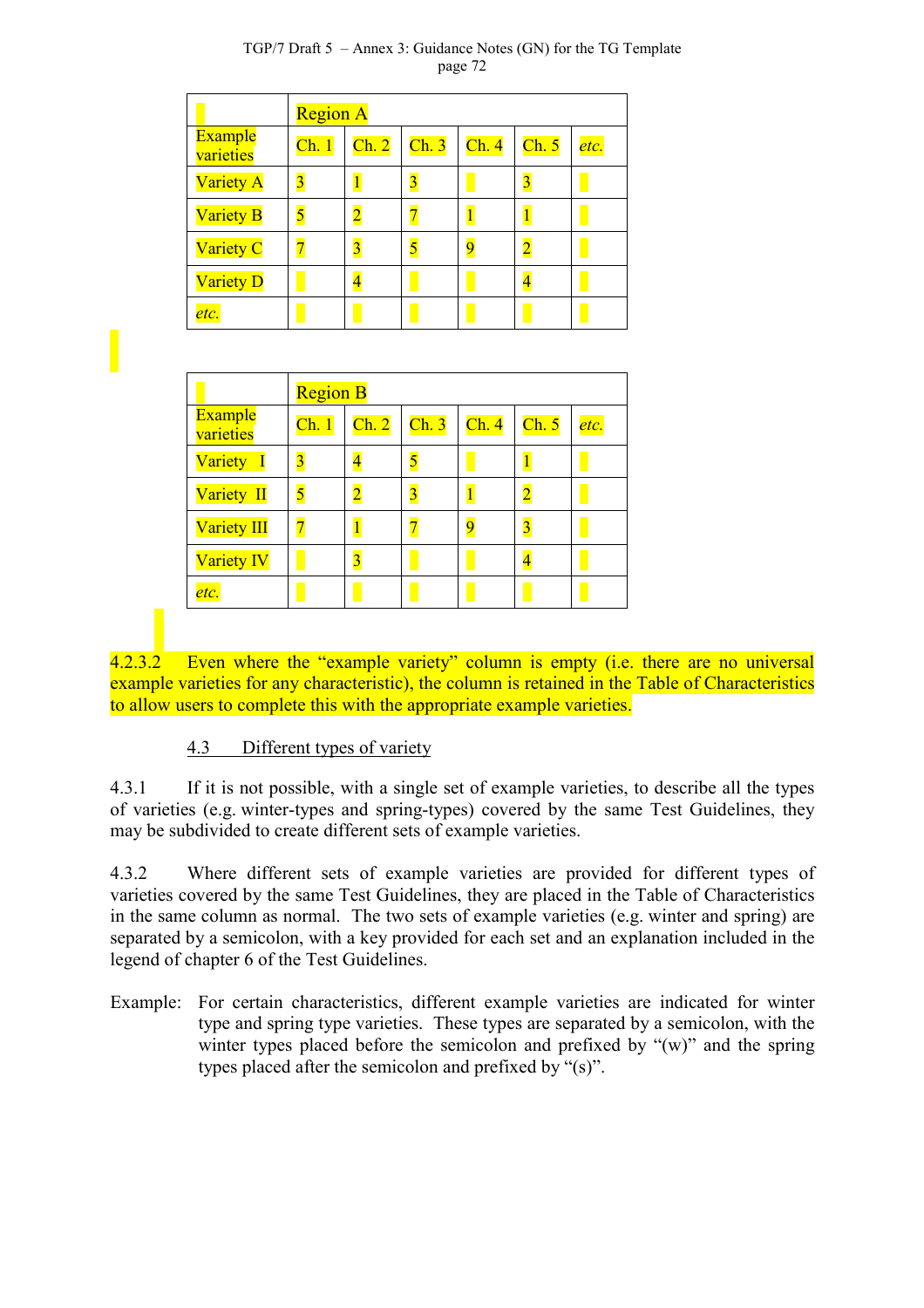|                         | Stage/<br>Stade/<br>Stadium/<br>Estado | English                | français                    | deutsch                 | español                    | Example Varieties/<br>Exemples/<br>Beispielssorten/<br>Variedades ejemplo | Note/<br>Nota |
|-------------------------|----------------------------------------|------------------------|-----------------------------|-------------------------|----------------------------|---------------------------------------------------------------------------|---------------|
| 7.<br>$(*)$<br>$^{(+)}$ | $25-29$<br>M                           | <b>Plant:</b><br>habit | growth Plante: port         | <b>Pflanze:</b><br>form | <b>Wuchs-Planta: porte</b> |                                                                           |               |
|                         |                                        | erect                  | dressé                      | aufrecht                | erecto                     |                                                                           | -1            |
|                         |                                        | semi-erect             | demi-dressé                 | halbaufrecht            | semierecto                 | (w) Variety A,<br>Variety C; (s) Alpha                                    | 3             |
|                         |                                        | intermediate           | demi-dressé à<br>demi-étalé | mittel                  | intermedio                 | (w) Variety B;<br>(s) Beta                                                | 5             |
|                         |                                        | semi-prostrate         | demi-étalé                  | halbliegend             | semipostrado               | $\frac{1}{2}$ (s) Gamma                                                   |               |
|                         |                                        | prostrate              | étalé                       | liegend                 | postrado                   |                                                                           | 9             |

#### TGP/7 Draft 5 – Annex 3: Guidance Notes (GN) for the TG Template page 73

## GN 29 (TG Template: Chapter 8: Example varieties: names)

## *1. Presentation of variety names oo*

The recommendation of the Internatio[nal](#page-44-0) Code for the Nomenclature of Cultivated Plants (ICNCP), that variety names should be presented in single citation marks (e.g. 'Apex') when presented in text, should be followed.

*2. Synonymsaaaa*

## 2.1 Example [variet](#page-81-0)ies which are, or have been, protected or officially registered:

Where such a variety is used as an example variety and has been registered with a different denomination by some members of the Union, the denomination used in the Table of Characteristics should be the denomination by which it was registered by the first member of the Union granting protection to that variety. The other denominations may be presented in Chapter 8.

#### 2.2 Example varieties which have not been protected or officially registered:

In the case of a variety, used as an example variety, which has not been protected or officially registered, the denomination used in the Table of Characteristics should be that by which the variety is most widely known by members of the Union. Where necessary, any alternative names (synonyms) may be presented in Chapter 8, but only where the alternative names clearly, and exclusively, identify the variety concerned.

2.3 Where synonyms of example varieties are presented in Chapter 8 of the Test Guidelines, this should be indicated in Chapter 6: Section 6.4 "Example Varieties" of the Test Guidelines concerned.<sup>00</sup>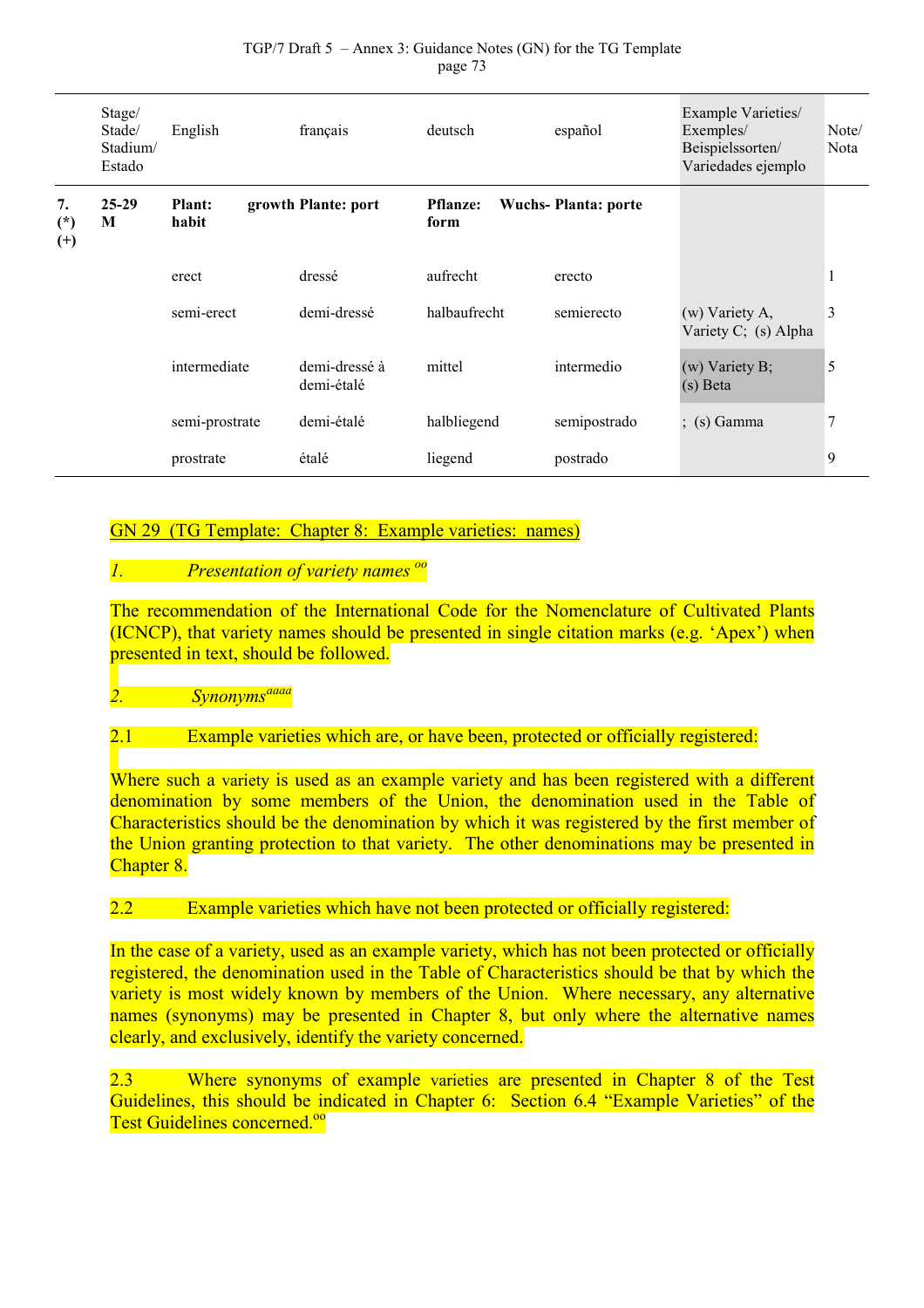#### TGP/7 Draft 5 – Annex 3: Guidance Notes (GN) for the TG Template page 74

## GN 30 (TG Template: Chapter 9) - Literature

## *1. Format*

## Literature should be presented as follows:

[Surname 1], [Initials 1]., [Surname 2], [Initials 2] *etc.* ., [Year]: [Title]. [Publication]. [Town],  $[City / Region]$ ,  $[Country*]$ ,  $[pp. n_1$  to  $n_2$  or x pp.]

> \* presented as two-letter country code according to WIPO Standard ST.3 and International Standard ISO 3166.

## Example:

Reid, C., Dyer, R.A., 1984: A review of the South African species of Cyrtanthus, The American Plant Life Society, California, US, 68 pp.

*2. Languages*

Literature will be presented in the language of the publication, with no translation.

#### *3. Relevant literature*

All relevant UPOV documents should be mentioned as associated documents on the cover page of the Test Guidelines (see GN 2) and not in Chapter 9. Chapter 9 should include reference to publications concerned with the characterization of varieties which have been produced by organizations other than UPOV, where these have been used in the development of the Test Guidelines.

## GN 31 (TG Template: Chapter 10: TQ 4.2) – Information on method of propagating the variety

The examples below indicate how this section can be formatted and some appropriate terms which can be used: <sup>j</sup>

### *Example 1*

 $\blacksquare$ 

"4.2.1 Seed-propagated varieties

| $\frac{a}{a}$ | Self-pollination            |  |
|---------------|-----------------------------|--|
| $\degree$ (b) | <b>Cross-pollination</b>    |  |
|               | (i) population              |  |
|               | (ii) synthetic variety      |  |
| ``(c)         | Hybrid                      |  |
|               | $\{see GN 32 for example\}$ |  |
|               | Other                       |  |
|               | (please provide details)    |  |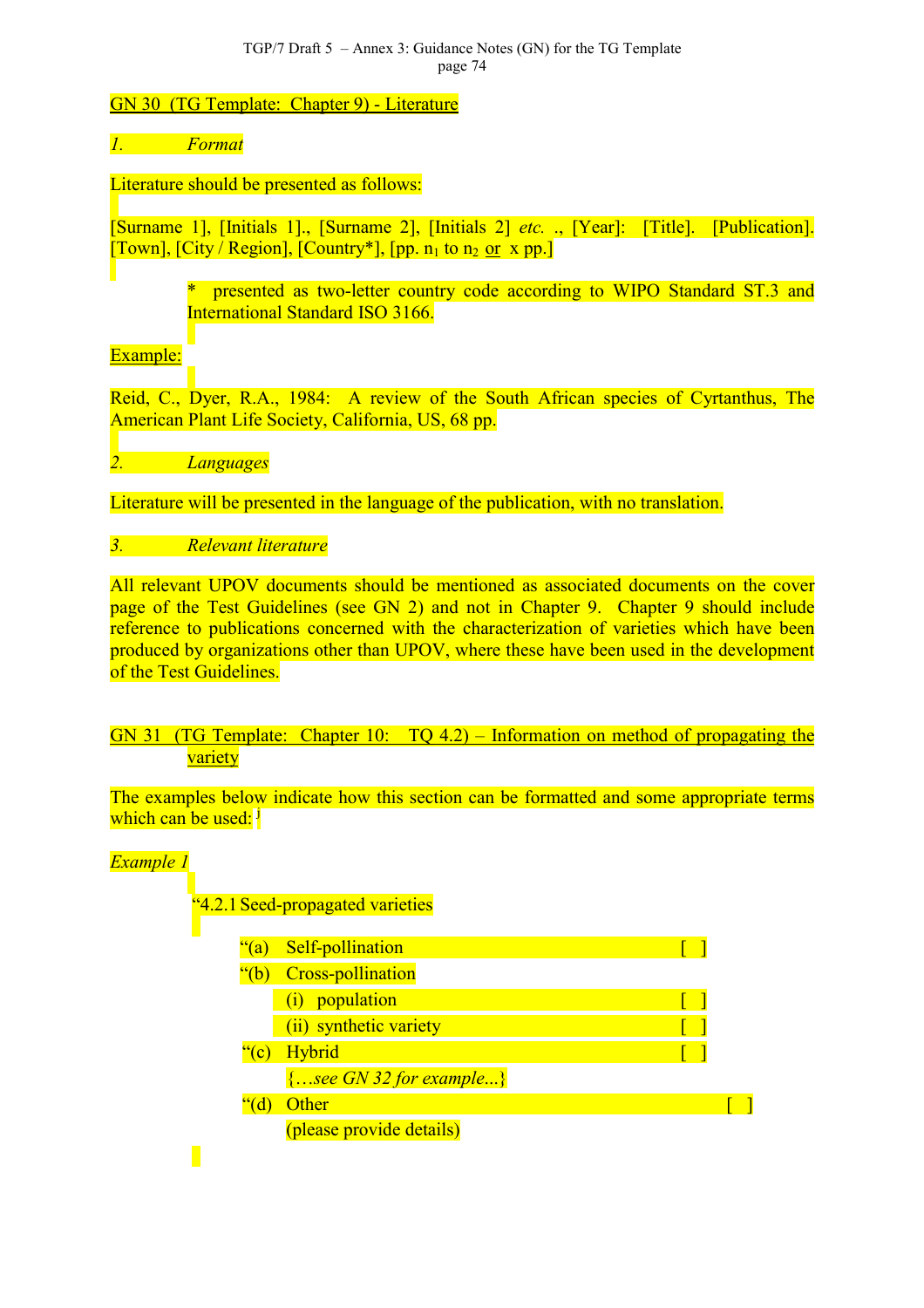TGP/7 Draft 5 – Annex 3: Guidance Notes (GN) for the TG Template page 75



GN 32 (TG Template: Chapter 10: TQ 4.2) – Information on method of propagation of hybrid varieties <sup>j</sup>

"In the case of hybrid var[ie](#page-11-0)ties the production scheme for the hybrid should be provided on a separate sheet. This should provide details of all the parent lines required for propagating the hybrid e.g.

"*Single Hybrid (SH)*

"(… female parent …) x (… male parent …)

"*Three-Way Hybrid (3WH)*

"(… female line …) x (… male line …)

" $\Rightarrow$  single hybrid used as female parent x (... male parent ...)

"and should identify in particular:

"(a) any male sterile lines  $\frac{d}{d}$  maintenance system of male sterile lines."<sup>j</sup>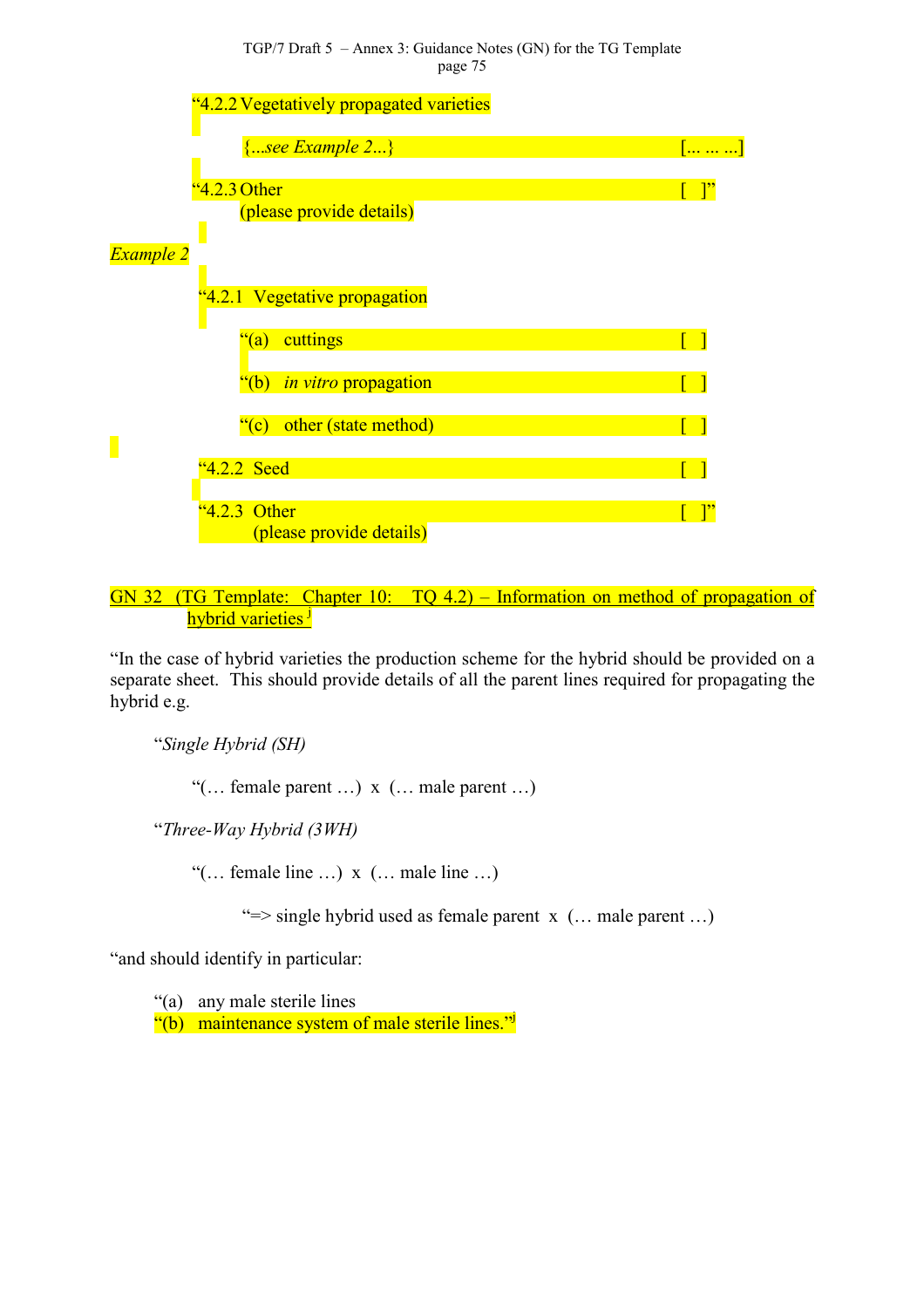GN 33 (TG Template: Chapter 10: TQ 6) – Similar varieties<sup>j</sup>

Drafters of Test Guidelines should provide a suitable e[xa](#page-11-0)mple for the individual Test Guidelines concerned e.g.

| Denomination(s) of      |                          |                                               | Characteristic(s) in Describe the expression Describe the expression |
|-------------------------|--------------------------|-----------------------------------------------|----------------------------------------------------------------------|
| variety(ies) similar to |                          | which your candidate of the characteristic(s) | of the characteristic(s)                                             |
| your candidate variety  | variety differs from     | for the similar                               | for your candidate                                                   |
|                         | the similar variety(ies) | variety(ies)                                  | variety                                                              |
| Example                 | Flower color             | orange                                        | orange red                                                           |

## GN 34 (TG Template: Chapter 10: TQ 7.3) – Variety use  $ee$

Drafters of Test Guidelines may introduce a request for i[nfo](#page-30-0)rmation concerning the main use of the variety where this might help in the examination. The following examples illustrate how this section should be presented:



[Annex 4 follows]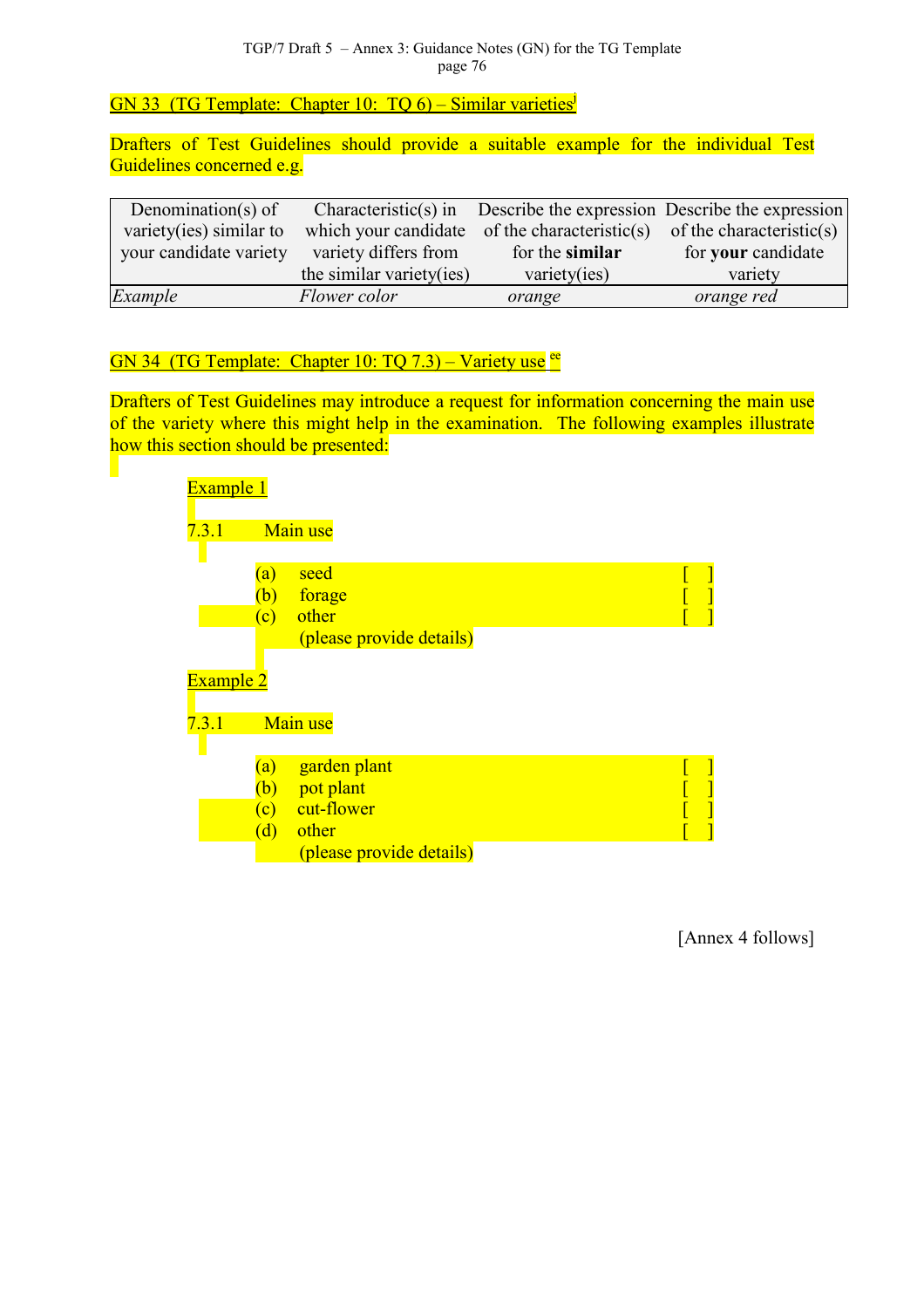TGP/7 Draft 5 page 77

# **ANNEX 4:**

# **COLLECTION OF**

# **APPROVED CHARACTERISTICS**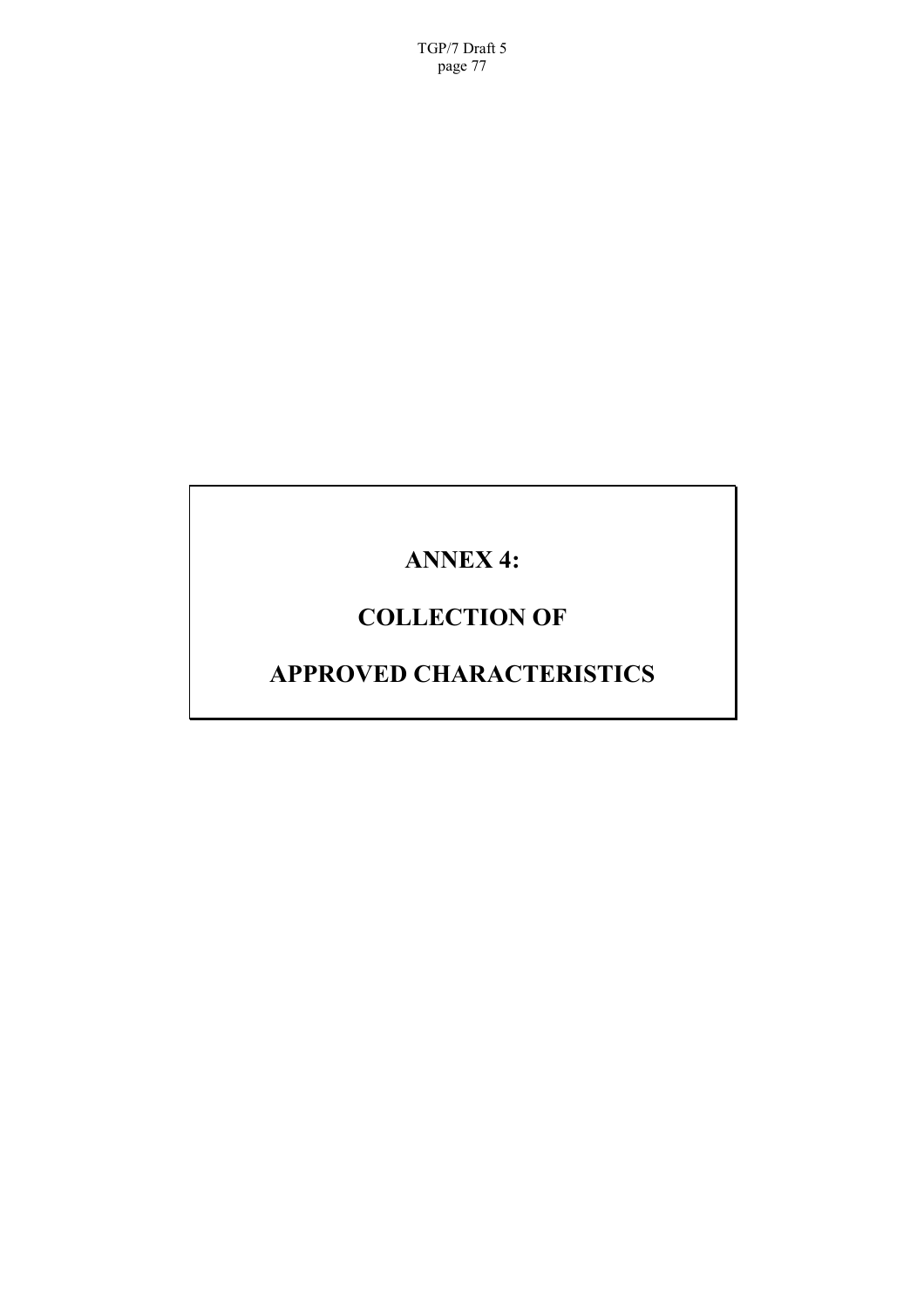1. The following collection presents characteristics, with their corresponding states of expression, which have already been approved for inclusion in existing Test Guidelines. Drafters are invited to search this **collection** for the characteristic which they wish to use. If the appropriate characteristic and its corresponding states of expression are found, this can be copied directly into the new Test Guidelines. However, it should be remembered that what may appear to be very similar characteristics in different types of plant, or different organs of the same plant, may in fact be under different types of genetic control. Thus, for example, in one type of plant, or one organ, the characteristic "shape" might be a qualitative characteristic e.g. straight (1), curved (2) but in another type of plant, or organ, it might be a quantitative characteristic e.g. straight or slightly curved (1), moderately curved (2), strongly curved (3).

2. The collection **bubb** presents the characteristic as it is included in the relevant Test Guidelines. In addition, for certain characteristics,<sup>cccc</sup> it provides information on the Test Guidelines from which [it ha](#page-81-0)s been taken. This information is placed in the blank "header" space in the column for example varieties since this [entir](#page-81-0)e column is likely to be "cleared" by the drafter after pasting into his new draft because the example varieties will not be relevant.

**Annex 4: Collection not available until after adoption of document TGP/7**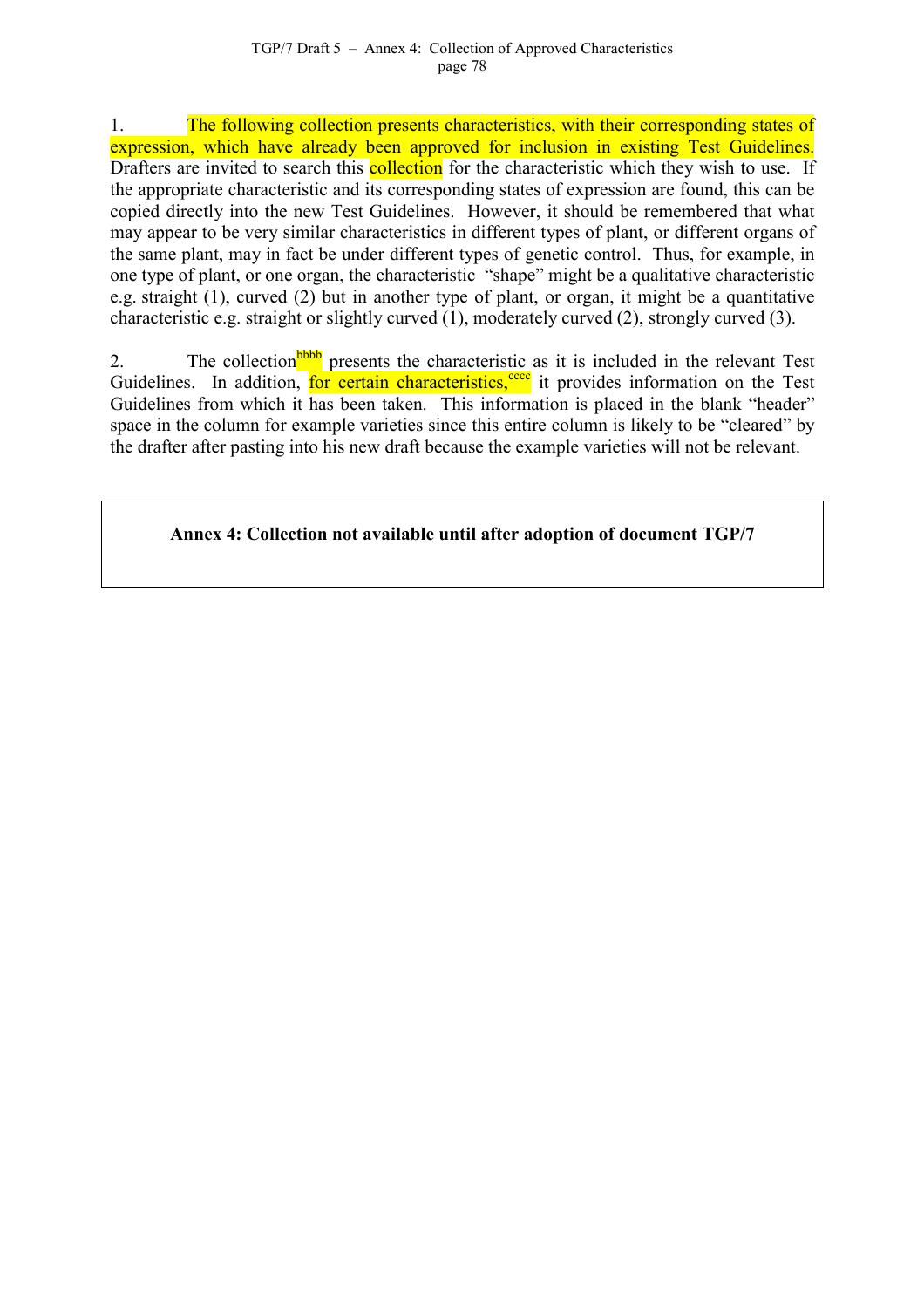#### *Notes*

- <sup>a</sup> Change resulting from restructuring of the document (see document  $TC/40/5$ )
- <sup>b</sup> The TWF proposed that section 4 should be incorporated into Annex 3: Guidance Notes for the TG Template. This has resulted in some modification to the original introduction to section 4 and the content of GN 28 and GN 19 (OLD 27).
- <sup>c</sup> The TC agreed that a new section section  $5$  should, in the future, be developed to provide guidance on the development of individual authority Test Guidelines from UPOV Test Guidelines. This would include, in particular, guidance on the selection of suitable characteristics and the development of a set of example varieties.
- <sup>d</sup> The TWF proposed that this be revised to reflect the fact that the draft Test Guidelines are no longer sent to the international professional organizations as a separate step.
- <sup>e</sup> Drafting change proposed by Australia following the thirty-ninth session of the TC.
- $f$  Proposal from Elise Buitendag (Coordinator of TGP/7)
- <sup>g</sup> The TC-EDC noted that, in some cases, all experts in the TWP may have an interest in the Test Guidelines concerned.
- <sup>h</sup> The TC agreed that reference should be made to the role of the Office in preparing Test Guidelines for the TWP meetings.
- <sup>i</sup> The TC agreed that this section should be redrafted to differentiate between those Test Guidelines at the final draft stage, which the TWP may decide to present to the TC, and other drafts to be considered further at meetings of the TWPs. A deadline of four weeks prior to the TWP meeting would be set for dispatch of the "final draft" Test Guidelines, to the TWP members, by the Office. The deadline for receipt of the documents by the Office, in order to meet this deadline would be set by the Office in conjunction with the Chairperson of the TWP concerned.
- <sup>j</sup> The TC decided that this is one of the sections of TGP/7 draft 2 which should be considered as a matter which required further discussion before agreement could be reached. It agreed that such sections should be highlighted in the TGP/7 draft 3, to be considered by the TWPs during their sessions in 2003, to ensure it was understood that this text had not been agreed by the TC.
- <sup>k</sup> The TC agreed that variation of the deadline by the Chairperson of the TWP concerned should be introduced.
- <sup>1</sup> The TC agreed that a deadline for the dispatch of draft Test Guidelines, by the Office, to the members of the TC should be introduced.
- <sup>m</sup> Proposed by the Office of the Union.
- $n$  Insertion proposed by the TWO and supported by the TWF.
- $^{\circ}$  The TC agreed that an explanation of the role of the TC-EDC, based on document TC/38/9, should be provided in this section.
- $p$  TWV, TWA, TWO and TWF agreed that "Latin name" should be replaced by "botanical name".
- <sup>q</sup> TWV, TWA, TWO and TWF proposed that a simpler, more typical example should be included.
- $r$  Inclusion proposed by TWA and supported by TWO and TWF
- Proposed by TWA and supported by TWO and TWF
- <sup>t</sup> Proposed by TWA and supported by TWO and TWF
- <sup>u</sup> The TC agreed to consider the possibility of introducing reference to the development of harmonized descriptions of new varieties of plants in the title of the document and the usefulness of a paragraph explaining the purpose of the Test Guidelines.
- The TWC, supported by TWA proposed the title be changed.
- The TC agreed that section 4.1.2 should be redrafted to reflect more closely the text of the General Introduction. Australia maintains that including the "Consistent Differences" heading at the same level as the "Clear Differences" heading implies equal weight under the Convention, which it considers is not the case and therefore suggested that duration issues be compiled in section 3.1. The TWC, TWA, TWO and TWO proposed that section 3.1 should not contain reference to consistency of differences. The TWV favored inclusion of a reference with the following wording: "[The reliability of]/[Confidence in the] differences observed between varieties is supported by observations being made in different growing cycles or different locations."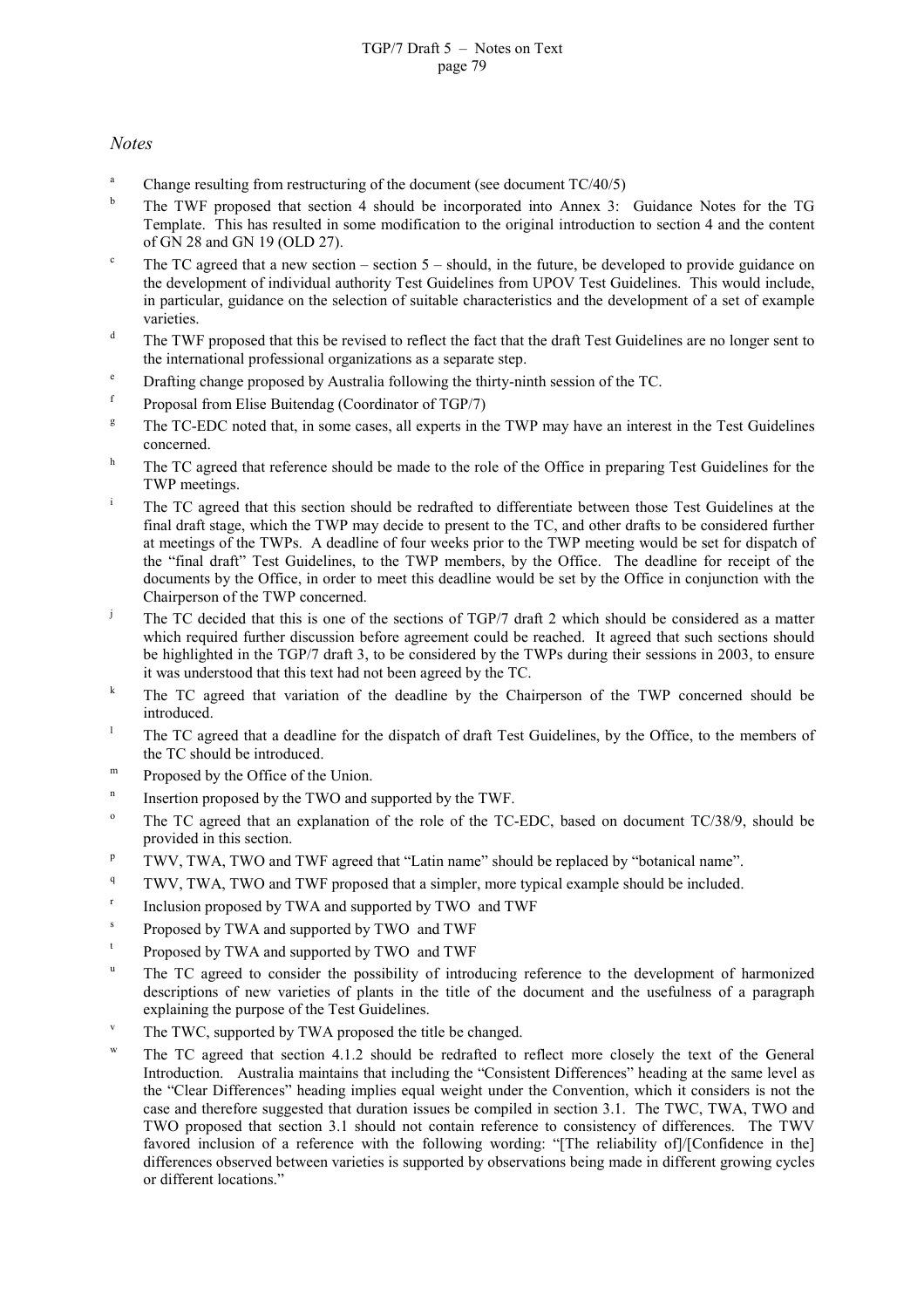#### TGP/7 Draft 5 – Notes on Text page 80

#### *Notes (continued)*

- <sup>x</sup> Additional standard wording for explanations of the fruit growing cycle has been proposed by the TWF. Cross-reference has been made in GN 8.
- <sup>y</sup> Wording developed by TC-EDC. (The TWV considered that it was not necessary for tests to be conducted at one place and was of the opinion that tests from different locations should be accepted. However, it did agree that one place should be used for producing descriptions and did recognize that it may be appropriate to use only one place to allow a statistical analysis of the results.)
- The TC agreed that section 4.1.2 should be redrafted to reflect more closely the text of the General Introduction. Australia maintains that including the "Consistent Differences" heading at the same level as the "Clear Differences" heading implies equal weight under the Convention, which it considers is not the case and therefore suggested that duration issues be compiled in section 3.1. The wording presented in this draft has been proposed by the TC-EDC. Another option, which simply referred to the General Introduction, was developed because the TWO, supported by the TWF, was of the view that the wording in Option 1 implied that a single growing cycle would be an exception, whereas it was the normal situation in ornamental varieties. It proposed that any amended wording should reflect the fact that a single growing cycle was the normal situation in ornamental varieties. The TWV indicated that the section could be deleted, but agreed that section 3.1 should be elaborated as in  $w$  above.
- <sup>aa</sup> The TWA agreed that the COYD and COYU methods should not to be included at this time because, for COYD, the probability levels might be different when used for different locations rather than different years and the TWC and TWA could not agree the precise wording.
- <sup>bb</sup> Explanation introduced for the use of notes covering several characteristics.
- <sup>cc</sup> The wording in Option 1 was revised by the TD-EDC. The International Seed Federation (ISF) provided the Office with the wording in option 2 in the footnote and the following explanation: "When we discussed that matter of confidentiality during the last meeting,some representatives of the states member of UPOV indicated that the reference to confidential information could be contrary to the law in their countries and I indicated that in fact confidential information was accepted in several international treaties those countries were member of. In particular, there is, in a TRIPs agreement, Article 39.3 indicating that parties "shall protect such (confidential) data against unfair commercial use. In addition, parties shall protect such data against disclosure, except where necessary to protect the public, or unless steps are taken to ensure that the data are protected against unfair commercial use". This paragraph refers to approving the marketing of pharmaceutical or of agricultural/chemical products, but the principle of confidential information is accepted. Equally, Article 21 of the Cartagena Protocol on Biosafety recognizes the right of an applicant to identify information submitted that is to be treated as confidential. If the authority decides that information identified by the applicant as confidential does not qualify for such treatment, it shall, prior to any disclosure, inform the applicant of its decision, providing the reasons on request, as well as an opportunity for consultation and for an internal review of the decision prior to disclosure. This shows clearly that confidential information have to be accepted in several cases."
- dd Amended for consistency of presentation with 7.1.
- ee Proposed by TWO and TWF
- ff At proposal of TWA, TWO and TWF, the word "or" replaced by comma to indicate that there could be other forms of chemical treatment.
- $e^{gg}$  Now included in the individual alternatives.
- hh Wording amended for consistency with wording for stability in the General Introduction. Proposed by TWV and supported by TWA, TWO and TWF.
- ii Deletion of word "totally" proposed by TWA and supported by TWO and TWF.
- <sup>jj</sup> Addition proposed by TWO and supported by TWF.
- <sup>kk</sup> New alternative proposed by TWA and supported by TWO and TWF.
- <sup>Il</sup> The retention of the option to include a request for a photograph of the variety to be provided with the Technical Questionnaire was supported by the TWA, TWO and TWF. The TWO noted the view of the International Seed Federation (ISF), that "a picture could very often give a wrong feeling of certainty whilst it is often useless and misleading" and its opinion that "The interest of a picture would depend on the stage of development of the plant, the location of the trial etc. It could also be useless without a picture of the checks and other varieties". The TWO noted that authorities were aware of the limitations of photographs and that a request for a photograph was only included in those Test Guidelines where it was necessary to help the authority to conduct its examination of distinctness in a more efficient way.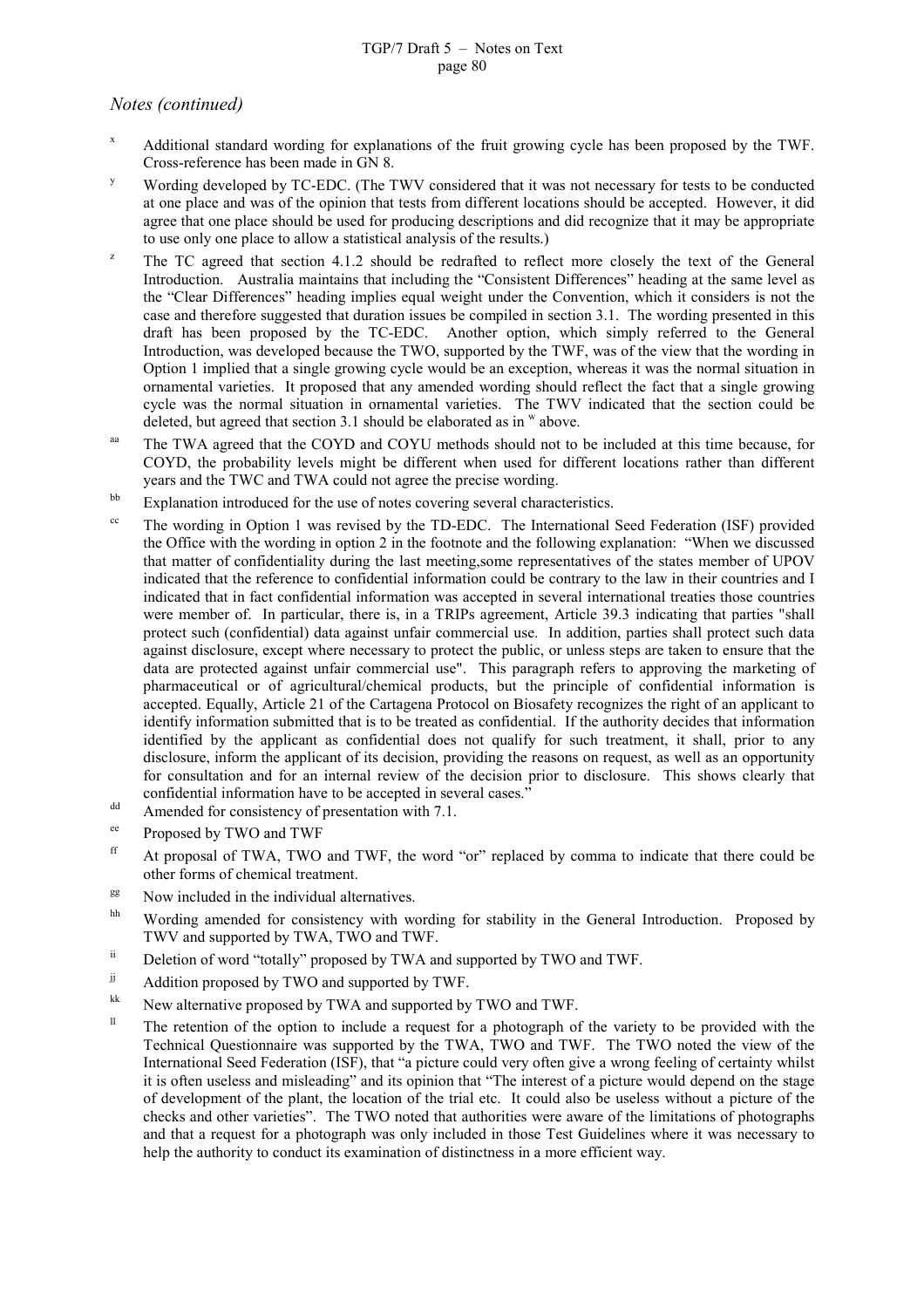#### TGP/7 Draft 5 – Notes on Text page 81

*Notes (continued)*

- mm The TC agreed that consideration should be given to the possible inclusion of this text as standard wording in the TG Template – as opposed to its inclusion as an additional standard wording option. The TWA, TWO and TWF agreed, with the additional comment that it should refer to "pathogen" rather than "disease".
- nn Family name not to be presented in italics (see GN 1). The TC-EDC noted that there may not be complete consensus regarding the family to which a genus belongs and proposed that the GRIN database be used as a point of reference.
- <sup>oo</sup> Proposed by the TC-EDC.
- <sup>pp</sup> The TWA, supported by the TWO and TWF proposed such a review and this could be presented as a regular feature of document TC/[meeting session]/2. The TC-EDC considered that such guidance could be provided at the TWP sessions.
- <sup>qq</sup> The TWA, supported by the TWO and TWF proposed that the TWC should include, in TGP/10, some practical guidance for choosing an appropriate uniformity standard based on uniformity standards in existing Test Guidelines. The TC-EDC proposed that the existing uniformity standards could also be presented in TGP/10.
- $\text{r}$  Deletion proposed by the TC-EDC
- ss Moved from section on the "Heading of a characteristic"
- <sup>tt</sup> The TC agreed that consideration to be given to whether the "/or" should be deleted in 3(a). The issues concerning this have been developed into a new section: GN 13.4.
- <sup>uu</sup> The TC agreed that guidance should be provided concerning the development of color groups for those grouping characteristics where the states of expression in the Table of Characteristics is presented as an RHS Colour Chart number.
- vv Proposed by TWA and supported by TWO and TWF.
- ww New section based on discussions in the TWPs.
- xx Wording developed by the TWA, based on a TWV proposal, and supported by the TWO and TWF. Originally proposed to replace GN 13.2 (OLD GN 12)(a) point 3. However, since it does not concern the selection of grouping characteristics, but rather the consequences for attributing asterisks and selecting TQ characteristics, and also to avoid changing the text taken from the General Introduction, it is presented here as a separate point. The TC-EDC noted that it was not necessary to make reference to disease resistance characteristics, as these were already mentioned in the criteria for asterisked characteristics.
- <sup>yy</sup> Text moved from old GN 26 and modified to clarify the benefits of using the collection.
- $Z^z$  The TWA, TWO and TWF proposed to clarify that this provision should only apply where it was not obvious.
- aaa The expert from IPGRI explained that IPGRI had a different approach to the order of states of expression for growth habit and shapes of the apex. The Technical Director of UPOV agreed that, in the interests of harmonization of describing characteristics, UPOV could consider changing its approach if there was a technical reason for doing so. Indeed, the process of developing TGP/7 "Development of Test Guidelines" was intended to offer an opportunity for all interested parties to comment in this way and welcomed such comments. The expert from IPGRI also agreed that, in the interests of harmonization of describing characteristics, IPGRI could consider changing its approach if there was a technical reason for doing so. With regard to the growth habit characteristic, it was agreed that the only fixed state for all versions of this characteristic was "erect", since the other end of the scale might end with "prostrate", "reflexed", etc. according to the individual circumstances. It was for this reason that "erect" was attributed state 1 since it would always be state 1 in all characteristics. With regard to the shape of the apex, it was agreed that, at first sight, there did not appear to be any clear reason for the order going from "pointed" to "rounded" and it was agreed to check if there was a particular reason. Elise Buitendag (Coordinator of TGP/7) later explained that the reason for the current UPOV order was that "narrow to broad" took precedence over "low to high".
- <sup>bbb</sup> The wording proposed by the TWF is shown in strikethrough. That wording was not recommended by the TC-EDC on the basis that inclusion of a shape, such as fastigiate, cannot represent a "fixed" point.
- ccc Not considered to be appropriate in all cases by TWA, TWO and TWF.
- ddd Proposed by TWA and supported by TWO and TWF.
- eee Proposed by TWA and supported by TWO and TWF.